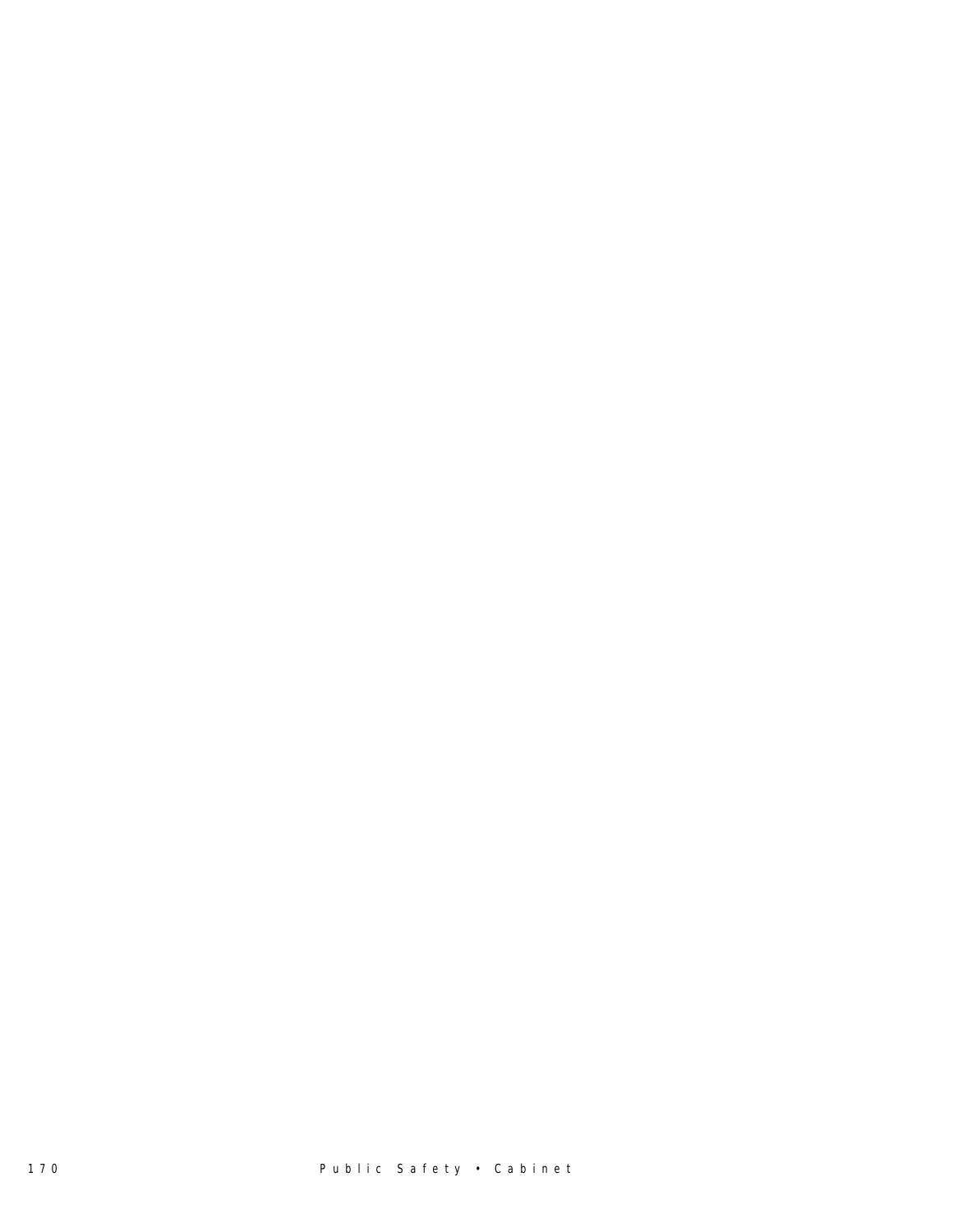## Public Safety

## *Cabinet Mission*

Departments in the Public Safety Cabinet serve to protect the lives and property of City residents. The City maintains a ready state of preparedness through sufficient staffing levels, state-of-the-art equipment, and continual training and evaluation of policies and practices. The focus on neighborhood presence helps the City prevent crime, fire, incidents of terrorism, natural disasters quickly, and increases the sense of safety and security by residents and businesses.

| <b>Operating Budget</b>            | Program Name                                                        | <b>Total Actual '12</b>               | Total Actual '13                      | Total Approp '14                      | <b>Total Budget '15</b>               |
|------------------------------------|---------------------------------------------------------------------|---------------------------------------|---------------------------------------|---------------------------------------|---------------------------------------|
|                                    | <b>Emergency Management</b><br>Fire Department<br>Police Department | 285.756<br>186,945,291<br>283,038,027 | 323,654<br>189,138,991<br>290,713,391 | 461,554<br>200,369,538<br>300,632,979 | 465,583<br>204,614,875<br>319,700,081 |
|                                    | Total                                                               | 470,269,074                           | 480,176,036                           | 501,464,071                           | 524,780,539                           |
| Capital Budget Expenditures        |                                                                     | Actual '12                            | Actual '13                            | <b>Estimated '14</b>                  | Projected '15                         |
|                                    | <b>Emergency Management</b><br>Fire Department<br>Police Department | $\theta$<br>5,439,153<br>4,805,793    | $\Omega$<br>6,993,224<br>5,018,519    | $\Omega$<br>6,735,000<br>3,974,918    | 500,000<br>6,440,004<br>2,780,000     |
|                                    | Total                                                               | 10,244,946                            | 12,011,743                            | 10,709,918                            | 9,720,004                             |
| <b>External Funds Expenditures</b> |                                                                     | <b>Total Actual '12</b>               | Total Actual '13                      | Total Approp '14                      | <b>Total Budget '15</b>               |
|                                    | <b>Emergency Management</b><br>Fire Department<br>Police Department | 8,004,083<br>1,962,451<br>12,165,829  | 21,094,415<br>3,026,971<br>10,236,423 | 14.517.756<br>2,301,930<br>11,313,615 | 24,579,634<br>2,091,499<br>11,517,200 |
|                                    | Total                                                               | 22,132,363                            | 34,357,809                            | 28,133,301                            | 38,188,333                            |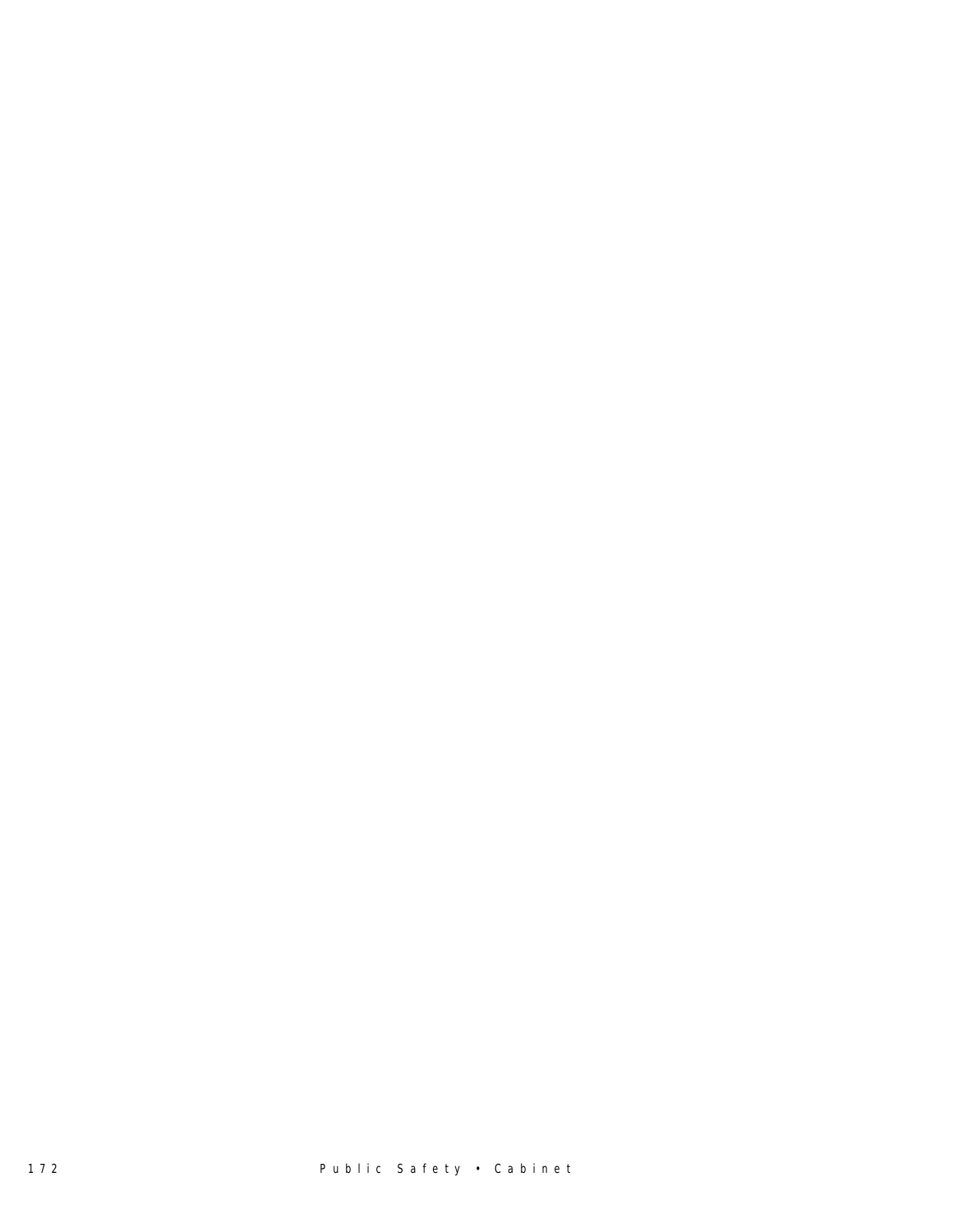## Emergency Management Operating Budget

#### *Rene Fielding, Director , Appropriation 231*

### *Department Mission*

The Mayor's Office of Emergency Management advances the City's capability to effectively prevent, respond to and recover from incidents of terrorism, natural disasters and other emergency conditions by coordinating and directing Boston's inter-departmental and multi-jurisdictional activities, advising the Mayor on homeland security issues, and obtaining and managing outside funding.

### *Selected Performance Strategies*

### *Homeland Security*

- To coordinate and implement training programs for public safety and public health, including exercises that may require multi-agency response.
- To educate the public on how to prepare for, respond to, and recover from an emergency.
- To ensure high quality, interoperable, continuous services in the event of an emergency.

| <b>Operating Budget</b>      | Program Name                                                                                               | <b>Total Actual '12</b>   | Total Actual '13                     | <b>Total Approp '14</b>             | <b>Total Budget '15</b> |
|------------------------------|------------------------------------------------------------------------------------------------------------|---------------------------|--------------------------------------|-------------------------------------|-------------------------|
|                              | <b>Homeland Security</b>                                                                                   | 285,756                   | 323,654                              | 461,554                             | 465,583                 |
|                              | <b>Total</b>                                                                                               | 285,756                   | 323,654                              | 461,554                             | 465,583                 |
| <b>External Funds Budget</b> | <b>Fund Name</b>                                                                                           | <b>Total Actual '12</b>   | Total Actual '13                     | <b>Total Approp '14</b>             | <b>Total Budget '15</b> |
|                              | ARRA - Local Energy Assurance Plan<br><b>ARRA</b> - Port Security                                          | 224,551<br>6,857          | 13,948<br>108,002                    | $\Omega$                            | U                       |
|                              | <b>Emergency Management Performance</b><br>Grant                                                           | 147,773                   | 115,744                              | 29,932                              | 0                       |
|                              | <b>Emergency Operation Center Grant</b><br>Port Security Grant Program                                     | 138,954<br>6.715          | 0<br>429,139                         | 0                                   | 950,000                 |
|                              | Public Safety Interoperable<br>Communications Grant                                                        | 2,410,303                 | $\Omega$                             | $\Omega$                            | $\Omega$                |
|                              | Regional Catastrophic Grant Program<br><b>Transit Security Grant</b><br><b>Urban Areas Security (UASI)</b> | 910,591<br>0<br>4,158,338 | 1,333,752<br>1,836,722<br>17,257,108 | 2,159,227<br>$\Omega$<br>12,328,596 | 1,315,175<br>22,314,459 |
|                              | <b>Total</b>                                                                                               | 8,004,082                 | 21,094,415                           | 14,517,755                          | 24,579,634              |
| <b>Operating Budget</b>      |                                                                                                            | Actual '12                | Actual '13                           | Approp '14                          | <b>Budget '15</b>       |
|                              | <b>Personnel Services</b><br>Non Personnel                                                                 | 228,187<br>57,569         | 230,071<br>93,583                    | 244,081<br>217,473                  | 255,768<br>209,815      |
|                              | <b>Total</b>                                                                                               | 285,756                   | 323,654                              | 461,554                             | 465,583                 |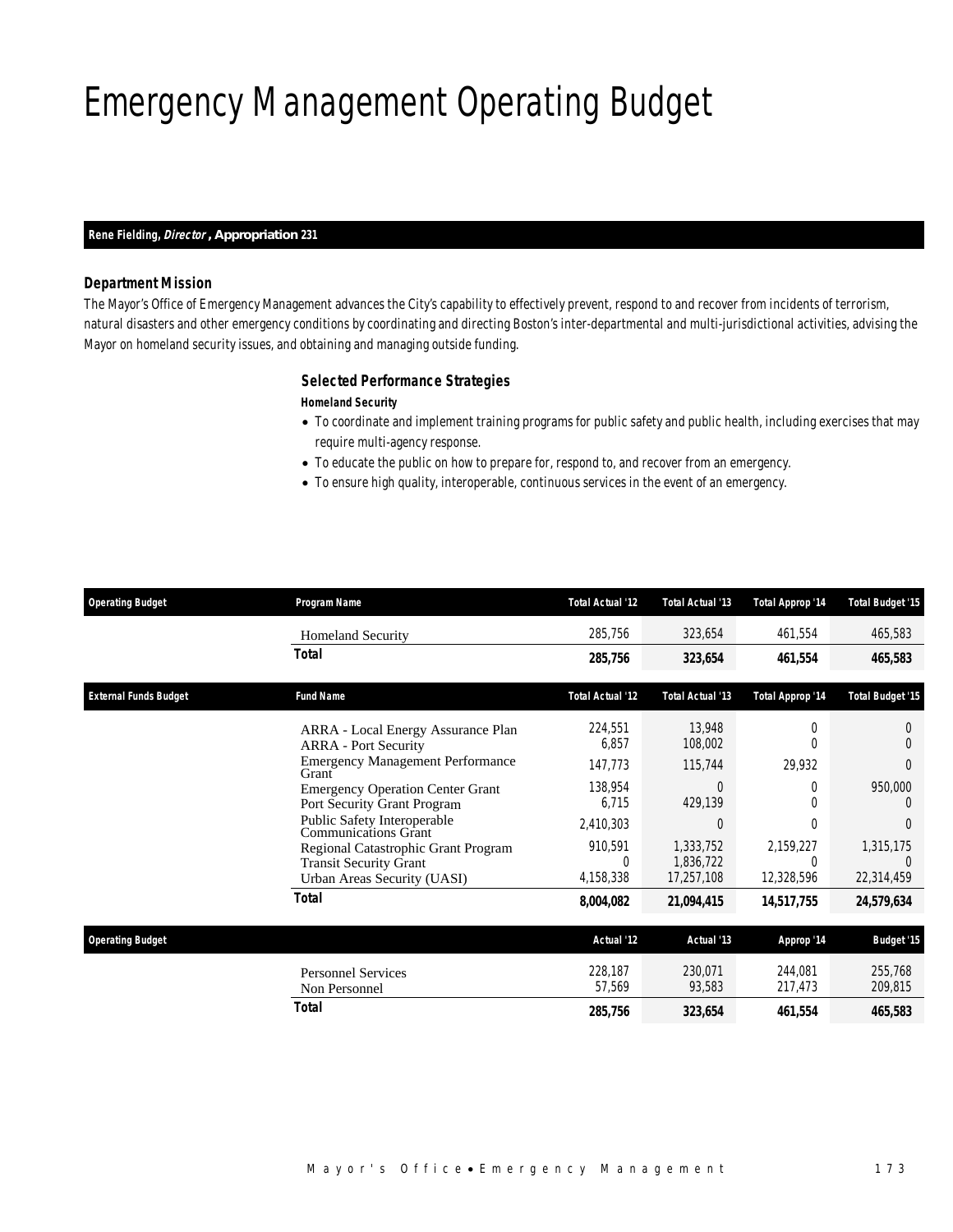## Emergency Management Operating Budget



## *Description of Services*

The Mayor's Office of Emergency Management coordinates the City's comprehensive Emergency Management Program, supports line departments in their individual homeland security responsibilities, promotes regular communication across all departments and disciplines, and brings departments together to jointly implement a unified citywide strategy for emergency preparedness. The Office also bears primary responsibility for the resource development and management of state and federal funds that support the City's emergency preparedness strategy.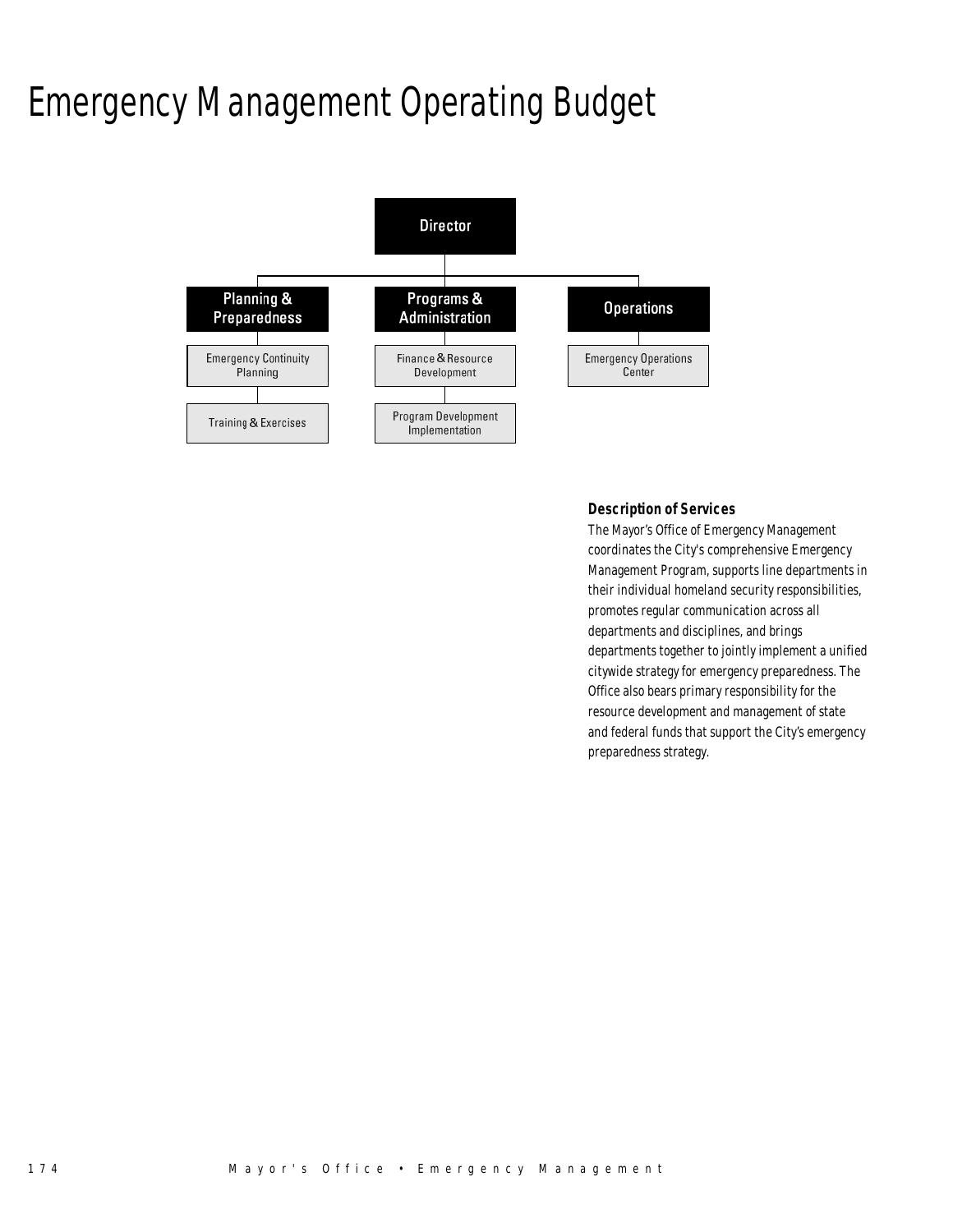## Department History

| <b>Personnel Services</b>       |                                                                                                                                                                                                                                                                                                      | FY12 Expenditure                                                                                                          | FY13 Expenditure                                                                                            | FY14 Appropriation                                                                                            | FY15 Adopted                                                                                              | Inc/Dec 14 vs 15                                                                                                      |
|---------------------------------|------------------------------------------------------------------------------------------------------------------------------------------------------------------------------------------------------------------------------------------------------------------------------------------------------|---------------------------------------------------------------------------------------------------------------------------|-------------------------------------------------------------------------------------------------------------|---------------------------------------------------------------------------------------------------------------|-----------------------------------------------------------------------------------------------------------|-----------------------------------------------------------------------------------------------------------------------|
|                                 | 51000 Permanent Employees<br>51100 Emergency Employees<br>51200 Overtime<br>51600 Unemployment Compensation<br>51700 Workers' Compensation<br><b>Total Personnel Services</b>                                                                                                                        | 209,956<br>0<br>$\boldsymbol{0}$<br>18,231<br>$\theta$<br>228,187                                                         | 227,333<br>0<br>$\mathbf 0$<br>2,738<br>$\mathbf{0}$<br>230,071                                             | 244,081<br>0<br>$\boldsymbol{0}$<br>0<br>0<br>244,081                                                         | 255,768<br>0<br>$\boldsymbol{0}$<br>$\mathbf{0}$<br>$\Omega$<br>255,768                                   | 11,687<br>0<br>$\theta$<br>$\overline{0}$<br>$\Omega$<br>11,687                                                       |
| <b>Contractual Services</b>     |                                                                                                                                                                                                                                                                                                      | FY12 Expenditure                                                                                                          | FY13 Expenditure                                                                                            | FY14 Appropriation                                                                                            | FY15 Adopted                                                                                              | Inc/Dec 14 vs 15                                                                                                      |
|                                 | 52100 Communications<br>52200 Utilities<br>52400 Snow Removal<br>52500 Garbage/Waste Removal<br>52600 Repairs Buildings & Structures<br>52700 Repairs & Service of Equipment<br>52800 Transportation of Persons<br>52900 Contracted Services<br><b>Total Contractual Services</b>                    | 15,461<br>$\theta$<br>$\overline{0}$<br>$\mathbf 0$<br>$\overline{0}$<br>2,483<br>117<br>33,379<br>51,440                 | 23,117<br>$\boldsymbol{0}$<br>$\mathbf{0}$<br>$\mathbf 0$<br>$\mathbf{0}$<br>1,704<br>0<br>30,501<br>55,322 | 38,495<br>$\overline{0}$<br>$\overline{0}$<br>0<br>0<br>2,500<br>500<br>172,138<br>213,633                    | 48,975<br>$\mathbf 0$<br>$\mathbf{0}$<br>$\mathbf{0}$<br>$\mathbf{0}$<br>2,500<br>0<br>154,500<br>205,975 | 10,480<br>$\theta$<br>$\theta$<br>$\overline{0}$<br>$\overline{0}$<br>$\mathbf{0}$<br>$-500$<br>$-17,638$<br>$-7,658$ |
| <b>Supplies &amp; Materials</b> |                                                                                                                                                                                                                                                                                                      | FY12 Expenditure                                                                                                          | FY13 Expenditure                                                                                            | FY14 Appropriation                                                                                            | FY15 Adopted                                                                                              | Inc/Dec 14 vs 15                                                                                                      |
|                                 | 53000 Auto Energy Supplies<br>53200 Food Supplies<br>53400 Custodial Supplies<br>53500 Med, Dental, & Hosp Supply<br>53600 Office Supplies and Materials<br>53700 Clothing Allowance<br>53800 Educational Supplies & Mat<br>53900 Misc Supplies & Materials<br><b>Total Supplies &amp; Materials</b> | $\boldsymbol{0}$<br>209<br>$\mathbf 0$<br>$\mathbf 0$<br>5,750<br>$\theta$<br>$\boldsymbol{0}$<br>$\overline{0}$<br>5,959 | 325<br>884<br>$\mathbf{0}$<br>$\mathbf 0$<br>2,697<br>0<br>$\mathbf{0}$<br>17,666<br>21,572                 | $\theta$<br>500<br>0<br>$\boldsymbol{0}$<br>3,000<br>$\mathbf 0$<br>$\overline{0}$<br>$\overline{0}$<br>3,500 | 0<br>1,000<br>$\mathbf 0$<br>$\mathbf 0$<br>2,500<br>0<br>$\overline{0}$<br>$\mathbf 0$<br>3,500          | 0<br>500<br>0<br>$\mathbf{0}$<br>$-500$<br>$\theta$<br>$\theta$<br>$\overline{0}$<br>0                                |
| <b>Current Chgs &amp; Oblig</b> |                                                                                                                                                                                                                                                                                                      | FY12 Expenditure                                                                                                          | FY13 Expenditure                                                                                            | FY14 Appropriation                                                                                            | FY15 Adopted                                                                                              | Inc/Dec 14 vs 15                                                                                                      |
|                                 | 54300 Workers' Comp Medical<br>54400 Legal Liabilities<br>54500 Aid To Veterans<br>54600 Current Charges H&I<br>54700 Indemnification<br>54900 Other Current Charges<br>Total Current Chgs & Oblig                                                                                                   | $\boldsymbol{0}$<br>$\boldsymbol{0}$<br>$\overline{0}$<br>$\mathbf 0$<br>$\boldsymbol{0}$<br>170<br>170                   | 0<br>$\mathbf 0$<br>$\mathbf{0}$<br>$\mathbf 0$<br>$\mathbf{0}$<br>180<br>180                               | $\boldsymbol{0}$<br>$\boldsymbol{0}$<br>0<br>$\mathbf{0}$<br>$\mathbf{0}$<br>340<br>340                       | $\boldsymbol{0}$<br>$\mathbf 0$<br>$\mathbf{0}$<br>$\mathbf 0$<br>$\mathbf{0}$<br>340<br>340              | 0<br>$\mathbf 0$<br>$\overline{0}$<br>0<br>0<br>$\mathbf 0$<br>0                                                      |
| Equipment                       |                                                                                                                                                                                                                                                                                                      | FY12 Expenditure                                                                                                          | FY13 Expenditure                                                                                            | FY14 Appropriation                                                                                            | FY15 Adopted                                                                                              | Inc/Dec 14 vs 15                                                                                                      |
|                                 | 55000 Automotive Equipment<br>55400 Lease/Purchase<br>55600 Office Furniture & Equipment<br>55900 Misc Equipment<br><b>Total Equipment</b>                                                                                                                                                           | $\theta$<br>$\overline{0}$<br>$\boldsymbol{0}$<br>$\boldsymbol{0}$<br>$\bf{0}$                                            | 13,197<br>$\mathbf 0$<br>$\boldsymbol{0}$<br>3,312<br>16,509                                                | $\boldsymbol{0}$<br>$\overline{0}$<br>$\boldsymbol{0}$<br>$\boldsymbol{0}$<br>0                               | $\boldsymbol{0}$<br>$\overline{0}$<br>$\boldsymbol{0}$<br>$\boldsymbol{0}$<br>0                           | 0<br>$\overline{0}$<br>$\mathbf 0$<br>0<br>0                                                                          |
| <b>Other</b>                    |                                                                                                                                                                                                                                                                                                      | FY12 Expenditure                                                                                                          | FY13 Expenditure                                                                                            | FY14 Appropriation                                                                                            | FY15 Adopted                                                                                              | Inc/Dec 14 vs 15                                                                                                      |
|                                 | 56200 Special Appropriation<br>57200 Structures & Improvements<br>58000 Land & Non-Structure<br><b>Total Other</b>                                                                                                                                                                                   | $\boldsymbol{0}$<br>$\boldsymbol{0}$<br>$\boldsymbol{0}$<br>$\bf{0}$                                                      | 0<br>0<br>0<br>0                                                                                            | $\boldsymbol{0}$<br>$\mathbf 0$<br>$\boldsymbol{0}$<br>0                                                      | 0<br>0<br>0<br>0                                                                                          | 0<br>0<br>0<br>0                                                                                                      |
|                                 | <b>Grand Total</b>                                                                                                                                                                                                                                                                                   | 285,756                                                                                                                   | 323,654                                                                                                     | 461,554                                                                                                       | 465,583                                                                                                   | 4,029                                                                                                                 |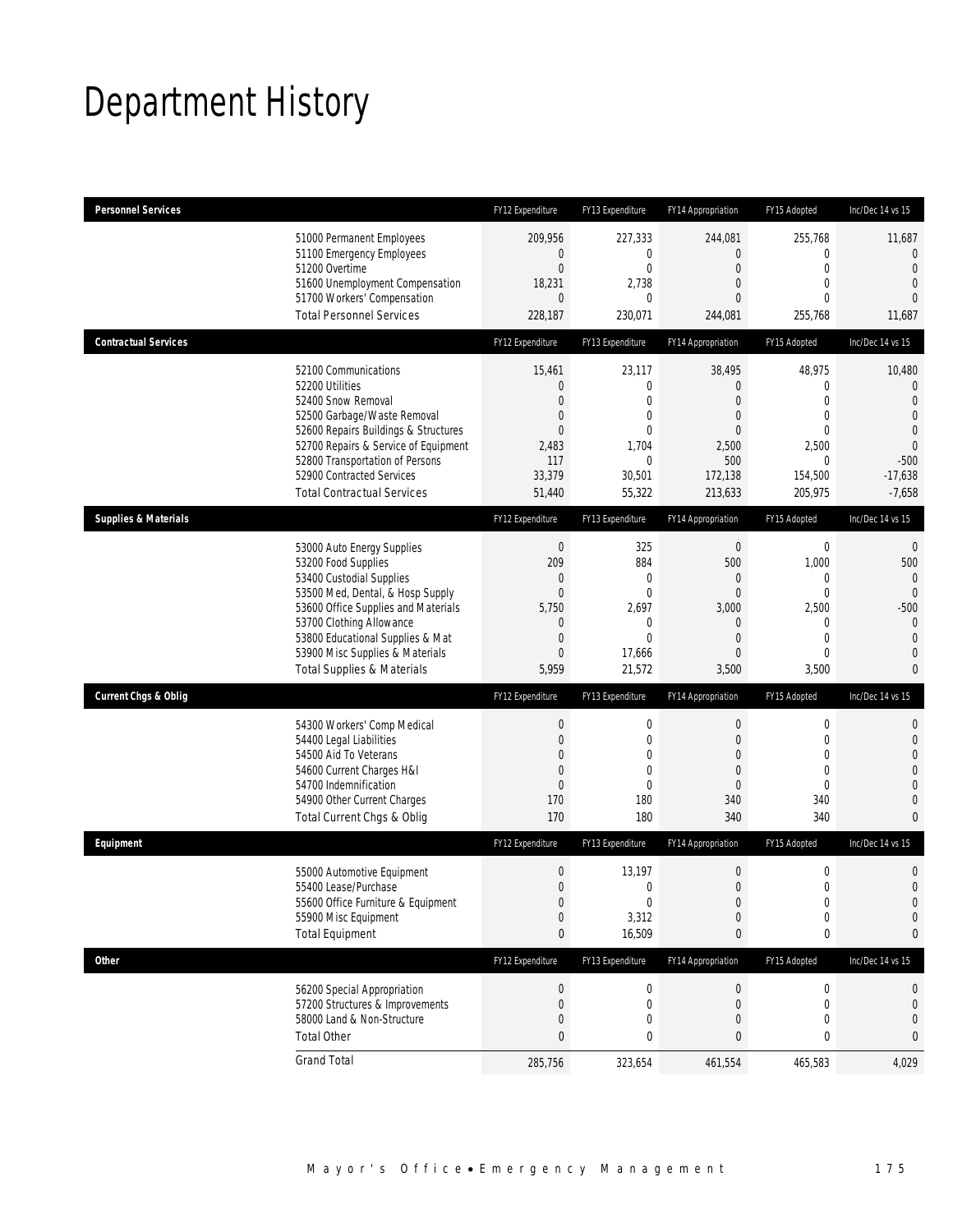# Department Personnel

| Title         | Union<br>Code   | Grade | Position | FY15 Salary | Title                                         | Union<br>Code | Grade           | Position     | FY15 Salary      |
|---------------|-----------------|-------|----------|-------------|-----------------------------------------------|---------------|-----------------|--------------|------------------|
| Admin Manager | MY <sub>0</sub> | 09    | 0.10     | 8,076       | <b>Director</b><br><b>Executive Assistant</b> | CDH<br>MY0    | <b>NG</b><br>07 | 0.31<br>1.00 | 38,429<br>68,598 |
|               |                 |       |          |             | Total                                         |               |                 | 1.41         | 115,103          |
|               |                 |       |          |             | <b>Adjustments</b>                            |               |                 |              |                  |
|               |                 |       |          |             | <b>Differential Payments</b>                  |               |                 |              | $\mathbf 0$      |
|               |                 |       |          |             | Other                                         |               |                 |              | 4,046            |
|               |                 |       |          |             | Chargebacks                                   |               |                 |              | 136,619          |
|               |                 |       |          |             | <b>Salary Savings</b>                         |               |                 |              | $\overline{0}$   |
|               |                 |       |          |             | <b>FY15 Total Request</b>                     |               |                 |              | 255,768          |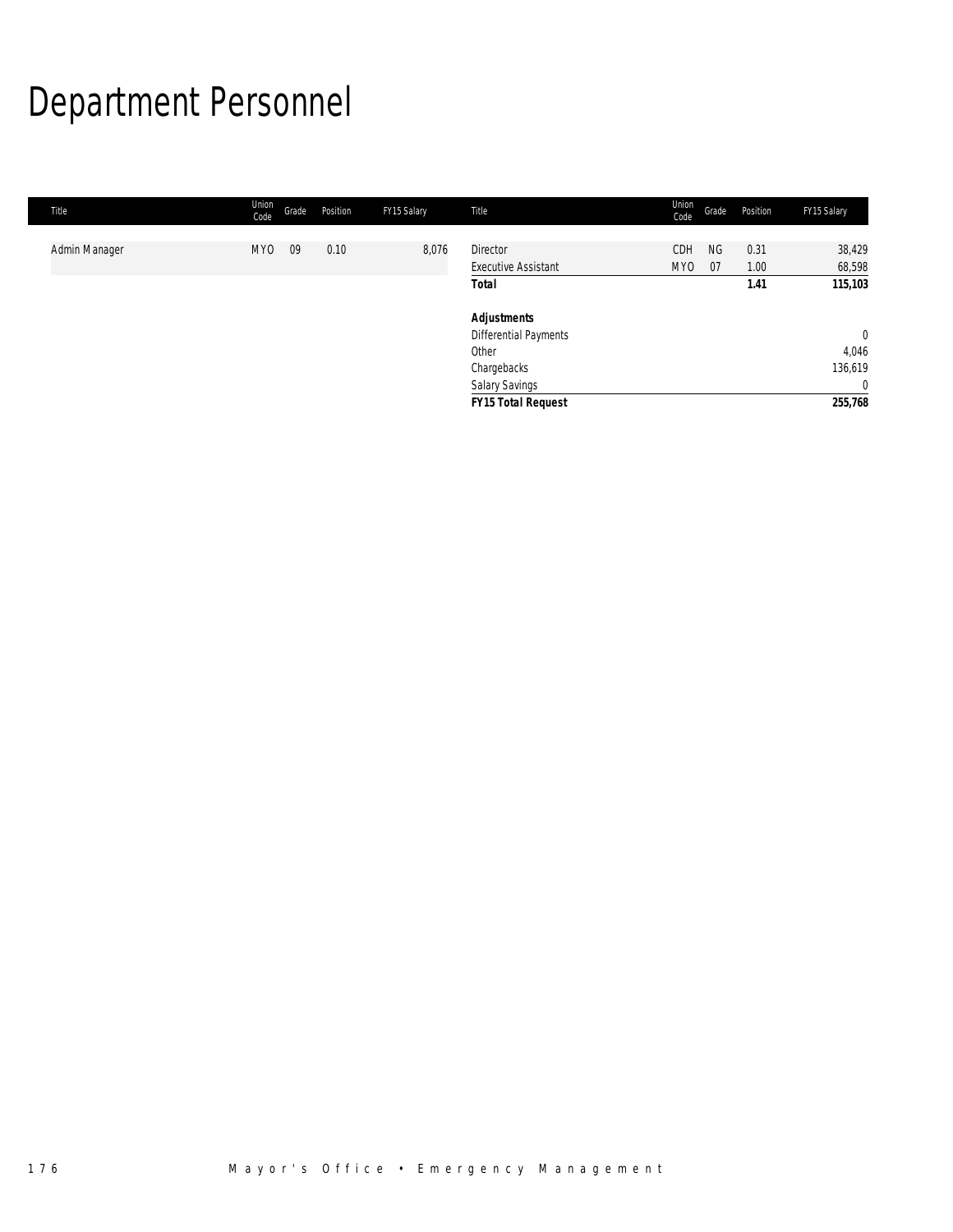## External Funds History

| <b>Personnel Services</b>       |                                                                                                                                                                                                                                                                                                            | FY12 Expenditure                                                                                                                 | FY13 Expenditure                                                                                         | FY14 Appropriation                                                                                                               | FY15 Adopted                                                                                                                                       | Inc/Dec 14 vs 15                                                                                                                              |
|---------------------------------|------------------------------------------------------------------------------------------------------------------------------------------------------------------------------------------------------------------------------------------------------------------------------------------------------------|----------------------------------------------------------------------------------------------------------------------------------|----------------------------------------------------------------------------------------------------------|----------------------------------------------------------------------------------------------------------------------------------|----------------------------------------------------------------------------------------------------------------------------------------------------|-----------------------------------------------------------------------------------------------------------------------------------------------|
|                                 | 51000 Permanent Employees<br>51100 Emergency Employees<br>51200 Overtime<br>51300 Part Time Employees<br>51400 Health Insurance<br>51500 Pension & Annunity<br>51600 Unemployment Compensation<br>51700 Workers' Compensation<br>51800 Indirect Costs<br>51900 Medicare<br><b>Total Personnel Services</b> | 612,706<br>$\mathbf{0}$<br>0<br>$\mathbf{0}$<br>113,160<br>59,313<br>0<br>$\boldsymbol{0}$<br>$\overline{0}$<br>7,763<br>792,942 | 597,536<br>0<br>426,478<br>0<br>103,211<br>53,048<br>0<br>0<br>13,500<br>6,705<br>1,200,478              | 672,391<br>0<br>$\mathbf 0$<br>$\overline{0}$<br>96,792<br>54,763<br>$\mathbf 0$<br>$\overline{0}$<br>34,417<br>8,282<br>866,645 | 805,870<br>$\mathbf 0$<br>$\mathbf 0$<br>$\mathbf{0}$<br>129,904<br>84,159<br>$\mathbf 0$<br>$\mathbf{0}$<br>$\overline{0}$<br>11,835<br>1,031,768 | 133,479<br>$\theta$<br>$\overline{0}$<br>$\overline{0}$<br>33,112<br>29,396<br>$\mathbf 0$<br>$\overline{0}$<br>$-34,417$<br>3,553<br>165,123 |
| <b>Contractual Services</b>     |                                                                                                                                                                                                                                                                                                            | FY12 Expenditure                                                                                                                 | FY13 Expenditure                                                                                         | FY14 Appropriation                                                                                                               | FY15 Adopted                                                                                                                                       | Inc/Dec 14 vs 15                                                                                                                              |
|                                 | 52100 Communications<br>52200 Utilities<br>52400 Snow Removal<br>52500 Garbage/Waste Removal<br>52600 Repairs Buildings & Structures<br>52700 Repairs & Service of Equipment<br>52800 Transportation of Persons<br>52900 Contracted Services<br><b>Total Contractual Services</b>                          | 77,659<br>0<br>$\overline{0}$<br>0<br>$\Omega$<br>9,400<br>29,737<br>3,517,981<br>3,634,777                                      | 28,363<br>0<br>$\overline{0}$<br>$\overline{0}$<br>$\Omega$<br>7,525<br>91,867<br>7,891,606<br>8,019,361 | 1,731<br>$\mathbf 0$<br>0<br>0<br>$\Omega$<br>38,226<br>25,245<br>8,086,996<br>8,152,198                                         | $\boldsymbol{0}$<br>$\overline{0}$<br>$\mathbf 0$<br>$\mathbf 0$<br>$\theta$<br>$\overline{0}$<br>142,001<br>11,485,058<br>11,627,059              | $-1,731$<br>$\mathbf 0$<br>$\mathbf 0$<br>$\overline{0}$<br>$\theta$<br>$-38,226$<br>116,756<br>3,398,062<br>3,474,861                        |
| <b>Supplies &amp; Materials</b> |                                                                                                                                                                                                                                                                                                            | FY12 Expenditure                                                                                                                 | FY13 Expenditure                                                                                         | FY14 Appropriation                                                                                                               | FY15 Adopted                                                                                                                                       | Inc/Dec 14 vs 15                                                                                                                              |
|                                 | 53000 Auto Energy Supplies<br>53200 Food Supplies<br>53400 Custodial Supplies<br>53500 Med, Dental, & Hosp Supply<br>53600 Office Supplies and Materials<br>53700 Clothing Allowance<br>53800 Educational Supplies & Mat<br>53900 Misc Supplies & Materials<br><b>Total Supplies &amp; Materials</b>       | $\boldsymbol{0}$<br>16,154<br>$\mathbf 0$<br>$\boldsymbol{0}$<br>6,009<br>0<br>$\mathbf 0$<br>$\Omega$<br>22,163                 | 0<br>39,117<br>0<br>$\boldsymbol{0}$<br>9,754<br>0<br>0<br>$\Omega$<br>48,871                            | $\boldsymbol{0}$<br>43,281<br>0<br>$\mathbf 0$<br>11,351<br>0<br>$\overline{0}$<br>0<br>54,632                                   | $\mathbf 0$<br>25,000<br>0<br>$\mathbf 0$<br>5,143<br>$\mathbf{0}$<br>$\mathbf{0}$<br>$\mathbf 0$<br>30,143                                        | $\theta$<br>$-18,281$<br>$\mathbf 0$<br>$\Omega$<br>$-6,208$<br>$\bigcap$<br>$\mathbf 0$<br>$\Omega$<br>$-24,489$                             |
| <b>Current Chgs &amp; Oblig</b> |                                                                                                                                                                                                                                                                                                            | FY12 Expenditure                                                                                                                 | FY13 Expenditure                                                                                         | FY14 Appropriation                                                                                                               | FY15 Adopted                                                                                                                                       | Inc/Dec 14 vs 15                                                                                                                              |
|                                 | 54300 Workers' Comp Medical<br>54400 Legal Liabilities<br>54600 Current Charges H&I<br>54700 Indemnification<br>54900 Other Current Charges<br>Total Current Chgs & Oblig                                                                                                                                  | $\boldsymbol{0}$<br>$\boldsymbol{0}$<br>0<br>$\mathbf{0}$<br>8,196<br>8,196                                                      | 0<br>0<br>0<br>0<br>430,898<br>430,898                                                                   | 0<br>$\mathbf 0$<br>0<br>$\overline{0}$<br>360,225<br>360,225                                                                    | $\boldsymbol{0}$<br>$\mathbf{0}$<br>$\mathbf{0}$<br>$\mathbf{0}$<br>122,500<br>122,500                                                             | $\mathbf{0}$<br>$\mathbf{0}$<br>$\overline{0}$<br>$\Omega$<br>$-237,725$<br>$-237,725$                                                        |
| Equipment                       |                                                                                                                                                                                                                                                                                                            | FY12 Expenditure                                                                                                                 | FY13 Expenditure                                                                                         | FY14 Appropriation                                                                                                               | FY15 Adopted                                                                                                                                       | Inc/Dec 14 vs 15                                                                                                                              |
|                                 | 55000 Automotive Equipment<br>55400 Lease/Purchase<br>55600 Office Furniture & Equipment<br>55900 Misc Equipment<br><b>Total Equipment</b>                                                                                                                                                                 | 33,401<br>$\boldsymbol{0}$<br>75,835<br>3,436,768<br>3,546,004                                                                   | 973,996<br>0<br>0<br>10,420,811<br>11,394,807                                                            | 161,680<br>$\overline{0}$<br>2,972<br>4,919,403<br>5,084,055                                                                     | 1,386,518<br>$\boldsymbol{0}$<br>$\mathbf{0}$<br>10,381,646<br>11,768,164                                                                          | 1,224,838<br>$\mathbf 0$<br>$-2,972$<br>5,462,243<br>6,684,109                                                                                |
| <b>Other</b>                    |                                                                                                                                                                                                                                                                                                            | FY12 Expenditure                                                                                                                 | FY13 Expenditure                                                                                         | FY14 Appropriation                                                                                                               | FY15 Adopted                                                                                                                                       | Inc/Dec 14 vs 15                                                                                                                              |
|                                 | 56200 Special Appropriation<br>57200 Structures & Improvements<br>58000 Land & Non-Structure<br><b>Total Other</b>                                                                                                                                                                                         | $\boldsymbol{0}$<br>$\boldsymbol{0}$<br>$\boldsymbol{0}$<br>$\bf{0}$                                                             | $\boldsymbol{0}$<br>$\boldsymbol{0}$<br>0<br>0                                                           | 0<br>$\mathbf 0$<br>0<br>0                                                                                                       | $\boldsymbol{0}$<br>$\mathbf 0$<br>$\boldsymbol{0}$<br>0                                                                                           | $\boldsymbol{0}$<br>$\boldsymbol{0}$<br>$\overline{0}$<br>$\mathbf{0}$                                                                        |
|                                 | <b>Grand Total</b>                                                                                                                                                                                                                                                                                         | 8,004,082                                                                                                                        | 21,094,415                                                                                               | 14,517,755                                                                                                                       | 24,579,634                                                                                                                                         | 10,061,879                                                                                                                                    |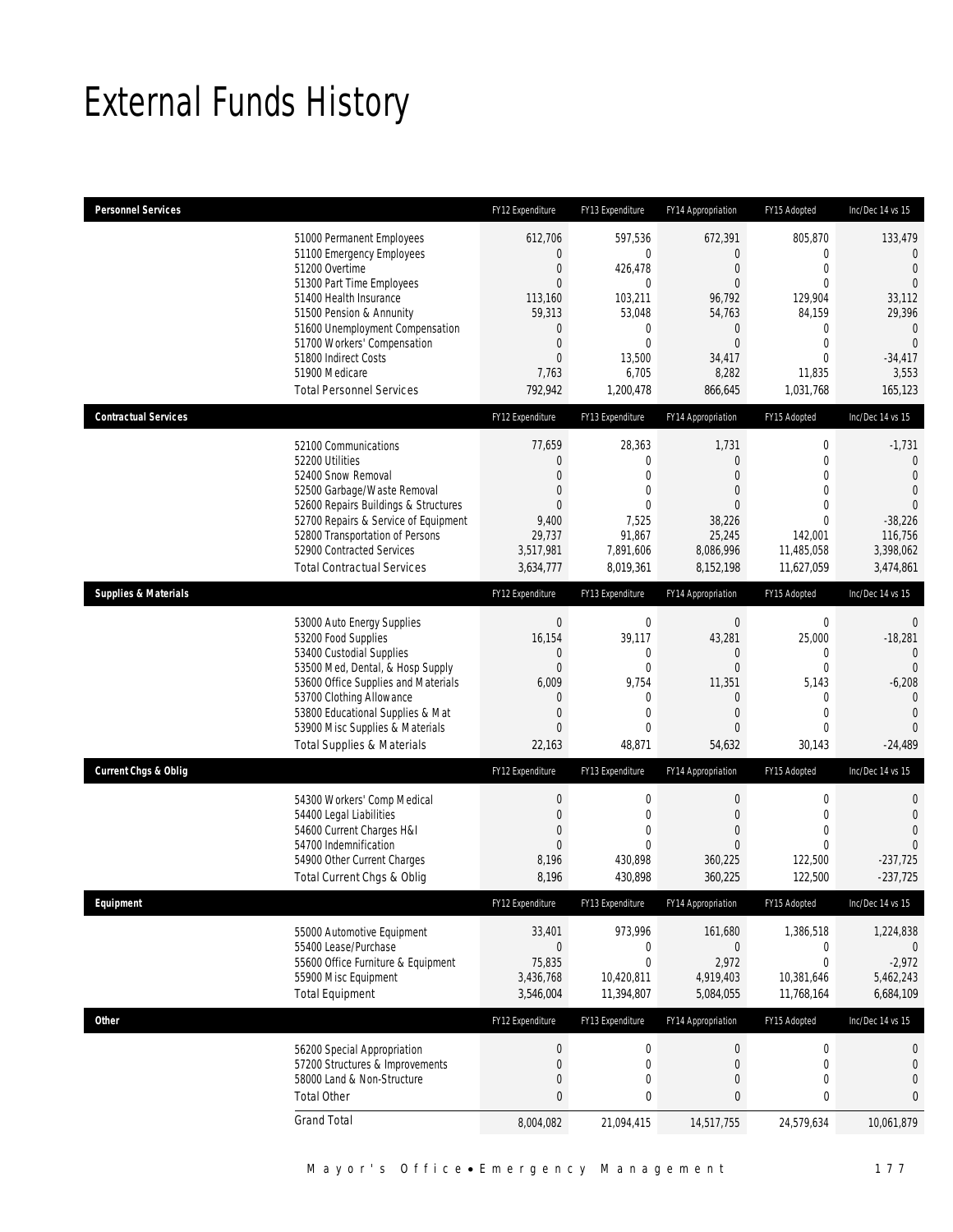## External Funds Personnel

| Title                        | Union<br>Code   | Grade     | Position | FY15 Salary | Title                        | Union<br>Code | Grade | Position | FY15 Salary    |
|------------------------------|-----------------|-----------|----------|-------------|------------------------------|---------------|-------|----------|----------------|
|                              |                 |           |          |             |                              |               |       |          |                |
| Admin Manager                | MY <sub>0</sub> | 09        | 0.90     | 72,688      | Project Director             | MY0           | 09    | 2.00     | 152,903        |
| Asst Director (Homeland Sec) | MY0             | 12        | 1.00     | 91,639      | Regional Planner             | MY0           | 07    | 4.00     | 237,900        |
| Director                     | CDH             | <b>NG</b> | 0.69     | 85,535      | Sr Program Assistant         | <b>MYG</b>    | 15    | 1.00     | 42,652         |
| Project Director             | MY <sub>0</sub> | 08        | 1.00     | 70,737      | <b>Staff Assistant</b>       | <b>MYO</b>    | 04    | 1.00     | 51,816         |
|                              |                 |           |          |             | <b>Total</b>                 |               |       | 12       | 805,870        |
|                              |                 |           |          |             | <b>Adjustments</b>           |               |       |          |                |
|                              |                 |           |          |             | <b>Differential Payments</b> |               |       |          | $\overline{0}$ |
|                              |                 |           |          |             | Other                        |               |       |          | $\mathbf 0$    |
|                              |                 |           |          |             | Chargebacks                  |               |       |          | $\mathbf 0$    |
|                              |                 |           |          |             | Salary Savings               |               |       |          | $\mathbf 0$    |
|                              |                 |           |          |             | <b>FY15 Total Request</b>    |               |       |          | 805,870        |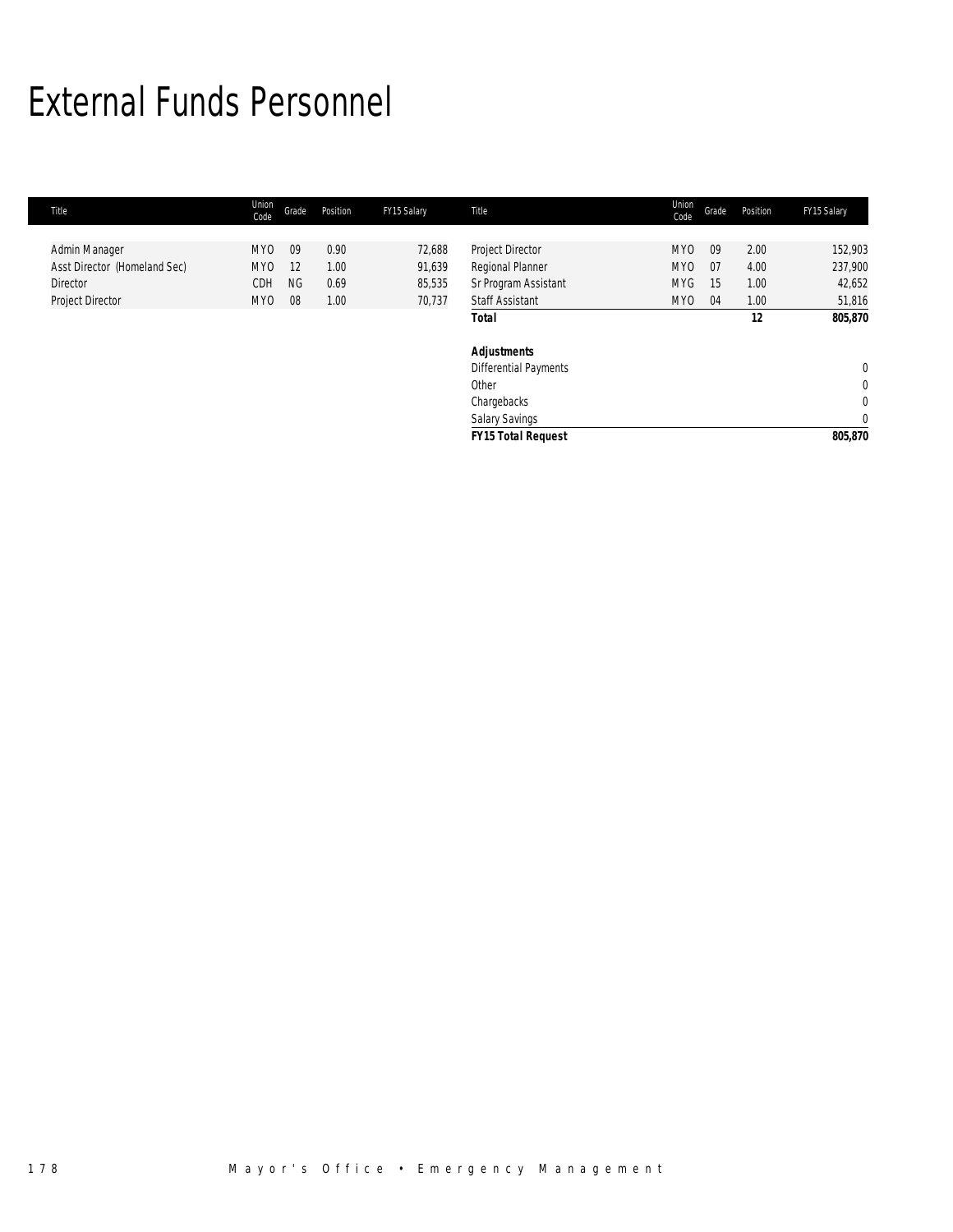## Program 1. Homeland Security

## *Rene Fielding, Director , Organization 231100*

### *Program Description*

The Homeland Security Program advances the City's capability to effectively prevent, respond to and recover from incidents of terrorism and other emergency incidents, by coordinating and directing Boston's inter-departmental and multi-jurisdictional homeland security activities, advising the Mayor on issues, and obtaining and managing outside funding.

| <b>Operating Budget</b>                    | Actual '12        | Actual '13        | Approp '14         | <b>Budget '15</b>  |
|--------------------------------------------|-------------------|-------------------|--------------------|--------------------|
| <b>Personnel Services</b><br>Non Personnel | 228,187<br>57.569 | 230.071<br>93.583 | 244,081<br>217.473 | 255,768<br>209,815 |
| Total                                      | 285,756           | 323,654           | 461,554            | 465,583            |
|                                            |                   |                   |                    |                    |

## *Performance*

**Strategy:** To coordinate and implement training programs for public safety and public health, including exercises that may require multi-agency response.

|  | <b>Performance Measures</b>                                                                              | Actual '12 | Actual '13 | Projected '14 | Target '15   |
|--|----------------------------------------------------------------------------------------------------------|------------|------------|---------------|--------------|
|  | Number of City staff participating OEM drills<br>or exercises                                            |            |            | 700           | 500          |
|  | <b>Strategy:</b> To educate the public on how to prepare for, respond to, and recover from an emergency  |            |            |               |              |
|  | <b>Performance Measures</b>                                                                              | Actual '12 | Actual '13 | Projected '14 | Target '15   |
|  | Family preparedness presentations made<br>Number of AlertBoston subscribers                              |            |            | 36<br>50,000  | 24<br>52,000 |
|  | <b>Strategy:</b> To ensure high quality, interoperable, continuous services in the event of an emergency |            |            |               |              |
|  | <b>Performance Measures</b>                                                                              | Actual '12 | Actual '13 | Projected '14 | Target '15   |
|  | Number of EOC drills or exercises                                                                        |            |            | 4             | 4            |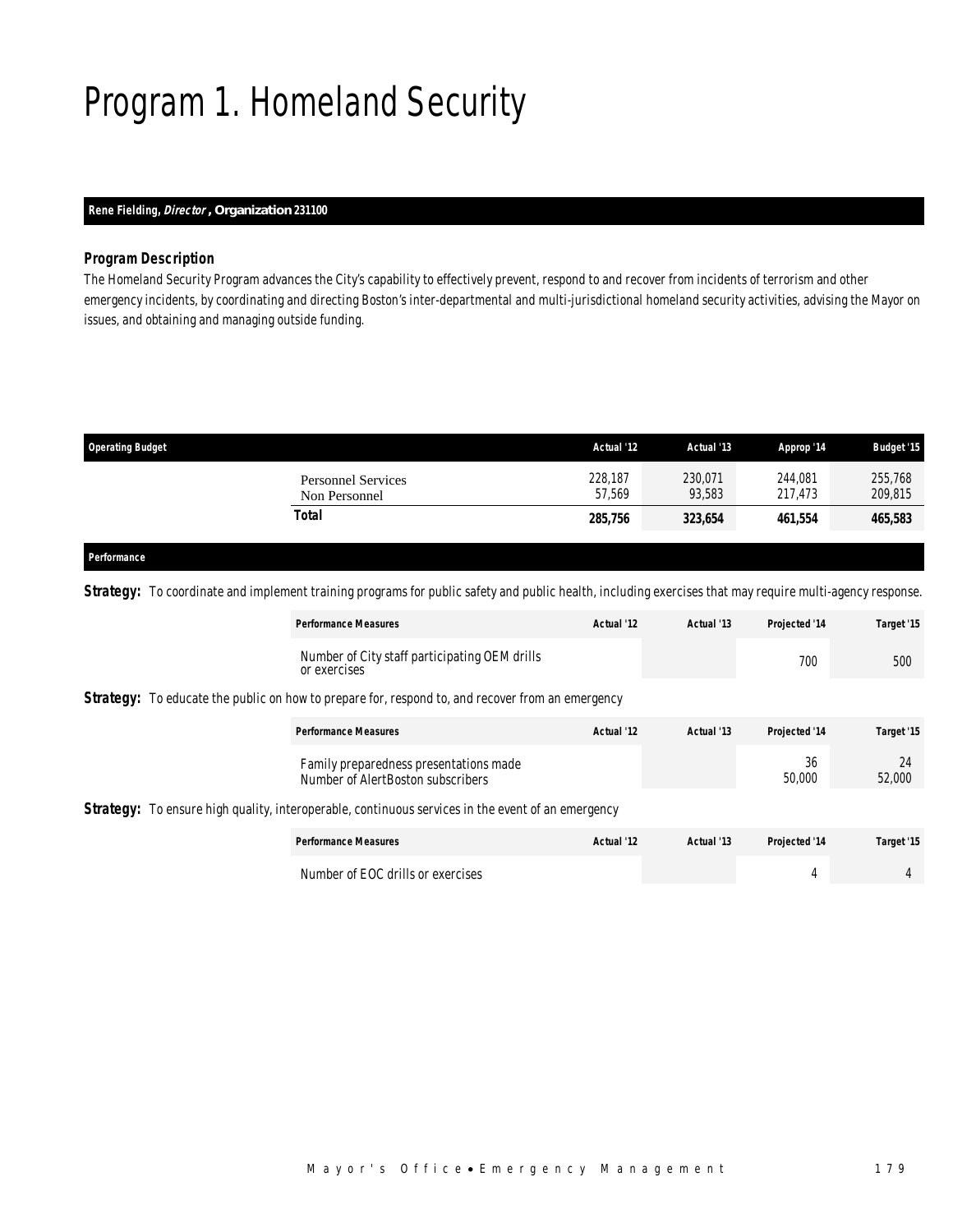## External Funds Projects

#### *ARRA - Local Energy Assurance Planning Initiative*

#### *Project Mission*

The Recovery Act LEAP grant supported planning for recovery from disruptions to the energy supply and enhanced reliability and quicker repair of outages. The primary objective of this project was to develop a comprehensive energy assurance plan outlining procedures the City will undertake in the event of an energy supply disruption and to develop a strategy for increasing the energy reliability of critical emergency-related City facilities. The initiative resulted in a better prepared, more resilient City of Boston. The project started May 2010 and ended September 2012. The ARRA LEAP grant award totaling \$300,000 was received from the US Department of Energy.

#### *ARRA - Port Security Grant Program*

#### *Project Mission*

The ARRA Port Security Grant Program created a sustainable, risk-based effort to protect critical port infrastructure from terrorism, particularly attacks using explosives and non-conventional threats that could cause major disruption to commerce. Funds supported the procurement of equipment for the City's public safety agencies responsible for the protection of and response to critical incidents in the Port of Boston. The project started May 2010 and ended August 2012. The ARRA Port Security grant award totaling \$1,259,820 was received from the US Department of Homeland Security.

#### *Emergency Management Performance Grant*

#### *Project Mission*

The federal EMPG Program serves to assist local governments in preparing for all hazards, as authorized by the Robert T. Stafford Disaster Relief and Emergency Assistance Act (42 U.S.C. 5121 et seq.). Title VI of the Stafford Act authorizes FEMA to make grants for the purpose of providing a system of emergency preparedness for the protection of life and property in the United States from hazards and to vest responsibility for emergency preparedness jointly in the federal government and the states and their political subdivisions. The federal government, through the EMPG Program, provides necessary direction, coordination, and guidance, and provides necessary assistance, as authorized in this title so that a comprehensive emergency preparedness system exists for all hazards. The awards in FFY09, FFY10, and FFY11 were \$150,000; \$70,000; and \$87,500 respectively. The next round of awards has not been announced. Funding is received from the Federal Emergency Management Agency and the Commonwealth of Massachusetts's Emergency Management Agency.

#### *Emergency Operation Center Grant Program*

#### *Project Mission*

The federal EOC Grant Program serves to improve emergency management and preparedness capabilities by supporting flexible, sustainable, secure, strategically located, and fully interoperable EOCs with a focus on addressing identified deficiencies and needs. EOC grant awards totaling \$148,200 and \$950,000 were received from the Federal Emergency Management Agency and the Commonwealth of Massachusetts's Executive Office of Public Safety and Security.

#### *Port Security Grant Program*

#### *Project Mission*

The federal PSG Program provided funding to support increased port-wide risk management; enhanced domain awareness; training and exercises; expansion of port recovery and resiliency capabilities; and further capabilities to prevent, detect, respond to, and recover from attacks involving improvised explosive devices (IEDs) and other non-conventional weapons. The PSGP federal FY08 award in the amount of \$400,000 and federal FY11 award in the amount of \$278,890 was received from the Department of Homeland Security and the Commonwealth of Massachusetts's Executive Office of Public Safety and Security.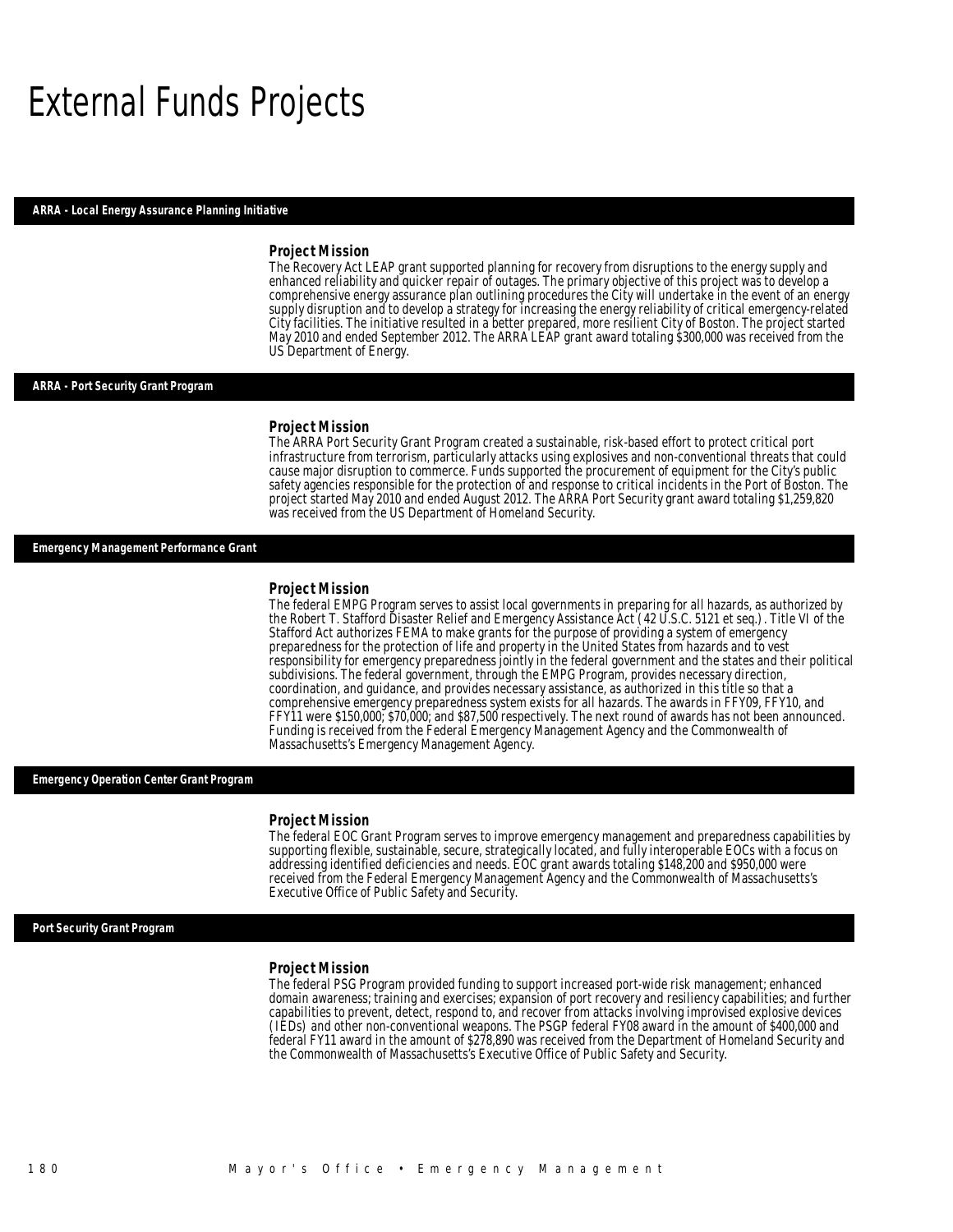#### *Project Mission*

The federal PSIC Grant Program provided funding to enable and enhance public safety agencies' interoperable communications capabilities. The PSIC Grant Program was a one-time grant opportunity to enhance interoperable capabilities with respect to voice, data, and/or video and encourage the use of innovative cost and spectrum efficient technology solutions. The project started March 2011 and ended August 2011. The PSIC award totaling \$2,428,203 was received from the Department of Commerce and the Commonwealth of Massachusetts's Executive Office of Public Safety and Security.

#### *Regional Catastrophic Preparedness Grant Program*

#### *Project Mission*

The federal RCPGP grant serves to enhance regional catastrophic planning efforts, with the goal of strengthening the nation against risks associated with catastrophic events. The region includes communities from Massachusetts, New Hampshire, and Rhode Island. The project started March 2009 and funding is received from the Federal Emergency Management Agency and the Commonwealth of Massachusetts's Executive Office of Public Safety and Security. The RCPGP awards in federal FY10 and federal FY11 were \$3,393,900 and \$1,148,877 respectively.

#### *Transit Security Grant Program*

#### *Project Mission*

The federal Transit Security Grant Program (TSGP) created a sustainable, risk-based effort to protect critical surface transportation infrastructure and the traveling public from acts of terrorism, major disasters, and other emergencies. The project started March 2012 and ended July2013. The TSGP award totaling \$2,000,000 was received from the US Department of Homeland Security and the Massachusetts Bay Transportation Authority.

#### *Urban Area Security Initiative*

#### *Project Mission*

The federal UASI grant serves to address the unique equipment, planning, exercise, training and operational needs of first responder agencies in the Boston Urban Area (Boston, Brookline, Cambridge, Everett, Revere, Quincy, Winthrop, Chelsea, Somerville) and to assist them in building an enhanced and sustainable capacity to prevent, protect against, respond to, and recover from threats or acts of terrorism, including chemical, biological, radiological, nuclear and explosive (CBRNE) incidents. UASI is an annual grant program and funding is received from the US Department of Homeland Security and the Commonwealth of Massachusetts Executive Office of Public Safety.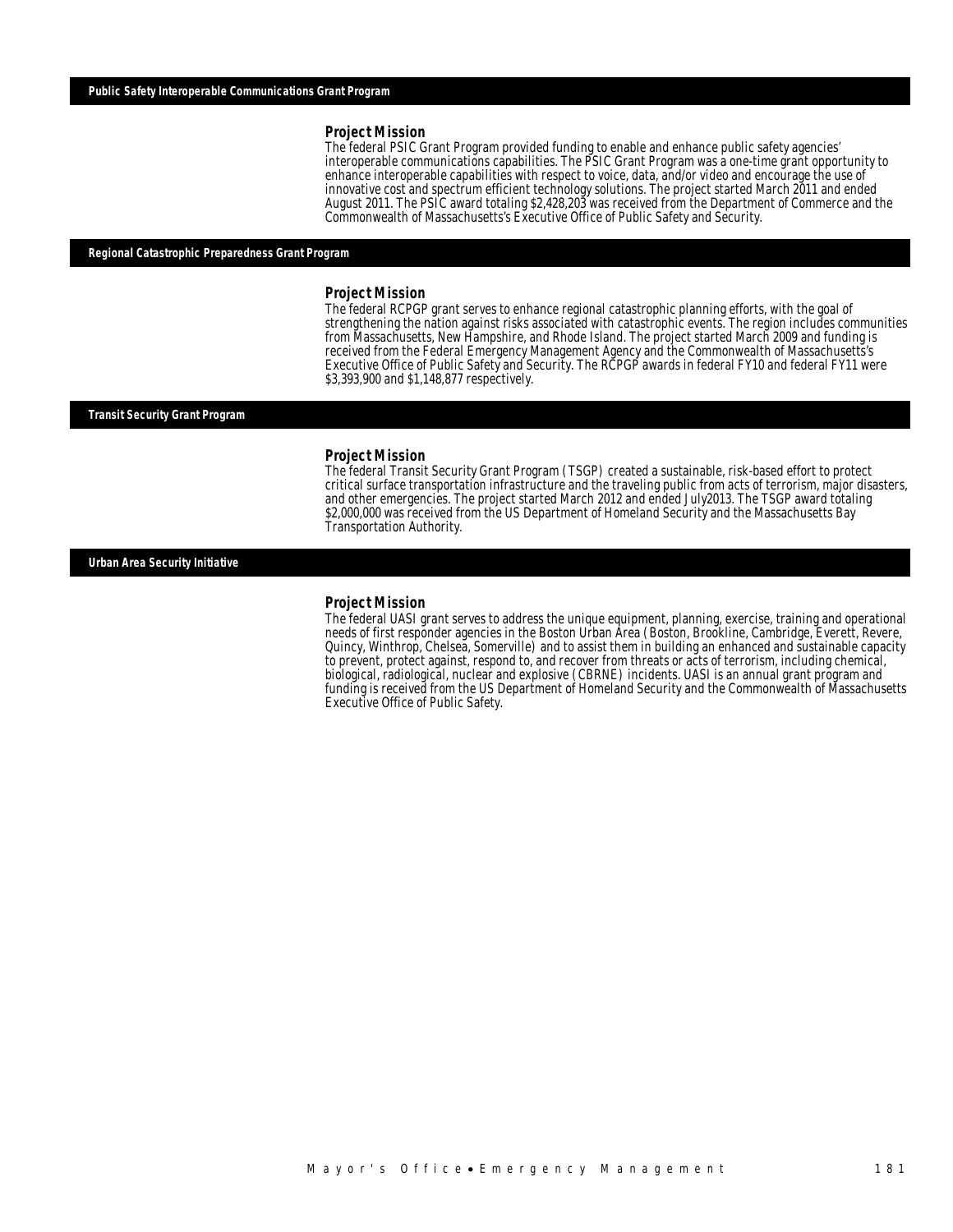## Emergency Management Capital Budget

## *Overview*

The capital plan for the Office of Emergency Management works to provide OEM a space that is flexible, sustainable, secure, strategically located, and fully interoperable.

## *FY15 Major Initiatives*

• Begin design for a new Emergency Operations Center on River Street in Mattapan.

| Capital Budget Expenditures | Total Actual '12 | Total Actual '13 | <b>Estimated '14 Total Projected '15</b> |
|-----------------------------|------------------|------------------|------------------------------------------|
| Total Department            |                  |                  | 500,000                                  |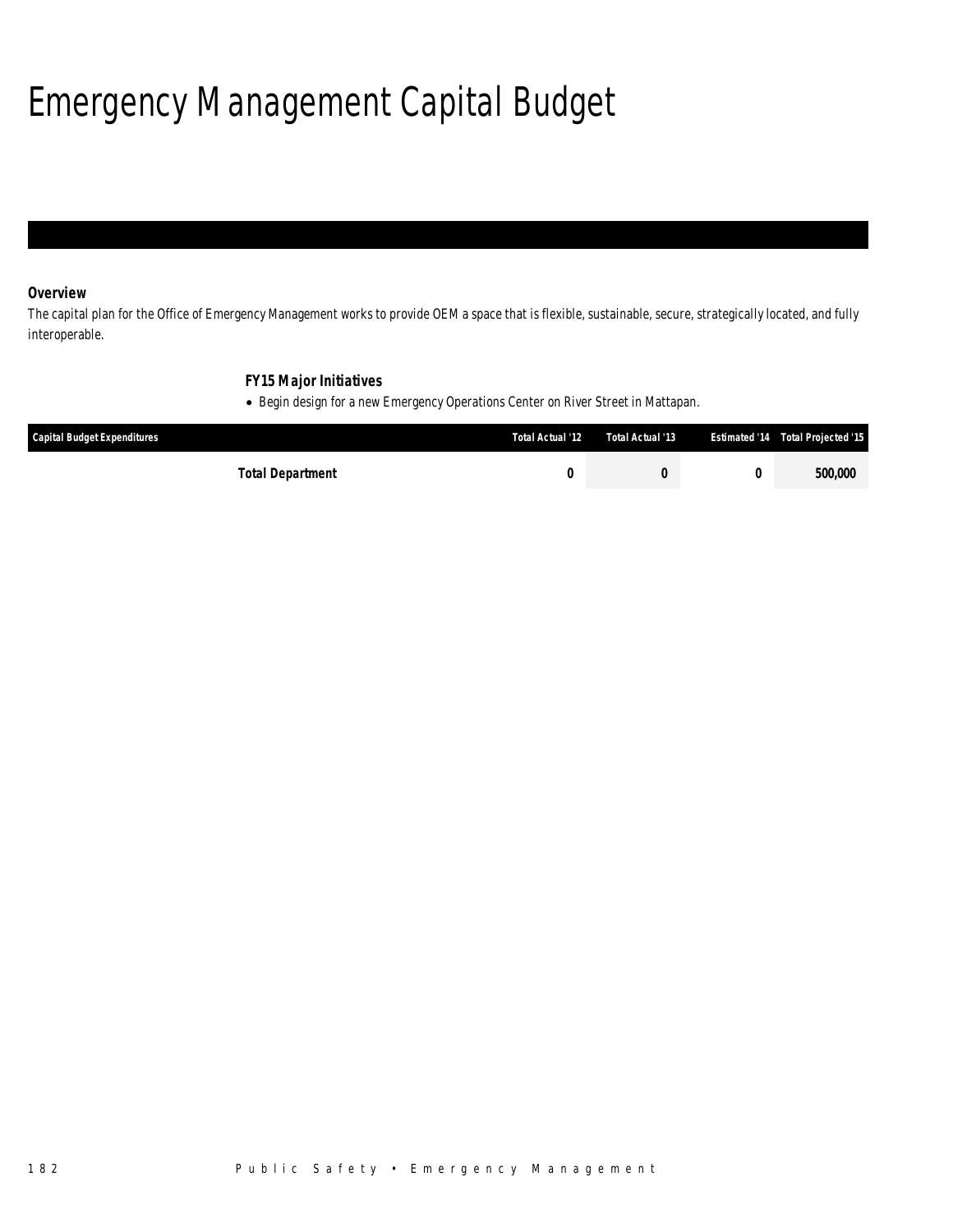## Emergency Management Project Profiles

### *EMERGENCY OPERATIONS CENTER*

### *Project Mission*

 Renovate an existing facility at 201 River Street in Mattapan for use as an Emergency Operations Center. *Managing Department,* Capital Construction *Status,* New Project*Location,* Mattapan *Operating Impact,* No

#### *Authorizations*

|                                          |          |             |               | Non Capital |            |
|------------------------------------------|----------|-------------|---------------|-------------|------------|
| Source                                   | Existing | <b>FY15</b> | <b>Future</b> | Fund        | Total      |
| City Capital                             | 0        | 1,500,000   | 15,213,500    | $\Omega$    | 16,713,500 |
| Grants/Other                             | 0        |             | 0             | 2,000,000   | 2,000,000  |
| Total                                    | 0        | 1,500,000   | 15,213,500    | 2,000,000   | 18,713,500 |
| <b>Expenditures (Actual and Planned)</b> |          |             |               |             |            |
|                                          | Thru     |             |               |             |            |
| Source                                   | 6/30/13  | <b>FY14</b> | <b>FY15</b>   | FY16-19     | Total      |
| City Capital                             | 0        | $\theta$    | 500,000       | 16.213.500  | 16,713,500 |
| Grants/Other                             | 0        |             |               |             | 0          |
| Total                                    | 0        | $\bf{0}$    | 500,000       | 16,213,500  | 16,713,500 |
|                                          |          |             |               |             |            |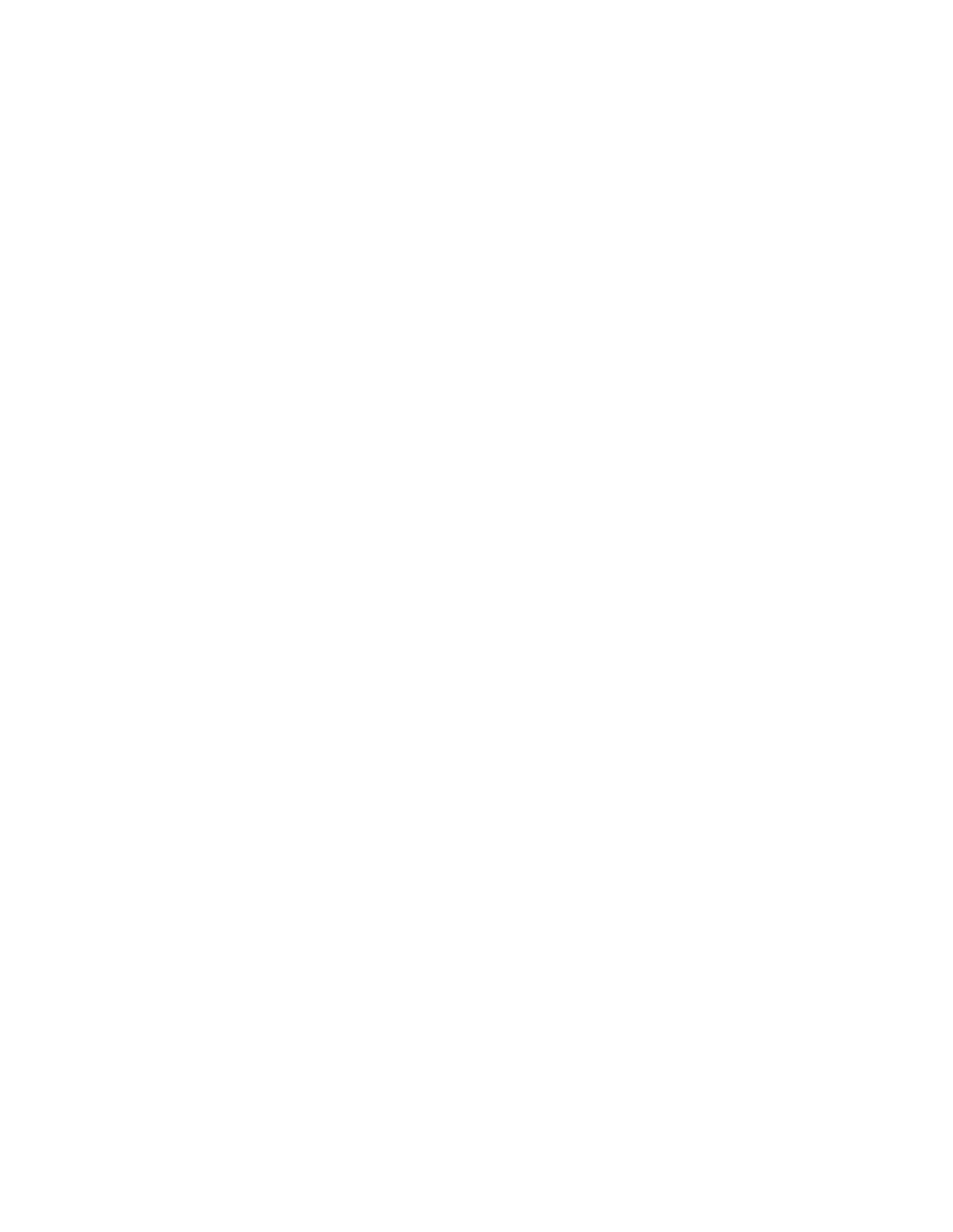## Fire Department Operating Budget

#### *Joseph E. Finn, Commissioner , Appropriation 221*

### *Department Mission*

We, the Boston Fire Department, are an organization of dedicated professionals who are committed to serving the community by protecting life, property, and the environment through prevention, education, emergency medical, civil defense and fire service. We will provide fire protection and emergency service throughout the City of Boston by adequately staffing, training, and equipping firefighters at specific locations within the city.

### *Selected Performance Strategies*

#### *Administration*

• To provide the best medical and rehabilitative service available to all injured firefighters to ensure their timely return to work.

#### *Boston Fire Suppression*

- To prepare and conduct training exercises for special events.
- To provide highly trained and skilled EMT-First Responders delivering quality care in a timely manner.
- To respond to all incidents and calls.

#### *Fire Alarm*

- To respond to calls and incidents in a timely and efficient manner.
- *Training*
- To initiate and supervise firefighter development.
- *Maintenance*
- To perform scheduled preventive maintenance on apparatus and vehicles.

### *Fire Prevention*

- To enforce city and state fire code regulations and to review all applications for compliance.
- To maintain the conviction rate for fires resulting from arson.
- To promote fire safety education programs aimed at reducing loss of life, injury and property damage resulting from preventable incidents.

| <b>Operating Budget</b>      | Program Name                                                                                                                                                        | Total Actual '12                                                                                          | Total Actual '13                                                                                            | Total Approp '14                                                                              | <b>Total Budget '15</b>                                                                                           |
|------------------------------|---------------------------------------------------------------------------------------------------------------------------------------------------------------------|-----------------------------------------------------------------------------------------------------------|-------------------------------------------------------------------------------------------------------------|-----------------------------------------------------------------------------------------------|-------------------------------------------------------------------------------------------------------------------|
|                              | Administration<br><b>Boston Fire Suppression</b><br>Fire Alarm<br>Training<br>Maintenance<br>Fire Prevention<br><b>Emergency Medical Response Division</b><br>Total | 15.459.751<br>143,286,029<br>7.629.088<br>2.925.220<br>6,709,638<br>9.743.566<br>1.191.999<br>186,945,291 | 15,781,022<br>145,026,606<br>7.597.094<br>2.966.891<br>6,850,843<br>9,752,369<br>1,164,166<br>189, 138, 991 | 13.061.003<br>157,261,718<br>8.539.305<br>3.778.081<br>7,260,053<br>10.469.378<br>200,369,538 | 14,683,830<br>157,941,768<br>8,725,878<br>4.652.310<br>7,747,859<br>10.863.230<br>$\left( \right)$<br>204.614.875 |
| <b>External Funds Budget</b> | <b>Fund Name</b>                                                                                                                                                    | Total Actual '12                                                                                          | Total Actual '13                                                                                            | Total Approp '14                                                                              | <b>Total Budget '15</b>                                                                                           |
|                              | ARRA - Fire Alarm<br>Assistance to Fire Fighters<br><b>Buffer Zone Grant</b><br>Fire Alarm                                                                          | 8.701<br>146.294<br>20.118<br>0                                                                           | $\Omega$<br>129.551<br>127.935<br>2,340                                                                     | 37.537<br>47.400<br>11,911                                                                    | $\theta$<br>$\Omega$                                                                                              |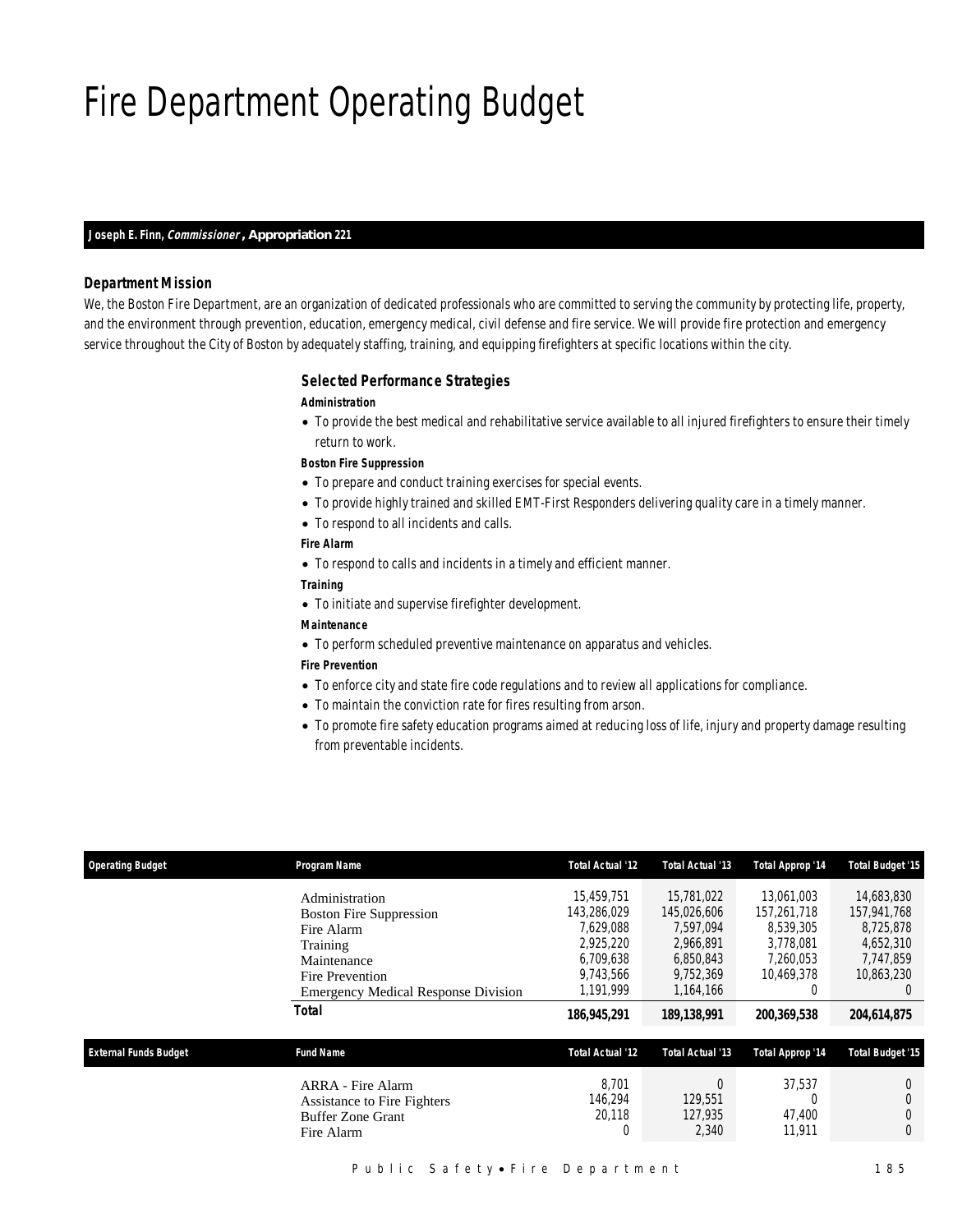| Total                           | 1,962,451 | 3,026,971 | 2,301,930 | 2,091,499 |
|---------------------------------|-----------|-----------|-----------|-----------|
| Training Academy Revolving Fund |           | 19.182    | 15,000    | 15,000    |
| <b>State Training Grant</b>     | 1.399.897 | 2,298,792 | 1,750,000 | 1,750,000 |
| S.A.F.E Grant Program           | 12,323    | 7.380     | 0         |           |
| Port Security Program Grant     | 39.661    |           | 81.168    |           |
| <b>MTA</b> Tunnel Operations    | 48.208    | 54,392    | 30,000    |           |
| Mass Decontam Unit (MDU)        | 25.537    | 27.174    | 2.415     |           |
| <b>Hazmat Team Response</b>     | 15,843    | 23.740    | 14.000    | 14,000    |
| Hazmat Recovery Fund            | 2.575     | 12,605    | 75,000    | 75,000    |
| Hazardous Materials Response    | 243.294   | 323,880   | 237.499   | 237.499   |

| )perating Budget |  |  |
|------------------|--|--|
|                  |  |  |

| <b>Operating Budget</b>             | Actual '12                | Actual '13                | Approp '14                | <b>Budget '15</b>         |
|-------------------------------------|---------------------------|---------------------------|---------------------------|---------------------------|
| Personnel Services<br>Non Personnel | 173.505.387<br>13.439.904 | 173.502.501<br>15.636.490 | 184,254,363<br>16.115.175 | 188.426.499<br>16,188,376 |
| Total                               | 186,945,291               | 189, 138, 991             | 200,369,538               | 204.614.875               |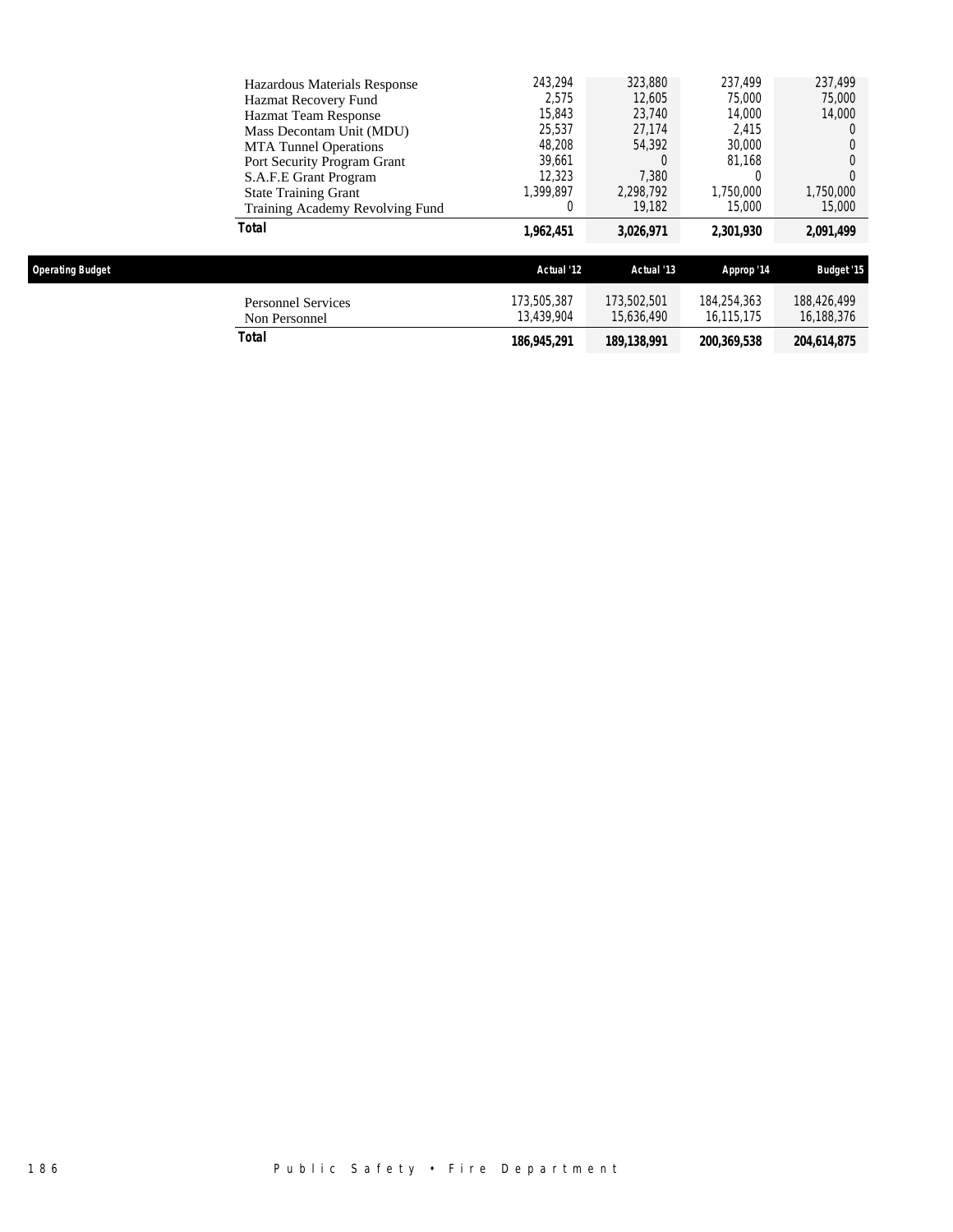## Fire Department Operating Budget



### *Authorizing Statutes*

- Generally, See Boston Fire Prevention Code; CBC St. 11 §§ 75-87; CBC St.2 § 753; M.G.L.A. c. 148.
- Commissioner: Appointments, Powers and Duties, CBC St. 11 §§ 75-78; CBC Ord. §§ 11-4.1-11-4.4; 1960 Mass. Acts ch. 755 § 1; 1962 Mass. Acts ch. 338 § 1.
- Mutual Aid Assistance, CBC Ord. § 11-4.3.
- Licenses and Permits, See Boston Fire Prevention Code; CBC St. 14 §§ 50, 158-159; M.G.L.A. c. 148, § 28.
- Fire Prevention Code, 1962 Mass. Acts ch. 314.

#### *Description of Services*

The Fire Department provides fire and emergency protection to all Boston residents and to the hundreds of thousands of people who work, shop and visit the city. To provide this protection, the Fire Department deploys 33 engine companies (five of which are trained and staffed to respond to hazardous material, weapons of mass destruction and decontamination incidents), 19 ladder companies, one fire brigade, three tower ladder companies, two rescue companies, one marine unit (comprised of two vessels), a Safety Division, Six Special Operations Command Units which include a Hazardous Materials Operations Unit, a Mobile Decontamination Unit, a Decontamination Supply Unit, two Technical Rescue Support Units and a Collapse Unit. The Fire Department also operates a Special Unit that doubles as a lighting plant and backup Hazardous Materials Unit through a dispatching system maintained at the Fire Alarm Communications Center. The City's mutual aid agreement with surrounding areas continues to benefit the City and the involved communities. The Fire Prevention Program provides public education and inspections of residential and commercial properties, investigates suspected arson fires, and issues permits and licenses.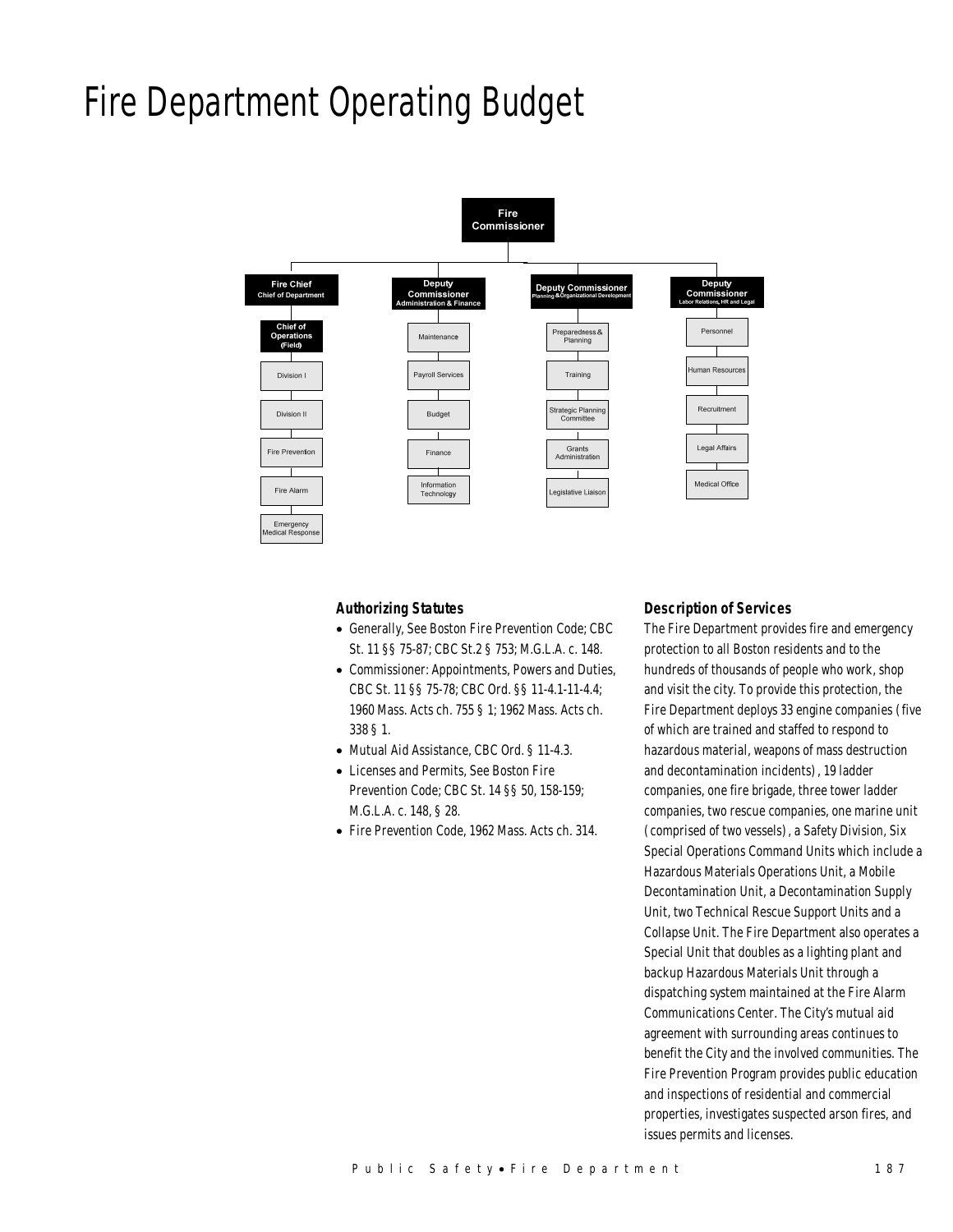## Department History

| <b>Personnel Services</b>       |                                                                                                                                                                                                                                                                                                      | FY12 Expenditure                                                                                         | FY13 Expenditure                                                                                            | FY14 Appropriation                                                                                                | FY15 Adopted                                                                                                  | Inc/Dec 14 vs 15                                                                                          |
|---------------------------------|------------------------------------------------------------------------------------------------------------------------------------------------------------------------------------------------------------------------------------------------------------------------------------------------------|----------------------------------------------------------------------------------------------------------|-------------------------------------------------------------------------------------------------------------|-------------------------------------------------------------------------------------------------------------------|---------------------------------------------------------------------------------------------------------------|-----------------------------------------------------------------------------------------------------------|
|                                 | 51000 Permanent Employees<br>51100 Emergency Employees<br>51200 Overtime<br>51600 Unemployment Compensation<br>51700 Workers' Compensation<br><b>Total Personnel Services</b>                                                                                                                        | 152,357,914<br>$\mathbf 0$<br>20,963,792<br>18,694<br>164,987<br>173,505,387                             | 152,539,290<br>$\mathbf 0$<br>20,704,912<br>62,936<br>195,363<br>173,502,501                                | 168,261,651<br>0<br>15,722,712<br>60,000<br>210,000<br>184,254,363                                                | 170,684,787<br>0<br>17,471,712<br>60,000<br>210,000<br>188,426,499                                            | 2,423,136<br>$\mathbf{0}$<br>1,749,000<br>$\mathbf{0}$<br>$\Omega$<br>4,172,136                           |
| <b>Contractual Services</b>     |                                                                                                                                                                                                                                                                                                      | FY12 Expenditure                                                                                         | FY13 Expenditure                                                                                            | FY14 Appropriation                                                                                                | FY15 Adopted                                                                                                  | Inc/Dec 14 vs 15                                                                                          |
|                                 | 52100 Communications<br>52200 Utilities<br>52400 Snow Removal<br>52500 Garbage/Waste Removal<br>52600 Repairs Buildings & Structures<br>52700 Repairs & Service of Equipment<br>52800 Transportation of Persons<br>52900 Contracted Services<br><b>Total Contractual Services</b>                    | 671,649<br>1,365,133<br>9,960<br>24,725<br>730,052<br>1,158,138<br>40,876<br>1,373,160<br>5,373,693      | 670.197<br>1,545,305<br>13,580<br>35,087<br>839,854<br>665,394<br>27,950<br>1,183,725<br>4,981,092          | 721,034<br>1,709,990<br>20,000<br>41,450<br>655,454<br>1,574,265<br>47,500<br>1,372,684<br>6,142,377              | 714,790<br>1,828,561<br>20,000<br>51,550<br>809,338<br>1,358,903<br>57,050<br>1,618,570<br>6,458,762          | $-6,244$<br>118,571<br>$\Omega$<br>10,100<br>153,884<br>$-215,362$<br>9,550<br>245,886<br>316,385         |
| <b>Supplies &amp; Materials</b> |                                                                                                                                                                                                                                                                                                      | FY12 Expenditure                                                                                         | FY13 Expenditure                                                                                            | FY14 Appropriation                                                                                                | FY15 Adopted                                                                                                  | Inc/Dec 14 vs 15                                                                                          |
|                                 | 53000 Auto Energy Supplies<br>53200 Food Supplies<br>53400 Custodial Supplies<br>53500 Med, Dental, & Hosp Supply<br>53600 Office Supplies and Materials<br>53700 Clothing Allowance<br>53800 Educational Supplies & Mat<br>53900 Misc Supplies & Materials<br><b>Total Supplies &amp; Materials</b> | 1,097,037<br>$\theta$<br>60,300<br>132,455<br>76,527<br>825,275<br>$\mathbf 0$<br>1,785,538<br>3,977,132 | 1,456,369<br>$\mathbf 0$<br>50,211<br>115,810<br>91,421<br>828,300<br>$\mathbf 0$<br>2,208,665<br>4,750,776 | 1,124,511<br>$\overline{0}$<br>56,000<br>103,945<br>80,870<br>839,300<br>$\overline{0}$<br>2,616,573<br>4,821,199 | 1,185,253<br>$\mathbf{0}$<br>55,440<br>105,470<br>100,382<br>843,150<br>$\mathbf 0$<br>2,324,701<br>4,614,396 | 60,742<br>$\mathbf 0$<br>$-560$<br>1,525<br>19,512<br>3,850<br>$\overline{0}$<br>$-291,872$<br>$-206,803$ |
| <b>Current Chgs &amp; Oblig</b> |                                                                                                                                                                                                                                                                                                      | FY12 Expenditure                                                                                         | FY13 Expenditure                                                                                            | FY14 Appropriation                                                                                                | FY15 Adopted                                                                                                  | Inc/Dec 14 vs 15                                                                                          |
|                                 | 54300 Workers' Comp Medical<br>54400 Legal Liabilities<br>54500 Aid To Veterans<br>54600 Current Charges H&I<br>54700 Indemnification<br>54900 Other Current Charges<br>Total Current Chgs & Oblig                                                                                                   | 103,161<br>149,120<br>0<br>$\overline{0}$<br>2,544,290<br>248,942<br>3,045,513                           | 52,996<br>93,601<br>$\mathbf 0$<br>$\mathbf 0$<br>3,220,262<br>275,430<br>3,642,289                         | 84,102<br>156,576<br>$\mathbf 0$<br>$\mathbf{0}$<br>2,244,984<br>366,882<br>2,852,544                             | 81,500<br>140,000<br>$\mathbf 0$<br>$\mathbf{0}$<br>2,244,984<br>427,792<br>2,894,276                         | $-2,602$<br>$-16,576$<br>$\mathbf{0}$<br>$\mathbf{0}$<br>$\Omega$<br>60,910<br>41,732                     |
| Equipment                       |                                                                                                                                                                                                                                                                                                      | FY12 Expenditure                                                                                         | FY13 Expenditure                                                                                            | FY14 Appropriation                                                                                                | FY15 Adopted                                                                                                  | Inc/Dec 14 vs 15                                                                                          |
|                                 | 55000 Automotive Equipment<br>55400 Lease/Purchase<br>55600 Office Furniture & Equipment<br>55900 Misc Equipment<br><b>Total Equipment</b>                                                                                                                                                           | 20,693<br>508,667<br>1,372<br>479,902<br>1,010,634                                                       | $\boldsymbol{0}$<br>743,208<br>9,116<br>1,500,314<br>2,252,638                                              | $\mathbf 0$<br>1,719,462<br>8,000<br>571,593<br>2,299,055                                                         | 0<br>1,641,429<br>7,920<br>571,593<br>2,220,942                                                               | $\mathbf 0$<br>$-78,033$<br>$-80$<br>$\mathbf{0}$<br>$-78,113$                                            |
| Other                           |                                                                                                                                                                                                                                                                                                      | FY12 Expenditure                                                                                         | FY13 Expenditure                                                                                            | FY14 Appropriation                                                                                                | FY15 Adopted                                                                                                  | Inc/Dec 14 vs 15                                                                                          |
|                                 | 56200 Special Appropriation<br>57200 Structures & Improvements<br>58000 Land & Non-Structure<br><b>Total Other</b>                                                                                                                                                                                   | 28,827<br>$\mathbf 0$<br>4,105<br>32,932                                                                 | $\boldsymbol{0}$<br>$\boldsymbol{0}$<br>9,695<br>9,695                                                      | 0<br>0<br>$\mathbf 0$<br>0                                                                                        | 0<br>0<br>0<br>0                                                                                              | $\theta$<br>$\mathbf 0$<br>0<br>0                                                                         |
|                                 | <b>Grand Total</b>                                                                                                                                                                                                                                                                                   | 186,945,291                                                                                              | 189,138,991                                                                                                 | 200,369,538                                                                                                       | 204,614,875                                                                                                   | 4,245,337                                                                                                 |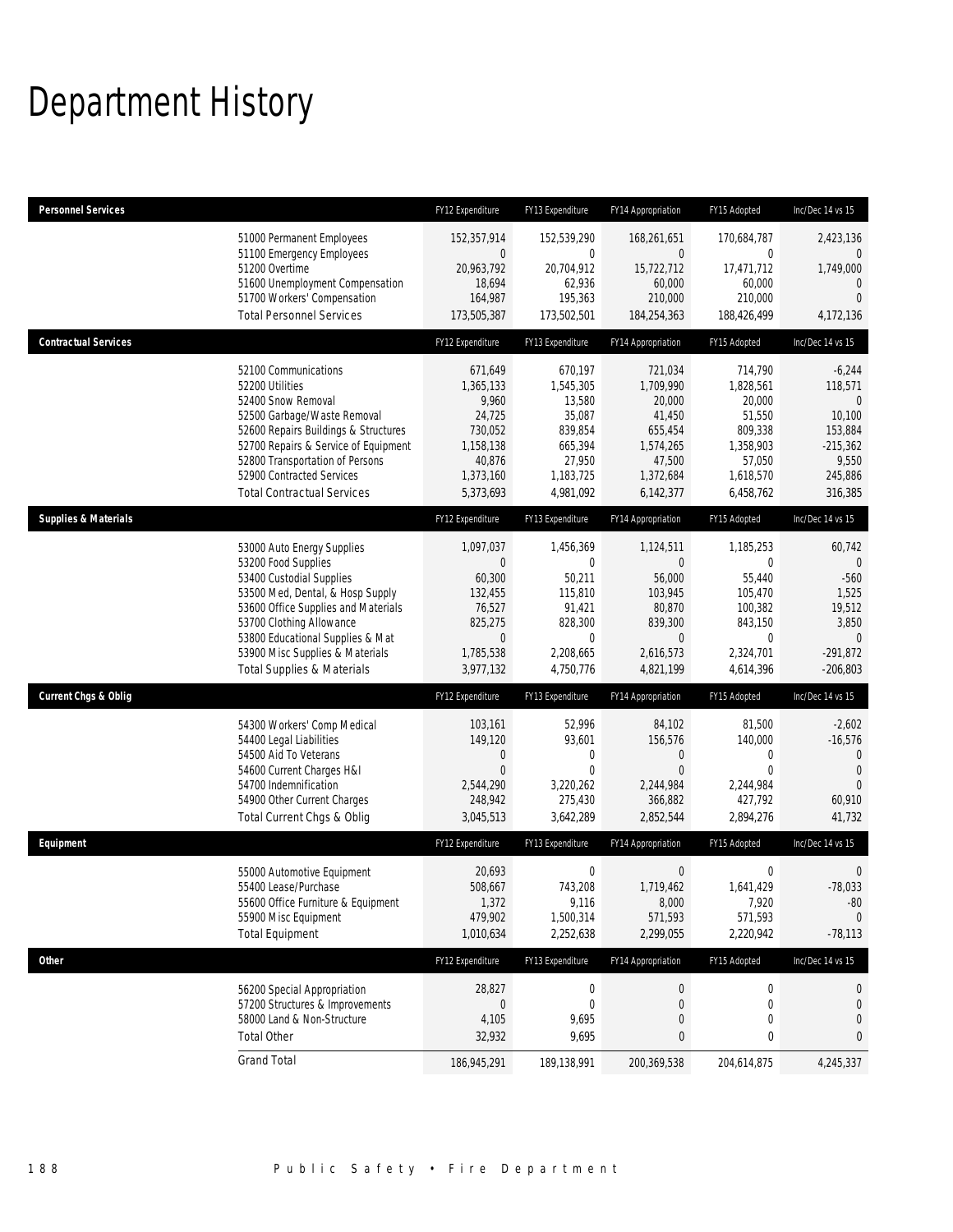## Department Personnel

| Title                                   | Union<br>Code   | Grade     | Position | FY15 Salary | Title                               | Union<br>Code   | Grade | Position | FY15 Salary |
|-----------------------------------------|-----------------|-----------|----------|-------------|-------------------------------------|-----------------|-------|----------|-------------|
|                                         |                 |           |          |             |                                     |                 |       |          |             |
| Admin Analyst                           | AFI             | 14        | 2.00     | 95,036      | Fire Lieutenant (ScubaDiver)        | IFF             | 02    | 5.00     | 507,880     |
| Admin Assistant                         | AFB             | 17        | 1.00     | 50,443      | Fire Lieutenant Adm Tech            | IFF             | 02T   | 1.00     | 107,559     |
| <b>Admin Assistant</b>                  | AFI             | 15        | 3.00     | 177,103     | Fire Lieutenant Admin-ADR           | IFF             | 02    | 1.00     | 108,072     |
| Admin Assistant                         | AFI             | 17        | 1.00     | 69,030      | Fire Lieutenant Administration      | IFF             | 02    | 26.00    | 2,809,352   |
| Admin Secretary                         | AFI             | 14        | 1.00     | 46,491      | Fire Lieutenant Liaison to Ret Bd   | IFF             | 02    | 1.00     | 102,061     |
| Assoc Inspec Engineer                   | SE <sub>1</sub> | 09        | 3.00     | 290,233     | Fire Lieutenant-ADR                 | IFF             | 02    | 1.00     | 100,057     |
| Asst Prin Accountant                    | AFI             | 14        | 3.00     | 146,560     | Fire Lieutenant-AdvanceTech         | IFF             | 02AT  | 6.00     | 600,781     |
| Asst Supn(Bfd/Fad)                      | IFF             | 05        | 1.00     | 131,158     | Fire Lieutenenant Tech              | IFF             | 02T   | 22.00    | 2,196,764   |
| Case Manager                            | SE1             | $08\,$    | 1.00     | 53,310      | Fire Lt Advance Tech-ADR            | IFF             | 02AT  | 1.00     | 100,230     |
| Chaplain                                | AFI             | 12        | 2.00     | 25,625      | Fire Lt Admn-AdvanceTechnician      | IFF             | 02AT  | 1.00     | 107,646     |
| Chaplain In Charge                      | AFI             | 12        | 1.00     | 46,655      | Fire Prev Supv(Fire Prot Eng)       | SE1             | 10    | 1.00     | 108,672     |
| Chemist                                 | IFF             | 05        | 1.00     | 131,158     | FireAlarmOper(TrainingOfficr)       | IFF             | 02    | 1.00     | 106,079     |
| Chief of Boston Fire Dept               | EXM             | ΝG        | 1.00     | 165,285     | FireCaptain(ScubaDiver)             | IFF             | 03    | 1.00     | 116,422     |
| Chief Telephone Operator                | AFI             | 10        | 1.00     | 43,134      | FireFighter(AsstDiveMast)           | IFF             | 01    | 2.00     | 172,606     |
| Collection Agent BFD FirePreve          | AFI             | 14        | 1.00     | 52,481      | FireFighter(AutoArsonUnit)          | IFF             | 01    | 1.00     | 83,806      |
| Commissioner                            | CDH             | <b>NG</b> | 1.00     | 174,679     | FireFighter(EMSCoordinator)         | IFF             | 01    | 1.00     | 90,923      |
| Data Proc Equip Tech                    | AFI             | 15        | 2.00     | 94,951      | FireFighter(FrstMarEngDi)           | IFF             | 01    | 1.00     | 86,799      |
| Dep Comm-Labor & Legal                  | <b>EXM</b>      | <b>NG</b> | 1.00     | 111,722     | FireFighter(InctComndSp)DEP         | IFF             | 01    | 8.00     | 642,300     |
| Dep Fire Chief                          | IFF             | 06        | 9.00     | 1,355,062   | FireFighter(InctComndSp)DFC         | IFF             | 01    | 26.00    | 2,172,866   |
| Deputy Fire Chief Administration        | IFF             | 06        | 5.00     | 809,415     | FireFighter(LEPCTitle3Insp)         | IFF             | 01    | 1.00     | 89,829      |
| Deputy Fire Chief Adm-Tech-ADR          | IFF             | 06T       | 1.00     | 164,777     | FireFighter(MasOfFBoat)             | IFF             | 02    | 5.00     | 500,285     |
| DFC Tech-Liaison to Ret Bd              | IFF             | 05T       | 1.00     | 133,248     | FireFighter(ProcurementOffcr)       | IFF             | 02    | 1.00     | 88,904      |
| Dir Transportation                      | <b>EXM</b>      | 11        | 1.00     | 93,309      | FireFighter(ScubaDiver)             | IFF             | 01    | 5.00     | 426,426     |
| <b>District Fire Chief</b>              | IFF             | 05        | 25.00    | 3,276,841   | Fleet Safety Coordinator            | SE1             | 10    | 1.00     | 86,908      |
| District Fire Chief Admin               | IFF             | 05        | 7.00     | 1,001,665   | Frpr-Lineperson&CableSplicers       | IFF             | 03    | 2.00     | 228,847     |
| District Fire Chief Admn-AdvTech        | IFF             | 05AT      | 2.00     | 277,422     | <b>FUIArmorer</b>                   | IFF             | 01    | 1.00     | 87,814      |
| District Fire Chief Tech                | IFF             | 05T       | 14.00    | 1,835,819   | FUIDigitalLabSupervisor             | IFF             | 01    | 1.00     | 87,814      |
| DP Sys Analyst                          | SE1             | 06        | 2.00     | 120,352     | FUISupervisorPhotoUnit              | IFF             | 01    | 1.00     | 87,614      |
| <b>EAP Coordinator</b>                  | IFF             | 02        | 1.00     | 107,473     | Gen Main Mech Frprs                 | AFG             | 19A   | 3.00     | 211,150     |
| <b>EAP Counselor</b>                    | IFF             | 01        | 4.00     | 357,616     | Gen Maint Mech                      | AFI             | 11L   | 2.00     | 91,180      |
| Electrical Equip Repairperson           | IFF             | 01        | 2.00     | 167,357     | Gen Maint Mech Frprs                | AFG             | 16A   | 2.00     | 134,410     |
| <b>Exec Assistant</b>                   | <b>EXM</b>      | 12        | 1.00     | 119,701     | GenFrprs-FireAlarmConstruct         | IFF             | 04    | 1.00     | 122,789     |
| <b>Exec Assistant</b>                   | <b>EXM</b>      | <b>NG</b> | 1.00     | 124,592     | <b>Head Clerk</b>                   | AFI             | 12    | 11.00    | 474,225     |
| <b>Exec Asst Facilities</b>             | SE1             | 10        | 1.00     | 107,912     | <b>Head Trainer</b>                 | AFI             | 18    | 1.00     | 65,741      |
| <b>Executive Assistant Commissioner</b> | IFF             | 05        | 1.00     | 130,259     | Hvy Mtr Equip Repairperson BFD      | AFI             | 16    | 6.00     | 316,925     |
| FF (FPD InspLev2Certification)          | IFF             | 01        | 2.00     | 179,457     | Inside Wireperson                   | IFF             | 02    | 4.00     | 399,828     |
| FF (FPD Night Division Inspec)          | IFF             | 01        | 5.00     | 417,832     | Lineperson                          | IFF             | 01    | 4.00     | 332,317     |
| FF (FPDInspLevI1Certification)          | IFF             | 01        | 9.00     | 754,160     | Maint Mech - HVAC Technician        | AFI             | 14    | 1.00     | 42,677      |
| FF (Master of Fire BoatDivMas)          | IFF             | 02        | 1.00     | 103,553     | Maint Mech (Painter)                | AFI             | 12L   | 1.00     | 40,161      |
| FF ICT DFC Scuba Diver Tech             | IFF             | 01T       | 1.00     | 57,142      | Maint Mech Plumber (Journeyprs)     | AFI             | 14    | 1.00     | 43,513      |
| FF ICT DFC Tech_ADR                     | IFF             | 01        | 1.00     | 83,806      | Management Analyst                  | SE1             | 05    | 1.00     | 66,334      |
| FF LEP Title 3 Inspector - ADR          | IFF             | 01        | 1.00     | 96,114      | Mask Repair Specialist              | IFF             | 01    | 2.00     | 183,244     |
| FF Master Fire Boat Scuba Diver         | IFF             | 02        | 1.00     | 85,605      | Mgmt Analyst                        | SE1             | 06    | 1.00     | 77,883      |
| FF Paid Detail Officer - ADR            | IFF             | 01        | 1.00     | 96,114      | Motor Equ RpprclassI(Bpdfleet)      | AFG             | 18    | 1.00     | 71,024      |
| FF Soc Best Team Adv Tech               | IFF             | 01AT      | 3.00     | 269,206     | Motor Equ RpprclassI(Bpdfleet)      | AFI             | 18    | 2.00     | 125,863     |
| FF(ConstituentLiaisonOff)               | IFF             | 01        | 1.00     | 99,618      | Motor Equip Rppr ClassII (Bpdfleet) | AFI             | 16    | 1.00     | 56,265      |
| FF(FemaleFFLiaisonOfficer)              | IFF             | 01        | 1.00     | 87,814      | Prin Accountant                     | AFI             | 16    | 1.00     | 63,850      |
| FF(FPDPlaceofAssemblyInsp)              | IFF             | 01        | 6.00     | 538,372     | Prin Admin Assistant                | SE1             | 08    | 5.00     | 440,426     |
| FF(FPDSpecialHazardsInsp)               | IFF             | 01        | 3.00     | 268,887     | Prin Clerk                          | AFI             | 09    | 1.00     | 31,109      |
| FF(FUIMajorCaseInvestigator)            | IFF             | 01        | 1.00     | 89,829      | Prin Data Proc Systems Analyst      | SE <sub>1</sub> | 10    | 1.00     | 108,672     |
| FF(NFIRSProgramManager)                 | IFF             | 01        | 1.00     | 96,114      | Prin Storekeeper                    | AFI             | 14    | 2.00     | 90,812      |
| FF(ScubaDiver)IncCommSpDFC              | IFF             | 01        | 1.00     | 57,056      | PrinFireAlarmOperator               | IFF             | 03    | 4.00     | 457,294     |
| FF(SOCEquip&LogisticMangr)              | IFF             | 01        | 1.00     | 89,229      | Public Information Officer          | IFF             | 01    | 1.00     | 95,829      |
| FF-Training Inst Adv Tech               | IFF             | 01AT      | 1.00     | 91,595      | Radio Operator                      | IFF             | 02    | 1.00     | 99,857      |
|                                         |                 |           |          |             |                                     |                 |       |          |             |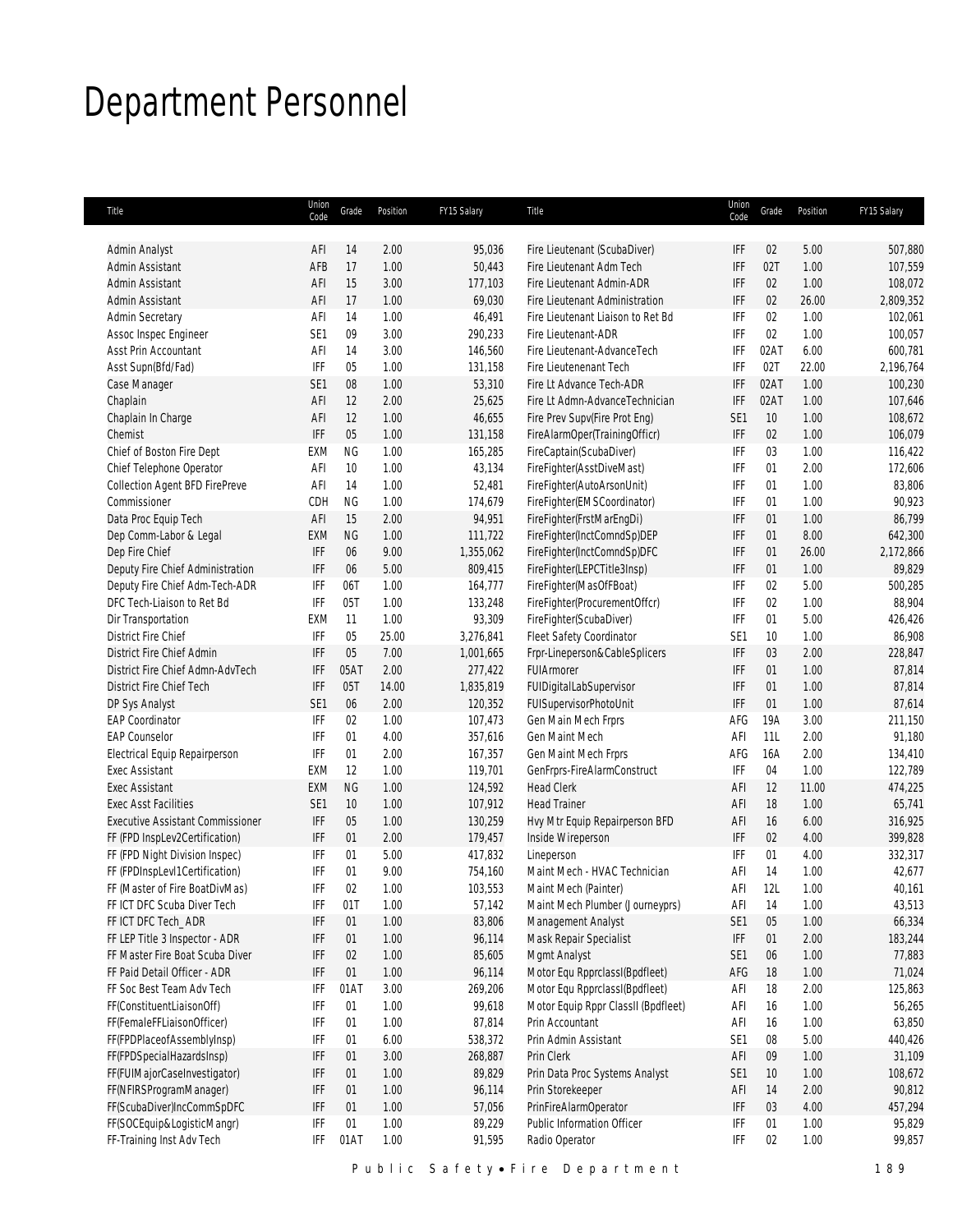| Title                            | Union<br>Code | Grade | Position | FY15 Salary | Title                          | Union<br>Code   | Grade     | Position | FY15 Salary |
|----------------------------------|---------------|-------|----------|-------------|--------------------------------|-----------------|-----------|----------|-------------|
| Fire Alarm Operator              | IFF           | 01    | 20.00    | 1,588,184   | Radio Repairperson             | IFF             | 01        | 1.00     | 57,032      |
| Fire Captain                     | IFF           | 03    | 54.00    | 6,168,972   | Radio Supvervisor              | IFF             | 04        | 1.00     | 122,789     |
| Fire Captain (Scuba Diver) Adm   | IFF           | 03    | 1.00     | 126,452     | Sr Adm Asst                    | SE <sub>1</sub> | 05        | 9.00     | 602,344     |
| Fire Captain Admin-ADR           | IFF           | 03    | 1.00     | 127,103     | Sr Adm Asst (BFD)              | SE <sub>1</sub> | 06        | 8.00     | 598,493     |
| Fire Captain Administration      | IFF           | 03    | 9.00     | 1,119,083   | Sr Data Proc Sys Analyst       | SE <sub>1</sub> | 08        | 4.00     | 374,135     |
| Fire Captain Admn-Advance Tech   | IFF           | 03AT  | 2.00     | 251,903     | Sr Data Proc SysAnalyst(Fire)  | SE <sub>1</sub> | 09        | 1.00     | 100,460     |
| Fire Captain Tech                | IFF           | 03T   | 4.00     | 457,840     | Sr Fire Alarm Operator         | IFF             | 02        | 5.00     | 497,888     |
| Fire Captain-AdvanceTechnician   | <b>IFF</b>    | 03AT  | 2.00     | 228,993     | Sr Legal Asst (BFD)            | AFI             | 15        | 1.00     | 59,034      |
| Fire Fighter                     | <b>IFF</b>    | 01    | 842.00   | 66,413,211  | Sr Sign Painter & Letterer     | AFI             | 12L       | 1.00     | 47,455      |
| Fire Fighter ICS DFC Tech        | IFF           | 01T   | 12.00    | 898,512     | Student Intern                 | EXO             | <b>NG</b> | 2.00     | 43,800      |
| Fire Fighter Paid Detail Officer | IFF           | 01    | 2.00     | 179,058     | Supn (BFD/FAD)                 | <b>IFF</b>      | 06        | 1.00     | 150,653     |
| Fire Fighter (Training Instruc)  | IFF           | 01    | 8.00     | 733,573     | Wkg Frpr Battery Oper(Fire)    | <b>IFF</b>      | 02        | 1.00     | 99,658      |
| Fire Fighter-Advance Technician  | IFF           | 01AT  | 25.00    | 2,061,341   | Wkg Frprs Leather & Canvas Wkr | AFG             | 13        | 1.00     | 49,322      |
| Fire Fighter-Technician          | IFF           | 01T   | 128.00   | 10,263,010  | WkgFrprElec.EquipRepairprs     | IFF             | 02        | 2.00     | 200,114     |
| Fire Lieut Scuba Diver Tech      | IFF           | 02T   | 1.00     | 101,243     | WkgFrprLinepr&Cablesplicer     | IFF             | 02        | 6.00     | 600,142     |
| Fire Lieutenant                  | IFF           | 02    | 151.00   | 15,073,460  | WkgFrprsMachinist              | IFF             | 02        | 1.00     | 100,057     |
|                                  |               |       |          |             | <b>Total</b>                   |                 |           | 1,639    | 141,393,382 |
|                                  |               |       |          |             |                                |                 |           |          |             |

## *Adjustments*

| <b>FY15 Total Request</b> | 170,684,786  |
|---------------------------|--------------|
| <b>Salary Savings</b>     | $-3,596,856$ |
| Chargebacks               | 124.928      |
| Other                     | 31.379.572   |
| Differential Payments     | 1.383.760    |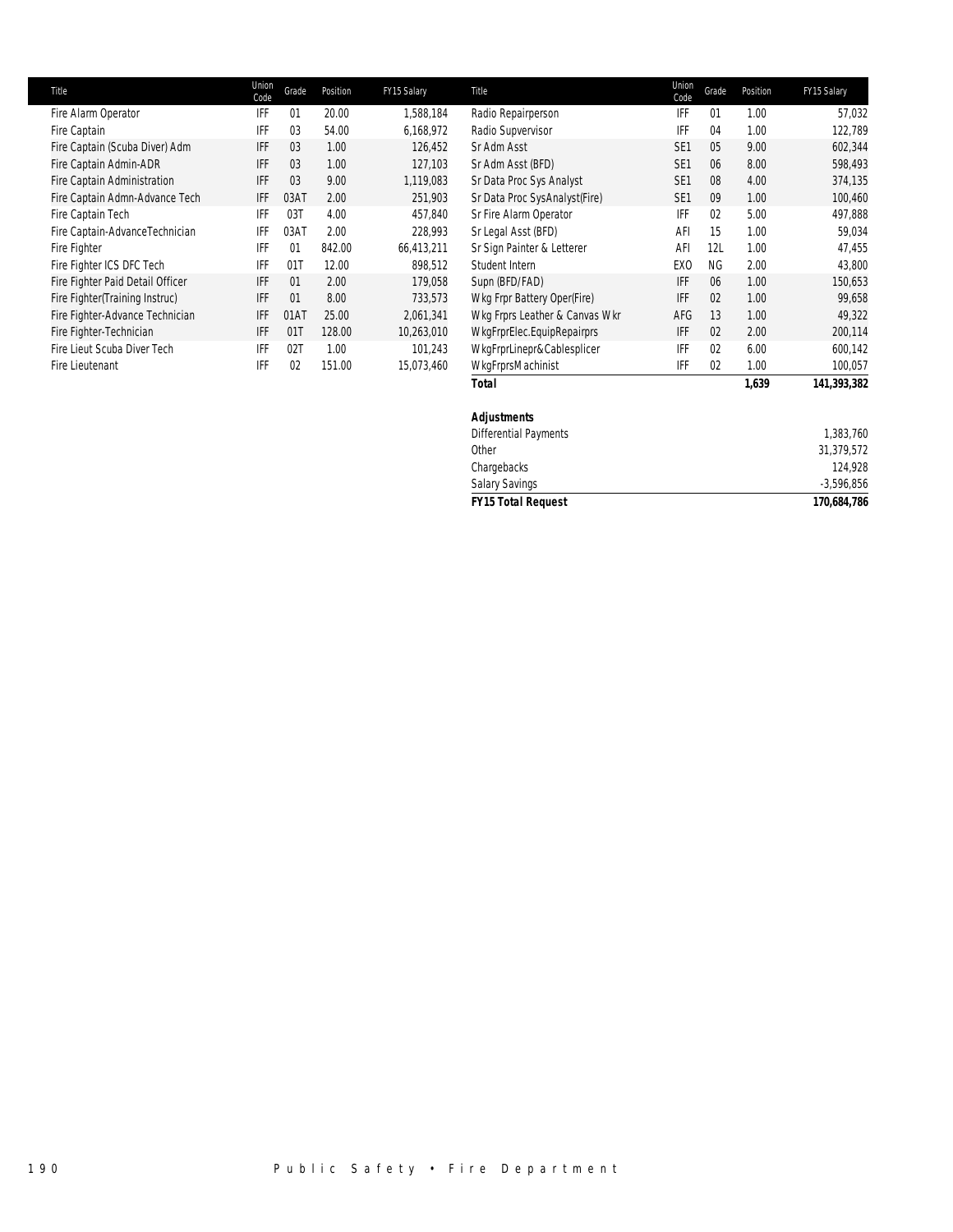## External Funds History

| <b>Personnel Services</b>       |                                                                                                                                                                                                                                                                                                            | FY12 Expenditure                                                                                                | FY13 Expenditure                                                                                                                     | FY14 Appropriation                                                                                                         | FY15 Adopted                                                                                                                             | Inc/Dec 14 vs 15                                                                                                                                                           |
|---------------------------------|------------------------------------------------------------------------------------------------------------------------------------------------------------------------------------------------------------------------------------------------------------------------------------------------------------|-----------------------------------------------------------------------------------------------------------------|--------------------------------------------------------------------------------------------------------------------------------------|----------------------------------------------------------------------------------------------------------------------------|------------------------------------------------------------------------------------------------------------------------------------------|----------------------------------------------------------------------------------------------------------------------------------------------------------------------------|
|                                 | 51000 Permanent Employees<br>51100 Emergency Employees<br>51200 Overtime<br>51300 Part Time Employees<br>51400 Health Insurance<br>51500 Pension & Annunity<br>51600 Unemployment Compensation<br>51700 Workers' Compensation<br>51800 Indirect Costs<br>51900 Medicare<br><b>Total Personnel Services</b> | 56,668<br>$\overline{0}$<br>541,504<br>0<br>0<br>0<br>0<br>$\boldsymbol{0}$<br>895<br>$\overline{0}$<br>599,067 | 336,931<br>$\mathbf 0$<br>747,021<br>0<br>$\mathbf 0$<br>$\mathbf 0$<br>$\mathbf 0$<br>$\mathbf 0$<br>0<br>$\mathbf{0}$<br>1,083,952 | $\boldsymbol{0}$<br>$\overline{0}$<br>813,695<br>0<br>$\overline{0}$<br>0<br>0<br>0<br>0<br>$\overline{0}$<br>813,695      | $\boldsymbol{0}$<br>$\mathbf 0$<br>736,000<br>$\mathbf 0$<br>$\mathbf 0$<br>0<br>$\Omega$<br>$\mathbf{0}$<br>$\mathbf 0$<br>0<br>736,000 | $\mathbf{0}$<br>$\theta$<br>$-77,695$<br>$\overline{0}$<br>$\overline{0}$<br>$\overline{0}$<br>$\overline{0}$<br>$\Omega$<br>$\overline{0}$<br>$\overline{0}$<br>$-77,695$ |
| <b>Contractual Services</b>     |                                                                                                                                                                                                                                                                                                            | FY12 Expenditure                                                                                                | FY13 Expenditure                                                                                                                     | FY14 Appropriation                                                                                                         | FY15 Adopted                                                                                                                             | Inc/Dec 14 vs 15                                                                                                                                                           |
|                                 | 52100 Communications<br>52200 Utilities<br>52400 Snow Removal<br>52500 Garbage/Waste Removal<br>52600 Repairs Buildings & Structures<br>52700 Repairs & Service of Equipment<br>52800 Transportation of Persons<br>52900 Contracted Services<br><b>Total Contractual Services</b>                          | 44,595<br>10,478<br>$\mathbf 0$<br>$\overline{0}$<br>6,057<br>33,415<br>70,936<br>438,845<br>604,326            | 28,644<br>392<br>$\mathbf{0}$<br>$\overline{0}$<br>110,092<br>51,646<br>66.872<br>218,234<br>475,880                                 | 27,000<br>1,500<br>$\mathbf 0$<br>$\overline{0}$<br>50,257<br>26,800<br>112,522<br>388,597<br>606,676                      | $\boldsymbol{0}$<br>1,500<br>$\mathbf 0$<br>$\mathbf{0}$<br>50,257<br>23,000<br>112,522<br>345,095<br>532,374                            | $-27,000$<br>$\mathbf 0$<br>$\overline{0}$<br>$\overline{0}$<br>$\theta$<br>$-3,800$<br>$\theta$<br>$-43,502$<br>$-74,302$                                                 |
| <b>Supplies &amp; Materials</b> |                                                                                                                                                                                                                                                                                                            | FY12 Expenditure                                                                                                | FY13 Expenditure                                                                                                                     | FY14 Appropriation                                                                                                         | FY15 Adopted                                                                                                                             | Inc/Dec 14 vs 15                                                                                                                                                           |
|                                 | 53000 Auto Energy Supplies<br>53200 Food Supplies<br>53400 Custodial Supplies<br>53500 Med, Dental, & Hosp Supply<br>53600 Office Supplies and Materials<br>53700 Clothing Allowance<br>53800 Educational Supplies & Mat<br>53900 Misc Supplies & Materials<br><b>Total Supplies &amp; Materials</b>       | $\theta$<br>$\overline{0}$<br>0<br>0<br>0<br>0<br>$\overline{0}$<br>156,918<br>156,918                          | $\boldsymbol{0}$<br>$\mathbf 0$<br>$\mathbf 0$<br>911<br>$\mathbf 0$<br>$\mathbf 0$<br>$\mathbf{0}$<br>189,234<br>190,145            | 0<br>$\boldsymbol{0}$<br>$\overline{0}$<br>0<br>$\overline{0}$<br>$\boldsymbol{0}$<br>$\overline{0}$<br>161,248<br>161,248 | $\mathbf 0$<br>$\mathbf{0}$<br>$\mathbf 0$<br>$\mathbf 0$<br>$\Omega$<br>$\mathbf{0}$<br>$\mathbf{0}$<br>159,633<br>159,633              | $\mathbf 0$<br>$\mathbf{0}$<br>$\overline{0}$<br>$\overline{0}$<br>$\mathbf{0}$<br>$\overline{0}$<br>$\overline{0}$<br>$-1,615$<br>$-1,615$                                |
| <b>Current Chgs &amp; Oblig</b> |                                                                                                                                                                                                                                                                                                            | FY12 Expenditure                                                                                                | FY13 Expenditure                                                                                                                     | FY14 Appropriation                                                                                                         | FY15 Adopted                                                                                                                             | Inc/Dec 14 vs 15                                                                                                                                                           |
|                                 | 54300 Workers' Comp Medical<br>54400 Legal Liabilities<br>54600 Current Charges H&I<br>54700 Indemnification<br>54900 Other Current Charges<br>Total Current Chgs & Oblig                                                                                                                                  | $\theta$<br>$\boldsymbol{0}$<br>$\overline{0}$<br>$\overline{0}$<br>62,602<br>62,602                            | $\boldsymbol{0}$<br>$\mathbf 0$<br>$\mathbf 0$<br>$\mathbf{0}$<br>69,696<br>69,696                                                   | $\boldsymbol{0}$<br>$\boldsymbol{0}$<br>$\overline{0}$<br>$\mathbf 0$<br>46,860<br>46,860                                  | $\mathbf 0$<br>$\mathbf{0}$<br>$\mathbf 0$<br>$\mathbf{0}$<br>46,860<br>46,860                                                           | $\mathbf{0}$<br>$\mathbf 0$<br>$\mathbf 0$<br>$\mathbf 0$<br>$\mathbf{0}$<br>$\boldsymbol{0}$                                                                              |
| Equipment                       |                                                                                                                                                                                                                                                                                                            | FY12 Expenditure                                                                                                | FY13 Expenditure                                                                                                                     | FY14 Appropriation                                                                                                         | FY15 Adopted                                                                                                                             | Inc/Dec 14 vs 15                                                                                                                                                           |
|                                 | 55000 Automotive Equipment<br>55400 Lease/Purchase<br>55600 Office Furniture & Equipment<br>55900 Misc Equipment<br><b>Total Equipment</b>                                                                                                                                                                 | 63,857<br>$\bf 0$<br>32,172<br>443,509<br>539,538                                                               | 96,986<br>$\boldsymbol{0}$<br>31,064<br>1,077,748<br>1,205,798                                                                       | 71,726<br>$\mathbf 0$<br>20,000<br>581,725<br>673,451                                                                      | 71,726<br>$\boldsymbol{0}$<br>20,000<br>524,906<br>616,632                                                                               | $\boldsymbol{0}$<br>$\mathbf{0}$<br>$\mathbf 0$<br>$-56,819$<br>$-56,819$                                                                                                  |
| Other                           |                                                                                                                                                                                                                                                                                                            | FY12 Expenditure                                                                                                | FY13 Expenditure                                                                                                                     | FY14 Appropriation                                                                                                         | FY15 Adopted                                                                                                                             | Inc/Dec 14 vs 15                                                                                                                                                           |
|                                 | 56200 Special Appropriation<br>57200 Structures & Improvements<br>58000 Land & Non-Structure<br><b>Total Other</b>                                                                                                                                                                                         | $\boldsymbol{0}$<br>$\boldsymbol{0}$<br>0<br>$\pmb{0}$                                                          | $\boldsymbol{0}$<br>$\overline{0}$<br>1,500<br>1,500                                                                                 | $\mathbf 0$<br>$\mathbf 0$<br>0<br>0                                                                                       | $\boldsymbol{0}$<br>$\boldsymbol{0}$<br>$\mathbf 0$<br>0                                                                                 | $\boldsymbol{0}$<br>$\mathbf 0$<br>$\mathbf 0$<br>$\bf{0}$                                                                                                                 |
|                                 | <b>Grand Total</b>                                                                                                                                                                                                                                                                                         | 1,962,451                                                                                                       | 3,026,971                                                                                                                            | 2,301,930                                                                                                                  | 2,091,499                                                                                                                                | $-210,431$                                                                                                                                                                 |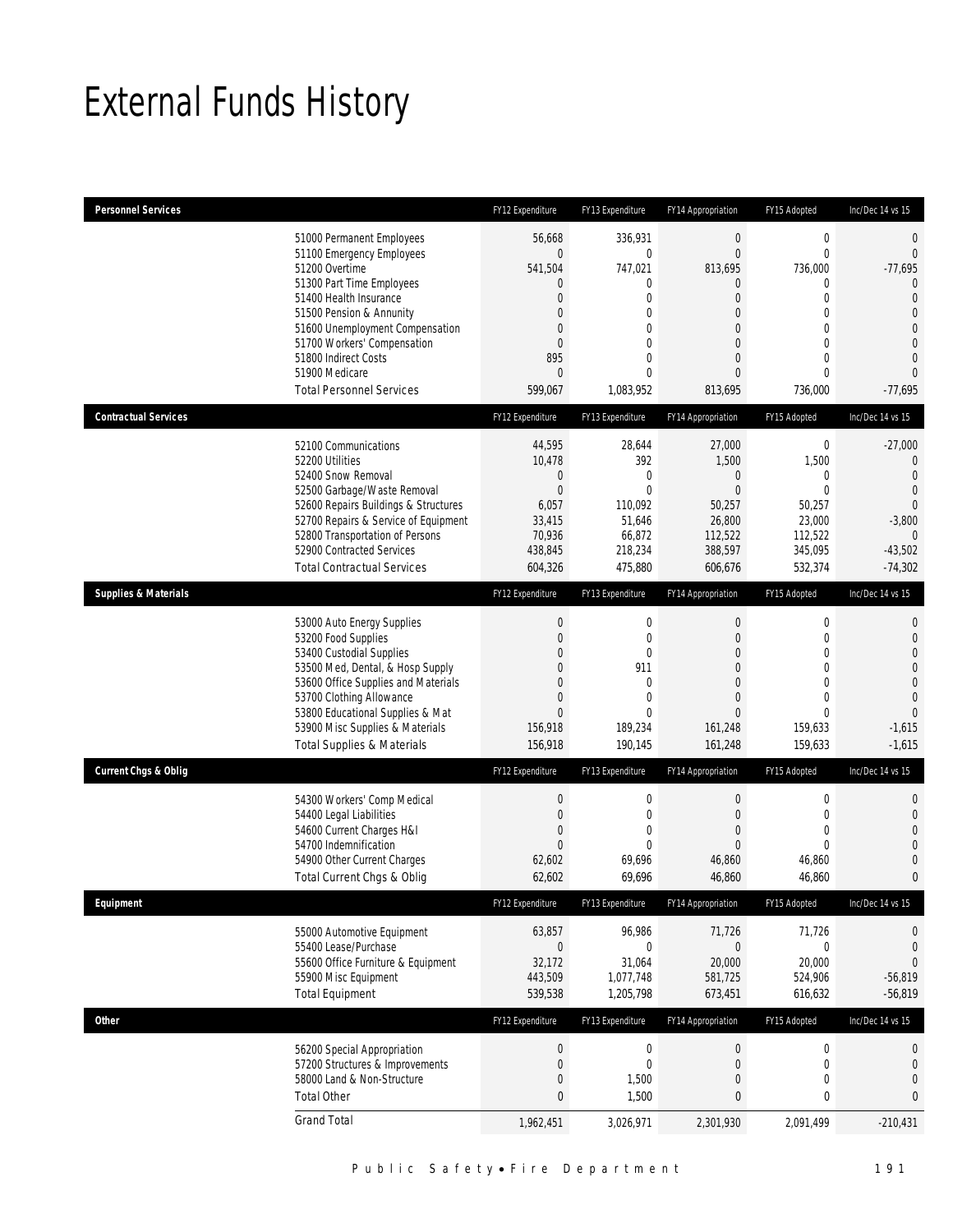## Program 1. Administration

## *John Hasson, Manager , Organization 221100*

## *Program Description*

The Administration Program is responsible for the efficient daily management and administration of the Fire Department. Fire Administration coordinates all activities in other department programs. The command staff ensures that all orders and policies of the Fire Commissioner are coordinated and successfully implemented.

| <b>Operating Budget</b> |                                            | Actual '12              | Actual '13             | Approp '14             | <b>Budget '15</b>      |
|-------------------------|--------------------------------------------|-------------------------|------------------------|------------------------|------------------------|
|                         | <b>Personnel Services</b><br>Non Personnel | 10,386,664<br>5.073.087 | 9.967.910<br>5,813,112 | 7.950.731<br>5,110,272 | 9,531,768<br>5,152,062 |
|                         | Total                                      | 15,459,751              | 15,781,022             | 13,061,003             | 14,683,830             |
|                         |                                            |                         |                        |                        |                        |
| Performance             |                                            |                         |                        |                        |                        |

**Strategy:** To provide the best medical and rehabilitative service available to all injured firefighters to ensure their timely return to work.

| <b>Performance Measures</b>                                                  | Actual '12 | Actual '13  | Projected '14 | Target '15 |
|------------------------------------------------------------------------------|------------|-------------|---------------|------------|
| # of new injuries reported<br>Avg. # of firefighters per tour who are absent | 989<br>24  | 1.112<br>22 | 678<br>26     | 900<br>28  |
| due to injury<br>Total uniformed personnel                                   | .410       | .435        | 1.458         | 1.472      |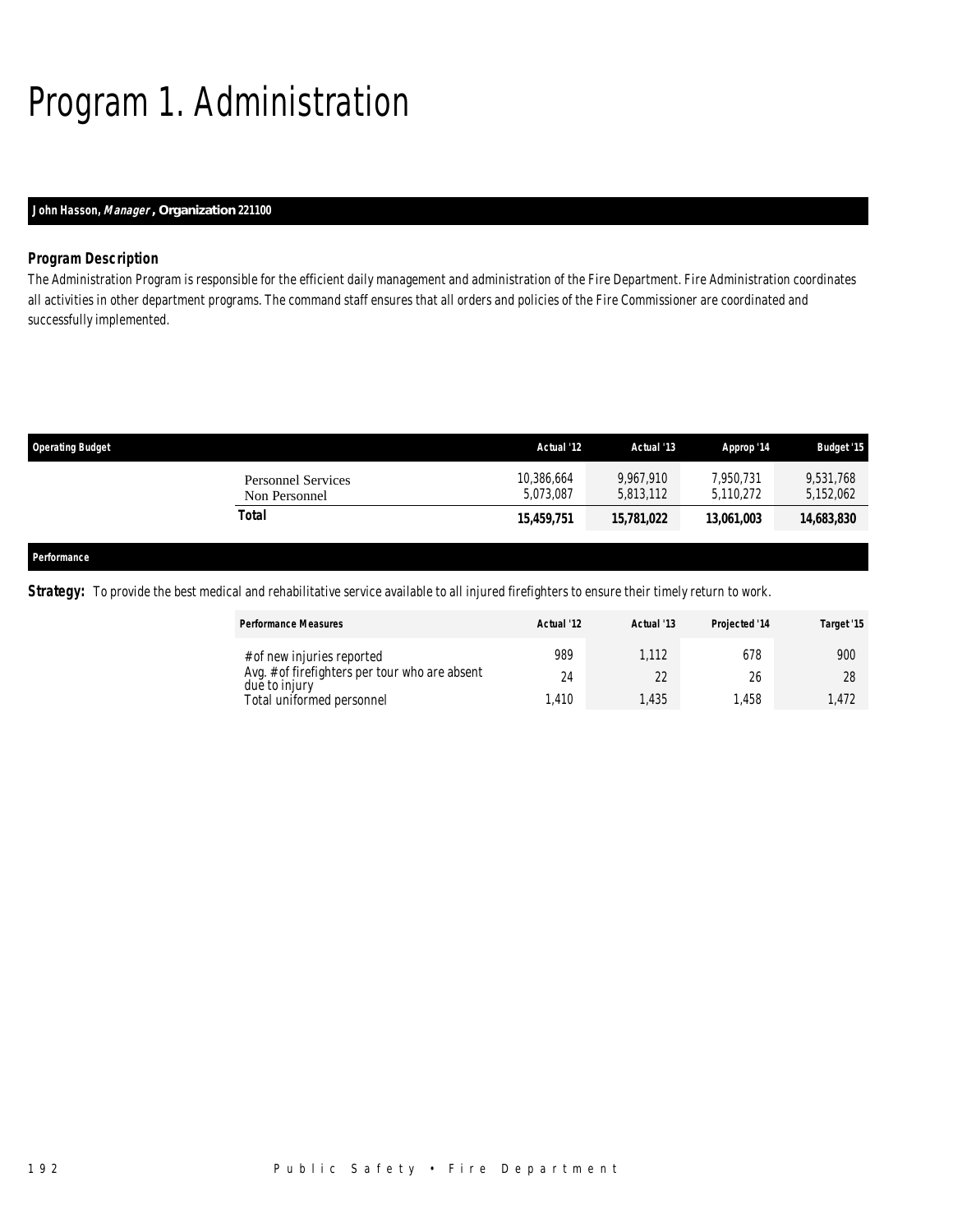## Program 2. Boston Fire Suppression

## *John Hasson, Manager , Organization 221200*

### *Program Description*

The Fire Suppression Program is responsible for extinguishing all fires and protecting life and property in emergencies for the citizens of Boston, and for surrounding communities on a mutual aid basis. The Fire Suppression Program force responds to hazardous material incidents as well as man-made and natural disasters.

| <b>Operating Budget</b>             | Actual '12                 | Actual '13               | Approp '14               | <b>Budget '15</b>        |
|-------------------------------------|----------------------------|--------------------------|--------------------------|--------------------------|
| Personnel Services<br>Non Personnel | 141, 162, 655<br>2.123.374 | 141,417,199<br>3.609.407 | 153,085,192<br>4.176.526 | 154,343,662<br>3,598,106 |
| Total                               | 143,286,029                | 145,026,606              | 157,261,718              | 157,941,768              |

## *Performance*

### **Strategy:** To prepare and conduct training exercises for special events.

| <b>Performance Measures</b>                        | Actual '12 | Actual '13 | <b>Projected '14</b> | Target '15 |
|----------------------------------------------------|------------|------------|----------------------|------------|
| Number of drills, exercises and special<br>events. |            |            | $\sim$<br><u>_</u>   |            |

*Strategy:* To provide highly trained and skilled EMT-First Responders delivering quality care in a timely manner.

| <b>Performance Measures</b>                 | Actual '12 | Actual '13 | <b>Projected '14</b> | Target '15 |
|---------------------------------------------|------------|------------|----------------------|------------|
| Medical incidents as a % of total incidents | 46%        | 45%        | 45%                  | 45%        |
| Medical incidents responded to              | 33.702     | 33.619     | 32.661               | 33,300     |

**Strategy:** To respond to all incidents and calls.

| <b>Performance Measures</b>                | Actual '12 | Actual '13 | Projected '14 | Target '15 |
|--------------------------------------------|------------|------------|---------------|------------|
| Avg. staffing per shift                    | 262        | 263        | 263           | 263        |
| <b>Building/Structural Fires</b>           | 4,059      | 4.125      | 4.183         | 4,100      |
| Defective hydrants reported to the BWSC    | 976        | 547        | 488           | 800        |
| Fires responded to                         | 5.703      | 5,690      | 5.835         | 6,000      |
| Hazardous materials incidents responded to | 4.176      | 4.011      | 3.478         | 3.600      |
| Incidents responded to                     | 72.511     | 73.971     | 73.446        | 74.000     |
| Multiple alarms                            | 42         | 41         | 44            | 44         |
| Victims assisted at an incident            |            |            |               | 600        |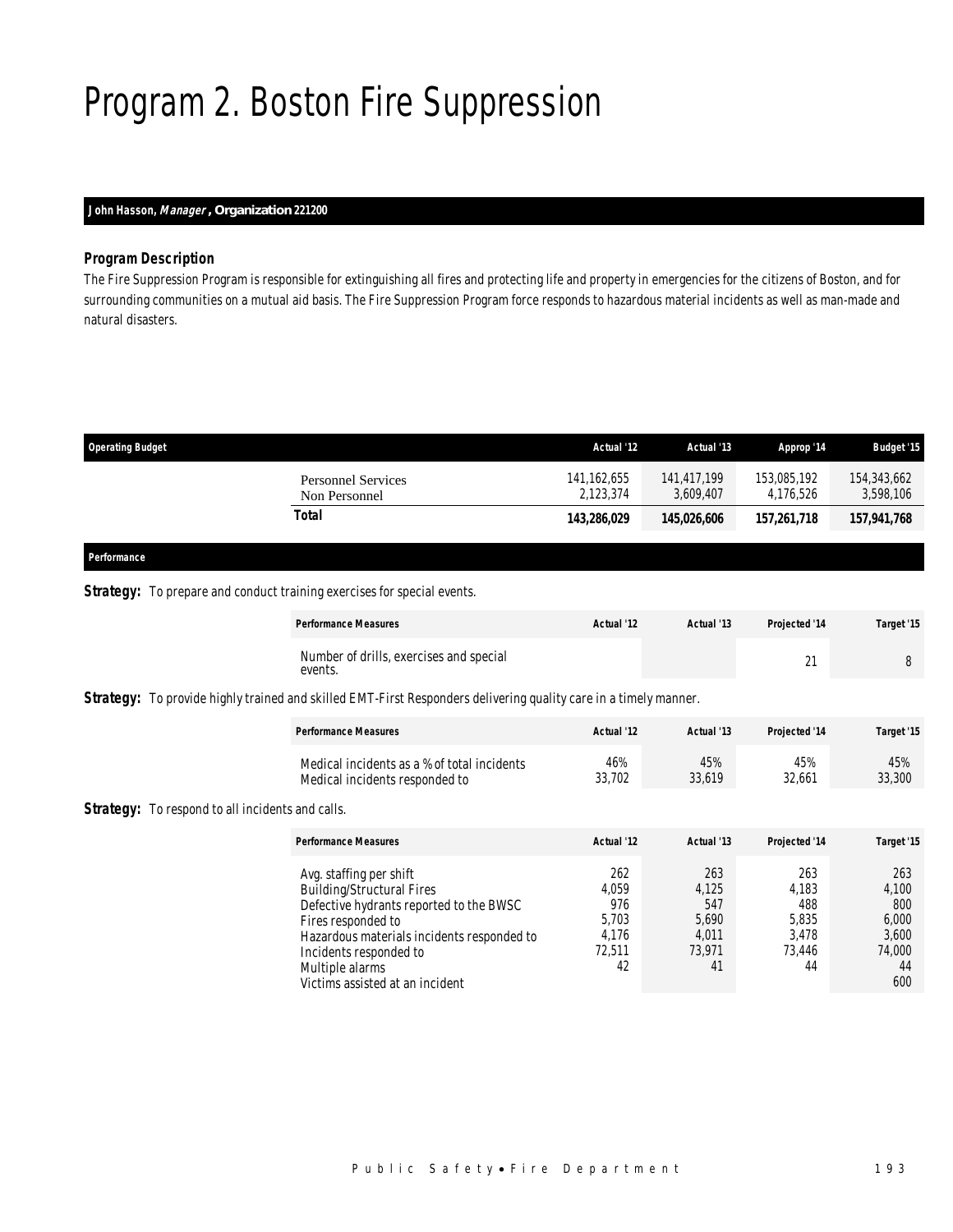## Program 3. Fire Alarm

## *John Henderson, Manager , Organization 221300*

## *Program Description*

The Fire Alarm Program is responsible for receiving alarms, dispatching apparatus, and control and movement of appropriate personnel and equipment. The program also monitors the status of all firefighting companies and is responsible for all communications, radios, electrical equipment, and appliances in the department.

| <b>Operating Budget</b> |                                            | Actual '12            | Actual '13             | Approp '14             | <b>Budget '15</b>    |
|-------------------------|--------------------------------------------|-----------------------|------------------------|------------------------|----------------------|
|                         | <b>Personnel Services</b><br>Non Personnel | 6.541.959<br>,087,129 | 6,486,496<br>1,110,598 | 7,022,332<br>1,516,973 | 7,082,664<br>643,214 |
|                         | Total                                      | 7,629,088             | 7,597,094              | 8,539,305              | 8,725,878            |
| Performance             |                                            |                       |                        |                        |                      |

### **Strategy:** To respond to calls and incidents in a timely and efficient manner.

| <b>Performance Measures</b>                | Actual '12 | Actual '13 | <b>Projected '14</b> | Target '15 |
|--------------------------------------------|------------|------------|----------------------|------------|
| % of calls responded to in under 4 minutes | 67%        | 65%        | 65%                  | 68%        |
| Calls responded to in under 4 minutes      | 48.646     | 47.733     | 47.729               | 50,320     |
| Fire alarm boxes serviced per month        | 330        | 323        | 384                  | 330        |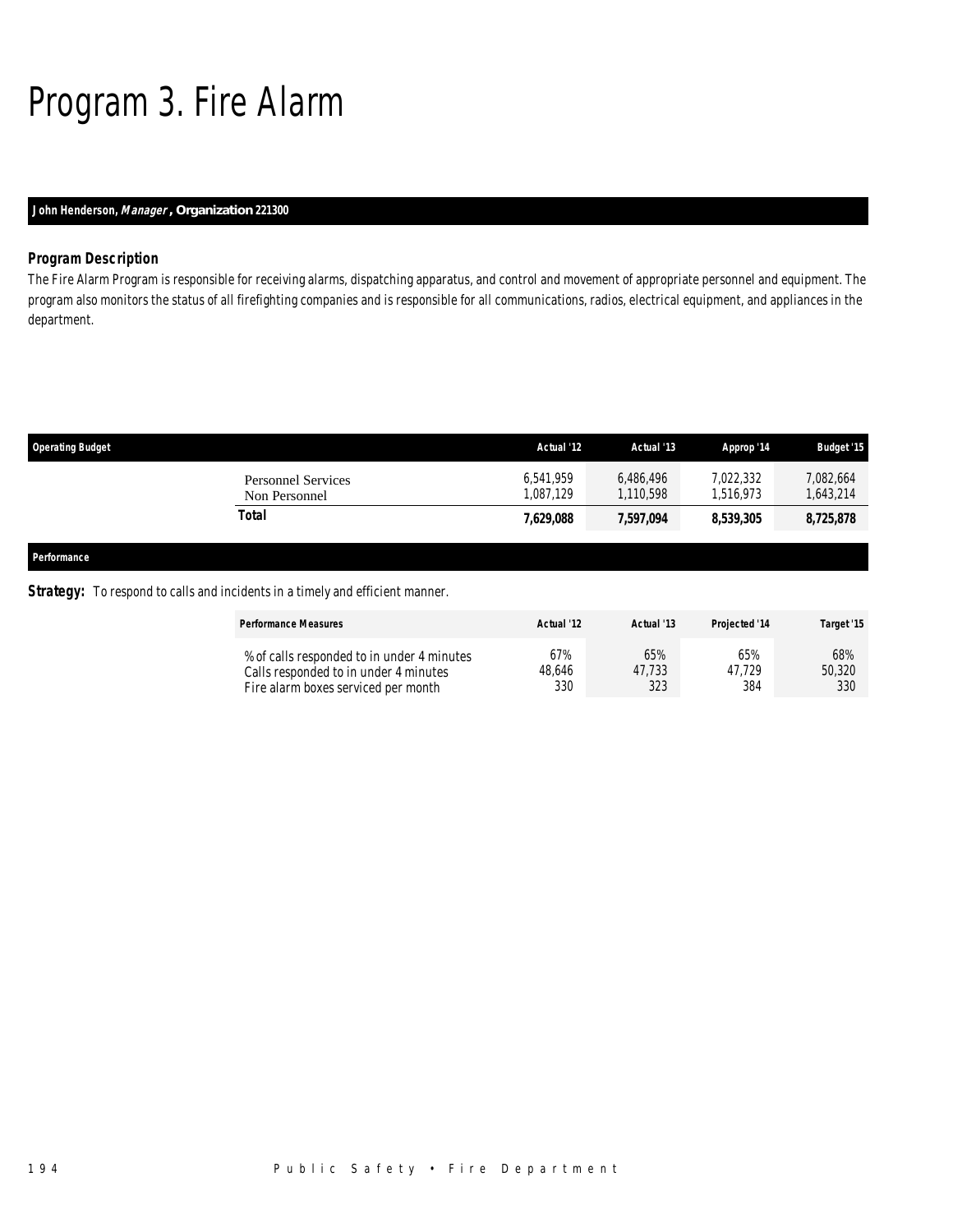## Program 4. Training

## *David Granara, Manager , Organization 221400*

## *Program Description*

The Training Program is responsible for training new personnel and retraining existing personnel in firefighting and emergency medical and rescue techniques. This includes assisting eligible candidates in preparing for promotional examinations. The program also evaluates new tools and equipment.

| <b>Operating Budget</b>                    | Actual '12           | Actual '13          | Approp '14           | <b>Budget '15</b>    |
|--------------------------------------------|----------------------|---------------------|----------------------|----------------------|
| <b>Personnel Services</b><br>Non Personnel | 2,771,870<br>153,350 | 2,923,366<br>43.525 | 3.624.676<br>153,405 | 4,491,819<br>160,491 |
| Total                                      | 2,925,220            | 2,966,891           | 3.778.081            | 4,652,310            |
|                                            |                      |                     |                      |                      |

*Performance* 

### **Strategy:** To initiate and supervise firefighter development.

| <b>Performance Measures</b>                                                     | Actual '12 | Actual '13 | Projected '14 | Target '15 |
|---------------------------------------------------------------------------------|------------|------------|---------------|------------|
| Monthly hours of training at company level<br>per firefighter, including hazmat | 16         | 16         |               |            |
| Number of firefighters trained in new<br>techniques and materials               |            | 3.930      | .869          | 3,500      |
| Number of firefighters trained on<br>defibrillators/EMT                         |            | 3.728      | 2.138         | 3.700      |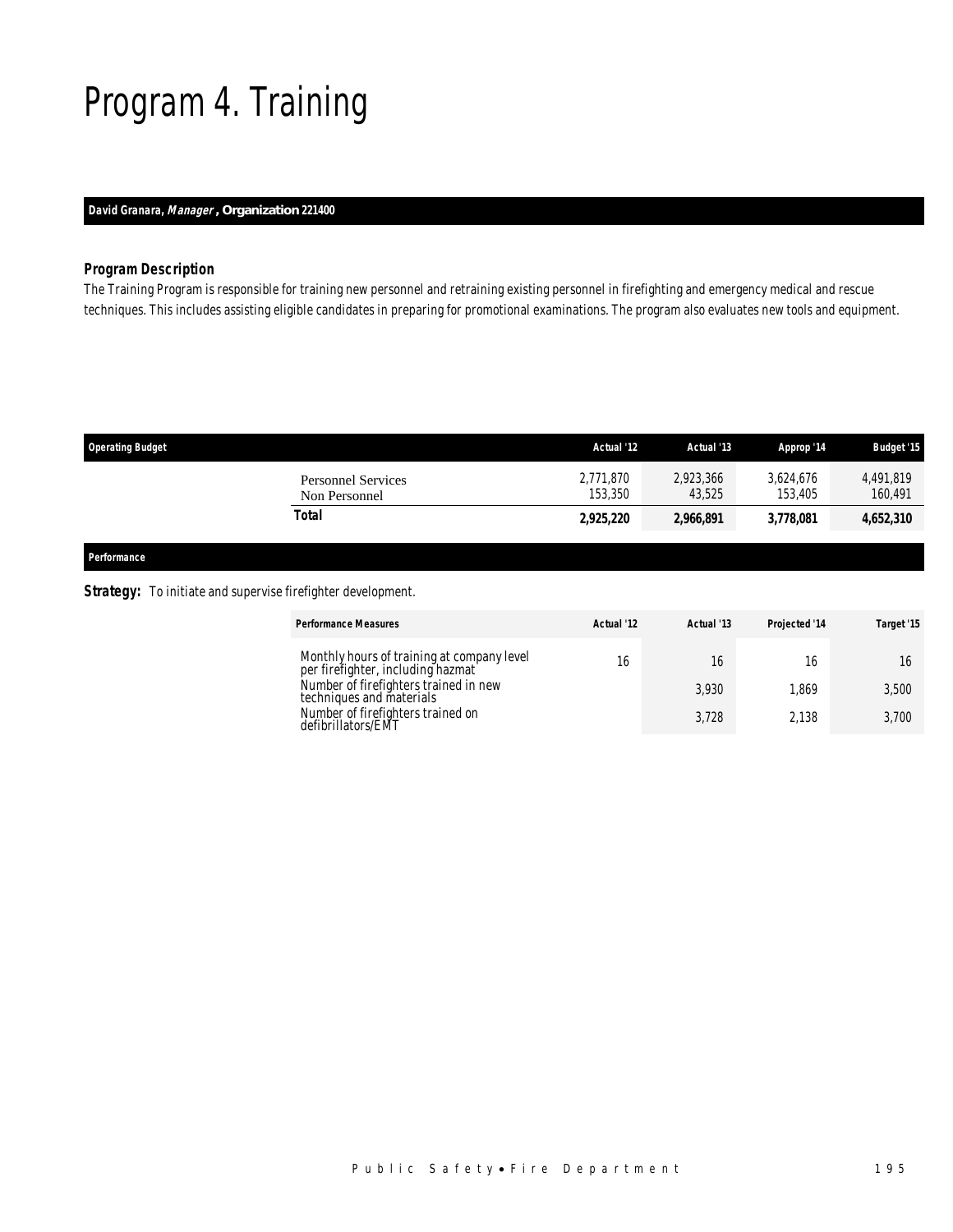## Program 5. Maintenance

## *Gerard Fontana, Manager , Organization 221500*

## *Program Description*

The Maintenance Program is responsible for repair and evaluation of all apparatus and other vehicles assigned to the Fire Department. The program also evaluates, repairs, and provides supplies for the department's facilities.

| <b>Operating Budget</b>             | Actual '12             | Actual '13             | Approp '14             | <b>Budget '15</b>      |
|-------------------------------------|------------------------|------------------------|------------------------|------------------------|
| Personnel Services<br>Non Personnel | 2,125,618<br>4.584.020 | 2,201,713<br>4.649.130 | 2,407,148<br>4.852.905 | 2,486,312<br>5,261,547 |
| Total                               | 6,709,638              | 6,850,843              | 7,260,053              | 7,747,859              |
|                                     |                        |                        |                        |                        |

*Performance* 

### **Strategy:** To maintain all existing facilities.

| <b>Performance Measures</b>                                                                                                                   | Actual '12      | Actual '13      | Projected '14      | Target '15        |
|-----------------------------------------------------------------------------------------------------------------------------------------------|-----------------|-----------------|--------------------|-------------------|
| Firehouses renovated<br>Repair calls to firehouses<br><b>Strategy:</b> To perform scheduled preventive maintenance on apparatus and vehicles. | 1,453           | 1,491           | 1,409              | 1,500             |
| <b>Performance Measures</b>                                                                                                                   | Actual '12      | Actual '13      | Projected '14      | Target '15        |
| Apparatus receiving preventative<br>maintenance<br>Avg. age of frontline apparatus<br>Total vehicles                                          | 180<br>8<br>245 | 842<br>Q<br>290 | 1.493<br>10<br>290 | 1,400<br>8<br>290 |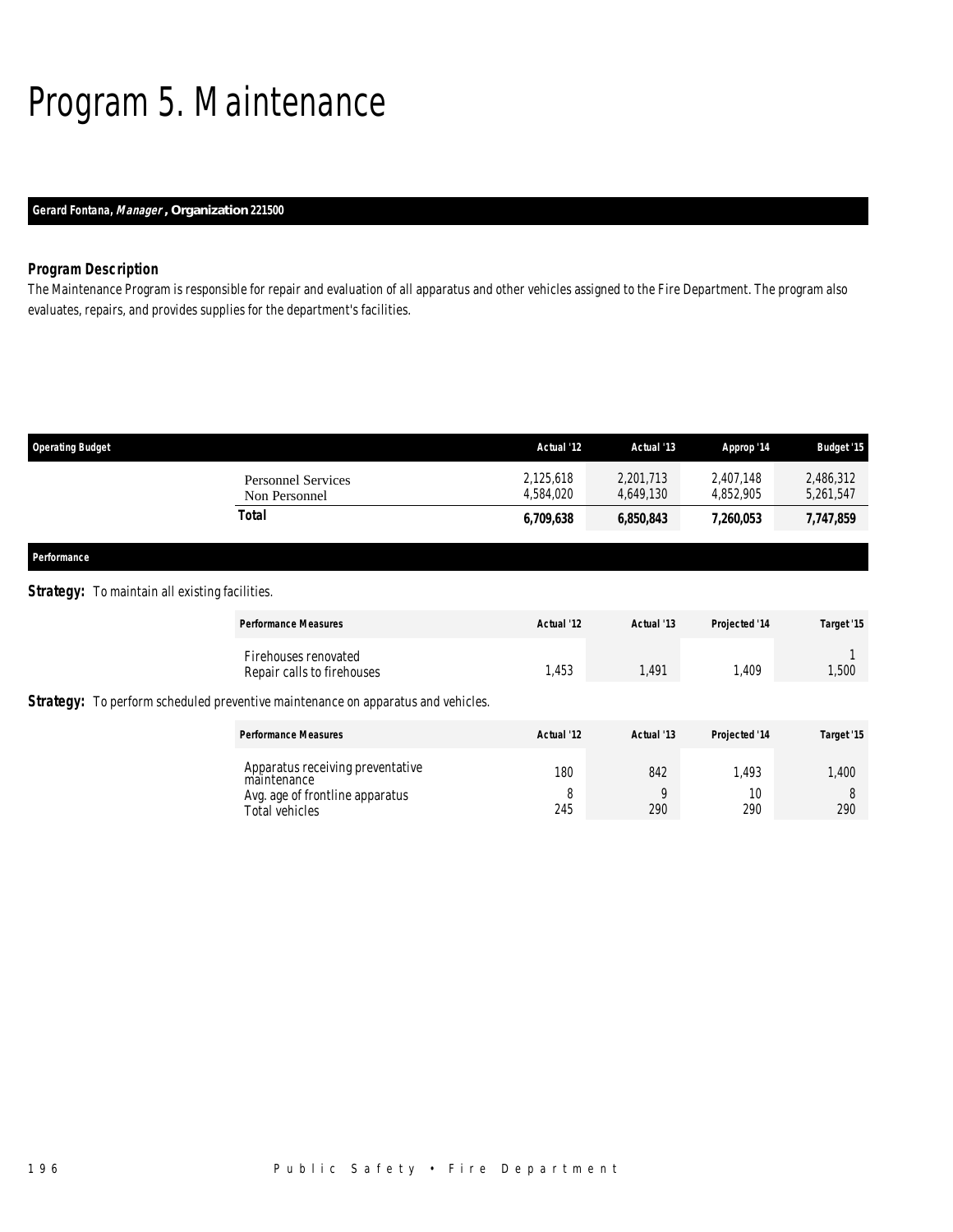## Program 6. Fire Prevention

## *Andre Stallworth, Manager , Organization 221600*

### *Program Description*

The Fire Prevention Program is responsible for decreasing fire incidents through engineering, education, and enforcement. Fire Prevention conducts awareness programs especially designed for the target audience and through media campaigns.

| <b>Operating Budget</b>             | Actual '12           | Actual '13           | Approp '14            | <b>Budget '15</b>     |
|-------------------------------------|----------------------|----------------------|-----------------------|-----------------------|
| Personnel Services<br>Non Personnel | 9.494.106<br>249,460 | 9.497.614<br>254,755 | 10.164.284<br>305.094 | 10.490.274<br>372,956 |
| Total                               | 9,743,566            | 9,752,369            | 10.469.378            | 10,863,230            |
|                                     |                      |                      |                       |                       |

#### *Performance*

### **Strategy:** To enforce city and state fire code regulations and to review all applications for compliance.

| <b>Performance Measures</b> | Actual '12 | Actual '13 | <b>Projected '14</b> | Target '15 |
|-----------------------------|------------|------------|----------------------|------------|
| Code inspections            | 22,365     | 21,639     | 22,730               | 22,000     |
| Code violations issued      | 1.248      | ,321       | .321                 | 1,250      |

**Strategy:** To maintain the conviction rate for fires resulting from arson.

| <b>Performance Measures</b>                                                                                                                                                        | Actual '12                      | Actual '13                           | <b>Projected '14</b>           | Target '15                           |
|------------------------------------------------------------------------------------------------------------------------------------------------------------------------------------|---------------------------------|--------------------------------------|--------------------------------|--------------------------------------|
| % of fires in which cause is determined<br>Arrests<br>Cause and origin investigations<br>Conviction rate for fires resulting from arson<br>Court cases<br>Fires deemed intentional | 98%<br>324<br>20%<br>142<br>128 | 98%<br>12<br>296<br>23%<br>70<br>141 | 98%<br>306<br>17%<br>70<br>125 | 97%<br>10<br>300<br>11%<br>70<br>120 |

**Strategy:** To promote fire safety education programs aimed at reducing loss of life, injury and property damage resulting from preventable incidents.

| <b>Performance Measures</b>  | Actual '12 | Actual '13  | <b>Projected '14</b> | Target '15   |
|------------------------------|------------|-------------|----------------------|--------------|
| Fire education sites visited | 254        | 1 ንር<br>IZ. | 7 <sub>0</sub>       | 125<br>ں ے ا |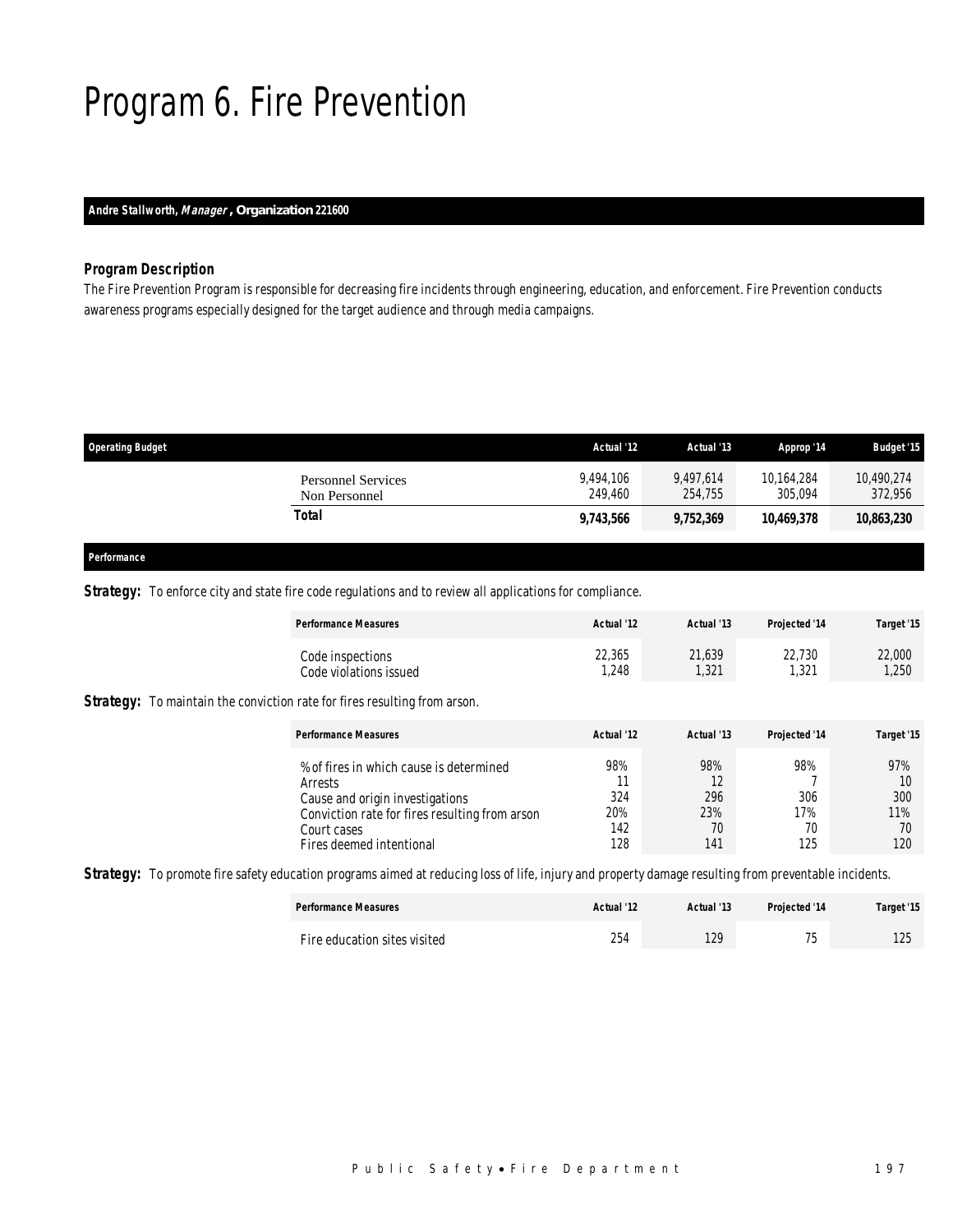# Program 7. Emergency Medical Response Division

## *Organization 221700*

## *Program Description*

The Emergency Medical Response Division provides highly trained and skilled EMT/First Responders that provide high quality emergency medical care in a timely manner.

In FY14 this program was merged into Training Program.

| <b>Operating Budget</b>                    | Actual '12          | Actual '13           | Approp '14 | <b>Budget '15</b> |
|--------------------------------------------|---------------------|----------------------|------------|-------------------|
| <b>Personnel Services</b><br>Non Personnel | ,022,515<br>169.484 | 1,008,203<br>155.963 |            |                   |
| Total                                      | 1,191,999           | 1,164,166            |            | 0                 |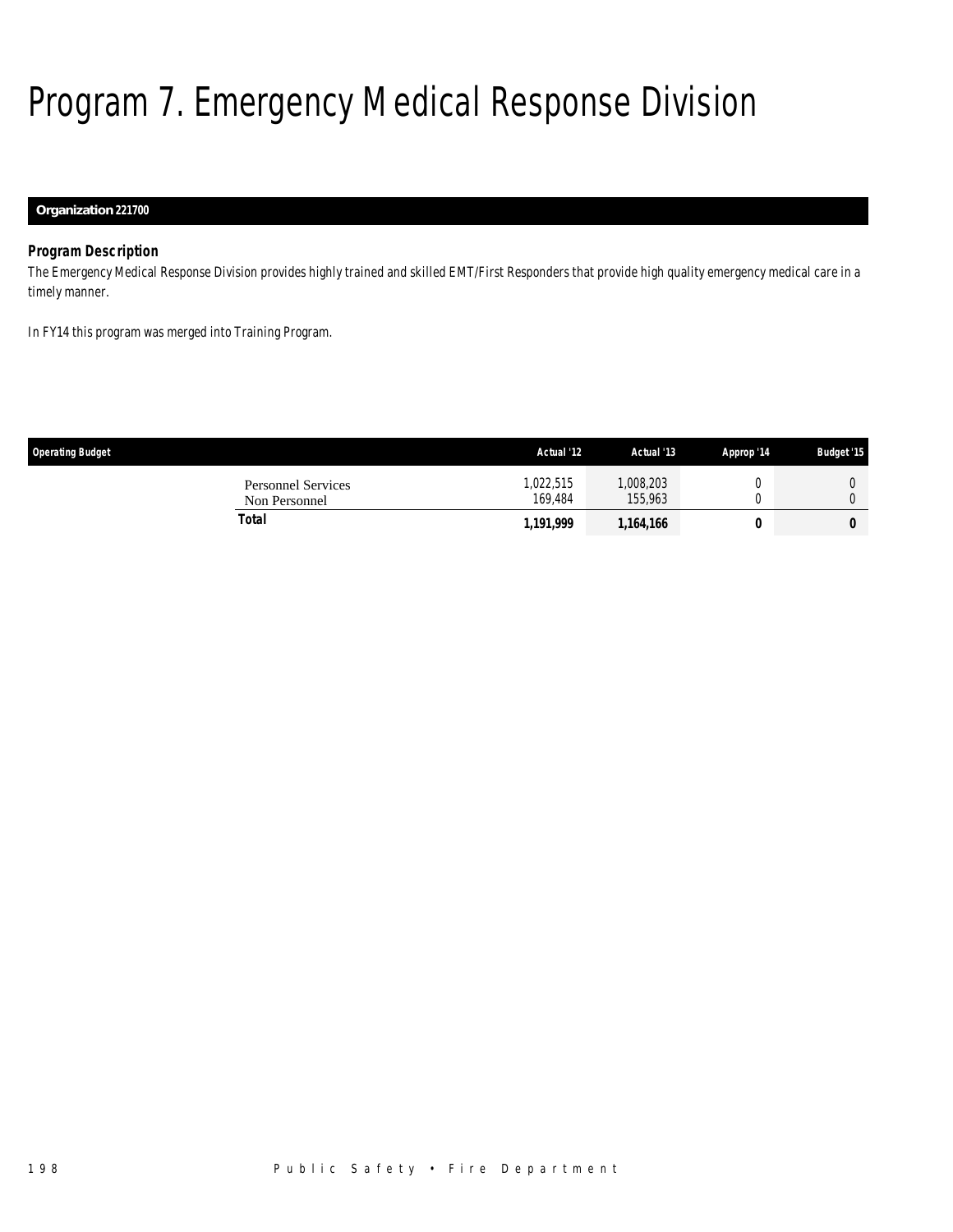## External Funds Projects

#### *Assistance to Firefighters Grant Program*

#### *Project Mission*

Funding provided from the US Department of Homeland Security, Preparedness Directorate's Office of Grants and Training, in cooperation with the United States Fire Administration under a competitive federal grant program. The program breaks down into three primary components: 1. the Assistance to Firefighters Grant (AFG) works to meet the firefighting and emergency response needs of fire departments and nonaffiliated emergency medical services organizations; 2. the Safer (Staffing for Adequate Fire and Emergency Response) Grant program provides funding directly to the fire department (Fire Prevention) in order to help increase the number of trained, "front-line" firefighters available in the City; 3. the Fire Prevention and Safety Grants (FP&S) grants support projects that enhance the safety of the public and firefighters from fire and related hazards. The primary goal is to target high-risk populations, firefighter safety and mitigate high incidences of death and injury. Since FY2007, the department has been awarded six grants from these programs for the purchase of firefighting and personal protective equipment such as computer terminals, computer tablets, protective rescue boots, mobile portable radios and other communications equipment. In addition, for the first time in FY2009, the program funded a rear mounted aerial ladder truck for deployment in the department's fleet.

#### *Buffer Zone Protection Program (BZPP)*

#### *Project Mission*

The BZPP provides funding to increase the preparedness capabilities of jurisdictions responsible for the safety and security of communities surrounding high-priority pre-designated critical infrastructure and key resource (CIKR) assets, including chemical facilities, financial institutions, nuclear and electric power plants, dams, stadiums, and other high-risk/high-consequence facilities, through allowable planning and equipment acquisition. Funding provided from the US Department of Homeland Security, through the Executive Office of Public Safety and Security Office of Grants and Research.

#### *Fire Alarm*

### *Project Mission*

Funding is provided by the Massachusetts Department of Transportation to fund the relocation and/or replacement of Boston Fire Department equipment and infrastructure relating to the fire alarm box system. This will encompass three projects to include Dorchester Avenue, River Street and Morton Street.

*Hazmat Materials Response* 

#### *Project Mission*

A grant awarded through the Commonwealth of Massachusetts Executive Office of Public Safety for the Hazardous Materials Response Teams and for the Training Academy. This grant provides for additional training of BFD HazMat personnel and equipment.

#### *Hazmat Recovery Fund*

#### *Project Mission*

Authorized by Ch.21E of Mass. General Laws, the Hazmat Recovery Fund provides the department with the authority to invoice private vehicles and companies for responses the department makes to hazmat spills and incidents. Funds are received on a per incident basis. The funds received can only be used to re-supply the hazmat team for supplies, materials, and instruments and other equipment. This revolving fund is authorized by (Chapter 44, Section 53E ½).

*Hazmat Team Response* 

#### *Project Mission*

A revolving fund authorized by (Chapter 44, Section 53E ½) for personnel costs associated with the Massachusetts Oil and Hazardous Materials Release Prevention and Response Act. The Fire Department shall be authorized to expend from such fund for the purpose of paying employee salary and related costs.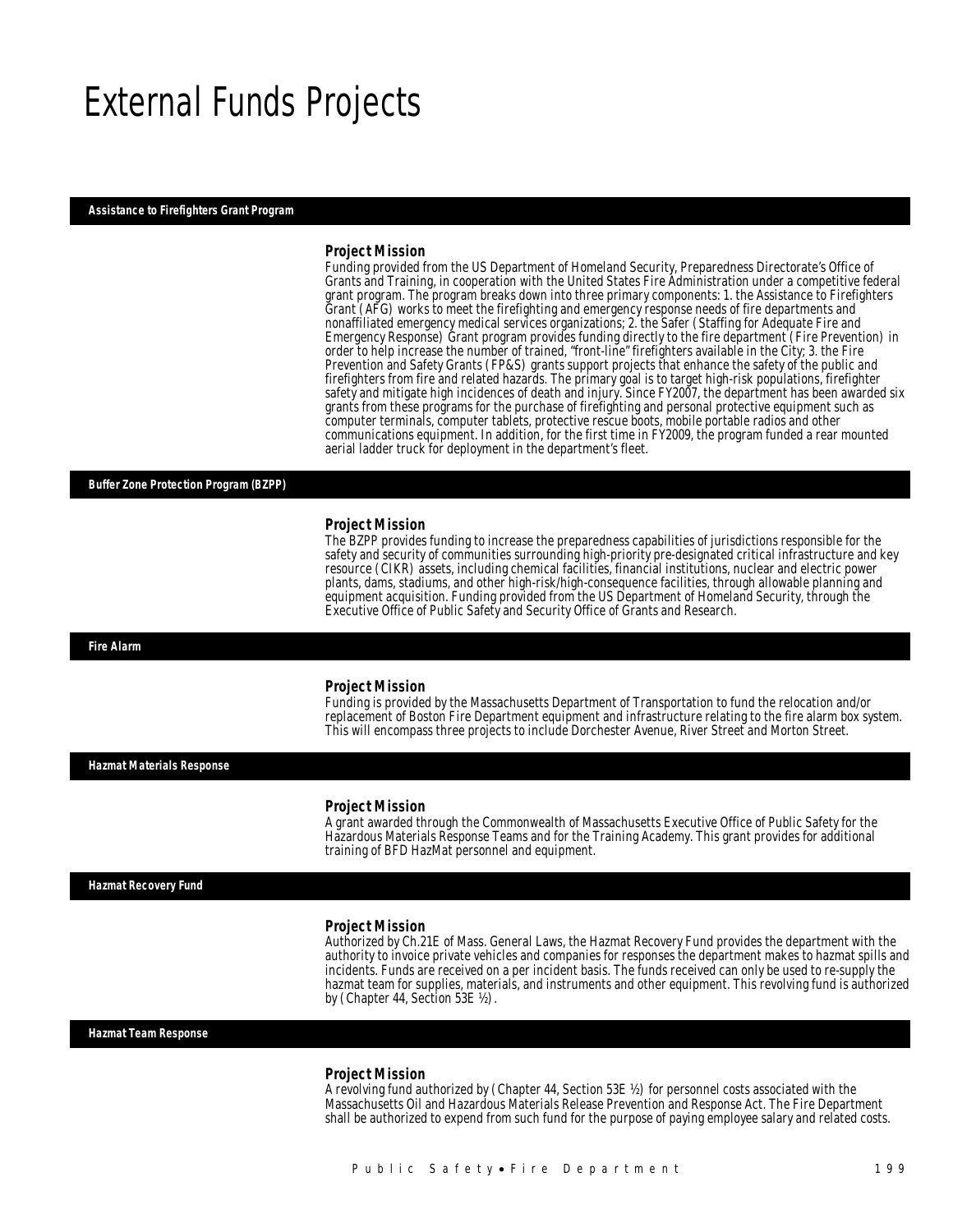#### *Project Mission*

Funded through the federal Department of Public Health on a formula basis, a grant set up for the Department to use for training exercises and the purchase of equipment and supplies for the 10 Chemical Decontamination Units located at hospitals throughout the City.

#### *MTA Tunnel Operations*

#### *Project Mission*

A grant provide s funds for the department to lease and purchase Fire Pumps to provide service to the central artery tunnel and related radio and electronic expenses as needed.

#### *Port Security Program Grant*

#### *Project Mission*

Funded through the U.S. Department of Homeland Security, the Port Security Program Grant will fund underwater hazardous device response training.

#### *S.A.F.E Grant*

#### *Project Mission*

Funding is used to support the Community Fire Education programs. It includes educational outreach programs targeting children, the elderly and other members of the Boston community.

#### *State Training Grant*

#### *Project Mission*

Funded through the Commonwealth of Massachusetts Executive Office of Public Safety, for the purpose of providing equipment, training and administrative support for the BFD Training Academy on Moon Island.

*Training Academy Revolving Fund* 

#### *Project Mission*

A revolving fund authorized by (Chapter 44, Section 53E ½) for the purposes of purchasing training equipment, certifying instructors, updating facilities and providing funds for other training needs not otherwise budgeted for. This fund shall be funded by receipts for tuition and other fees paid by outside departments for use of BFD facilities and resources.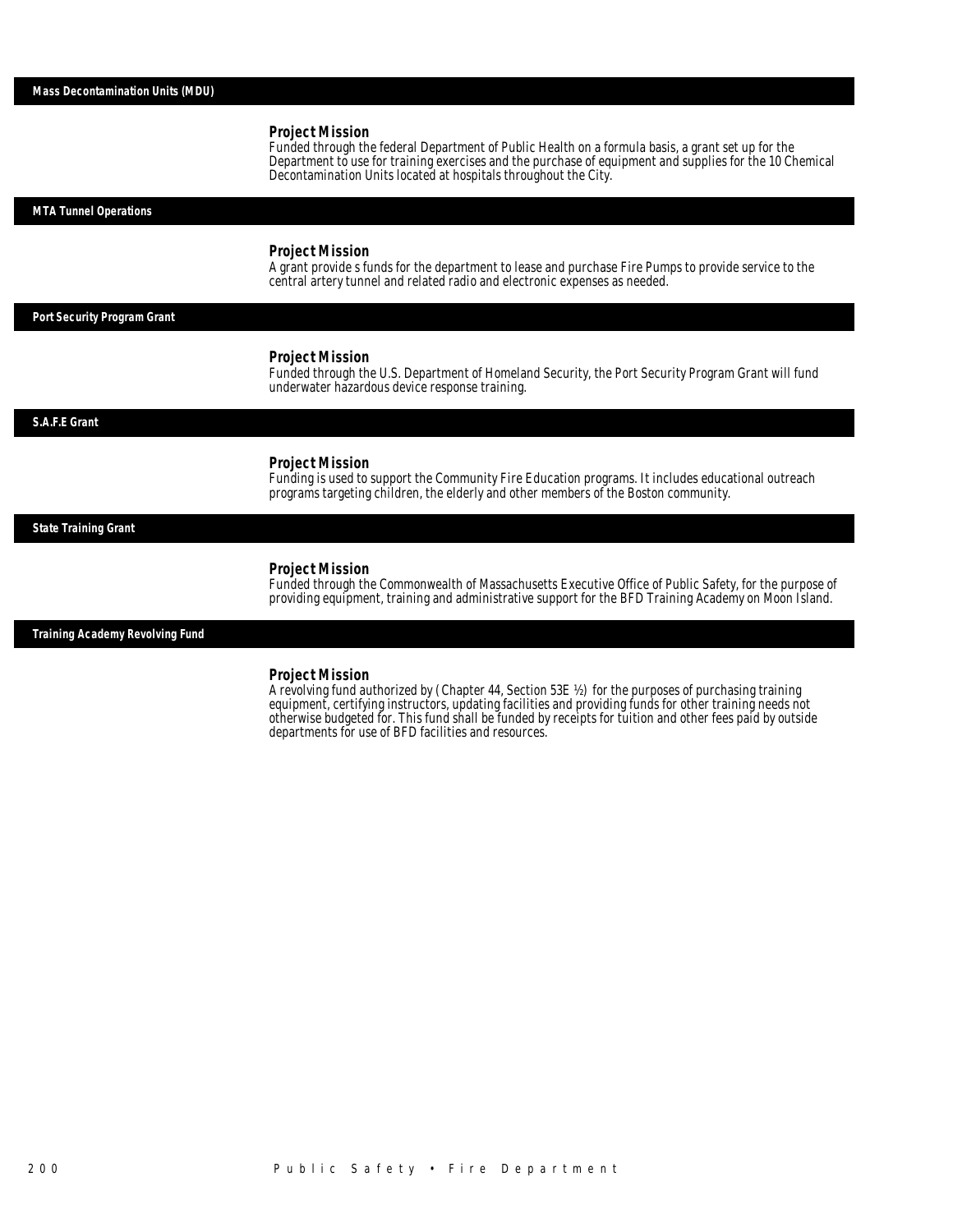## Fire Department Capital Budget

## *Overview*

The Fire Department continues to improve the fire protection and emergency services vital to neighborhood safety and security through capital investment in state-of-the-art technology and equipment. The five-year plan also includes plans to renovate fire stations across the City in order to maintain the Boston Fire Department's standing as one of the best in the nation.

### *FY15 Major Initiatives*

- Roof and building envelope projects at Engines 5 and 54; work will finish at Engines 4, 14, 17, and 55.
- Purchase of engines and ladder trucks to replace front-line equipment will continue under the multi-year fire apparatus replacement plan.
- A new dock is proposed to replace the existing dock at Burroughs Wharf.
- A new fire boat will be purchased to replace the Norman Knight, increasing the efficiency of the Fire Department's water operations.

| Capital Budget Expenditures | Total Actual '12 | Total Actual '13 |           | <b>Estimated '14 Total Projected '15</b> |
|-----------------------------|------------------|------------------|-----------|------------------------------------------|
| <b>Total Department</b>     | 5.439.153        | 6.993.224        | 6.735.000 | 6.440.004                                |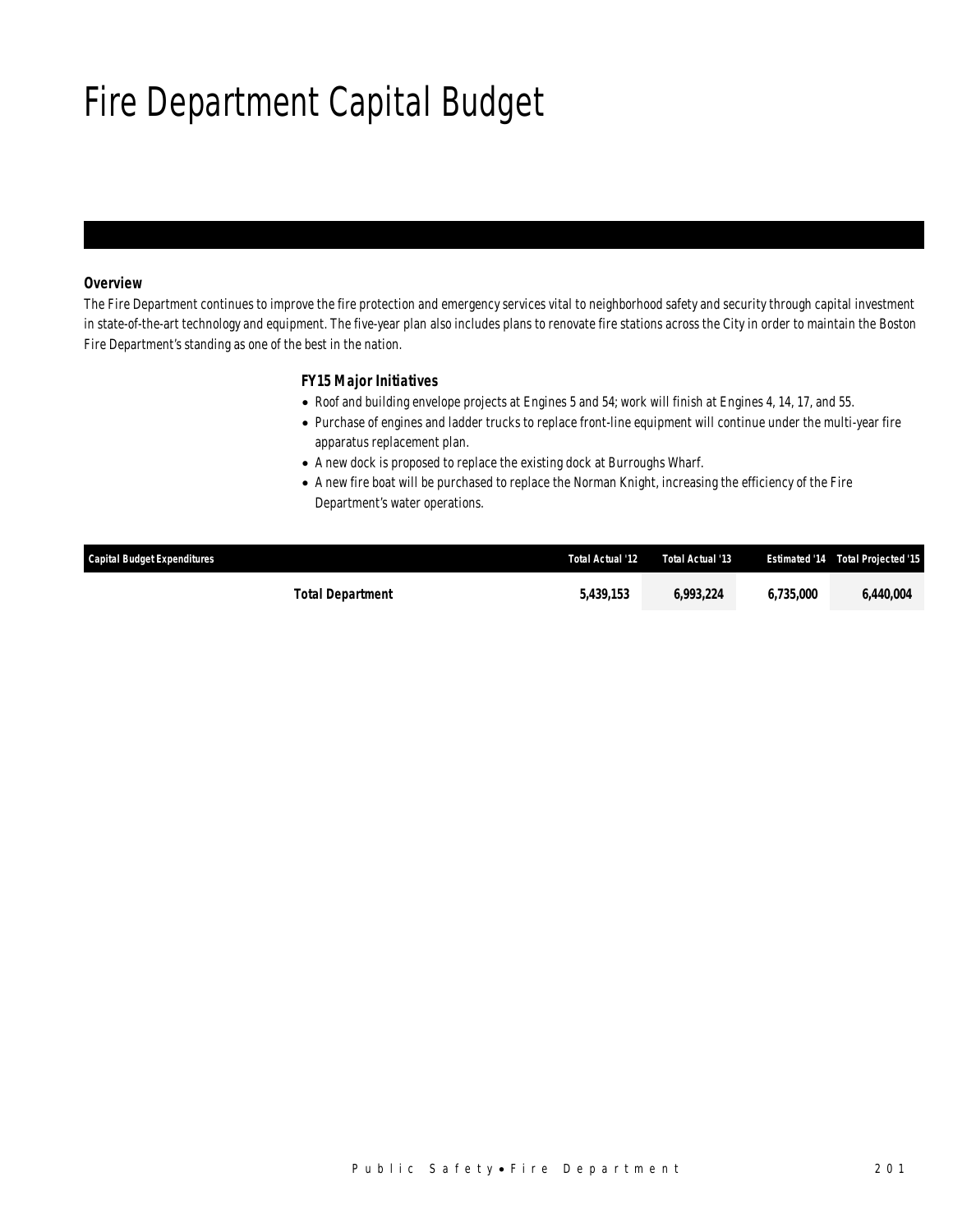## Fire Department Project Profiles

## *CRITICAL FACILITY REPAIRS*

## *Project Mission*

A critical repair fund to be used for emergency repairs to Fire Department facilities including roofs, windows, masonry, electrical and HVAC systems.

*Managing Department,* Fire Department *Status,* Annual Program

*Location,* Citywide *Operating Impact,* No

| <b>Authorizations</b>                    |                  |             |             |                |           |
|------------------------------------------|------------------|-------------|-------------|----------------|-----------|
|                                          |                  |             |             | Non Capital    |           |
| Source                                   | Existing         | <b>FY15</b> | Future      | Fund           | Total     |
| City Capital                             | 2,656,594        |             | 0           | $\overline{0}$ | 2,656,594 |
| Grants/Other                             | $\left( \right)$ | $\Omega$    | 0           | 0              |           |
| Total                                    | 2,656,594        | $\theta$    | 0           | 0              | 2,656,594 |
| <b>Expenditures (Actual and Planned)</b> |                  |             |             |                |           |
|                                          | Thru             |             |             |                |           |
| Source                                   | 6/30/13          | <b>FY14</b> | <b>FY15</b> | FY16-19        | Total     |
| City Capital                             | 1.581.993        | 375,000     | 375,000     | 324.601        | 2.656.594 |
| Grants/Other                             | 0                |             | 0           | 0              |           |
| Total                                    | 1,581,993        | 375,000     | 375,000     | 324.601        | 2.656.594 |

### *ENGINE 3*

### *Project Mission*

Renovate building including envelope repairs, door and window replacement and interior improvements including building systems.

*Managing Department,* Capital Construction *Status,* To Be Scheduled*Location,* South End *Operating Impact,* No

|                                          |          |             |             | Non Capital |                  |
|------------------------------------------|----------|-------------|-------------|-------------|------------------|
| Source                                   | Existing | <b>FY15</b> | Future      | Fund        | Total            |
| City Capital                             | 500,000  | 0           | 3,900,000   | 0           | 4,400,000        |
| Grants/Other                             | 0        | $\left($    |             | $\Omega$    | 0                |
| Total                                    | 500,000  | 0           | 3,900,000   | $\Omega$    | 4,400,000        |
|                                          |          |             |             |             |                  |
| <b>Expenditures (Actual and Planned)</b> |          |             |             |             |                  |
|                                          | Thru     |             |             |             |                  |
| Source                                   | 6/30/13  | <b>FY14</b> | <b>FY15</b> | FY16-19     | Total            |
| City Capital                             | 16,490   | 0           | 0           | 4,383,510   | 4,400,000        |
| Grants/Other                             | 0        | $\left($    |             |             | $\left( \right)$ |
| Total                                    | 16,490   | $\theta$    | 0           | 4,383,510   | 4,400,000        |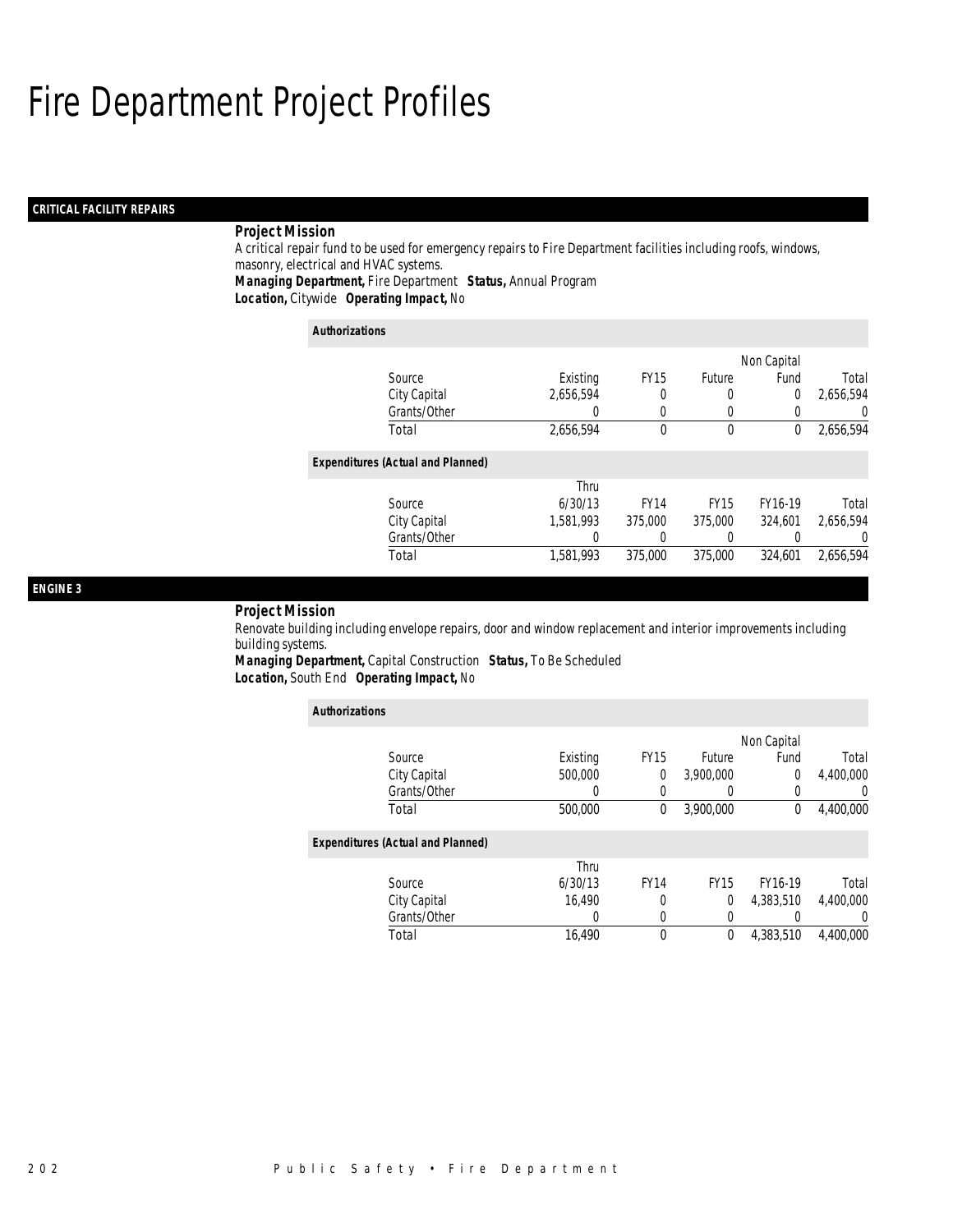## Fire Department Project Profiles

## *ENGINE 37*

### *Project Mission*

 Facility upgrades including building envelope and miscellaneous interior improvements including mechanical, electrical and plumbing systems. *Managing Department,* Capital Construction *Status,* To Be Scheduled

*Location,* Roxbury *Operating Impact,* No

#### *Authorizations*

|                                          |          |             |              | Non Capital |           |
|------------------------------------------|----------|-------------|--------------|-------------|-----------|
| Source                                   | Existing | <b>FY15</b> | Future       | Fund        | Total     |
| City Capital                             | U        | 0           | 1,871,000    | 0           | 1,871,000 |
| Grants/Other                             |          |             |              |             | 0         |
| Total                                    | 0        | 0           | 1,871,000    | 0           | 1,871,000 |
| <b>Expenditures (Actual and Planned)</b> |          |             |              |             |           |
|                                          | Thru     |             |              |             |           |
| Source                                   | 6/30/13  | <b>FY14</b> | <b>FY15</b>  | FY16-19     | Total     |
| City Capital                             | 0        | 0           | 0            | 1,871,000   | 1,871,000 |
| Grants/Other                             | 0        |             | 0            |             | 0         |
| Total                                    | 0        | $\theta$    | $\mathbf{0}$ | 1.871.000   | 1,871,000 |
|                                          |          |             |              |             |           |

### *ENGINE 5*

### *Project Mission*

 Building envelope repairs including roof replacement, masonry repointing, gutter replacement, waterproofing, flashing repairs, window and door repairs and drainage improvements. *Managing Department,* Capital Construction *Status,* In Design

*Location,* East Boston *Operating Impact,* No

| <b>Authorizations</b>                    |          |             |             |             |          |
|------------------------------------------|----------|-------------|-------------|-------------|----------|
|                                          |          |             |             | Non Capital |          |
| Source                                   | Existing | <b>FY15</b> | Future      | Fund        | Total    |
| City Capital                             | 150,000  | 775,000     | 0           | $\Omega$    | 925,000  |
| Grants/Other                             | $\left($ | 0           | 0           | 0           | $\left($ |
| Total                                    | 150,000  | 775,000     | $\theta$    | $\theta$    | 925,000  |
| <b>Expenditures (Actual and Planned)</b> |          |             |             |             |          |
|                                          | Thru     |             |             |             |          |
| Source                                   | 6/30/13  | <b>FY14</b> | <b>FY15</b> | FY16-19     | Total    |
| City Capital                             | 0        | 10,000      | 209,000     | 706.000     | 925,000  |
| Grants/Other                             | 0        |             | 0           |             | $\Omega$ |
| Total                                    | 0        | 10,000      | 209,000     | 706.000     | 925,000  |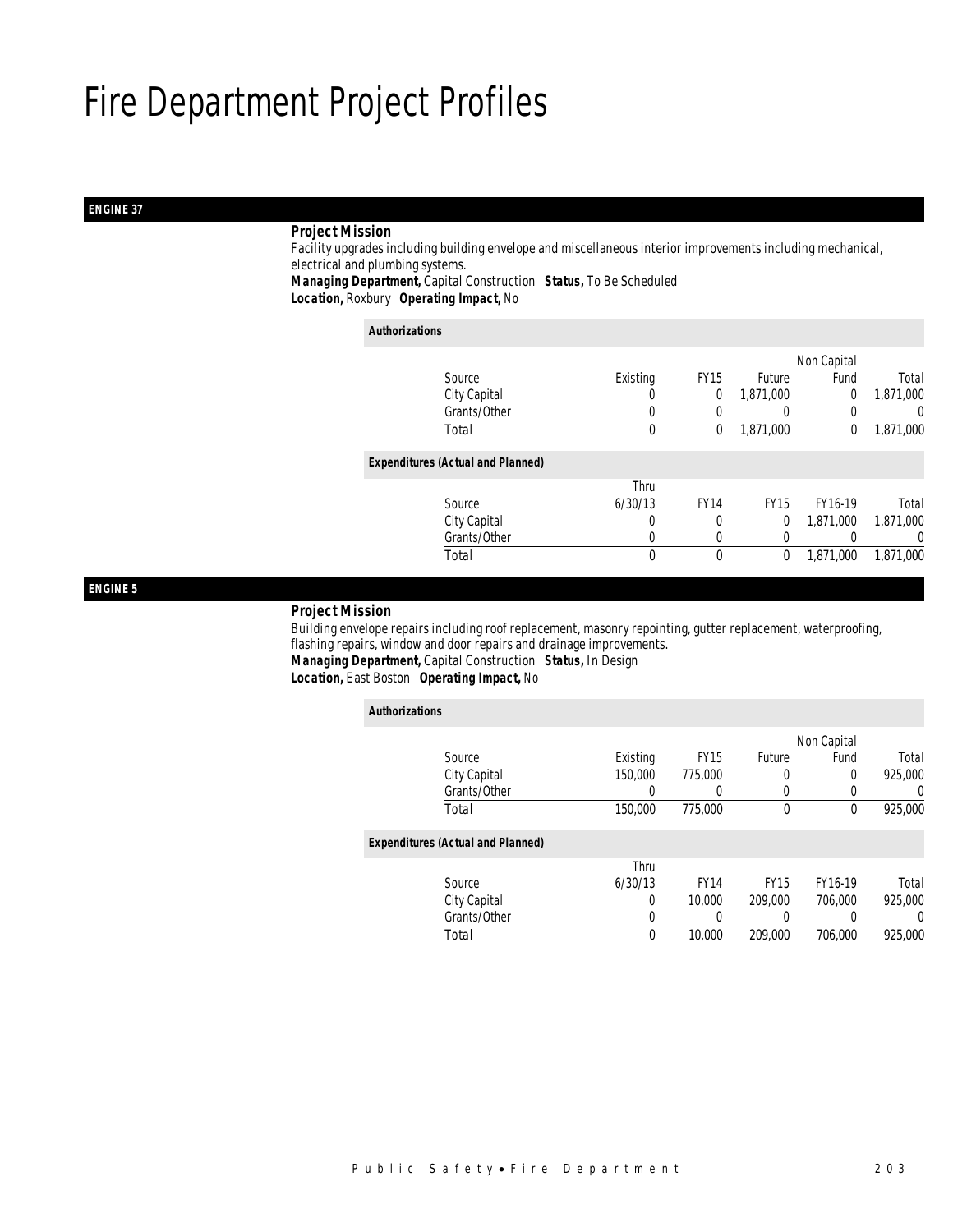## Fire Department Project Profiles

## *ENGINE 50*

## *Project Mission*

General renovations include building exterior and interior. *Managing Department,* Capital Construction *Status,* To Be Scheduled*Location,* Charlestown *Operating Impact,* No

| <b>Authorizations</b> |                                          |          |             |             |             |           |
|-----------------------|------------------------------------------|----------|-------------|-------------|-------------|-----------|
|                       |                                          |          |             |             | Non Capital |           |
|                       | Source                                   | Existing | <b>FY15</b> | Future      | Fund        | Total     |
|                       | City Capital                             | 400,000  | 0           | 1.720.000   | 0           | 2,120,000 |
|                       | Grants/Other                             | 0        | 0           | 0           | 0           | U         |
|                       | Total                                    | 400,000  | 0           | 1,720,000   | 0           | 2,120,000 |
|                       | <b>Expenditures (Actual and Planned)</b> |          |             |             |             |           |
|                       |                                          | Thru     |             |             |             |           |
|                       | Source                                   | 6/30/13  | <b>FY14</b> | <b>FY15</b> | FY16-19     | Total     |
|                       | City Capital                             | 0        | 0           | 0           | 2,120,000   | 2,120,000 |
|                       | Grants/Other                             | 0        | 0           | 0           |             | 0         |
|                       | Total                                    | 0        | 0           | 0           | 2,120,000   | 2,120,000 |

## *ENVELOPE REPAIRS AT ENGINE 54*

 *Project Mission* Masonry and other building envelope repairs. *Managing Department,* Capital Construction *Status,* In Design*Location,* Harbor Islands *Operating Impact,* No

| <b>Authorizations</b>                    |          |             |             |             |           |
|------------------------------------------|----------|-------------|-------------|-------------|-----------|
|                                          |          |             |             | Non Capital |           |
| Source                                   | Existing | <b>FY15</b> | Future      | Fund        | Total     |
| City Capital                             | 500,000  | 880,000     | 0           | $\mathbf 0$ | 1,380,000 |
| Grants/Other                             | 0        | 0           | 0           | 0           |           |
| Total                                    | 500,000  | 880,000     | 0           | 0           | 1,380,000 |
| <b>Expenditures (Actual and Planned)</b> |          |             |             |             |           |
|                                          | Thru     |             |             |             |           |
| Source                                   | 6/30/13  | <b>FY14</b> | <b>FY15</b> | FY16-19     | Total     |
| City Capital                             | 0        | 10,000      | 250,000     | 1.120.000   | 1,380,000 |
| Grants/Other                             | 0        |             |             | 0           |           |
| Total                                    | 0        | 10,000      | 250,000     | 1.120.000   | 1,380,000 |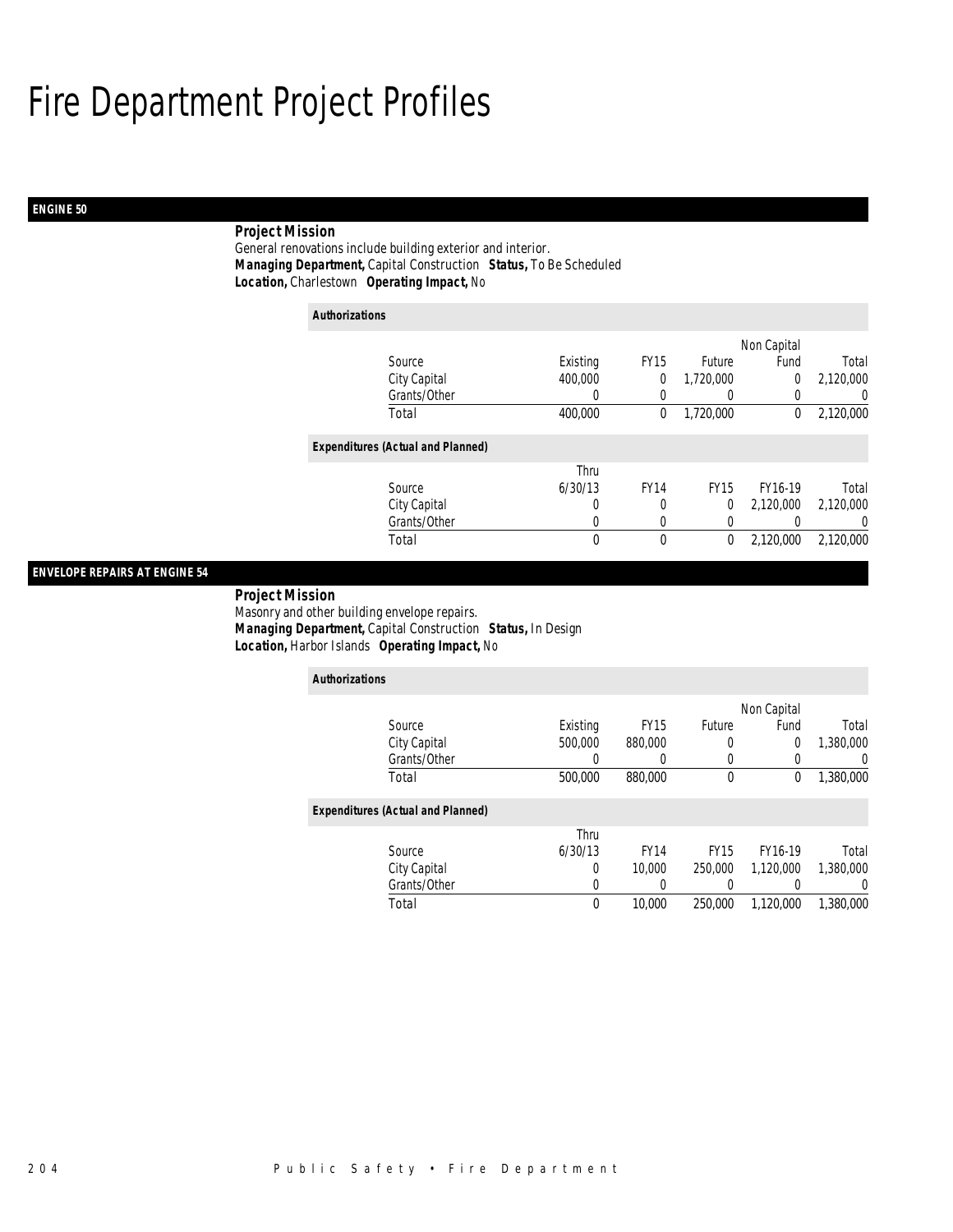## *FIRE ALARMS AT 11 STATIONS*

## *Project Mission*

 Install or upgrade fire alarm systems at Engine 2, 3, 4, 5, 7, 9, 16, 29, 33, 37 and 50. *Managing Department,* Capital Construction *Status,* To Be Scheduled*Location,* Various neighborhoods *Operating Impact,* No

| <b>Authorizations</b>                    |          |             |             |             |         |
|------------------------------------------|----------|-------------|-------------|-------------|---------|
|                                          |          |             |             | Non Capital |         |
| Source                                   | Existing | <b>FY15</b> | Future      | Fund        | Total   |
| City Capital                             | 200,000  | 0           | 0           | $\Omega$    | 200,000 |
| Grants/Other                             | 0        | $\left($    | 0           | 0           | 0       |
| Total                                    | 200,000  | 0           | 0           | 0           | 200,000 |
| <b>Expenditures (Actual and Planned)</b> |          |             |             |             |         |
|                                          | Thru     |             |             |             |         |
| Source                                   | 6/30/13  | <b>FY14</b> | <b>FY15</b> | FY16-19     | Total   |
| City Capital                             | 0        | 0           | 0           | 200,000     | 200,000 |
| Grants/Other                             | 0        |             | 0           |             | 0       |
| Total                                    | 0        | 0           | 0           | 200,000     | 200,000 |

## *FIRE BOAT*

 *Project Mission* Replace a small fireboat. *Managing Department,* Fire Department *Status,* New Project*Location,* N/A *Operating Impact,* Yes

| <b>Authorizations</b>                    |          |             |             |             |         |
|------------------------------------------|----------|-------------|-------------|-------------|---------|
|                                          |          |             |             | Non Capital |         |
| Source                                   | Existing | <b>FY15</b> | Future      | Fund        | Total   |
| City Capital                             | 340,000  | 0           | 0           | 0           | 340,000 |
| Grants/Other                             | 0        | 0           |             |             | 0       |
| Total                                    | 340,000  | $\mathbf 0$ | $\mathbf 0$ | 0           | 340,000 |
| <b>Expenditures (Actual and Planned)</b> |          |             |             |             |         |
|                                          | Thru     |             |             |             |         |
| Source                                   | 6/30/13  | <b>FY14</b> | <b>FY15</b> | FY16-19     | Total   |
| City Capital                             | 0        | $\Omega$    | 340,000     | 0           | 340,000 |
| Grants/Other                             | 0        | 0           |             | 0           | 0       |
| Total                                    | 0        | $\theta$    | 340.000     | 0           | 340,000 |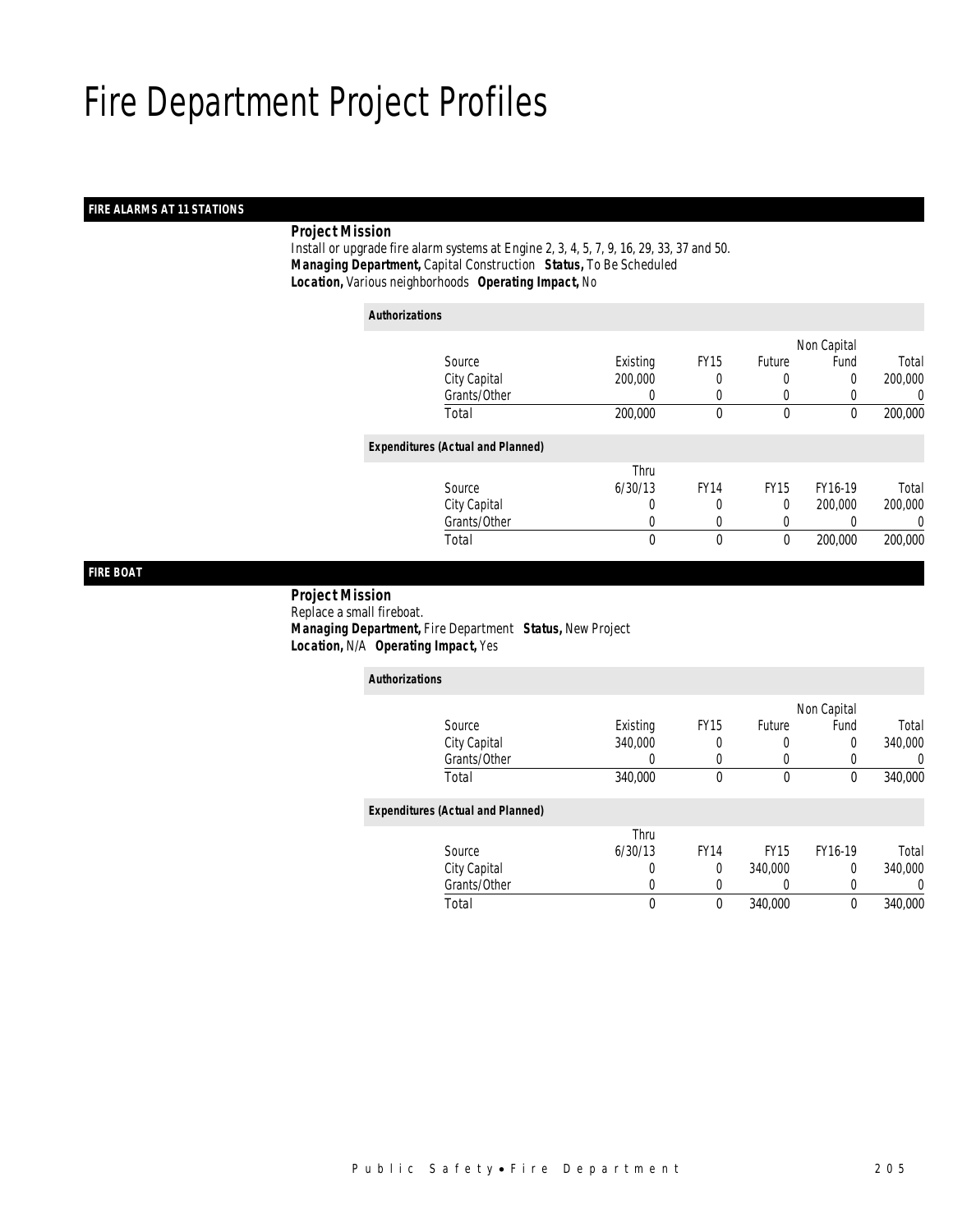## *FIRE EQUIPMENT*

## *Project Mission*

Purchase new fire apparatus as scheduled in the Apparatus Replacement Plan. *Managing Department,* Fire Department *Status,* Annual Program*Location,* Citywide *Operating Impact,* No

### *Authorizations*

|                                          |            |             |             | Non Capital |            |
|------------------------------------------|------------|-------------|-------------|-------------|------------|
| Source                                   | Existing   | <b>FY15</b> | Future      | Fund        | Total      |
| City Capital                             | 23,503,000 | 3,000,000   | 3,000,000   | 0           | 29,503,000 |
| Grants/Other                             |            |             | 0           | 0           | $\Omega$   |
| Total                                    | 23.503.000 | 3,000,000   | 3.000.000   | 0           | 29,503,000 |
|                                          |            |             |             |             |            |
| <b>Expenditures (Actual and Planned)</b> |            |             |             |             |            |
|                                          | Thru       |             |             |             |            |
| Source                                   | 6/30/13    | <b>FY14</b> | <b>FY15</b> | FY16-19     | Total      |
| City Capital                             | 18.130.926 | 3,000,000   | 3.000.000   | 5.372.074   | 29,503,000 |
| Grants/Other                             | 0          | 0           | 0           | 0           | $\Omega$   |
| Total                                    | 18.130.926 | 3,000,000   | 3.000.000   | 5.372.074   | 29,503,000 |
|                                          |            |             |             |             |            |

## *HVAC / BOILER REPLACEMENT AT VARIOUS STATIONS*

 *Project Mission* Install new boilers and upgrade heating systems at Engines 4, 7, 8, 22, 49 and 55. *Managing Department,* Capital Construction *Status,* In Construction*Location,* Various neighborhoods *Operating Impact,* Yes

| <b>Authorizations</b>                    |           |             |               |             |           |
|------------------------------------------|-----------|-------------|---------------|-------------|-----------|
|                                          |           |             |               | Non Capital |           |
| Source                                   | Existing  | <b>FY15</b> | <b>Future</b> | Fund        | Total     |
| City Capital                             | 1,100,000 | 1,000,000   | 1,900,000     | 0           | 4,000,000 |
| Grants/Other                             | 89.091    |             | 0             | 0           | 89,091    |
| Total                                    | 1.189.091 | 1.000.000   | 1.900.000     | $^{0}$      | 4,089,091 |
| <b>Expenditures (Actual and Planned)</b> |           |             |               |             |           |
|                                          | Thru      |             |               |             |           |
| Source                                   | 6/30/13   | <b>FY14</b> | <b>FY15</b>   | FY16-19     | Total     |
| City Capital                             | 316,350   | 600.000     | 700,000       | 2.383.650   | 4,000,000 |
| Grants/Other                             | 0         | 32.827      | 56,264        | $\left($    | 89,091    |
| Total                                    | 316.350   | 632.827     | 756.264       | 2.383.650   | 4.089.091 |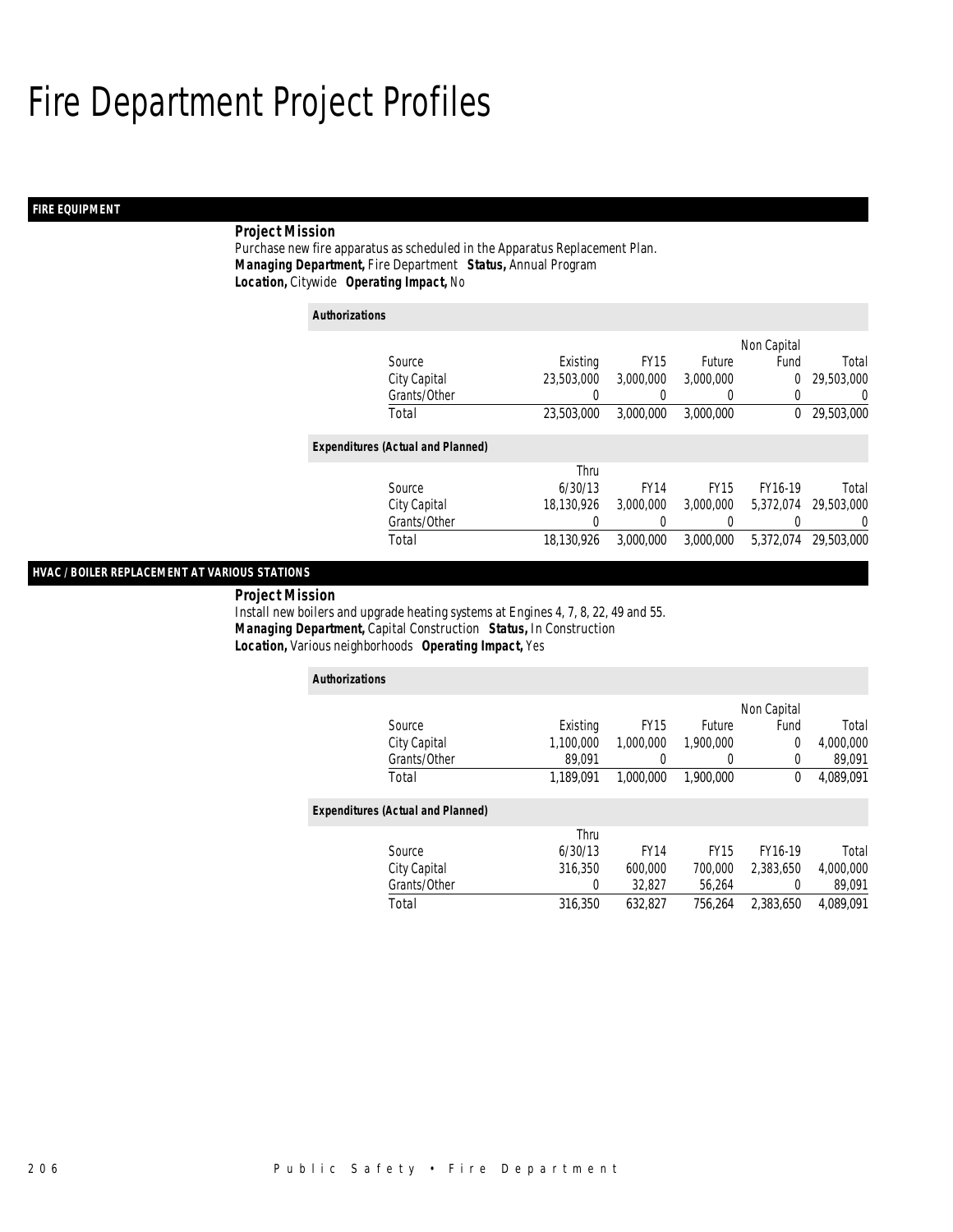## *MARINE UNIT DOCK REPLACEMENT*

 *Project Mission* Replace dock at Burroughs Wharf. *Managing Department,* Fire Department *Status,* New Project*Location,* North End *Operating Impact,* No

| <b>Authorizations</b>                    |          |             |               |             |         |
|------------------------------------------|----------|-------------|---------------|-------------|---------|
|                                          |          |             |               | Non Capital |         |
| Source                                   | Existing | <b>FY15</b> | <b>Future</b> | Fund        | Total   |
| City Capital                             | 0        | 600,000     | 0             | 0           | 600,000 |
| Grants/Other                             | 0        |             | 0             | 0           | 0       |
| Total                                    | 0        | 600,000     | $\mathbf 0$   | 0           | 600,000 |
| <b>Expenditures (Actual and Planned)</b> |          |             |               |             |         |
|                                          | Thru     |             |               |             |         |
| Source                                   | 6/30/13  | <b>FY14</b> | <b>FY15</b>   | FY16-19     | Total   |
| City Capital                             | 0        | 0           | 75,000        | 525,000     | 600,000 |
| Grants/Other                             | 0        | 0           |               |             | 0       |
| Total                                    | 0        | 0           | 75,000        | 525,000     | 600,000 |
|                                          |          |             |               |             |         |

## *RADIO SYSTEM IMPROVEMENTS*

## *Project Mission*

 Upgrade radio communication system including a new monopole at Fire Alarm. *Managing Department,* Fire Department *Status,* To Be Scheduled*Location,* N/A *Operating Impact,* No

| <b>Authorizations</b>                    |           |             |             |             |           |
|------------------------------------------|-----------|-------------|-------------|-------------|-----------|
|                                          |           |             |             | Non Capital |           |
| Source                                   | Existing  | <b>FY15</b> | Future      | Fund        | Total     |
| City Capital                             | 1.770.000 | 0           | 0           | 0           | 1,770,000 |
| Grants/Other                             | 0         | 0           | 0           | 0           | $\left($  |
| Total                                    | 1,770,000 | $\theta$    | $\mathbf 0$ | 0           | 1,770,000 |
| <b>Expenditures (Actual and Planned)</b> |           |             |             |             |           |
|                                          | Thru      |             |             |             |           |
| Source                                   | 6/30/13   | <b>FY14</b> | <b>FY15</b> | FY16-19     | Total     |
| City Capital                             | 109.423   | $\Omega$    | 150,000     | 1.510.577   | 1.770.000 |
| Grants/Other                             | 0         | 0           |             |             | 0         |
| Total                                    | 109,423   | $\theta$    | 150,000     | 1.510.577   | 1.770.000 |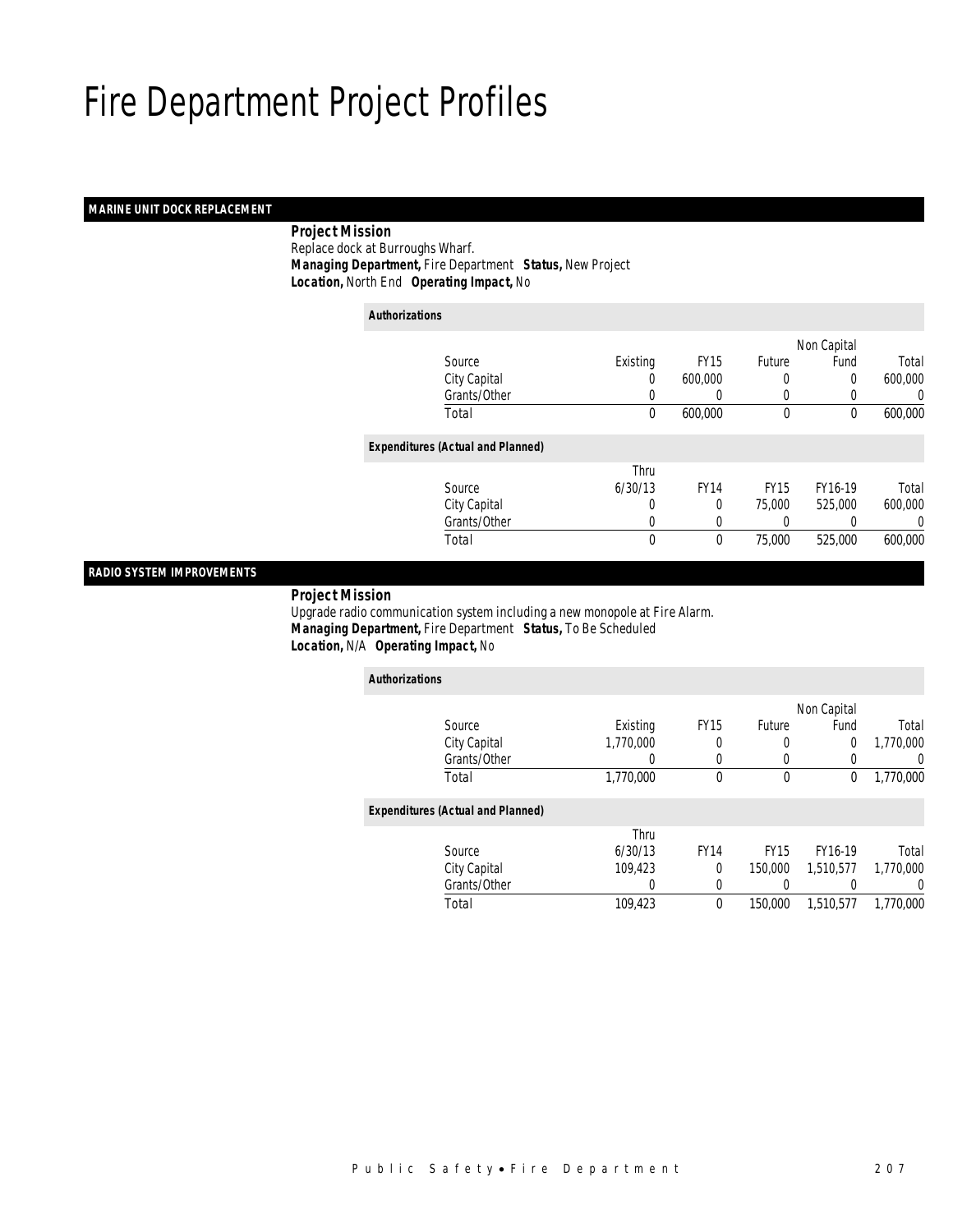## *REPAIRS AT 4 STATIONS AND TRAINING ACADEMY*

## *Project Mission*

Exterior improvements including masonry and concrete repairs and repointing at Engines 2, 7, 29, 48 and Training Academy.

*Managing Department,* Capital Construction *Status,* In Construction

*Location,* Various neighborhoods *Operating Impact,* No

| <b>Authorizations</b>                    |                  |             |             |             |                  |
|------------------------------------------|------------------|-------------|-------------|-------------|------------------|
|                                          |                  |             |             | Non Capital |                  |
| Source                                   | Existing         | <b>FY15</b> | Future      | Fund        | Total            |
| City Capital                             | 1.889.000        | 0           | 0           | 0           | 1,889,000        |
| Grants/Other                             | $\left( \right)$ | 0           |             |             | $\left( \right)$ |
| Total                                    | 1,889,000        | 0           | 0           | 0           | 1,889,000        |
| <b>Expenditures (Actual and Planned)</b> |                  |             |             |             |                  |
|                                          | Thru             |             |             |             |                  |
| Source                                   | 6/30/13          | <b>FY14</b> | <b>FY15</b> | FY16-19     | Total            |
| City Capital                             | 131,760          | 1,300,000   | 457,240     | 0           | 1,889,000        |
| Grants/Other                             | 0                | 0           |             | 0           | 0                |
| Total                                    | 131.760          | 1,300,000   | 457,240     | 0           | 1.889.000        |

## *ROOF AND MASONRY REPAIRS*

#### *Project Mission*

Roof and masonry repairs at Engine 4, 14, 17 and 55. *Managing Department,* Capital Construction *Status,* New Project*Location,* Various neighborhoods *Operating Impact,* No

| <b>Authorizations</b>                    |          |             |             |             |           |
|------------------------------------------|----------|-------------|-------------|-------------|-----------|
|                                          |          |             |             | Non Capital |           |
| Source                                   | Existing | <b>FY15</b> | Future      | Fund        | Total     |
| City Capital                             | 0        | 1.000.000   | 600,000     | 0           | 1,600,000 |
| Grants/Other                             |          |             |             |             | 0         |
| Total                                    | 0        | 1,000,000   | 600.000     | 0           | 1,600,000 |
| <b>Expenditures (Actual and Planned)</b> |          |             |             |             |           |
|                                          | Thru     |             |             |             |           |
| Source                                   | 6/30/13  | <b>FY14</b> | <b>FY15</b> | FY16-19     | Total     |
| City Capital                             | $\Omega$ | 0           | 140,000     | 1,460,000   | 1,600,000 |
| Grants/Other                             | 0        | 0           |             |             | 0         |
| Total                                    | 0        | 0           | 140,000     | 1,460,000   | 1.600.000 |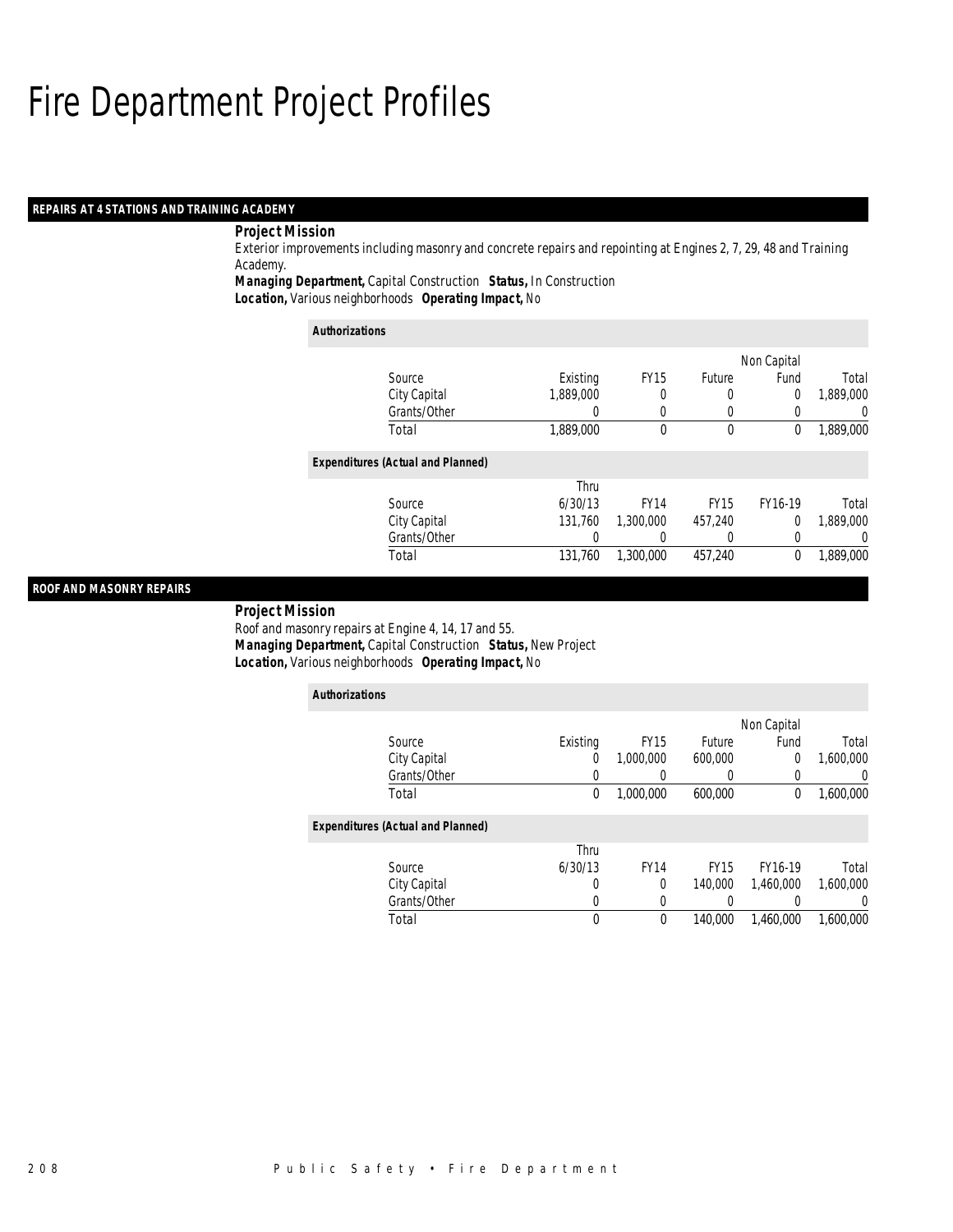## *SEAWALL AT MOON ISLAND*

## *Project Mission*

 Repair seawall adjacent to the Fire Academy on Moon Island. *Managing Department,* Capital Construction *Status,* To Be Scheduled*Location,* Harbor Islands *Operating Impact,* No

| <b>Authorizations</b> |                                          |           |             |                  |             |           |
|-----------------------|------------------------------------------|-----------|-------------|------------------|-------------|-----------|
|                       |                                          |           |             |                  | Non Capital |           |
|                       | Source                                   | Existing  | <b>FY15</b> | <b>Future</b>    | Fund        | Total     |
|                       | City Capital                             | 1,300,000 | 0           | 1,344,000        | 0           | 2,644,000 |
|                       | Grants/Other                             | 0         | 0           | $\left( \right)$ | 0           | 0         |
|                       | Total                                    | 1,300,000 | 0           | 1,344,000        | $\mathbf 0$ | 2,644,000 |
|                       | <b>Expenditures (Actual and Planned)</b> |           |             |                  |             |           |
|                       |                                          | Thru      |             |                  |             |           |
|                       | Source                                   | 6/30/13   | <b>FY14</b> | <b>FY15</b>      | FY16-19     | Total     |
|                       | City Capital                             | 41.505    | 0           | 0                | 2.602.495   | 2,644,000 |
|                       | Grants/Other                             | 0         | 0           | 0                |             | 0         |
|                       | Total                                    | 41,505    | 0           | 0                | 2.602.495   | 2,644,000 |
|                       |                                          |           |             |                  |             |           |

## *STATION ALERTING SYSTEM*

## *Project Mission*

 Replace existing station alerting system.*Managing Department,* Capital Construction *Status,* Implementation Underway

| Location, Various neighborhoods Operating Impact, No |  |
|------------------------------------------------------|--|
|------------------------------------------------------|--|

| <b>Authorizations</b>                    |              |           |             |             |             |           |
|------------------------------------------|--------------|-----------|-------------|-------------|-------------|-----------|
|                                          |              |           |             |             | Non Capital |           |
| Source                                   |              | Existing  | <b>FY15</b> | Future      | Fund        | Total     |
| City Capital                             |              | 1,475,000 | 500,000     | 0           | 0           | 1,975,000 |
|                                          | Grants/Other | $\Omega$  | $\Omega$    | 0           | 1,795,000   | 1,795,000 |
| Total                                    |              | 1,475,000 | 500,000     | 0           | 1,795,000   | 3.770.000 |
| <b>Expenditures (Actual and Planned)</b> |              |           |             |             |             |           |
|                                          |              | Thru      |             |             |             |           |
| Source                                   |              | 6/30/13   | <b>FY14</b> | <b>FY15</b> | FY16-19     | Total     |
| City Capital                             |              | 0         | 600.000     | 687.500     | 687.500     | 1,975,000 |
|                                          | Grants/Other | 0         | 0           | 0           | 0           | 0         |
| Total                                    |              | $\theta$  | 600.000     | 687.500     | 687.500     | 1,975,000 |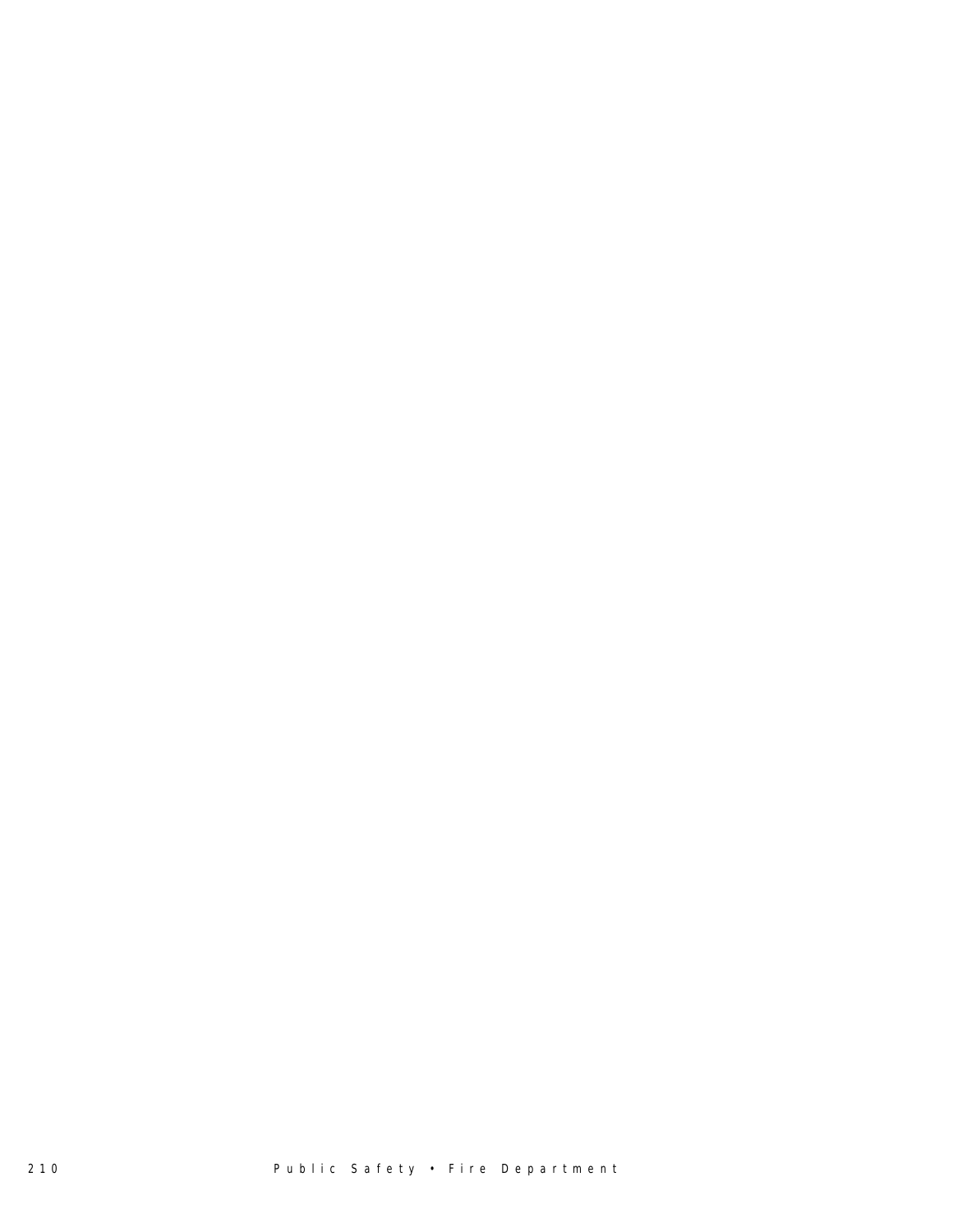# Police Department Operating Budget

*William B. Evans, Commissioner , Appropriation 211* 

## *Department Mission*

The mission of the Police Department is Neighborhood Policing. The Department dedicates itself to work in partnership with the community to fight crime, reduce fear, and improve the quality of life in Boston's neighborhoods.

### *Selected Performance Strategies*

#### *Police Commissioner's Office*

• To enhance use of social media for communication.

*BAT-Operations* 

• To maximize the number of vehicles in service.

### *BAT-Admin & Technology*

- To make fair, effective and efficient use of resources.
- To return sworn personnel to active duty as quickly as possible.

## *Bureau of Professional Development*

- To deliver a recruit academy program that supports the department's neighborhood policing philosophy.
- To increase officer performance.

## *Bureau of Field Services*

- To focus on and address quality of life concerns.
- To increase the number of Neighborhood Watch Groups citywide.
- To prevent and reduce violence and crime.
- To promote pedestrian and vehicular safety.

### *Bureau of Professional Standards*

• To improve levels of community trust in police services through thorough investigations into allegations of police misconduct.

## *Bureau of Investigative Services*

- To maximize the number of incidents cleared.
- To provide investigative expertise, support, and technical assistance in responding to and conducting investigations that contribute to the identification, apprehension, and prosecution of criminal offenders.
- To reduce firearm violence.

| <b>Operating Budget</b> | Program Name                                                                                                                                                                                                                                                                        | <b>Total Actual '12</b>                                                                                   | Total Actual '13                                                                                          | Total Approp '14                                                                                          | <b>Total Budget '15</b>                                                                                   |
|-------------------------|-------------------------------------------------------------------------------------------------------------------------------------------------------------------------------------------------------------------------------------------------------------------------------------|-----------------------------------------------------------------------------------------------------------|-----------------------------------------------------------------------------------------------------------|-----------------------------------------------------------------------------------------------------------|-----------------------------------------------------------------------------------------------------------|
|                         | Police Commissioner's Office<br><b>BAT-Operations</b><br>BAT-Admin & Technology<br><b>Bureau of Professional Development</b><br><b>Bureau of Field Services</b><br><b>Bureau of Professional Standards</b><br>Bureau of Investigative Services<br>Bureau of Intelligence & Analysis | 7.660.577<br>18,348,424<br>42.994.955<br>5.652.799<br>141.743.907<br>7.307.193<br>56,148,682<br>3.181.490 | 8.409.560<br>20.621.338<br>44.913.960<br>6.538.522<br>144.743.571<br>6.985.037<br>55.506.274<br>2.995.129 | 7.143.291<br>19,860,735<br>47.001.011<br>6.037.962<br>162,303,588<br>6.443.709<br>48.957.631<br>2.885.052 | 7.443.664<br>19,372,932<br>47.760.994<br>7.039.738<br>176,208,479<br>7.021.251<br>51.815.479<br>3.037.544 |
|                         | Total                                                                                                                                                                                                                                                                               | 283.038.027                                                                                               | 290.713.391                                                                                               | 300.632.979                                                                                               | 319,700,081                                                                                               |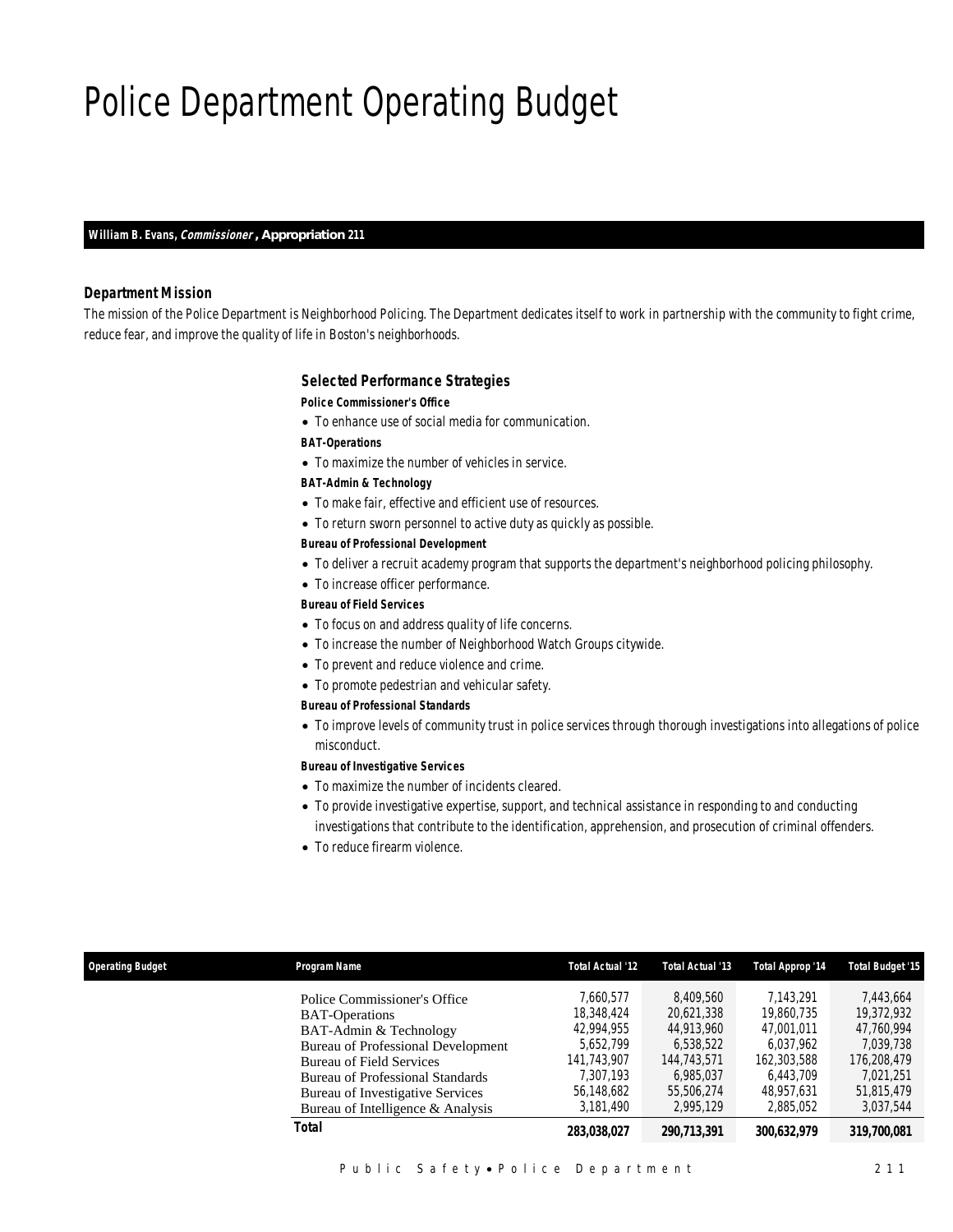| <b>External Funds Budget</b> | <b>Fund Name</b>                                                     | <b>Total Actual '12</b> | Total Actual '13    | Total Approp '14    | Total Budget '15    |
|------------------------------|----------------------------------------------------------------------|-------------------------|---------------------|---------------------|---------------------|
|                              | Academy Revolving Fund                                               | 0                       | 65,363              | 50,000              | 50,000              |
|                              | Anti-Human Trafficking Task                                          | 63,542                  | 35,813              | 15,643              | 0                   |
|                              | ARRA - Beth Israel                                                   | 343                     | 0                   | 0                   | $\overline{0}$      |
|                              | ARRA - COPS Hiring Recovery Program<br>(CHRP)                        | 3,840,728               | 1,433,689           | $\theta$            | 0                   |
|                              | ARRA - Edward Byrne Civilian Hiring                                  | 358,885                 | 185,956             | 0                   | 0                   |
|                              | <b>ARRA</b> - Municipal Police Services                              | 85                      | $\overline{0}$      | $\theta$            | $\mathbf 0$         |
|                              | B.J.A. Block Grant                                                   | 2,242                   | $\theta$            | $\theta$            | $\theta$            |
|                              | Boston Multi-Cultural Advocacy Support                               | 356,978                 | 389,040             | 427,672             | 228,736             |
|                              | <b>Boston Reentry Initiative</b>                                     | 547,858                 | 418,858             | 820,901             | 1,660,442           |
|                              | <b>Buffer Zone Protection Project</b>                                | 149,814                 | 39,000              | 0                   | $\overline{0}$      |
|                              | <b>Bullet Proof Vests Program</b>                                    | 95,245                  | $\overline{0}$      | $\theta$            | $\Omega$            |
|                              | Canine Revolving Fund                                                | 0                       | 54,397              | 50,000              | 30,000              |
|                              | Child Abuse Unit Training Proj                                       | 756                     | 0                   | 0                   | $\Omega$            |
|                              | Cold Case Project                                                    | 157,244                 | 108,478             | 203,076             | 118,481             |
|                              | <b>Community Based Violence Prevention</b>                           | 17,963                  | 270,415             | 1,163,188           | 1,239,927           |
|                              | COPS - Secure Our Schools                                            | 284,371                 | 163,216             | 49,713              | $\overline{0}$      |
|                              | COPS Hiring Program (CHRP)                                           | 0                       | 378,486             | 1,087,360           | 1,274,401           |
|                              | Coverdell N.F.S.I.                                                   | 226,241                 | 162,159             | 132,144             | 69,587              |
|                              | DMH/Jail Diversion Program                                           | 18,031                  | $\overline{0}$      | 0                   | 120,001             |
|                              | DNA Laboratory Initiative                                            | 603,032                 | 289,319             | 545,599             | 289,189             |
|                              | Estate of Jean Fink                                                  | 41,854                  | $\overline{0}$      | 686                 | $\overline{0}$      |
|                              | G.R.E.A.T.                                                           | 3,992                   | $\theta$            | $\theta$            | $\theta$            |
|                              | Hackney Revolving Fund                                               | $\overline{0}$          | 45,641              | 100,000             | 45,500              |
|                              | Injury Surveillance Project                                          | 5,000                   | 3,609               | 0                   | 5,000               |
|                              | Internet Crimes Against Children (ICAC)                              | 150,768                 | 123,746             | $\theta$            | $\overline{0}$      |
|                              | Justice & Mental Health Expansion Project                            | 22,671                  | 8,011               | 56,729              | 240,000             |
|                              | Justice Assistance Grant (JAG)<br>Mass. Youth & Strategic Crime Gang | 767,699                 | 538,832             | 1,159,583           | 774,684             |
|                              | Initiative                                                           | 2,380                   | $\overline{0}$      | $\theta$            | $\overline{0}$      |
|                              | National Forum Capacity Building<br>Demonstration                    | 0                       | 5,144               | 83,334              | 109,339             |
|                              | Nuestra Comunidad Development Corp                                   | 2,500                   | 0                   | 0                   | $\overline{0}$      |
|                              | <b>Operation Hermes Exercise</b>                                     | 261                     | $\theta$            | $\overline{0}$      | $\theta$            |
|                              | Police Auction                                                       | 0                       | $\Omega$            | 1,796               | 4,500               |
|                              | Port Security                                                        | 655                     | 788,972             | 0                   | 24,815              |
|                              | Predictive Policing Program                                          | 20,881                  | 730                 | 15,643              | 0                   |
|                              | PSAP - Emergency                                                     | 2,358,870<br>0          | 2,227,243<br>20,761 | 2,498,406<br>52,657 | 2,699,999<br>58,907 |
|                              | Safe & Successful Youth Initiative                                   | 2,388                   | 0                   | 0                   | $\theta$            |
|                              | Safe Neighborhood                                                    | 0                       | 4,591               | $\overline{0}$      | $\Omega$            |
|                              | Scholarship for BPD Operations                                       | 308,231                 | 305,822             | 600,000             | 650,000             |
|                              | <b>SETB</b> Training Grant                                           | 1,455,243               | 1,692,661           | 1,765,488           | 1,557,668           |
|                              | <b>Shannon Community Safety</b><br><b>Smart Policing</b>             | 239,975                 | 372,668             | 340,645             | 133,646             |
|                              | Social Research in Forensic                                          | 1,582                   | 2,062               | 0                   | $\overline{0}$      |
|                              | <b>Stanton Foundation</b>                                            | 16,183                  | 65                  | $\overline{0}$      | $\theta$            |
|                              | <b>Traffic Enforcement Grant</b>                                     | 18,849                  | 35,307              | 25,000              | 56,750              |
|                              | Violence Against Women                                               | 22,485                  | 66,369              | 68,358              | 75,626              |
|                              | <b>Total</b>                                                         | 12,165,825              | 10,236,423          | 11,313,621          | 11,517,198          |
|                              |                                                                      |                         |                     |                     |                     |
| <b>Operating Budget</b>      |                                                                      | Actual '12              | Actual '13          | Approp '14          | <b>Budget '15</b>   |
|                              | <b>Personnel Services</b>                                            | 255, 164, 480           | 256,952,777         | 267,635,634         | 287,786,857         |
|                              | Non Personnel                                                        | 27,873,547              | 33,760,614          | 32,997,345          | 31,913,224          |
|                              | <b>Total</b>                                                         | 283,038,027             | 290,713,391         | 300,632,979         | 319,700,081         |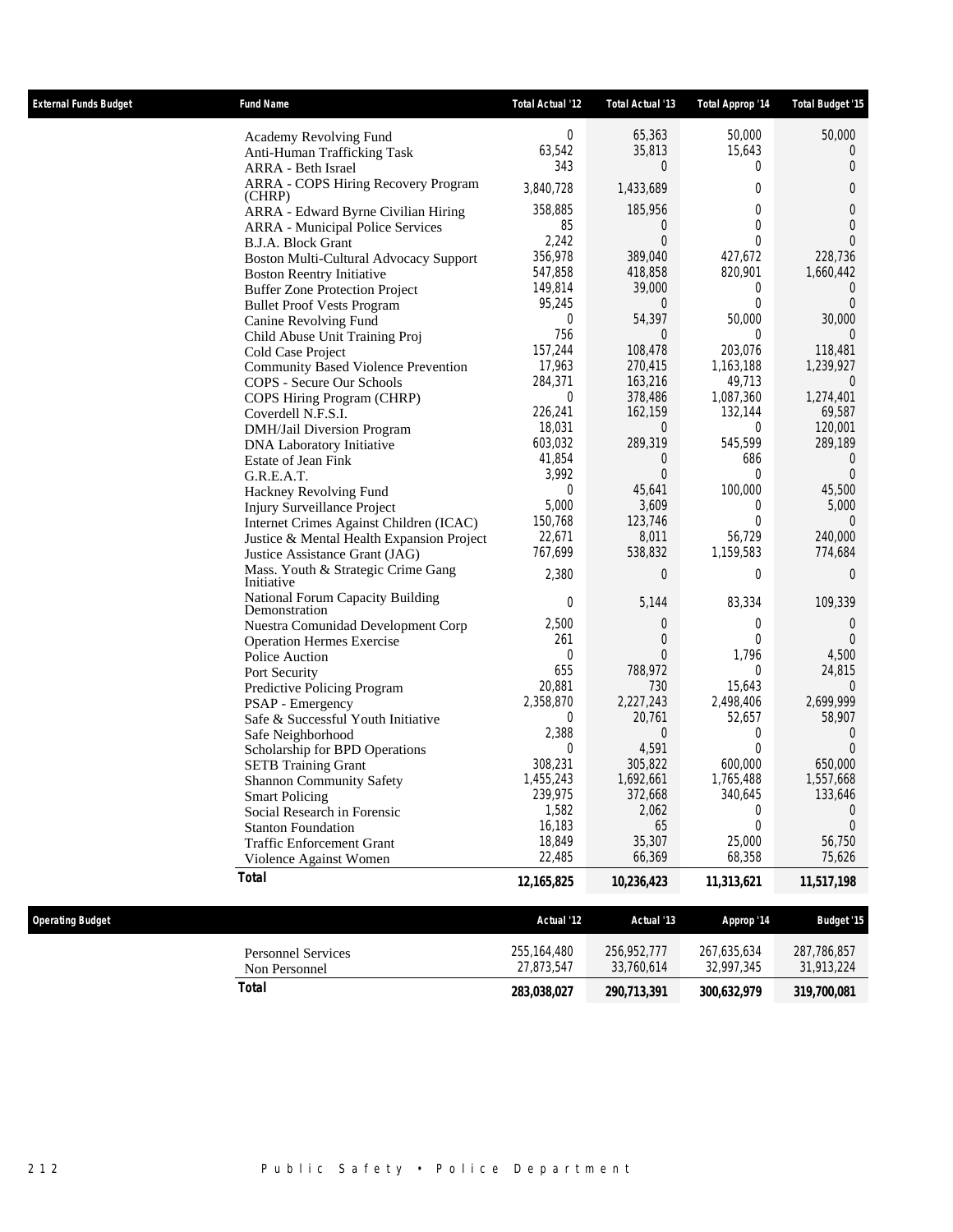# Police Department Operating Budget



## *Authorizing Statutes*

- Police Commissioner, CBC St. 11 § 1; 1962 Mass. Acts ch. 322.
- Appointment, Removal and Compensation of the Police and Complaints, CBC St. 11 § 4.
- Powers and Duties of the Police, CBC St. 11 § 5; M.G.L.A. c. 41, § 98.
- Detective Bureau, CBC St. 11 § 6.
- Generally, CBC St.11 §§ 1-25; CBC Ord. §§ 11-1.1- 11-1.6.
- Common Nuisance/Voiding of Lease , M.G.L.A. c. 139, § 19.
- Hackney Carriage, 1930 Mass. Acts ch. 392; 1931 Mass. Acts ch. 408 § 7; 1933 Mass. Acts ch. 306; 1934 Mass. Acts ch. 280.

### *Description of Services*

The Department provides many services to protect and serve residents of and visitors to the City of Boston. The Department provides: a well trained force of patrol officers to solve problems and reduce crime, victimization, and fear; a well trained force of detectives to investigate incidents of crime; a state-of-the-art Computer Aided Dispatch system; an administrative and management system to support the delivery of police services and an internal investigation function designed to ensure the integrity of all employees.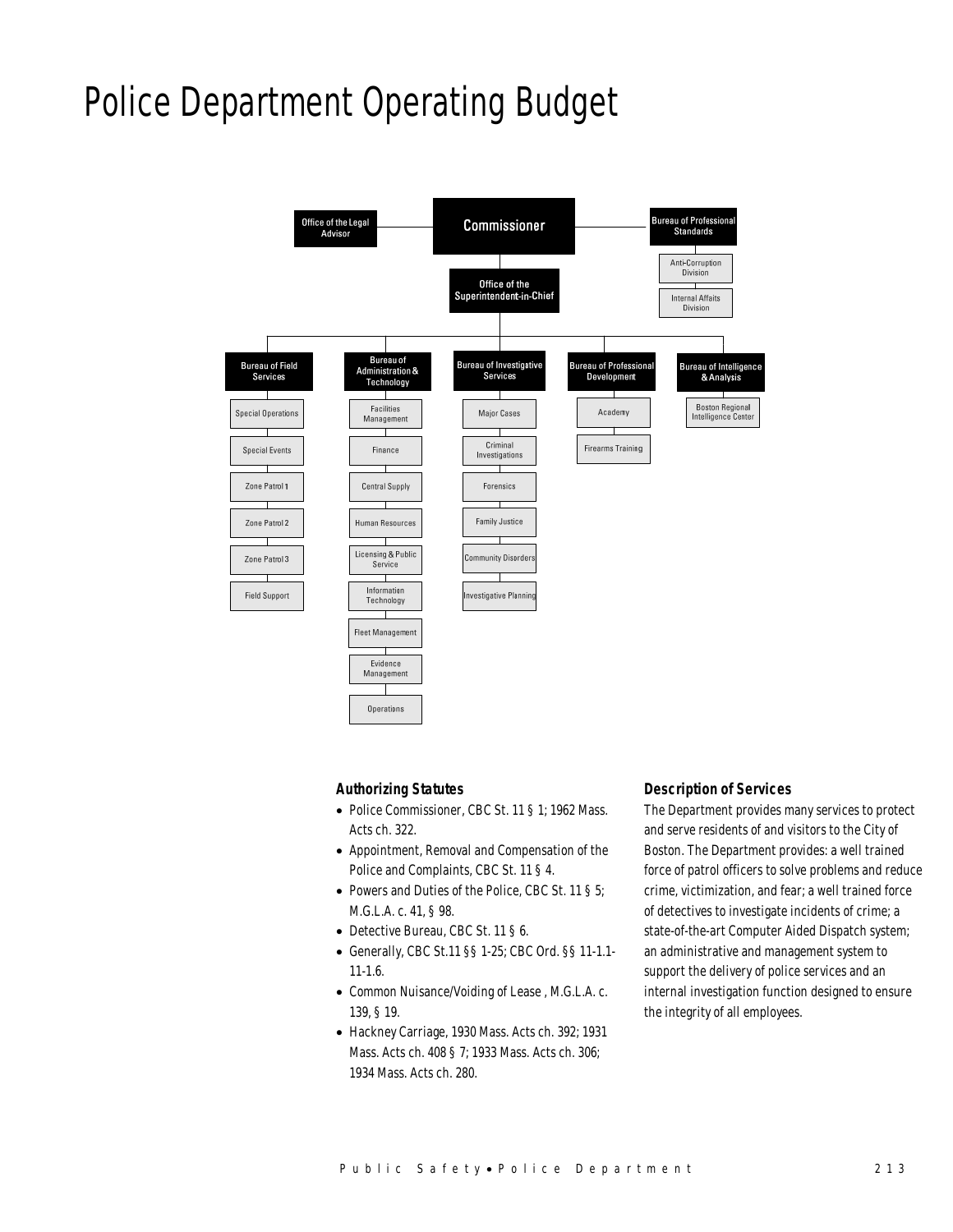# Department History

| <b>Personnel Services</b>       |                                                                                                                                                                                                                                                                                                      | FY12 Expenditure                                                                                                | FY13 Expenditure                                                                                                 | FY14 Appropriation                                                                                                  | FY15 Adopted                                                                                                       | Inc/Dec 14 vs 15                                                                                                 |
|---------------------------------|------------------------------------------------------------------------------------------------------------------------------------------------------------------------------------------------------------------------------------------------------------------------------------------------------|-----------------------------------------------------------------------------------------------------------------|------------------------------------------------------------------------------------------------------------------|---------------------------------------------------------------------------------------------------------------------|--------------------------------------------------------------------------------------------------------------------|------------------------------------------------------------------------------------------------------------------|
|                                 | 51000 Permanent Employees<br>51100 Emergency Employees<br>51200 Overtime<br>51600 Unemployment Compensation<br>51700 Workers' Compensation<br><b>Total Personnel Services</b>                                                                                                                        | 208,920,590<br>$\theta$<br>45,559,992<br>400,394<br>283,504<br>255,164,480                                      | 210,269,914<br>$\mathbf 0$<br>46,124,093<br>375,293<br>183,477<br>256,952,777                                    | 234,324,354<br>$\overline{0}$<br>32,750,000<br>336,280<br>225,000<br>267,635,634                                    | 252,196,827<br>0<br>35,028,750<br>336,280<br>225,000<br>287,786,857                                                | 17,872,473<br>$\mathbf{0}$<br>2,278,750<br>$\mathbf{0}$<br>$\Omega$<br>20,151,223                                |
| <b>Contractual Services</b>     |                                                                                                                                                                                                                                                                                                      | FY12 Expenditure                                                                                                | FY13 Expenditure                                                                                                 | FY14 Appropriation                                                                                                  | FY15 Adopted                                                                                                       | Inc/Dec 14 vs 15                                                                                                 |
|                                 | 52100 Communications<br>52200 Utilities<br>52400 Snow Removal<br>52500 Garbage/Waste Removal<br>52600 Repairs Buildings & Structures<br>52700 Repairs & Service of Equipment<br>52800 Transportation of Persons<br>52900 Contracted Services<br><b>Total Contractual Services</b>                    | 2,556,911<br>2,247,851<br>$\mathbf 0$<br>106,615<br>1,656,544<br>1,630,379<br>69,127<br>2,329,658<br>10,597,085 | 2,919,975<br>2,342,403<br>$\mathbf{0}$<br>83,473<br>1,967,015<br>1,651,753<br>104,228<br>3,612,515<br>12,681,362 | 2,930,254<br>2,573,770<br>$\overline{0}$<br>122,378<br>1,188,176<br>2,357,998<br>102,070<br>2,897,431<br>12,172,077 | 2,930,254<br>2,742,697<br>0<br>122,378<br>1,188,176<br>2,218,127<br>102,070<br>2,897,431<br>12,201,133             | 0<br>168,927<br>$\Omega$<br>$\Omega$<br>$\mathbf{0}$<br>$-139,871$<br>$\mathbf{0}$<br>$\Omega$<br>29,056         |
| <b>Supplies &amp; Materials</b> |                                                                                                                                                                                                                                                                                                      | FY12 Expenditure                                                                                                | FY13 Expenditure                                                                                                 | FY14 Appropriation                                                                                                  | FY15 Adopted                                                                                                       | Inc/Dec 14 vs 15                                                                                                 |
|                                 | 53000 Auto Energy Supplies<br>53200 Food Supplies<br>53400 Custodial Supplies<br>53500 Med, Dental, & Hosp Supply<br>53600 Office Supplies and Materials<br>53700 Clothing Allowance<br>53800 Educational Supplies & Mat<br>53900 Misc Supplies & Materials<br><b>Total Supplies &amp; Materials</b> | 3,116,543<br>97,694<br>114,446<br>$\mathbf 0$<br>266.901<br>1,849,786<br>$\mathbf 0$<br>2,938,452<br>8,383,822  | 3,143,325<br>124,941<br>120,946<br>0<br>418,151<br>1,833,394<br>$\mathbf 0$<br>3,820,504<br>9,461,261            | 3,337,800<br>150,000<br>110,432<br>$\mathbf 0$<br>200,045<br>1,843,621<br>$\overline{0}$<br>2,704,211<br>8,346,109  | 3,329,009<br>150,000<br>110,432<br>$\mathbf 0$<br>299.000<br>1,848,961<br>$\overline{0}$<br>2,905,644<br>8,643,046 | $-8,791$<br>$\mathbf 0$<br>$\overline{0}$<br>$\Omega$<br>98,955<br>5,340<br>$\overline{0}$<br>201,433<br>296,937 |
| <b>Current Chgs &amp; Oblig</b> |                                                                                                                                                                                                                                                                                                      | FY12 Expenditure                                                                                                | FY13 Expenditure                                                                                                 | FY14 Appropriation                                                                                                  | FY15 Adopted                                                                                                       | Inc/Dec 14 vs 15                                                                                                 |
|                                 | 54300 Workers' Comp Medical<br>54400 Legal Liabilities<br>54500 Aid To Veterans<br>54600 Current Charges H&I<br>54700 Indemnification<br>54900 Other Current Charges<br>Total Current Chgs & Oblig                                                                                                   | 121,779<br>1,508,498<br>$\mathbf 0$<br>$\overline{0}$<br>1,969,637<br>820,764<br>4,420,678                      | 111,624<br>807,575<br>$\mathbf 0$<br>$\mathbf{0}$<br>2,114,381<br>1,190,334<br>4,223,914                         | 185,000<br>1,663,119<br>0<br>$\mathbf{0}$<br>1,833,677<br>742,317<br>4,424,113                                      | 185,000<br>1,500,000<br>$\mathbf{0}$<br>$\overline{0}$<br>1,850,000<br>769,625<br>4,304,625                        | 0<br>$-163, 119$<br>$\theta$<br>$\Omega$<br>16,323<br>27,308<br>$-119,488$                                       |
| Equipment                       |                                                                                                                                                                                                                                                                                                      | FY12 Expenditure                                                                                                | FY13 Expenditure                                                                                                 | FY14 Appropriation                                                                                                  | FY15 Adopted                                                                                                       | Inc/Dec 14 vs 15                                                                                                 |
|                                 | 55000 Automotive Equipment<br>55400 Lease/Purchase<br>55600 Office Furniture & Equipment<br>55900 Misc Equipment<br><b>Total Equipment</b>                                                                                                                                                           | $\boldsymbol{0}$<br>3,607,565<br>2,081<br>862,316<br>4,471,962                                                  | $\boldsymbol{0}$<br>4,002,136<br>220,195<br>3,171,746<br>7,394,077                                               | $\boldsymbol{0}$<br>4,929,655<br>30,000<br>1,095,391<br>6,055,046                                                   | 0<br>4,492,588<br>30,000<br>1,026,635<br>5,549,223                                                                 | 0<br>$-437,067$<br>$\mathbf{0}$<br>$-68,756$<br>$-505,823$                                                       |
| Other                           |                                                                                                                                                                                                                                                                                                      | FY12 Expenditure                                                                                                | FY13 Expenditure                                                                                                 | FY14 Appropriation                                                                                                  | FY15 Adopted                                                                                                       | Inc/Dec 14 vs 15                                                                                                 |
|                                 | 56200 Special Appropriation<br>57200 Structures & Improvements<br>58000 Land & Non-Structure<br><b>Total Other</b>                                                                                                                                                                                   | $\boldsymbol{0}$<br>$\mathbf 0$<br>$\mathbf 0$<br>0                                                             | 0<br>0<br>$\mathbf 0$<br>0                                                                                       | 2,000,000<br>0<br>$\boldsymbol{0}$<br>2,000,000                                                                     | 1,215,197<br>0<br>0<br>1,215,197                                                                                   | $-784,803$<br>$\theta$<br>$\mathbf{0}$<br>$-784,803$                                                             |
|                                 | <b>Grand Total</b>                                                                                                                                                                                                                                                                                   | 283,038,027                                                                                                     | 290,713,391                                                                                                      | 300,632,979                                                                                                         | 319,700,081                                                                                                        | 19,067,102                                                                                                       |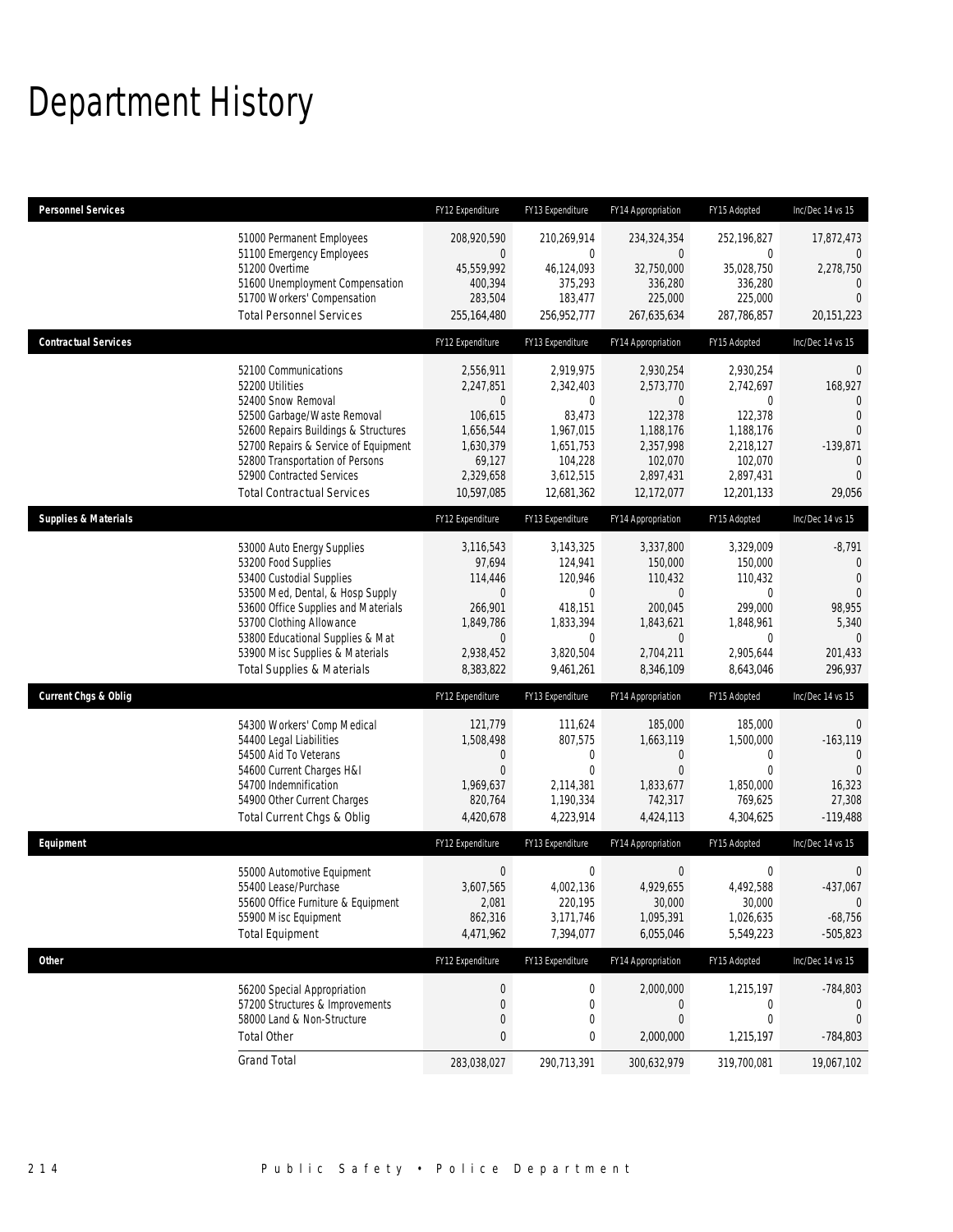# Department Personnel

| Title                                                | Union<br>Code          | Grade           | Position      | FY15 Salary        | Title                                                     | Union<br>Code                 | Grade    | Position         | FY15 Salary            |
|------------------------------------------------------|------------------------|-----------------|---------------|--------------------|-----------------------------------------------------------|-------------------------------|----------|------------------|------------------------|
|                                                      |                        |                 |               |                    |                                                           |                               |          |                  |                        |
| ACC - Attorney<br>ACC - Management                   | EXM<br>EXM             | ΝG<br><b>NG</b> | 3.00<br>1.00  | 190,924<br>116,977 | Police Lieutenat/Mobile Operations<br>Police Officer      | PS <sub>O</sub><br><b>BPP</b> | 03<br>01 | 2.00<br>1,233.00 | 198,644<br>102,909,863 |
| ACC - Sen Attorney                                   | <b>EXM</b>             | <b>NG</b>       | 1.00          | 82,170             | Police Officer Ballistician                               | <b>BPP</b>                    | 04       | 6.00             | 522,089                |
| Admin Analyst                                        | SU4                    | 14              | 1.00          | 54,609             | Police Officer Breath                                     | <b>BPP</b>                    | 05       | 2.00             | 171,697                |
| Admin Assistant                                      | SE <sub>1</sub>        | 04              | 1.00          | 63,675             | Police Officer Canine2\$6                                 | <b>BPP</b>                    | 02       | 13.00            | 1,145,702              |
| Admin Assistant                                      | SU <sub>4</sub>        | 15              | 3.00          | 169,060            | Police Officer Hdq Dispatch                               | <b>BPP</b>                    | 07       | 13.00            | 1,219,741              |
| Admin Assistant                                      | SU4                    | 18              | 1.00          | 80,753             | Police Officer/BombSquad                                  | <b>BPP</b>                    | 07       | 8.00             | 750,149                |
| <b>Admin Secretary</b>                               | SU4                    | 14              | 2.00          | 109,217            | Police Officer/Comm Serv Officer                          | <b>BPP</b>                    | 03       | 49.00            | 4,486,804              |
| <b>Admin Secretary</b>                               | SU4                    | 17              | 1.00          | 71,809             | Police Officer-Canine Officer2\$6                         | <b>BPP</b>                    | 02       | 8.00             | 747,697                |
| Asst Corp Counsel I                                  | EXM                    | 06              | 1.00          | 54,634             | Police Sargeant/FET                                       | PS <sub>O</sub>               | 02       | 6.00             | 561,084                |
| Asst Payroll Supervisor                              | SE <sub>1</sub>        | 06              | 1.00          | 77,271             | Police Sergeant                                           | PS <sub>O</sub>               | 02       | 129.00           | 11,963,156             |
| Asst Prin Accountant                                 | SU <sub>4</sub>        | 14              | 2.00          | 91,704             | Police Sergeant (Det)                                     | PDS                           | 02       | 68.00            | 6,598,718              |
| Audio-Visual Tech & Photograph                       | SU4                    | 11              | 1.00          | 48,444             | Police Sergeant Det                                       | PDS                           | 02       | 39.00            | 3,806,809              |
| <b>Bldg Maint Supv</b>                               | AFG                    | 18              | 1.00          | 78,483             | PoliceCaptain/DDC                                         | PS <sub>0</sub>               | 05       | 15.00            | 1,959,046              |
| <b>Building Systems Engineer</b>                     | SE <sub>1</sub>        | 11              | 1.00          | 115,340            | PoliceLieutenant/Acad Instruct                            | PS <sub>O</sub>               | 03       | 2.00             | 216,885                |
| Buyer                                                | SU <sub>4</sub>        | 15              | 2.00          | 122,814            | PoliceOff/JuvenileOffc                                    | <b>BPP</b>                    | 04       | 12.00            | 1,024,687              |
| Cap.D.D.C-pdDetailsSection                           | PS <sub>O</sub>        | 05              | 1.00          | 130,904            | PoliceOffHarborboat                                       | <b>BPP</b>                    | 03       | 10.00            | 880,096                |
| Ch Comm Equip Oper I (SCTT)                          | SU4                    | 14              | 14.00         | 778,360            | PoliceOfficer/AutoInv                                     | <b>BPP</b>                    | 04       | 1.00             | 102,270                |
| Chaplain                                             | EX <sub>0</sub>        | <b>NG</b>       | 4.00          | 67,786             | PoliceOfficer/AutoInvest                                  | <b>BPP</b>                    | 04       | 13.00            | 1,187,308              |
|                                                      | SU4                    | 10              | 1.00          | 42,089             |                                                           | <b>BPP</b>                    | 04       | 6.00             | 522,407                |
| Claims Investigator                                  | SU <sub>4</sub>        | 15              | 1.00          | 61,407             | PoliceOfficer/FgrPrtEvTch<br>PoliceOfficer/FgrPrtEvTech   | <b>BPP</b>                    | 04       | 21.00            | 1,844,551              |
| <b>Collection Agent</b><br><b>Collection Agent I</b> | SU <sub>4</sub>        | 17              | 2.00          | 130,094            | PoliceOfficer/HospLiaison                                 | <b>BPP</b>                    | 04       | 3.00             | 305,644                |
| Commissioner                                         | CDH                    | <b>NG</b>       | 1.00          | 174,679            | PoliceOfficer/JuvenileOffc                                | <b>BPP</b>                    | 04       | 1.00             | 87,936                 |
|                                                      |                        | 13              |               |                    | PoliceOfficerAcadInst2\$6                                 |                               |          |                  |                        |
| CommunEquipOp III, R-13 (CT)                         | SU4                    |                 | 62.00         | 2,983,356          |                                                           | <b>BPP</b>                    | 02<br>02 | 1.00             | 100,843                |
| Communic EquipOp II 9II(SS)                          | SU4<br>SE <sub>1</sub> | 12<br>08        | 38.00<br>1.00 | 1,814,150          | PoliceOfficerAcadInstr2\$6                                | <b>BPP</b>                    |          | 23.00<br>7.00    | 2,086,027              |
| Community Rel Specialist                             |                        |                 | 10.00         | 93,534             | PoliceOfficerBombSquad                                    | <b>BPP</b><br><b>BPP</b>      | 07       | 1.00             | 724,205                |
| <b>Community Services Officer</b><br>Criminalist I   | SE1<br>PDF             | 05              | 5.00          | 691,400            | PoliceOfficerHackneyInves                                 | <b>BPP</b>                    | 03<br>03 | 10.00            | 90,870<br>909,278      |
|                                                      |                        | 01<br>02        | 10.00         | 296,146            | PoliceOfficerHackneyInvest                                |                               |          | 5.00             |                        |
| Criminalist II<br>Criminalist III                    | <b>PDF</b><br>PDF      | 03              | 3.00          | 693,865<br>241,285 | PoliceOfficerHarborboat<br>PoliceOfficerMobileOfficer2\$6 | <b>BPP</b><br><b>BPP</b>      | 03<br>02 | 44.00            | 447,209<br>3,649,219   |
|                                                      |                        | 04              | 6.00          |                    |                                                           |                               | 02       | 2.00             |                        |
| Criminalist IV                                       | PDF<br>SE <sub>1</sub> | 04              | 1.00          | 538,595            | PoliceOfficerMobileOper2\$6<br>PoliceOfficerRadioTech     | <b>BPP</b><br><b>BPP</b>      | 05       | 1.00             | 186,191                |
| Data Proc Coordinator                                |                        |                 |               | 65,054             |                                                           |                               |          |                  | 89,905                 |
| Data Proc Equip Tech                                 | SU4                    | 17              | 5.00          | 333,881            | PoliceSargeant/BombSquad                                  | PS <sub>O</sub>               | 02       | 2.00             | 192,481                |
| Data Proc Svcs Director (BPD)                        | SE1                    | 12              | 1.00          | 119,701            | PoliceSargeant/CHFRADIODISP                               | PS <sub>0</sub>               | 02       | 8.00             | 768,630                |
| Dep Supn                                             | EXM                    | 02              | 14.00         | 2,096,669          | PoliceSargeant/CommServOffc                               | PS <sub>O</sub>               | 02       | 9.00             | 814,773                |
| Dir Forensic Quality Control                         | SE1                    | 10              | 1.00          | 107,912            | PoliceSargeant/HackneyInvest                              | PS <sub>O</sub>               | 02       | 2.00             | 180,226                |
| Dir-Crimalistic Services                             | <b>EXM</b>             | 12              | 1.00          | 119,701            | PoliceSargeant/HdqDispatcher                              | PS <sub>O</sub>               | 02       | 1.00             | 98,237                 |
| Director of Health & Wellness                        | SE <sub>1</sub>        | 07              | 1.00          | 81,958             | PoliceSargeant/MobileOper                                 | PS <sub>O</sub>               | 02       | 7.00             | 639,896                |
| Director of Transportation                           | SE1                    | 11              | 1.00          | 115,340            | PoliceSargeant/PdDetServ                                  | PS <sub>O</sub>               | 02       | 2.00             | 188,851                |
| Dir-Public Info (BPD)                                | EXM                    | 11              | 1.00          | 107,928            | PoliceSargeant/SupvCourtCases                             | PS <sub>0</sub>               | 02       | 6.00             | 553,253                |
| Dir-Signal Service (BPD)                             | SE1                    | 10              | 1.00          | 108,672            | PoliceSergeant/AcadInstructor                             | PSO                           | 02       | 3.00             | 282,096                |
| Distance Learning Coordinator                        | EXM                    | 06              | 1.00          | 65,700             | Pr Admin Asst                                             | SE1                           | 10       | 2.00             | 217,345                |
| DP Sys Analyst                                       | SE <sub>1</sub>        | 06              | 2.00          | 155,767            | Prin Accountant                                           | SU4                           | 16       | 2.00             | 126,819                |
| Employee Development Asst(Ems)                       | SU4                    | 16              | 1.00          | 54,773             | Prin Admin Assistant                                      | EXM                           | 09       | 1.00             | 84,788                 |
| Employee Development Coor                            | SE <sub>1</sub>        | 06              | 1.00          | 77,883             | Prin Admin Assistant                                      | EXM                           | 10       | 1.00             | 77,744                 |
| Exec Assistant                                       | EXM                    | 11              | 2.00          | 222,380            | Prin Admin Assistant                                      | SE <sub>1</sub>               | 07       | 1.00             | 85,579                 |
| Exec Assistant                                       | EXM                    | 12              | 5.00          | 567,663            | Prin Admin Assistant                                      | SE <sub>1</sub>               | 08       | 9.00             | 795,427                |
| Exec Assistant                                       | EXM                    | ΝG              | 1.00          | 110,302            | Prin Admin Assistant                                      | SE <sub>1</sub>               | 09       | 2.00             | 178,505                |
| <b>Exec Assistant</b>                                | SE <sub>1</sub>        | 11              | 2.00          | 230,680            | Prin Dp Sys Anl-DP                                        | SE <sub>1</sub>               | 11       | 1.00             | 115,340                |
| <b>Exec Secretary</b>                                | SE1                    | 03              | 2.00          | 115,390            | Prin Personnnel Officer                                   | SE <sub>1</sub>               | 04       | 2.00             | 119,026                |
| <b>Exec Secretary</b>                                | SE <sub>1</sub>        | 04              | 1.00          | 61,979             | Prin Research Analyst                                     | SE <sub>1</sub>               | 06       | 5.00             | 358,434                |
| <b>Exec Secretary</b>                                | SE1                    | 06              | 2.00          | 155,767            | Prin/Storekeeper                                          | SU4                           | 11       | 4.00             | 178,615                |
| <b>Exec Secretary</b>                                | SU4                    | 15              | 13.00         | 721,054            | Public Relations Rep (BPD)                                | SU4                           | 10       | 1.00             | 44,915                 |
| Head Administrative Clerk                            | SU <sub>4</sub>        | 14              | 2.00          | 107,347            | Radio Supvervisor                                         | SE1                           | 11       | 1.00             | 115,340                |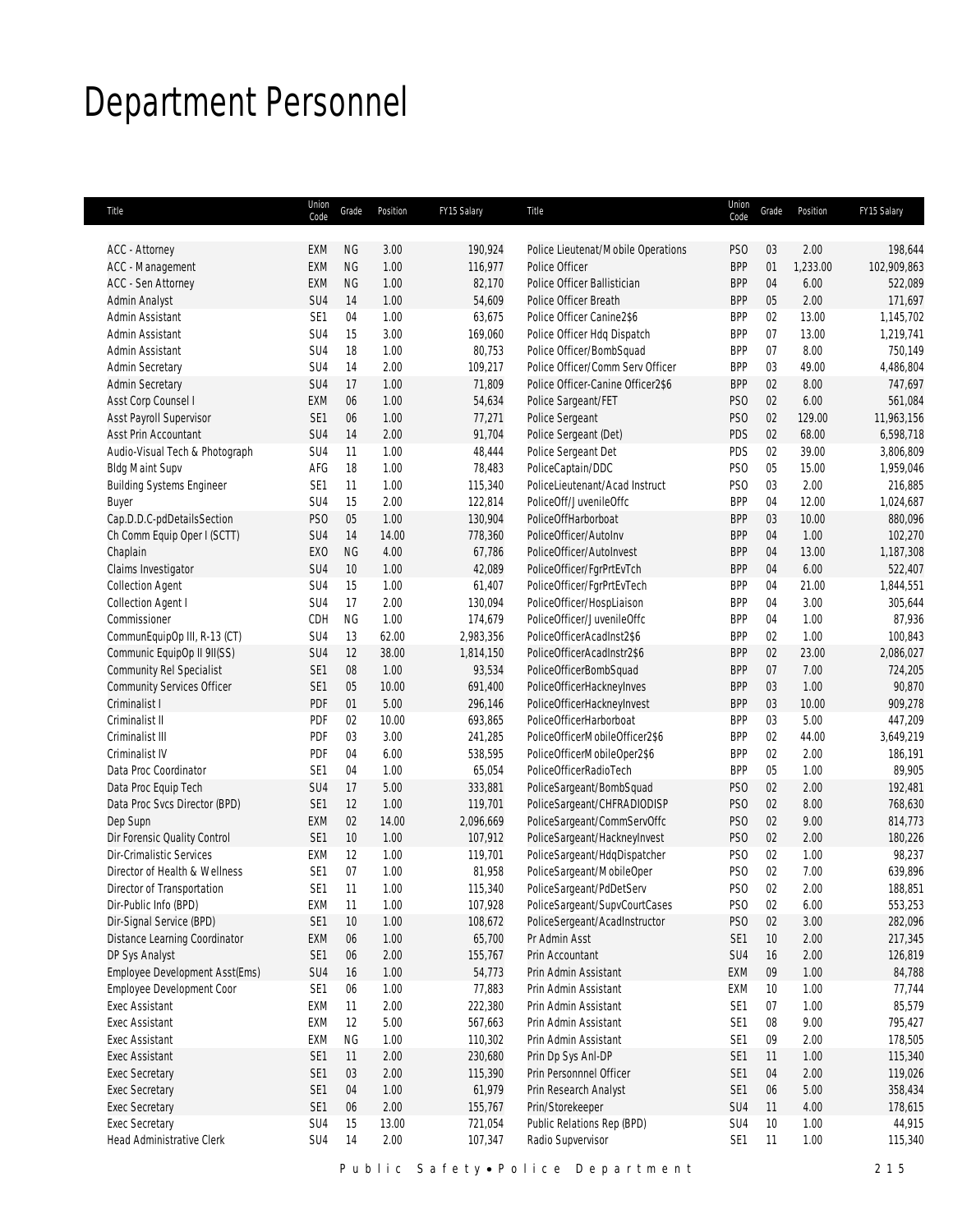| Title                               | Union<br>Code   | Grade     | Position | FY15 Salary | Title                          | Union<br>Code   | Grade     | Position | FY15 Salary |
|-------------------------------------|-----------------|-----------|----------|-------------|--------------------------------|-----------------|-----------|----------|-------------|
| <b>Head Clerk</b>                   | SU4             | 12        | 3.00     | 146,758     | Research Analyst               | SU4             | 11        | 6.00     | 257,448     |
| Head Clerk & Secretary              | SU4             | 13        | 30.00    | 1,463,884   | Research Assist                | SU <sub>4</sub> | 14        | 1.00     | 54,609      |
| Head Clerk & Secretary.             | <b>EXM</b>      | 13        | 1.00     | 38,465      | School Traffic Supv            | <b>STS</b>      | 01        | 204.00   | 2,704,911   |
| <b>Head Trainer</b>                 | SU4             | 18        | 1.00     | 80,753      | Senior Admin Asst              | SE <sub>1</sub> | 07        | 1.00     | 85,579      |
| IAPRO Systems Coordinator           | SU4             | 17        | 1.00     | 71,809      | Sergeant/HarborPatrol          | PS <sub>O</sub> | 02        | 2.00     | 186,726     |
| IBIS Support Technician             | SE1             | 06        | 2.00     | 155,767     | Signalperson-Elec              | SU4             | 19        | 3.00     | 261,988     |
| Interpreter                         | SU4             | 09        | 2.00     | 86,389      | Sr Accountant                  | SU <sub>4</sub> | 13        | 10.00    | 464,548     |
| Junior Building Custodian           | AFI             | 08L       | 38.00    | 1,471,230   | Sr Adm Analyst                 | SE <sub>1</sub> | 06        | 5.00     | 372,445     |
| Lab Tech                            | SU <sub>4</sub> | 14        | 1.00     | 42,906      | Sr Adm Asst                    | SE <sub>1</sub> | 05        | 2.00     | 142,938     |
| Legal Assistant                     | SU4             | 15        | 1.00     | 50,323      | Sr Bldg Cust                   | AFI             | 10L       | 5.00     | 215,672     |
| Legal Secretary                     | SU4             | 12        | 1.00     | 48,567      | Sr Budget Analyst (Bpd)(H&H)   | SU <sub>4</sub> | 15        | 4.00     | 220,199     |
| Liaison Agent                       | SU4             | 11        | 10.00    | 421,683     | Sr Data Proc Sys Analyst       | SE <sub>1</sub> | 08        | 4.00     | 369,250     |
| Liaison Agent II                    | SU4             | 12        | 2.00     | 85,998      | Sr Data Proc Sys Anl(Ads/Dpu)  | SE <sub>1</sub> | 10        | 1.00     | 108,672     |
| Maint Mech - HVAC Technician        | AFI             | 14        | 1.00     | 40,534      | Sr Employee Development Asst   | SE <sub>1</sub> | 08        | 1.00     | 93,534      |
| Maint Mech (Painter-Bpd)            | AFI             | 14        | 1.00     | 52,481      | Sr Homeland Security Analyst   | EXM             | 06        | 1.00     | 60,210      |
| Management Analyst                  | SE <sub>1</sub> | 05        | 6.00     | 413,987     | Sr Personnel Analyst           | SE <sub>1</sub> | 07        | 1.00     | 83,955      |
| Mobile Technology Specialist        | SU4             | 17        | 1.00     | 56,408      | Sr Personnel Officer II        | SU <sub>4</sub> | 16        | 1.00     | 66,403      |
| Motor Equ RpprclassI(Bpdfleet)      | AFI             | 18        | 20.00    | 1,545,174   | Sr Programmer                  | SU <sub>4</sub> | 15        | 4.00     | 231,954     |
| Motor Equip Rep Class III           | AFI             | 14        | 1.00     | 40,540      | Sr Radio Comm Tech             | SU <sub>4</sub> | 18        | 10.00    | 758,006     |
| Motor Equip Rppr ClassII (Bpdfleet) | AFI             | 16        | 6.00     | 382,123     | <b>Staff Asst</b>              | EXM             | 09        | 1.00     | 100,460     |
| Office Manager                      | SU <sub>4</sub> | 14        | 3.00     | 163,826     | Staff Asst To Pol Comm         | EXM             | 14        | 1.00     | 131,993     |
| Offset Compositor                   | <b>TGU</b>      | <b>NG</b> | 3.00     | 181,478     | Staff Asst/Chf Bureau Adm Serv | EXM             | <b>NG</b> | 1.00     | 131,305     |
| Personnel Asst                      | SU <sub>4</sub> | 11        | 1.00     | 46,705      | <b>Statistical Analyst</b>     | SU <sub>4</sub> | 14        | 4.00     | 170,197     |
| Personnel Officer                   | SU4             | 12        | 1.00     | 45,357      | Store Control Supv             | AFG             | 21        | 1.00     | 99,362      |
| Police Capt/DDC-Hackney Inves       | PS <sub>O</sub> | 04        | 1.00     | 126,104     | SupervisorContract-OrdersRpBpd | SE <sub>1</sub> | 07        | 1.00     | 85,579      |
| Police Captain                      | PS <sub>O</sub> | 04        | 4.00     | 514,915     | Supn Auto Maint(Bpdfleet)      | AFG             | 21        | 1.00     | 98,296      |
| Police Captain(Det)                 | PDS             | 04        | 2.00     | 261,594     | Supn BPD                       | EXM             | 01        | 7.00     | 1,174,136   |
| Police Captain-DDC/HRCD             | PS <sub>O</sub> | 05        | 1.00     | 132,773     | Supn-Custodians                | SU <sub>4</sub> | 18        | 1.00     | 80,499      |
| Police Clerk And Typist             | SU4             | 10        | 54.00    | 2,286,989   | Supn-In-Chief                  | EXM             | 01        | 1.00     | 177,904     |
| Police Detective                    | PDB             | 01        | 280.00   | 21,384,963  | Supn-Police Buildings          | SE <sub>1</sub> | 07        | 1.00     | 85,579      |
| Police Dispatcher                   | SU4             | 17        | 41.00    | 2,876,718   | Support Desk Specialist        | SU <sub>4</sub> | 15        | 3.00     | 143,198     |
| Police Lieut/Paid Detail Ser        | PS <sub>O</sub> | 03        | 1.00     | 111,197     | Supv Graph Arts Svc (BPD)      | SE <sub>1</sub> | 10        | 1.00     | 108,672     |
| Police Lieutenant                   | PS <sub>O</sub> | 03        | 43.00    | 4,629,627   | Supvmtrequprpprbpd             | AFG             | 19        | 1.00     | 85,091      |
| Police Lieutenant (Det)             | PDS             | 03        | 25.00    | 2,824,825   | Supv-Payrolls                  | SE <sub>1</sub> | 09        | 1.00     | 100,460     |
| Police Lieutenant Det               | PDS             | 03        | 1.00     | 94,655      | Tape Librarian                 | SU <sub>4</sub> | 15        | 1.00     | 62,201      |
| Police Lieutenant-Hdqs Dispatcher   | PS <sub>O</sub> | 03        | 3.00     | 336,226     | Tape Librarian I               | SU <sub>4</sub> | 16        | 1.00     | 67,197      |
|                                     |                 |           |          |             | Video Forensic Analyst         | SU4             | 18        | 1.00     | 76,172      |
|                                     |                 |           |          |             | <b>Total</b>                   |                 |           | 2,958    | 226,313,164 |

| <b>FY15 Total Request</b>    | 252,196,827  |
|------------------------------|--------------|
| <b>Salary Savings</b>        | $-3,705,088$ |
| Chargebacks                  | $-1,012,000$ |
| Other                        | 30,593,991   |
| <b>Differential Payments</b> | 6,760        |
| <b>Adjustments</b>           |              |
|                              |              |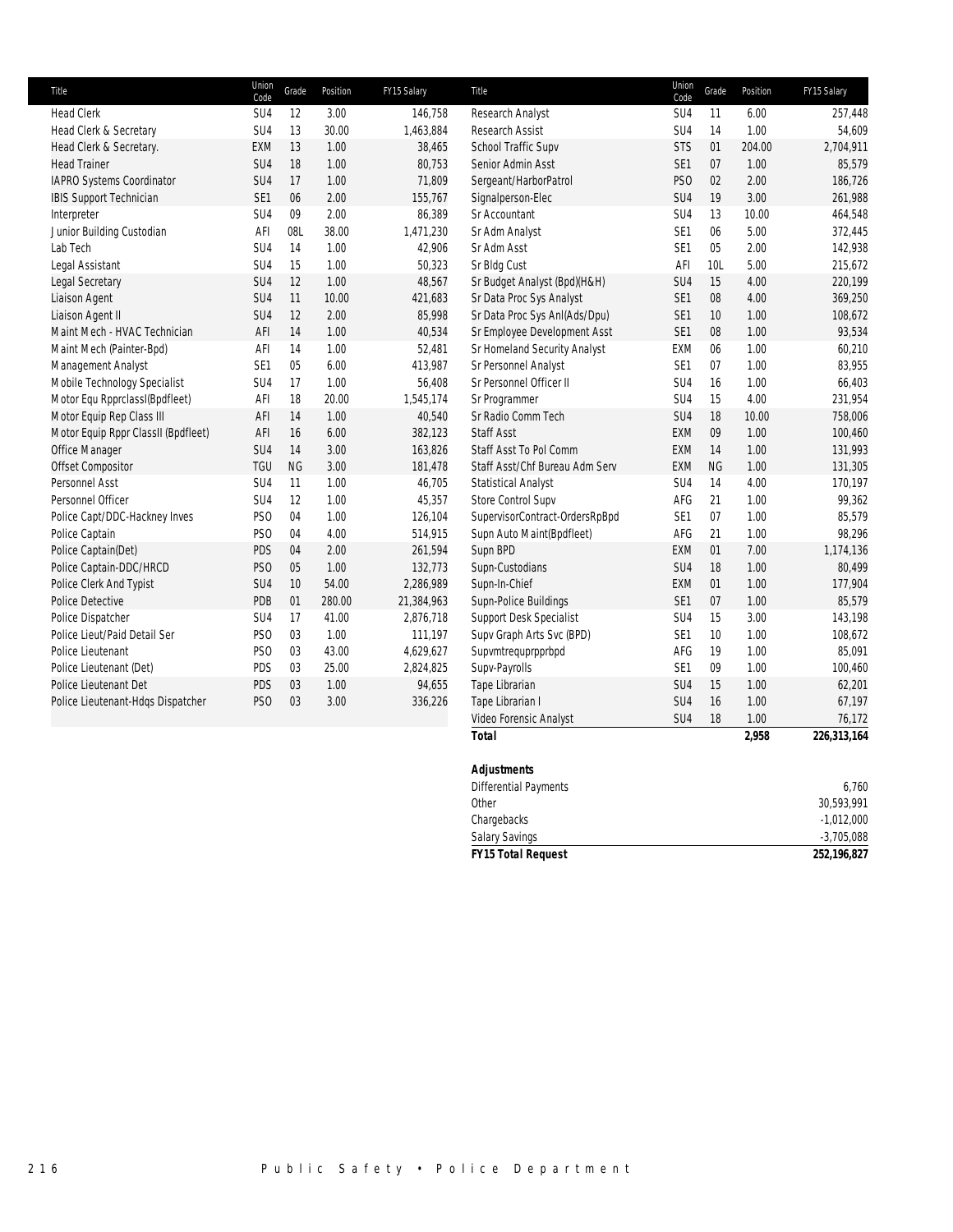# External Funds History

| <b>Personnel Services</b>       |                                                                                                                                                                                                                                                                                                            | FY12 Expenditure                                                                                                               | FY13 Expenditure                                                                                                                       | FY14 Appropriation                                                                                                                          | FY15 Adopted                                                                                                                         | Inc/Dec 14 vs 15                                                                                                                                         |
|---------------------------------|------------------------------------------------------------------------------------------------------------------------------------------------------------------------------------------------------------------------------------------------------------------------------------------------------------|--------------------------------------------------------------------------------------------------------------------------------|----------------------------------------------------------------------------------------------------------------------------------------|---------------------------------------------------------------------------------------------------------------------------------------------|--------------------------------------------------------------------------------------------------------------------------------------|----------------------------------------------------------------------------------------------------------------------------------------------------------|
|                                 | 51000 Permanent Employees<br>51100 Emergency Employees<br>51200 Overtime<br>51300 Part Time Employees<br>51400 Health Insurance<br>51500 Pension & Annunity<br>51600 Unemployment Compensation<br>51700 Workers' Compensation<br>51800 Indirect Costs<br>51900 Medicare<br><b>Total Personnel Services</b> | 5,670,144<br>37,675<br>715,471<br>$\mathbf{0}$<br>629,899<br>416,126<br>0<br>$\mathbf 0$<br>252,552<br>65,843<br>7,787,710     | 3,762,130<br>33,092<br>681,994<br>$\overline{0}$<br>373,513<br>257,387<br>$\mathbf 0$<br>$\mathbf{0}$<br>77,456<br>44,477<br>5,230,049 | 4,039,083<br>41,715<br>696,137<br>$\overline{0}$<br>417,929<br>306,031<br>$\mathbf 0$<br>$\boldsymbol{0}$<br>200,989<br>58,749<br>5,760,633 | 3,964,060<br>0<br>832,993<br>$\mathbf 0$<br>290,658<br>214,467<br>0<br>$\boldsymbol{0}$<br>182,416<br>33,848<br>5,518,442            | $-75,023$<br>$-41,715$<br>136,856<br>$\overline{0}$<br>$-127,271$<br>$-91,564$<br>$\mathbf{0}$<br>$\overline{0}$<br>$-18,573$<br>$-24,901$<br>$-242,191$ |
| <b>Contractual Services</b>     |                                                                                                                                                                                                                                                                                                            | FY12 Expenditure                                                                                                               | FY13 Expenditure                                                                                                                       | FY14 Appropriation                                                                                                                          | FY15 Adopted                                                                                                                         | Inc/Dec 14 vs 15                                                                                                                                         |
|                                 | 52100 Communications<br>52200 Utilities<br>52400 Snow Removal<br>52500 Garbage/Waste Removal<br>52600 Repairs Buildings & Structures<br>52700 Repairs & Service of Equipment<br>52800 Transportation of Persons<br>52900 Contracted Services<br><b>Total Contractual Services</b>                          | $\boldsymbol{0}$<br>$\mathbf 0$<br>$\mathbf{0}$<br>$\mathbf{0}$<br>$\mathbf{0}$<br>284,575<br>56,753<br>2,555,075<br>2,896,403 | $\mathbf 0$<br>$\mathbf 0$<br>$\overline{0}$<br>$\overline{0}$<br>81,330<br>350,393<br>42,093<br>2,586,649<br>3,060,465                | $\boldsymbol{0}$<br>$\mathbf{0}$<br>$\mathbf{0}$<br>$\mathbf{0}$<br>$\overline{0}$<br>357,150<br>62,412<br>4,151,221<br>4,570,783           | $\boldsymbol{0}$<br>$\mathbf 0$<br>$\mathbf{0}$<br>$\mathbf{0}$<br>$\mathbf{0}$<br>446,087<br>45,443<br>4,751,836<br>5,243,366       | $\mathbf 0$<br>$\mathbf 0$<br>$\overline{0}$<br>$\overline{0}$<br>$\overline{0}$<br>88,937<br>$-16,969$<br>600,615<br>672,583                            |
| <b>Supplies &amp; Materials</b> |                                                                                                                                                                                                                                                                                                            | FY12 Expenditure                                                                                                               | FY13 Expenditure                                                                                                                       | FY14 Appropriation                                                                                                                          | FY15 Adopted                                                                                                                         | Inc/Dec 14 vs 15                                                                                                                                         |
|                                 | 53000 Auto Energy Supplies<br>53200 Food Supplies<br>53400 Custodial Supplies<br>53500 Med, Dental, & Hosp Supply<br>53600 Office Supplies and Materials<br>53700 Clothing Allowance<br>53800 Educational Supplies & Mat<br>53900 Misc Supplies & Materials<br><b>Total Supplies &amp; Materials</b>       | 0<br>$\mathbf 0$<br>$\Omega$<br>0<br>$\Omega$<br>$\mathbf 0$<br>$\overline{0}$<br>313,555<br>313,555                           | $\mathbf 0$<br>$\mathbf 0$<br>0<br>$\overline{0}$<br>489<br>9,600<br>$\mathbf{0}$<br>246,321<br>256,410                                | 0<br>$\mathbf{0}$<br>$\mathbf{0}$<br>$\overline{0}$<br>$\overline{0}$<br>$\mathbf{0}$<br>$\mathbf{0}$<br>146,355<br>146,355                 | $\boldsymbol{0}$<br>$\mathbf 0$<br>$\mathbf{0}$<br>$\mathbf 0$<br>$\mathbf{0}$<br>$\mathbf{0}$<br>$\mathbf{0}$<br>111,484<br>111,484 | $\mathbf 0$<br>$\mathbf 0$<br>$\overline{0}$<br>$\overline{0}$<br>$\mathbf 0$<br>$\overline{0}$<br>$\overline{0}$<br>$-34,871$<br>$-34,871$              |
| <b>Current Chgs &amp; Oblig</b> |                                                                                                                                                                                                                                                                                                            | FY12 Expenditure                                                                                                               | FY13 Expenditure                                                                                                                       | FY14 Appropriation                                                                                                                          | FY15 Adopted                                                                                                                         | Inc/Dec 14 vs 15                                                                                                                                         |
|                                 | 54300 Workers' Comp Medical<br>54400 Legal Liabilities<br>54600 Current Charges H&I<br>54700 Indemnification<br>54900 Other Current Charges<br>Total Current Chgs & Oblig                                                                                                                                  | $\boldsymbol{0}$<br>$\mathbf 0$<br>$\mathbf{0}$<br>$\overline{0}$<br>138,000<br>138,000                                        | $\boldsymbol{0}$<br>$\mathbf 0$<br>0<br>$\overline{0}$<br>3,945<br>3,945                                                               | 0<br>$\mathbf{0}$<br>$\mathbf{0}$<br>$\boldsymbol{0}$<br>7,911<br>7,911                                                                     | $\boldsymbol{0}$<br>$\mathbf 0$<br>$\mathbf{0}$<br>$\mathbf{0}$<br>9,099<br>9,099                                                    | $\mathbf 0$<br>$\mathbf 0$<br>$\overline{0}$<br>$\overline{0}$<br>1,188<br>1,188                                                                         |
| Equipment                       |                                                                                                                                                                                                                                                                                                            | FY12 Expenditure                                                                                                               | FY13 Expenditure                                                                                                                       | FY14 Appropriation                                                                                                                          | FY15 Adopted                                                                                                                         | Inc/Dec 14 vs 15                                                                                                                                         |
|                                 | 55000 Automotive Equipment<br>55400 Lease/Purchase<br>55600 Office Furniture & Equipment<br>55900 Misc Equipment<br><b>Total Equipment</b>                                                                                                                                                                 | $\boldsymbol{0}$<br>$\boldsymbol{0}$<br>128,466<br>901,691<br>1,030,157                                                        | $\boldsymbol{0}$<br>$\mathbf 0$<br>113.613<br>1,571,941<br>1,685,554                                                                   | $\boldsymbol{0}$<br>$\boldsymbol{0}$<br>$\overline{0}$<br>827,939<br>827,939                                                                | $\boldsymbol{0}$<br>$\boldsymbol{0}$<br>$\mathbf{0}$<br>634,807<br>634,807                                                           | 0<br>$\mathbf 0$<br>$\overline{0}$<br>$-193, 132$<br>$-193, 132$                                                                                         |
| Other                           |                                                                                                                                                                                                                                                                                                            | FY12 Expenditure                                                                                                               | FY13 Expenditure                                                                                                                       | FY14 Appropriation                                                                                                                          | FY15 Adopted                                                                                                                         | Inc/Dec 14 vs 15                                                                                                                                         |
|                                 | 56200 Special Appropriation<br>57200 Structures & Improvements<br>58000 Land & Non-Structure<br><b>Total Other</b>                                                                                                                                                                                         | $\boldsymbol{0}$<br>$\mathbf 0$<br>0<br>$\bf{0}$                                                                               | $\boldsymbol{0}$<br>$\mathbf 0$<br>0<br>$\bf{0}$                                                                                       | $\boldsymbol{0}$<br>$\boldsymbol{0}$<br>$\boldsymbol{0}$<br>$\bf{0}$                                                                        | $\boldsymbol{0}$<br>$\mathbf 0$<br>$\boldsymbol{0}$<br>$\bf{0}$                                                                      | 0<br>$\boldsymbol{0}$<br>$\mathbf 0$<br>$\bf{0}$                                                                                                         |
|                                 | <b>Grand Total</b>                                                                                                                                                                                                                                                                                         | 12,165,825                                                                                                                     | 10,236,423                                                                                                                             | 11,313,621                                                                                                                                  | 11,517,198                                                                                                                           | 203,577                                                                                                                                                  |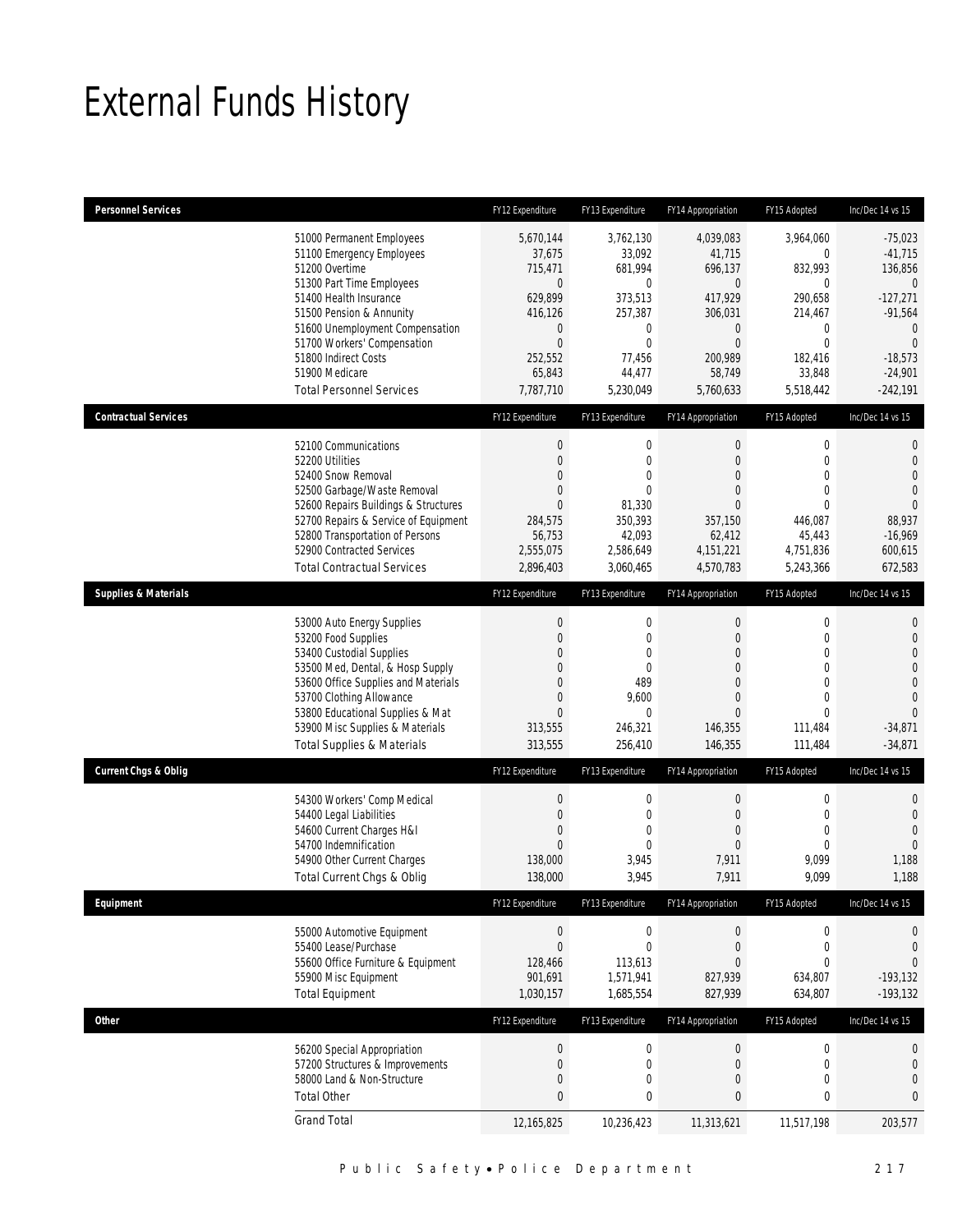# External Funds Personnel

| Title              | Union<br>Code   | Grade | Position | FY15 Salary | Title                        | Union<br>Code   | Grade     | Position | FY15 Salary    |
|--------------------|-----------------|-------|----------|-------------|------------------------------|-----------------|-----------|----------|----------------|
|                    |                 |       |          |             |                              |                 |           |          |                |
| Criminalist I      | EXM             | 01    | 3.00     | 173,699     | Prin Research Analyst        | SE <sub>1</sub> | 06        | 1.00     | 77,883         |
| Criminalist II     | <b>EXM</b>      | 02    | 1.00     | 68,854      | Prog Assistant               | <b>EXM</b>      | 04        | 2.00     | 51,908         |
| Management Analyst | SE <sub>1</sub> | 05    | 2.00     | 119,559     | Project Coordinator          | <b>EXM</b>      | 05        | 3.00     | 102,613        |
| Police Officer     | <b>BPP</b>      | 01    | 15.00    | 1,033,450   | Research Analyst             | EX <sub>0</sub> | 16        | 1.00     | 48,942         |
| Policy Analyst     | EXM             | 06    | 3.00     | 178,539     | Social Worker                | SU4             | 16        | 7.00     | 446,965        |
| Prin Admin Asst    | EXM             | 08    | 1.00     | 75,992      | Sr. Admin Anl                | EXM             | 06        | 1.00     | 53,310         |
| Prin Admin Asst    | SE <sub>1</sub> | 08    | 1.00     | 93,534      | Statistical Analyst (BPD)    | SU4             | 14        | 1.00     | 43,323         |
|                    |                 |       |          |             | Violence Interrupters        | <b>MYN</b>      | <b>NG</b> | 4.00     | 130,357        |
|                    |                 |       |          |             | <b>Total</b>                 |                 |           | 46       | 2,698,929      |
|                    |                 |       |          |             | <b>Adjustments</b>           |                 |           |          |                |
|                    |                 |       |          |             | <b>Differential Payments</b> |                 |           |          | $\overline{0}$ |
|                    |                 |       |          |             | Other                        |                 |           |          | 265,132        |
|                    |                 |       |          |             | Chargebacks                  |                 |           |          | 1,000,000      |
|                    |                 |       |          |             | <b>Salary Savings</b>        |                 |           |          | $\mathbf 0$    |
|                    |                 |       |          |             | <b>FY15 Total Request</b>    |                 |           |          | 3,964,061      |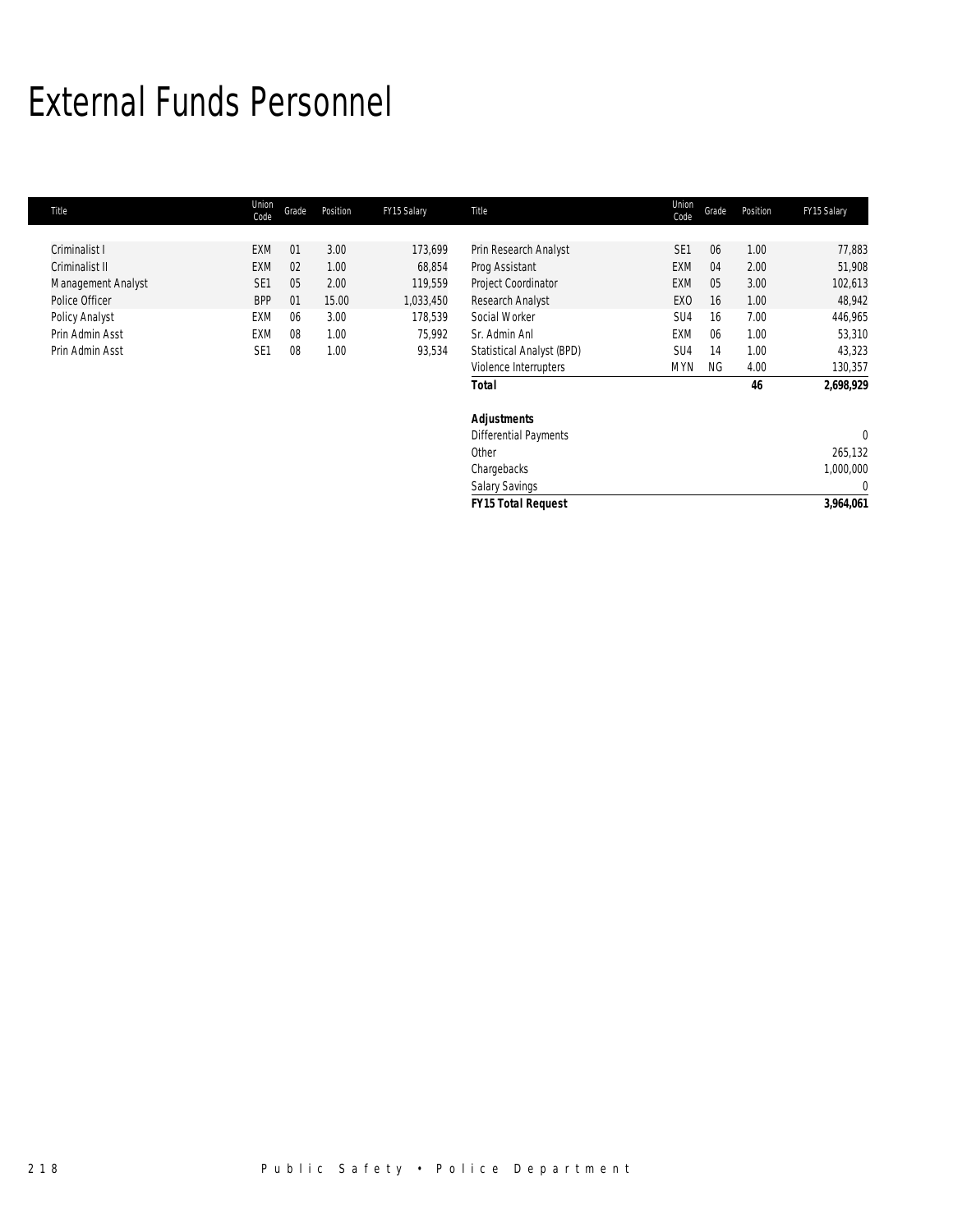# Program 1. Police Commissioner's Office

## *William B. Evans, Manager , Organization 211100*

## *Program Description*

The Office of the Police Commissioner sets the priorities and direction of the Police Department. Units located under the Commissioner are responsible for monitoring the performance of the department and its personnel, planning for its future, and providing information to the public and other law enforcement agencies. Included in this program are the Office of Administrative Hearings, Office of the Legal Advisor, Office of Labor Relations, and the Office of Strategic Planning and Research.

| <b>Operating Budget</b>                    | Actual '12           | Actual '13           | Approp '14           | <b>Budget '15</b>    |
|--------------------------------------------|----------------------|----------------------|----------------------|----------------------|
| <b>Personnel Services</b><br>Non Personnel | 7,177,232<br>483.345 | 7,622,751<br>786.809 | 6.525.161<br>618.130 | 6,784,968<br>658,696 |
| Total                                      | 7,660,577            | 8,409,560            | 7,143,291            | 7,443,664            |
|                                            |                      |                      |                      |                      |

*Performance* 

### **Strategy:** To enhance use of social media for communication.

| <b>Performance Measures</b>                                                                   | Actual '12 | Actual '13         | <b>Projected '14</b> | Target '15                   |
|-----------------------------------------------------------------------------------------------|------------|--------------------|----------------------|------------------------------|
| Number of Facebook followers<br>Number of hits on BPD news.com<br>Number of Twitter followers |            | 103,875<br>110.134 | 81.613<br>270.175    | 100,000<br>81.613<br>270.175 |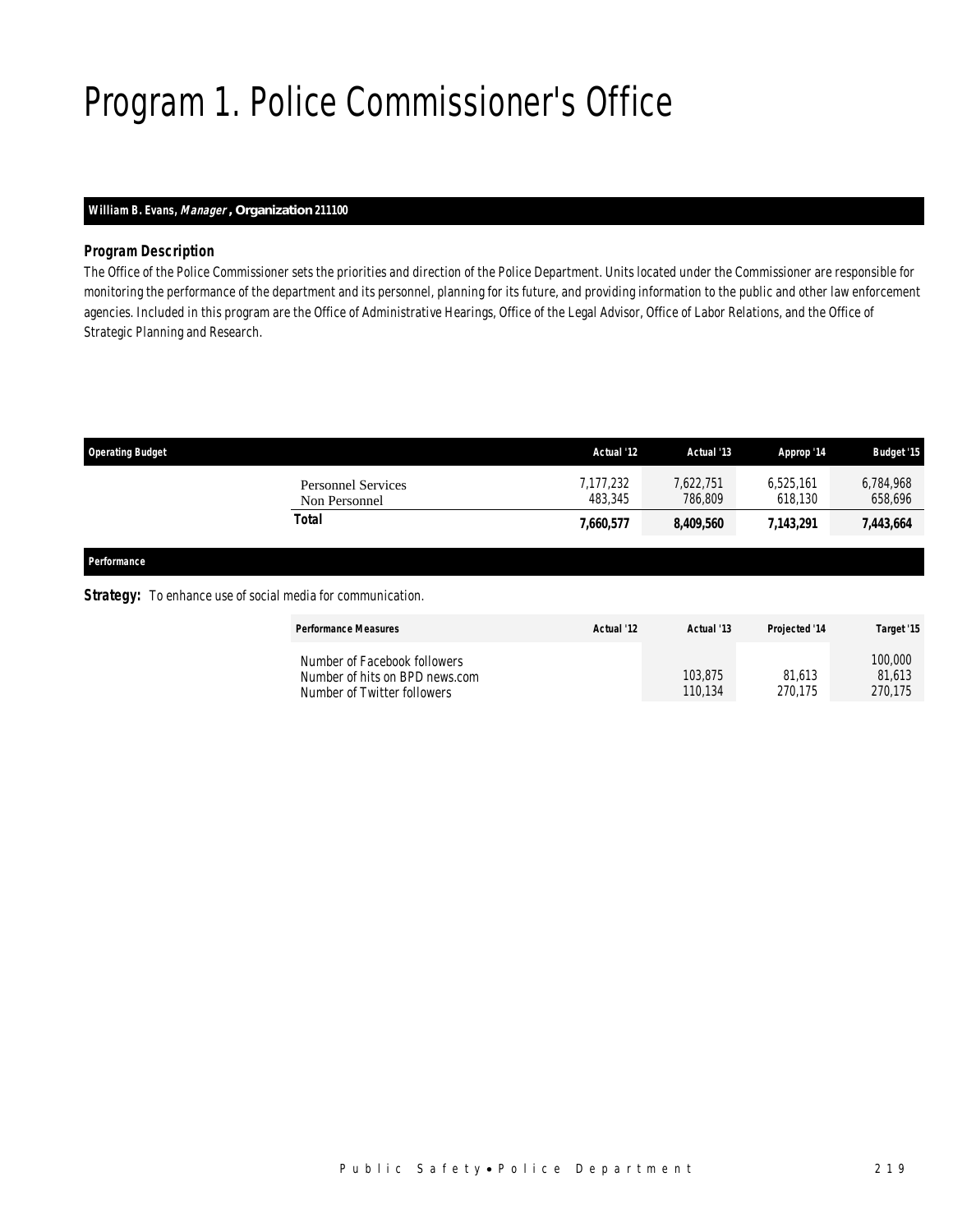# Program 2. BAT-Operations

## *Edward Callahan, Manager , Organization 211200*

## *Program Description*

The Bureau of Administration and Technology Operations Program provides logistic support and maintenance in the areas of fleet management, communications and building maintenance.

| <b>Operating Budget</b>                                         |                                            | Actual '12              | Actual '13              | Approp '14              | Budget '15              |
|-----------------------------------------------------------------|--------------------------------------------|-------------------------|-------------------------|-------------------------|-------------------------|
|                                                                 | <b>Personnel Services</b><br>Non Personnel | 6,659,908<br>11,688,516 | 6,835,378<br>13,785,960 | 6,841,137<br>13,019,598 | 6,950,535<br>12,422,397 |
|                                                                 | <b>Total</b>                               | 18,348,424              | 20,621,338              | 19,860,735              | 19,372,932              |
| Performance                                                     |                                            |                         |                         |                         |                         |
| <b>Strategy:</b> To maximize the number of vehicles in service. |                                            |                         |                         |                         |                         |
|                                                                 | <b>Performance Measures</b>                | Actual '12              | Actual '13              | Projected '14           | Target '15              |

Marked vehicles 475 465 465 447 475

220 Public Safety • Police Department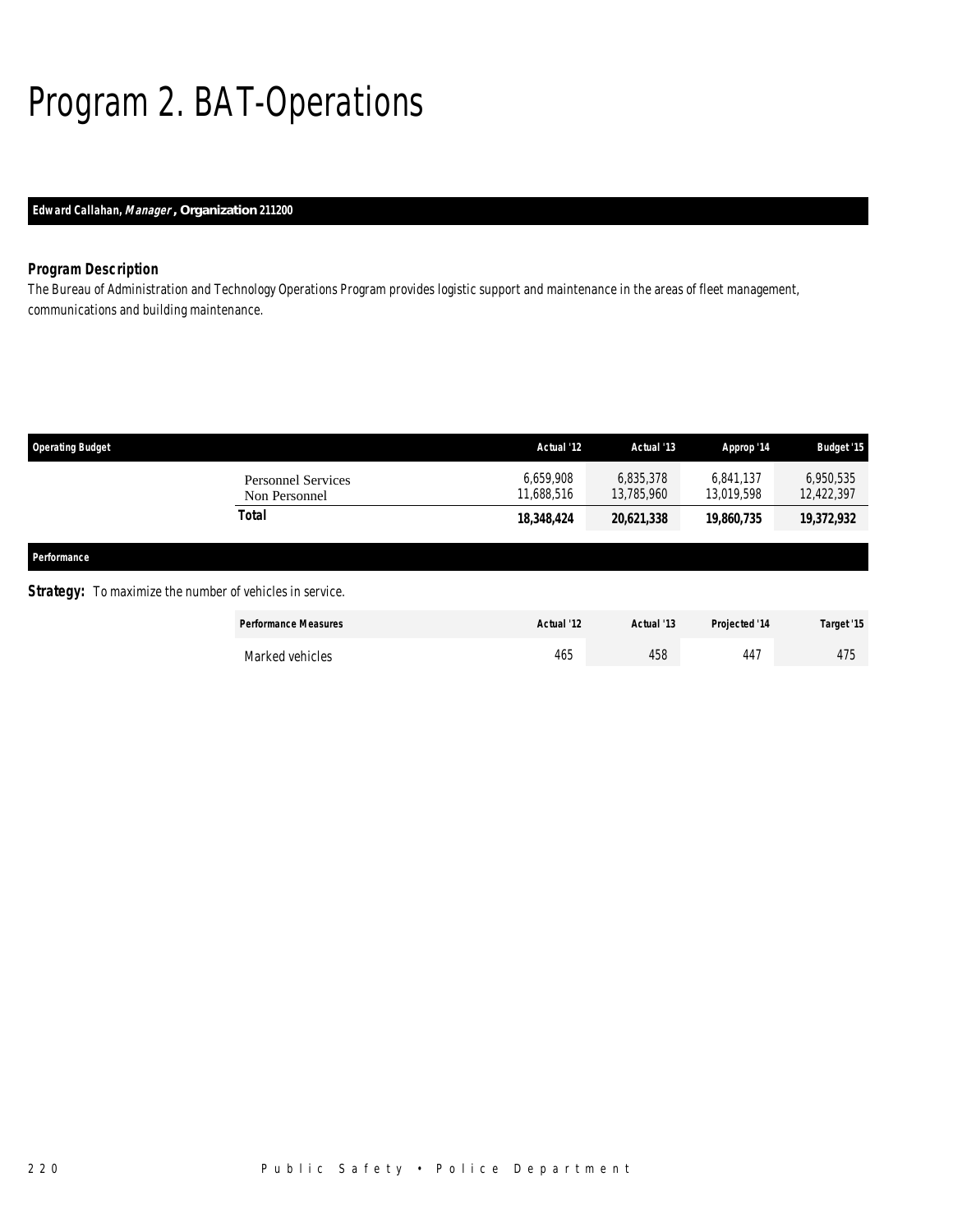# Program 3. BAT-Admin & Technology

## *Edward Callahan, Manager , Organization 211300*

## *Program Description*

The Bureau of Administration and Technology Program is responsible for the effective utilization of departmental funds, equipment and informational systems in support of department operations. Division sections include Human Resources, Finance, Central Supply, Licensing, Support Services, Information Technology, and the Operations Division.

| <b>Operating Budget</b>                    | Actual '12               | Actual '13               | Approp '14               | <b>Budget '15</b>        |
|--------------------------------------------|--------------------------|--------------------------|--------------------------|--------------------------|
| <b>Personnel Services</b><br>Non Personnel | 30,589,397<br>12.405.558 | 31,259,165<br>13,654,795 | 31,704,808<br>15,296,203 | 32,930,745<br>14,830,249 |
| Total                                      | 42.994.955               | 44,913,960               | 47.001.011               | 47,760,994               |
|                                            |                          |                          |                          |                          |

*Performance* 

## **Strategy:** To make fair, effective and efficient use of resources.

|                                                                                   | <b>Performance Measures</b>                                            | Actual '12 | Actual '13 | Projected '14 | Target '15 |
|-----------------------------------------------------------------------------------|------------------------------------------------------------------------|------------|------------|---------------|------------|
|                                                                                   | Calls for service                                                      | 593.876    | 572.780    | 557.925       | 557.925    |
|                                                                                   | Median Response Time Priority One Calls:<br>Dispatch to arrival (mins) | 5          | 5          | b             |            |
|                                                                                   | Median Response Time Priority One Calls:<br>Receipt to arrival (mins)  | 7.5        | 7.5        | 7.9           | 8          |
|                                                                                   | Median Response Time Priority One Calls:<br>Receipt to dispatch (mins) | 1.42       | 1.50       | 1.50          | 1.50       |
| <b>Strategy:</b> To return sworn personnel to active duty as quickly as possible. |                                                                        |            |            |               |            |
|                                                                                   | <b>Performance Measures</b>                                            | Actual '12 | Actual '13 | Projected '14 | Target '15 |
|                                                                                   | % of sworn personnel available for duty                                | 91%        | 92%        | 92%           | 92%        |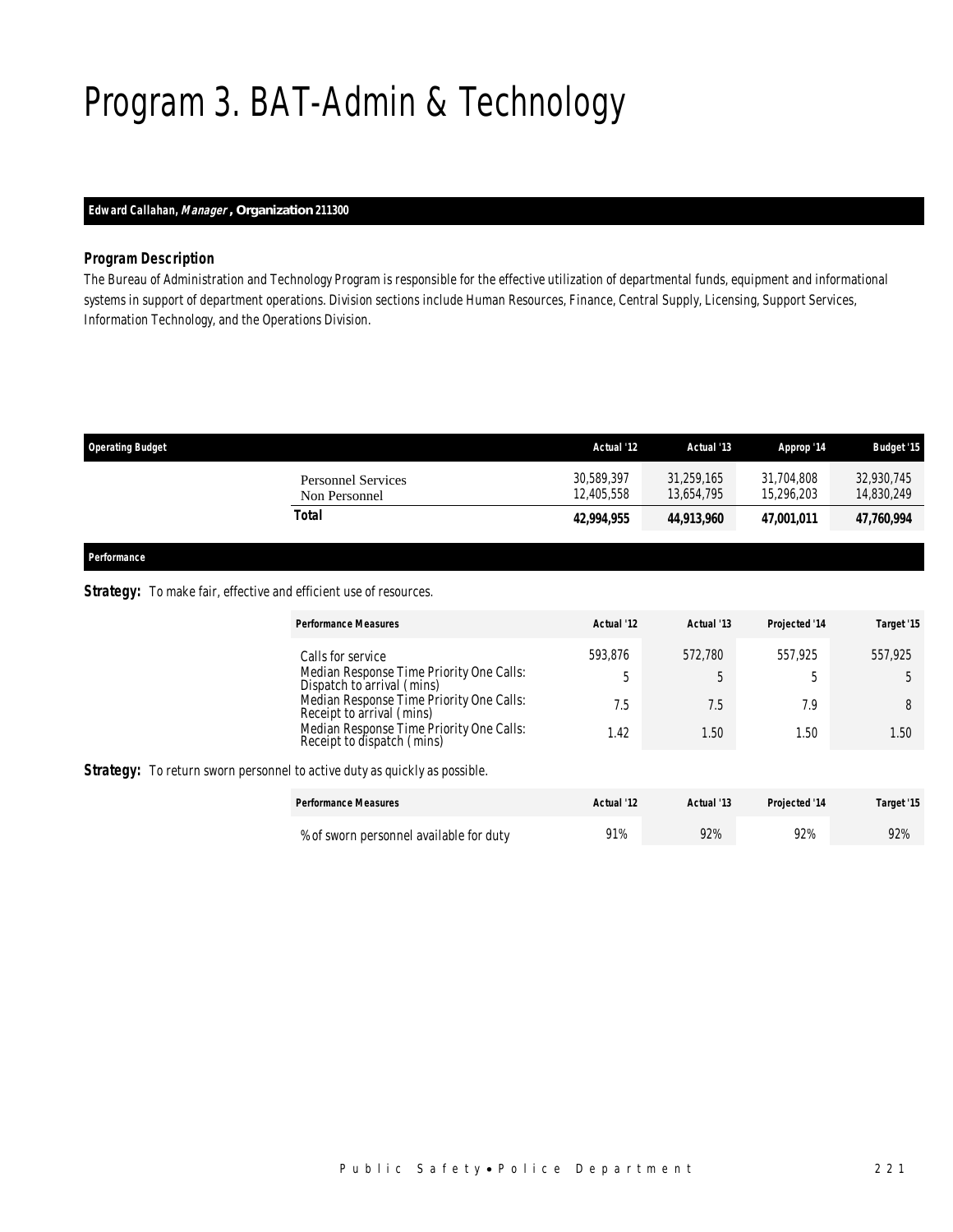# Program 4. Bureau of Professional Development

## *Lisa R. Holmes, Manager , Organization 211400*

## *Program Description*

The Bureau of Professional Development is responsible for providing professional development courses for departmental employees. The Bureau of Professional Development is comprised of 2 units, the Academy and Range. The program delivers training courses for all levels of the department ranging from entry-level training to Executive Development training. The training offered at each level will support the overall priorities of the Boston Police Department.

| <b>Operating Budget</b>                    | Actual '12           | Actual '13           | Approp '14           | <b>Budget '15</b>    |
|--------------------------------------------|----------------------|----------------------|----------------------|----------------------|
| <b>Personnel Services</b><br>Non Personnel | 5,328,325<br>324.474 | 5,670,899<br>867.623 | 5,501,301<br>536.661 | 6,513,539<br>526,199 |
| Total                                      | 5,652,799            | 6,538,522            | 6,037,962            | 7,039,738            |
|                                            |                      |                      |                      |                      |

#### *Performance*

**Strategy:** To deliver a recruit academy program that supports the department's neighborhood policing philosophy.

|                                                   | <b>Performance Measures</b>                                  | Actual '12   | Actual '13     | Projected '14 | Target '15    |
|---------------------------------------------------|--------------------------------------------------------------|--------------|----------------|---------------|---------------|
|                                                   | Recruit officers in current Academy class                    | 23           | 55             | 56            | 50            |
| <b>Strategy:</b> To increase officer performance. |                                                              |              |                |               |               |
|                                                   | <b>Performance Measures</b>                                  | Actual '12   | Actual '13     | Projected '14 | Target '15    |
|                                                   | In-service training sessions<br>Specialized training courses | 467<br>1.984 | 1,057<br>9,798 | 552<br>10,269 | 552<br>10,269 |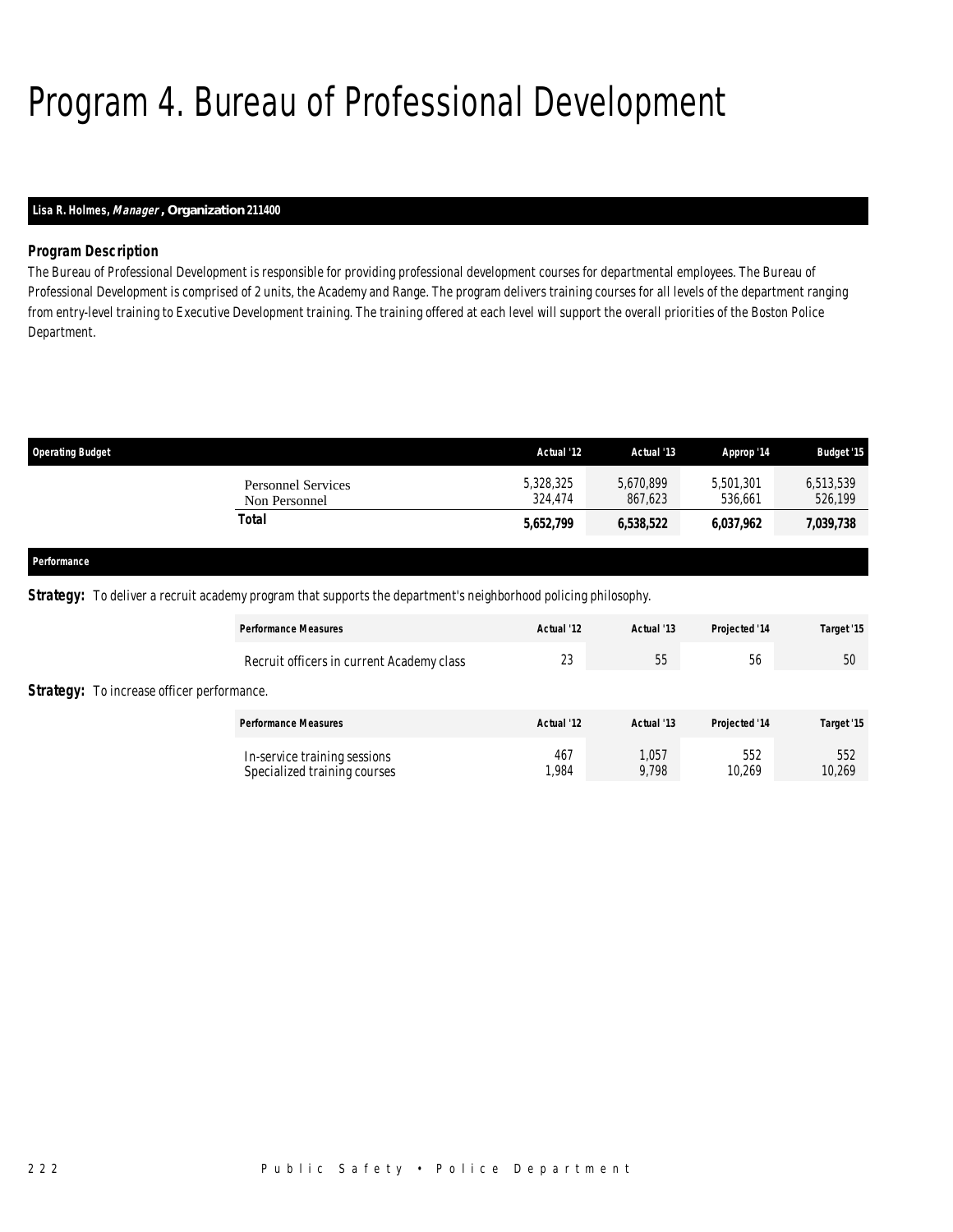# Program 5. Bureau of Field Services

## *Bernard P. O'Rourke, Manager , Organization 211500*

## *Program Description*

The Bureau of Field Services has primary responsibility for the delivery of police services throughout the City of Boston. The program includes all personnel assigned to the eleven police districts, Special Operations Division, Field Support Division, Special Events Management, and Emergency Preparedness. Also assigned to this program are the Neighborhood Crime Watch Program, Officer Friendly Program, Senior Service Officer, and the Paid Details Assignment Unit.

| <b>Operating Budget</b>                                            |                                                                                                                                                                      | Actual '12                    | Actual '13                                 | Approp '14                     | <b>Budget '15</b>              |
|--------------------------------------------------------------------|----------------------------------------------------------------------------------------------------------------------------------------------------------------------|-------------------------------|--------------------------------------------|--------------------------------|--------------------------------|
|                                                                    | <b>Personnel Services</b><br>Non Personnel                                                                                                                           | 139,850,450<br>1,893,457      | 141,732,691<br>3,010,880                   | 159,641,631<br>2,661,957       | 173,538,892<br>2,669,587       |
|                                                                    | <b>Total</b>                                                                                                                                                         | 141,743,907                   | 144,743,571                                | 162,303,588                    | 176,208,479                    |
| Performance                                                        |                                                                                                                                                                      |                               |                                            |                                |                                |
| <b>Strategy:</b> To focus on and address quality of life concerns. |                                                                                                                                                                      |                               |                                            |                                |                                |
|                                                                    | <b>Performance Measures</b>                                                                                                                                          | Actual '12                    | Actual '13                                 | Projected '14                  | Target '15                     |
|                                                                    | Calls for service - Loud parties<br>Calls for service - Panhandling<br>Calls for service - Prostitution                                                              | 6,854<br>814<br>278           | 6,823<br>836<br>258                        | 6,114<br>808<br>202            | 6.114<br>808<br>202            |
|                                                                    | <b>Strategy:</b> To increase the number of Neighborhood Watch Groups citywide.                                                                                       |                               |                                            |                                |                                |
|                                                                    | <b>Performance Measures</b>                                                                                                                                          | Actual '12                    | Actual '13                                 | Projected '14                  | Target '15                     |
|                                                                    | Number of business Neighborhood Watch<br>Groups<br>Number of residential Neighborhood Watch<br>Groups                                                                |                               | 14<br>289                                  | 15<br>323                      | 15<br>323                      |
| <b>Strategy:</b> To prevent and reduce violence and crime.         |                                                                                                                                                                      |                               |                                            |                                |                                |
|                                                                    | <b>Performance Measures</b>                                                                                                                                          | Actual '12                    | Actual '13                                 | Projected '14                  | Target '15                     |
|                                                                    | Homicides<br><b>Total arrests</b>                                                                                                                                    | 64<br>15,408                  | 60<br>14.495                               | 41<br>15,478                   | 41<br>14,000                   |
| <b>Strategy:</b> To promote pedestrian and vehicular safety.       |                                                                                                                                                                      |                               |                                            |                                |                                |
|                                                                    | <b>Performance Measures</b>                                                                                                                                          | Actual '12                    | Actual '13                                 | Projected '14                  | Target '15                     |
|                                                                    | Motor vehicle accidents<br>Number of walking and bicycle beat patrols<br>Pedestrian fatalities involving motor vehicle<br>accidents<br>Pedestrian-involved accidents | 10,319<br>171,471<br>6<br>730 | 10,935<br>173,339<br>$\overline{4}$<br>822 | 10,385<br>161,528<br>10<br>733 | 10,385<br>161,528<br>10<br>733 |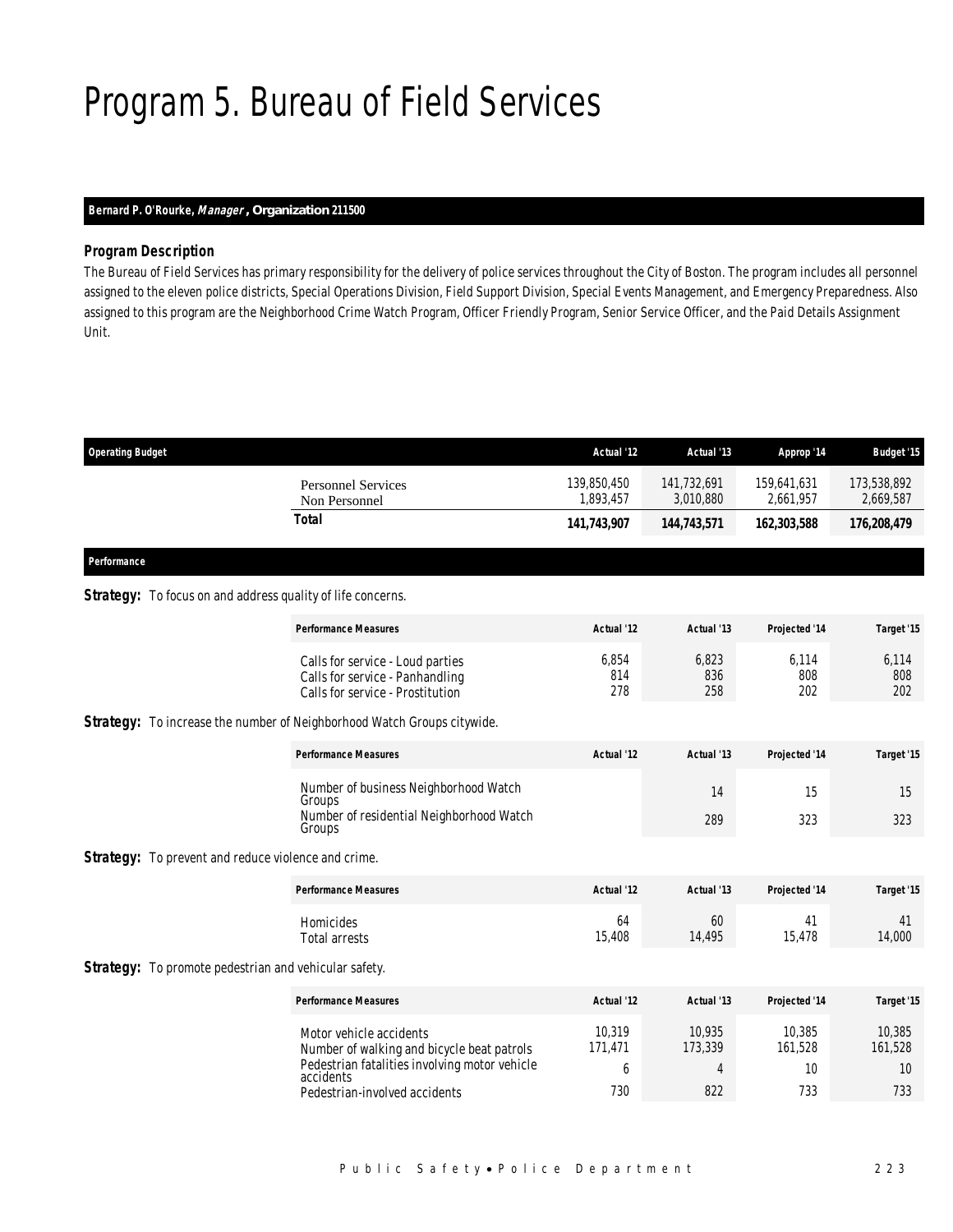# Program 6. Bureau of Professional Standards

## *Frank A. Mancini, Manager , Organization 211600*

## *Program Description*

The Bureau of Professional Standards is responsible for the administrative investigation of all police misconduct, including violations of law, additionally completing background investigations on all new employees to the department, and internally auditing the various units and departments within the Boston Police. The Bureau is also responsible for handling corruption prevention programs within the City of Boston as well as proactive and reactive investigations. The Bureau of Professional Standards is comprised of the Internal Affairs Division and the Anti-Corruption Division. The Internal Affairs Division houses the Internal Investigations Unit, the Audit and Review Unit and the Recruit Investigations Unit.

| <b>Operating Budget</b>             | Actual '12           | Actual '13           | Approp '14           | <b>Budget '15</b>    |
|-------------------------------------|----------------------|----------------------|----------------------|----------------------|
| Personnel Services<br>Non Personnel | 7,134,593<br>172,600 | 6,821,016<br>164.021 | 6,312,544<br>131.165 | 6,895,786<br>125,465 |
| Total                               | 7,307,193            | 6,985,037            | 6,443,709            | 7,021,251            |
|                                     |                      |                      |                      |                      |

#### *Performance*

**Strategy:** To improve levels of community trust in police services through thorough investigations into allegations of police misconduct.

| <b>Performance Measures</b>     | Actual '12 | Actual '13 | Projected '14 | Target '15 |
|---------------------------------|------------|------------|---------------|------------|
| Externally generated complaints | 107        | 357        | 303           | 303        |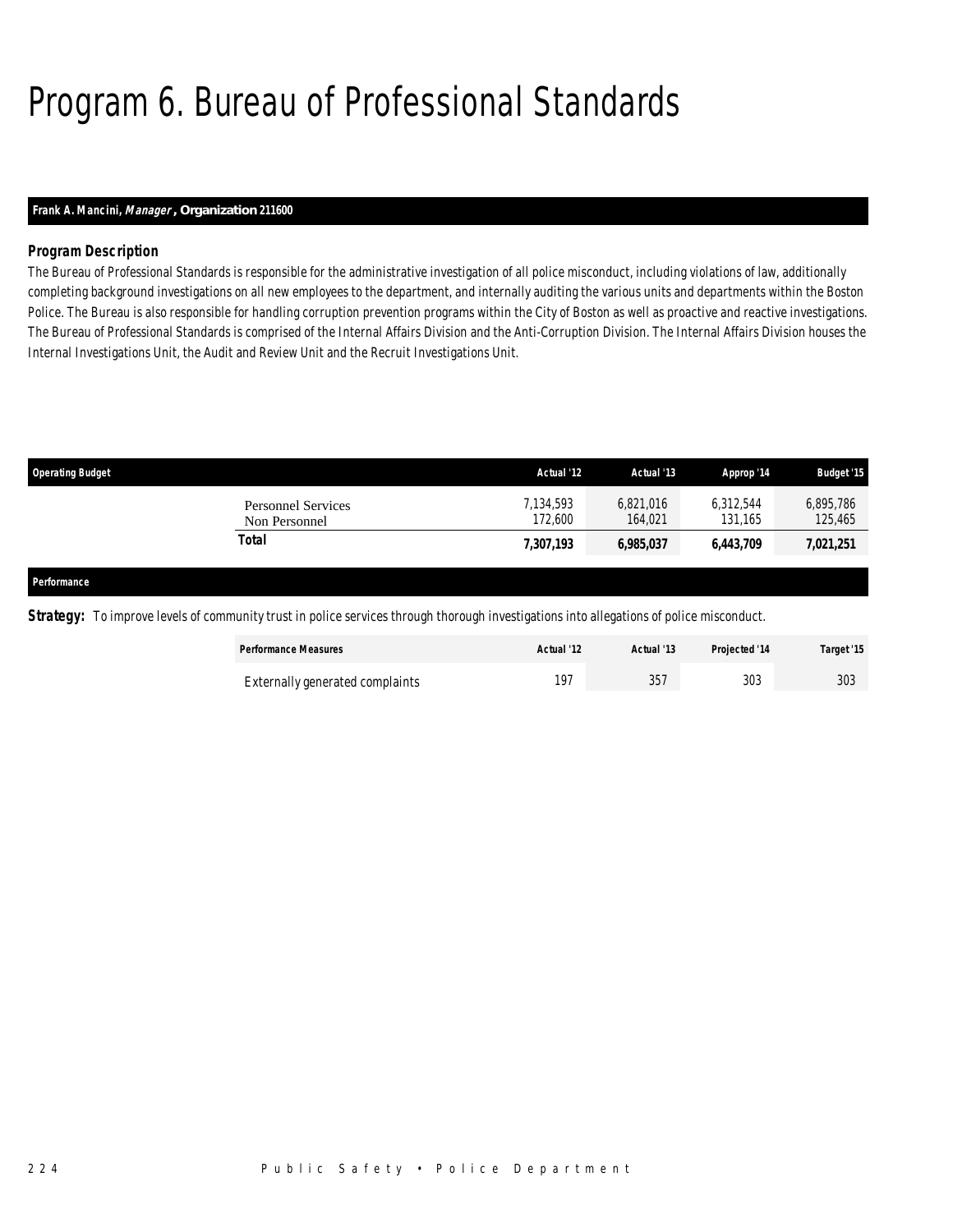# Program 7. Bureau of Investigative Services

## *Robert M. Merner, Manager , Organization 211700*

## *Program Description*

The Bureau of Investigative Services is responsible for providing investigative and forensic technical support to all victims, witnesses and crime prevention units of the department. The Bureau of Investigative Services will be comprised of the Major Case Division and the Criminal Investigative Division. The program coordinates all specialized units (e.g. homicide, sexual assault, drug control, domestic violence district detectives), and the general investigative units (e.g. auto theft, fugitive, fraud and missing person/exploited children and also includes the Community Disorders Unit).

| <b>Operating Budget</b>                                       |                                            | Actual '12            | Actual '13              | Approp '14            | <b>Budget '15</b>     |
|---------------------------------------------------------------|--------------------------------------------|-----------------------|-------------------------|-----------------------|-----------------------|
|                                                               | <b>Personnel Services</b><br>Non Personnel | 55,262,752<br>885,930 | 54,035,081<br>1,471,193 | 48,224,000<br>733,631 | 51,134,848<br>680,631 |
|                                                               | <b>Total</b>                               | 56,148,682            | 55,506,274              | 48,957,631            | 51,815,479            |
| Performance                                                   |                                            |                       |                         |                       |                       |
| <b>Strategy:</b> To maximize the number of incidents cleared. |                                            |                       |                         |                       |                       |
|                                                               | <b>Performance Measures</b>                | Actual '12            | Actual '13              | Projected '14         | Target '15            |

| Strategy: To provide investigative expertise, support, and technical assistance in responding to and conducting investigations that contribute to the |
|-------------------------------------------------------------------------------------------------------------------------------------------------------|
| identification, apprehension, and prosecution of criminal offenders.                                                                                  |

| <b>Performance Measures</b> | Actual '12 | Actual '13 | <b>Projected '14</b> | Target '15 |
|-----------------------------|------------|------------|----------------------|------------|
| Part 1 Crimes - Property    | 16.921     | 17,206     | 16,006               | 16,006     |
| Part 1 Crimes - Total       | 21,837     | 22,156     | 20,285               | 20,285     |
| Part 2 Crimes               | 37.471     | 36.142     | 36.525               | 36,525     |

UCR Part 1 Crime Clearance Rate % 16% 16% 15% 16% 16% 16% 16%

### Strategy: To reduce firearm violence.

| <b>Performance Measures</b>                                           | Actual '12         | Actual '13         | Projected '14            | Target '15         |
|-----------------------------------------------------------------------|--------------------|--------------------|--------------------------|--------------------|
| Part 1 Crimes - Violent<br>Shootings - Fatal<br>Shootings - Non fatal | 4,916<br>45<br>206 | 4,950<br>49<br>220 | 4,279<br>२६<br>JJ<br>176 | 4,279<br>35<br>176 |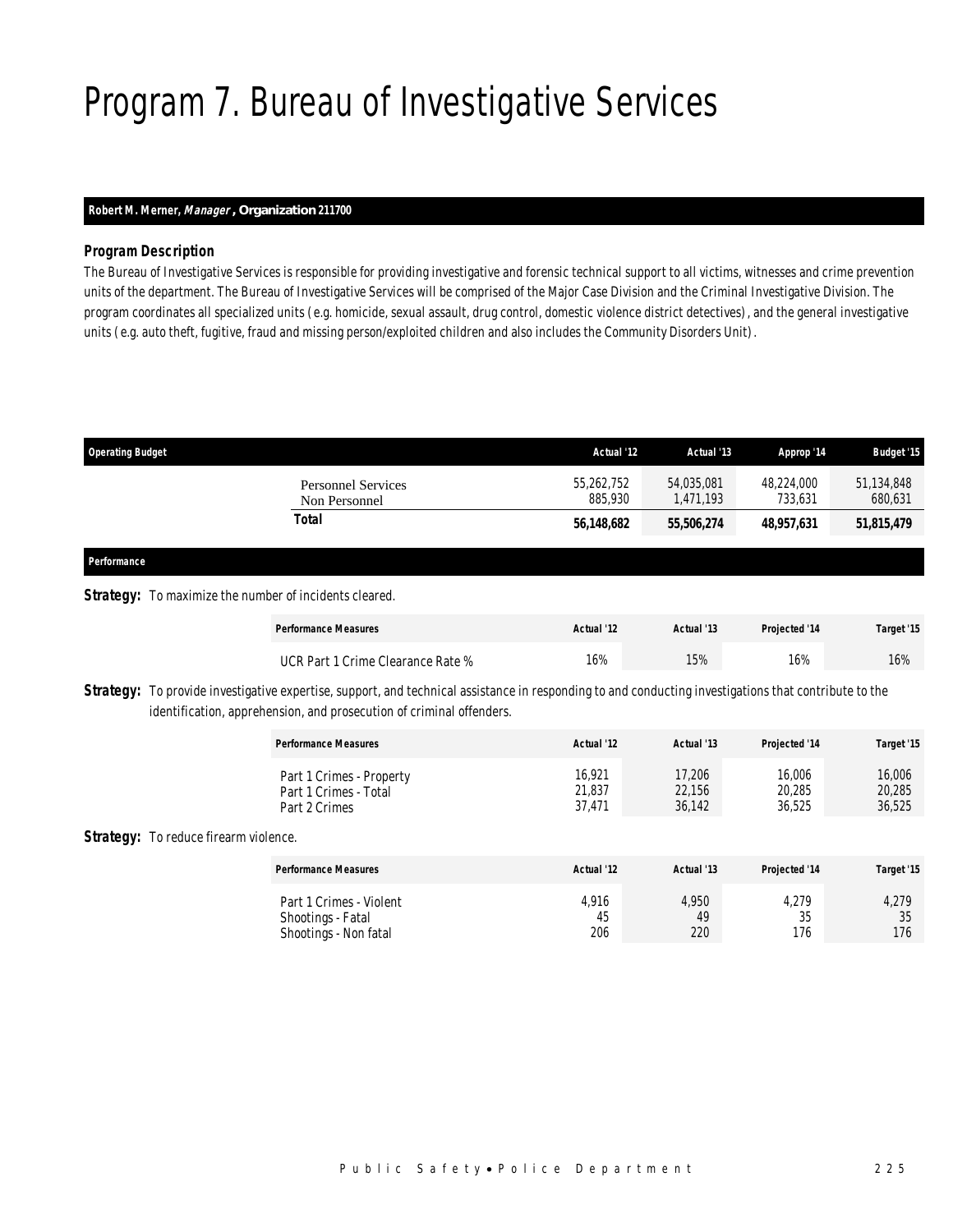# Program 8. Bureau of Intelligence & Analysis

## *Paul A. Fitzgerald, Manager , Organization 211900*

## *Program Description*

It is the mission of the Bureau of Intelligence and Analysis, through the Boston Regional Intelligence Center, to gather information from all sources in a manner consistent with the law and to analyze that information to provide tactical and/or strategic intelligence on the existence, identities, and capabilities of criminal suspects and enterprises generally and, in particular, to further crime prevention and enforcement objectives/priorities identified by the Boston Police Department as well as the communities comprising the Urban Area Security Initiative (UASI): Brookline, Somerville, Quincy, Revere, Chelsea, Winthrop, Cambridge, and Everett. The Bureau of Intelligence and Analysis is comprised of two Divisions, the Homeland Security Division and the Criminal Intelligence and Analysis Division; with an overarching coordination responsibility of being the Boston Regional Intelligence Center and the Department of Homeland Security designated urban fusion center for the Boston UASI region.

| <b>Operating Budget</b>                    | Actual '12          | Actual '13          | Approp '14 | <b>Budget '15</b> |
|--------------------------------------------|---------------------|---------------------|------------|-------------------|
| <b>Personnel Services</b><br>Non Personnel | 3.161.823<br>19.667 | 2.975.796<br>19,333 | 2.885.052  | 3,037,544         |
| Total                                      | 3,181,490           | 2,995,129           | 2,885,052  | 3,037,544         |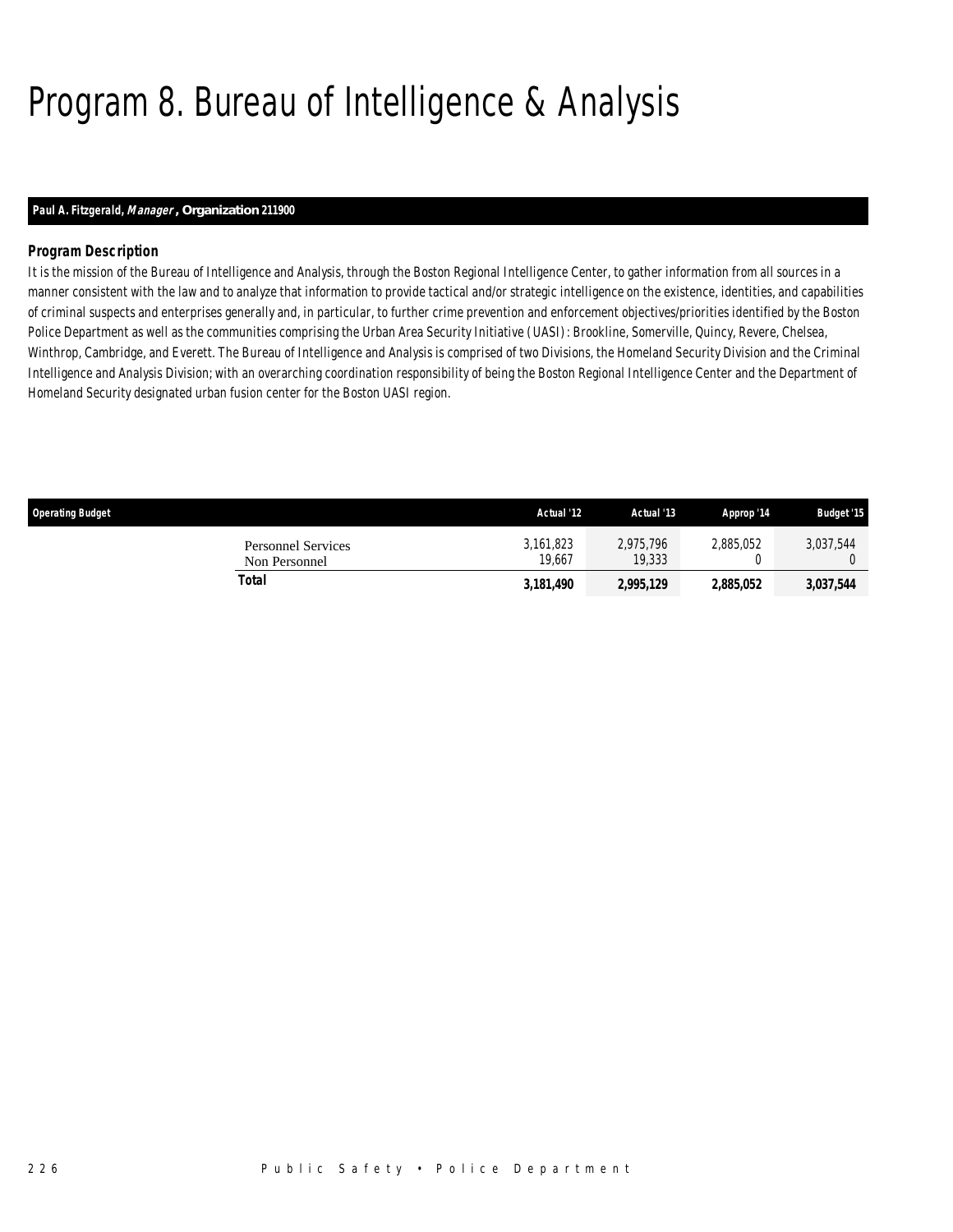## External Funds Projects

### *ARRA - COPS Hiring Recovery Program (CHRP)*

#### *Project Mission*

The CHRP, totaling \$11,843,200, retained 50 sworn officer positions for 3 years which were otherwise scheduled for lay off as a result of economic conditions. Officers funded under the CHRP allowed the department to continue, as well as expand, its data driven and collaborative community oriented initiatives on a citywide basis. The City of Boston was responsible for maintaining CHRP funded positions for at least one additional year beyond the award period (year four). The grant expired in FY13.

### *ARRA - Edward Byrne Memorial Competitive Civilian Hiring Grant*

#### *Project Mission*

These American Recovery and Reinvestment Act (ARRA) grants (2) from the U.S. Department of Justice allowed the department to hire and retain 9 critical civilian positions. In response to the critical gaps in service, the BPD is utilized funds to fill intelligence analysis needs at the Boston Regional Intelligence Center (BRIC), needs related to data-driven program development, and district-based crime analysis and performance measurement needs in the Office of Research and Development. Additionally, funds allowed for strengthening of investigative support, patrol outreach, and training through the retention of two compositors in the Multi-Media Unit and the hiring of one Distance Learning Director at the Police Academy. The last grant expired in FY13.

*Academy Revolving Fund* 

#### *Project Mission*

The purpose of the fund authorized by (Chapter 44, Section 53E ½) was for purchasing training equipment, certifying instructors, updating facilities, and providing funds for other training needs not otherwise budgeted for. This revolving fund is funded by receipts of tuition and other fees paid by outside law enforcement agencies for training at the Boston Police Academy.

*Anti-Human Trafficking* 

#### *Project Mission*

Funding from the U.S. Department of Justice, Bureau of Justice Assistance is provided to implement a multijurisdictional and multi-disciplinary task force on human trafficking that worked to improve identification, investigation, rescue and services in cases of human trafficking in the Boston area.

#### *Boston Multi-cultural Advocacy Support Project (BMASP)*

#### *Project Mission*

Funded by the U.S. Department of Justice, Office of Violence Against Women, under the Grants to Encourage Arrest Policies and Enforcement of Protection Orders Program, these funds support civilian advocates at the Family Justice Center and in three districts who provide crisis intervention, referrals, and safety plans for victims of domestic violence.

*Boston Reentry Initiative* 

#### *Project Mission*

Funded by the U.S. Department of Justice, Bureau of Justice Assistance, this award supports the continuation and enhancement of services delivered through the Boston Reentry Initiative, through the provision of Case Manager-Mentor support, subsidized employment and vocational training, transitional housing, and other services.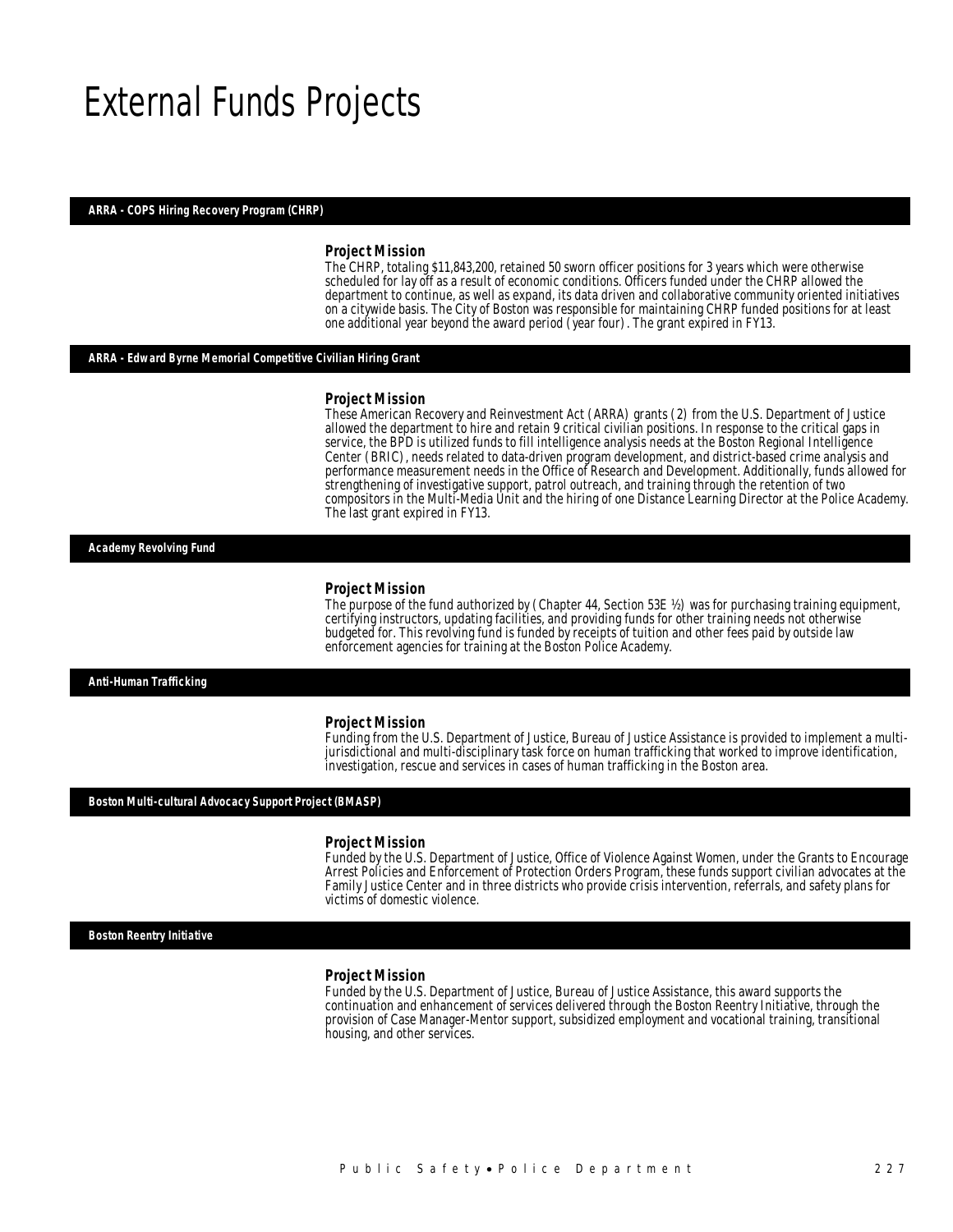Funded by the U.S. Department of Homeland Security (DHS) and passed through the Executive Office of Public Safety and Security, these funds, totaling were for the purpose of developing Vulnerability Reduction Purchasing Plans to reduce Boston's vulnerability to terrorism by increasing the security of communities surrounding high-priority critical infrastructure and key resource (CIKR) assets.

#### *Canine Revolving Fund*

#### *Project Mission*

The purpose of the fund authorized by (Chapter 44, Section 53E ½) is for purchasing training equipment, certifying instructors, updating facilities to support its Canine Unit training programs for officers and police dogs for non-City of Boston law enforcement agencies, and providing funds for other training needs. This revolving fund is funded by receipts of tuition and other fees paid by outside law enforcement agencies for training with the Canine Unit at the Boston Police Department Special Operations Division.

#### *Cold Case Project*

#### *Project Mission*

Funds are provided by the U.S. Department of Justice, National Institute of Justice. This funding will allow the department to significantly increase the number of unsolved cold homicide cases identified and reviewed for DNA evidence, enhance the Crime Lab's capacity to analyze cold case evidence through a cold case analyst, and will improve the department's ability to pursue cold case investigations to prosecution.

## *Community Based Violence Prevention Demonstration Program*

#### *Project Mission*

Funded by the Office of Juvenile Justice and Delinquency Prevention (OJJDP). The goal of this funding is to reduce youth homicides and shootings in Mattapan by increasing enforcement and accountability; providing violence interruption, conflict resolution, and opportunities to our 'shooters' and their families; and mobilizing the community through a saturated social norms and consequences campaign.

#### *COPS Hiring Program (CHRP)*

#### *Project Mission*

Funded by US Department of Justice, Office of Community Oriented Policing Services to supplement the cost of hiring 15 military veteran sworn officer positions for a period of 3 years. The City of Boston is responsible for maintaining CHRP funded positions for at least one additional year beyond the award period (year four).

### *COPS –Secure Our Schools*

#### *Project Mission*

Funded by the U.S. Department of Justice, Office of Community Oriented Policing. This \$500,000 in funding supported a partnership between Boston Police Department (BPD) and Boston Public Schools (BPS) for a comprehensive school safety and security program that emphasizes the coordinated assessment of needs and joint responsibility for the well-being of students and faculty in and around school grounds. This grant expired in FY13.

#### *Creating A Culture of Integrity*

#### *Project Mission*

Funding was provided by the U.S. Department of Justice, Office of Community Oriented Policing Services (COPS). This grant was intended to create an innovative and comprehensive training curriculum for police officers in the department's Use of Force policy. Funds were used for development of the curriculum based on best practices nationally.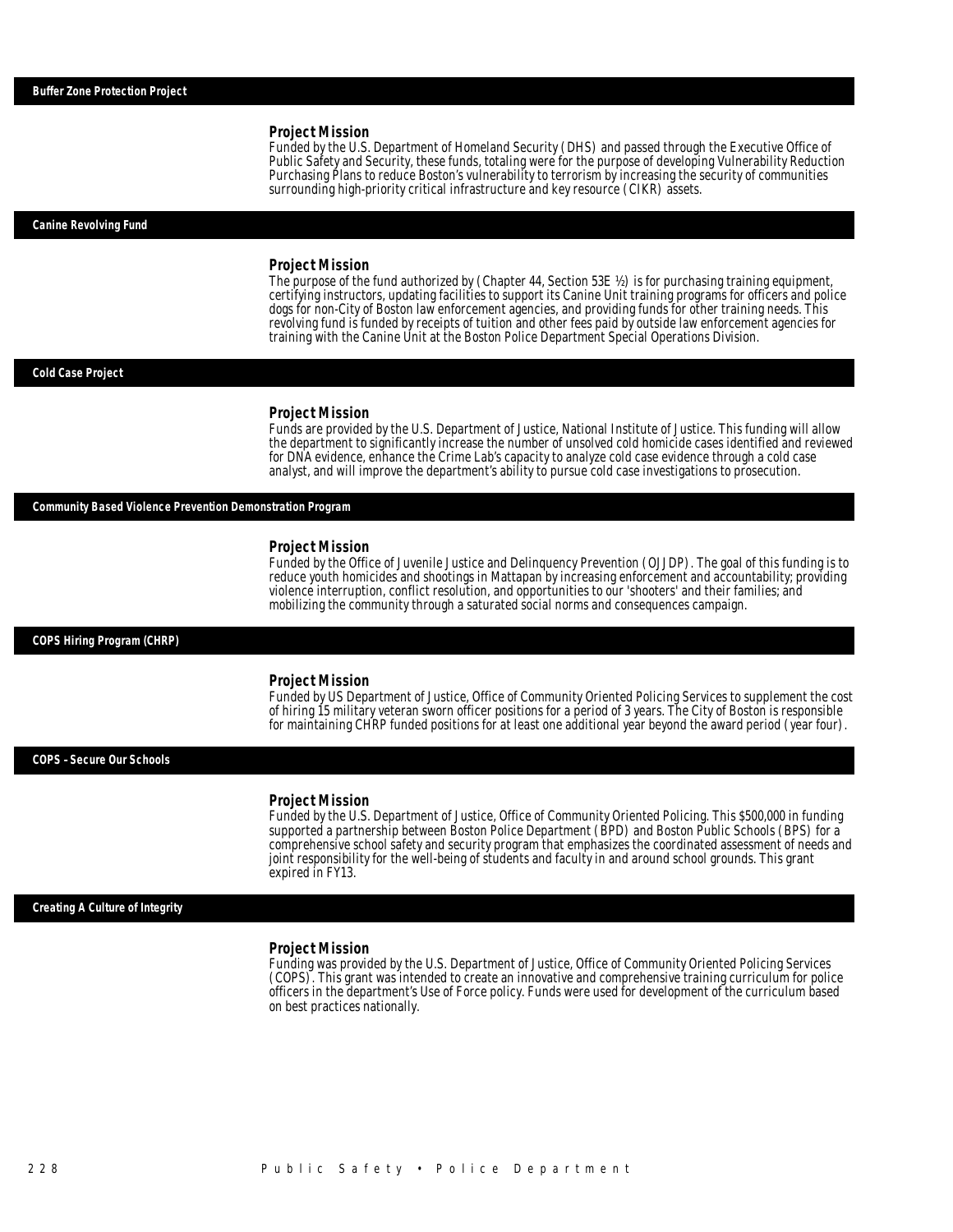Funded by the MA Department of Mental Health, this grant allows for a Boston Emergency Services Team (BEST) clinician to be housed in the BPD District B-2 station. This position gives B2 officers and the BPD Street Outreach Team direct clinician access for assistance with emotionally disturbed individuals, ideally decreasing the likelihood of these individuals being arrested.

#### *DNA Laboratory Initiative*

#### *Project Mission*

The project is funded by the U.S. Department of Justice, National Institute of Justice. This grant is intended to focus resources on solving old homicide and sexual assault cases where there is no suspect identified - "cold cases". Funds are being used for overtime for detectives to further investigate these cases, and for criminalists to process evidence (DNA testing, etc.). Funds are also used to purchase supplies necessary for DNA testing of evidence in these cases.

#### *Estate of Jean Fink*

#### *Project Mission*

Mrs. Jean Fink has bequeathed to the Boston Police Department funding for the purchase of bicycles for 100 new recruits and for a contract to provide maintenance on the purchased bicycles.

### *G.R.E.A.T.*

#### *Project Mission*

The funding of \$150,000 for the G.R.E.A.T. program was provided by the Department of Justice, Bureau of Justice Assistance. The G.R.E.A.T. Program aims to prevent youth from becoming involved with gangs and criminal activity associated with gang involvement. This was a multi-year project that started January 1, 2004. Funding ended in FY10.

*Hackney Revolving Fund* 

#### *Project Mission*

The purpose of the fund authorized by (Chapter 44, Section 53E ½) is for purchasing, leasing, or renting space, materials and equipment to be partially or wholly used for instructional purposes for new hackney carriage driver applicants and provide funds for other educational needs. The fund is funded from a one-time \$75 new applicant fee that drivers pay for Hackney Carriage Driver Training Class.

*Internet Crimes Against Children Program* 

#### *Project Mission*

Funded by the U.S. Department of Justice, Office of Juvenile Justice Delinquency Prevention, this program improves local capacity to identify child victims of commercial sexual exploitation and youth at risk for such exploitation, and also provides services and support to them.

*Justice and Mental Health Expansion Project* 

#### *Project Mission*

Funded by the U.S. Department of Justice, Bureau of Justice Assistance, these funds allow the BPD to expand on its collaborative partnership with the Boston Emergency Services Team through increased services for persons in need of mental health assistance and training for police officers in the event of an encounter with such persons.

*Justice Assistance Grant (JAG)* 

#### *Project Mission*

The grant was awarded by the U.S. Department of Justice, Bureau of Justice Assistance. These funds provide for the continuation of several successful initiatives, including: Domestic Violence Advocacy at the District Level, the Youth Service Providers Network, Crime and Intelligence Analysis, Research and Analysis Capacity at the Youth Violence Strike Force, Strategic Planning and Policy Analysis, and Improving Crime Reporting Capabilities.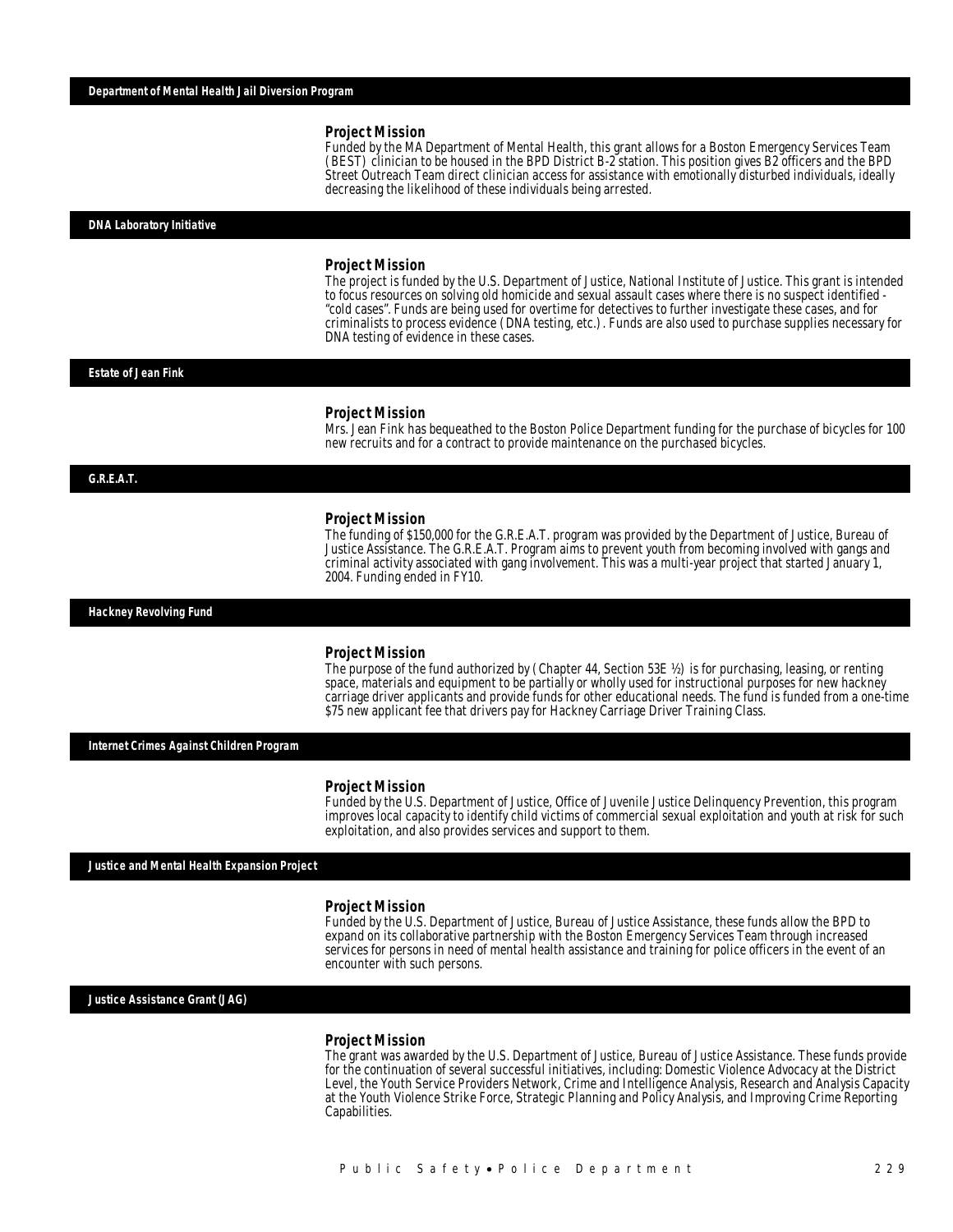Funding by the U.S. Department of Justice, Bureau of Justice Assistance funding allowed the Youth Violence Strike Force and the BPD School Police Unit to continue the successful Operation Homefront and Operation Night Life Initiative. These initiatives are a comprehensive strategy that balances the elements of prevention, intervention and enforcement. Funding ended in FY10.

#### *National Forum Capacity Building demonstration*

#### *Project Mission*

Î

Funding by the U.S. Department of Justice, Office of Juvenile Justice Delinquency Prevention. This funding will be used for the enhancement and implementation of Boston's Youth Violence Prevention Forum and the Boston Public Schools PBIS.

*National Violent Death Reporting Grant (aka Injury Surveillance Project)* 

#### *Project Mission*

Funded by the Department of Public Health, this grant funds BPD staff to pull data on violent death cases (defined as all homicides, suicides, deaths of undetermined intent and firearm deaths of any intent) and transfer this information to the Injury Surveillance Program.

#### *Nuestra Comunidad Development Corporation*

#### *Project Mission*

Funds will be utilized to purchase 2 bicycles for area B-2 Safe Street Team Officers and for youth events in the Blue Hill Avenue Corridor Area.

*Office of Violence Against Women* 

#### *Project Mission*

Funding is provided by the U.S. Department of Justice, Office of Violence Against Women. These funds are used to coordinate and more broadly utilize domestic violence advocacy resources to provide culturally responsive advocacy services to victims presenting at Dorchester Municipal Court, the Suffolk County Family Justice Center (SCFJC), four Boston Police district stations, the Asian Task Force Against Domestic Violence (ATASK) and/or the Association of Haitian Women in Boston (AFAB). Funding is provided by the U.S. Department of Justice, Office of Violence Against Women. These funds are used to coordinate and more broadly utilize domestic violence advocacy resources to provide culturally responsive advocacy services to victims presenting at Dorchester Municipal Court, the Suffolk County Family Justice Center (SCFJC), four Boston Police district stations, the Asian Task Force Against Domestic Violence (ATASK) and/or the Association of Haitian Women in Boston (AFAB). Funding is provided by the U.S. Department of Justice, Office of Violence Against Women. These funds are used to coordinate and more broadly utilize domestic violence advocacy resources to provide culturally responsive advocacy services to victims presenting at Dorchester Municipal Court, the Suffolk County Family Justice Center (SCFJC), four Boston Police district stations, the Asian Task Force Against Domestic Violence (ATASK) and/or the Association of Haitian Women in Boston (AFAB).

#### *OJJDP- Opportunities to Reduce Recidivism*

#### *Project Mission*

Funded by the U.S. Department of Justice, Office of Juvenile Justice Delinquency Prevention, earmarked funds provided for YSPN social worker support through a subcontract with Boys & Girls Clubs of Boston and additional support services for the Human Trafficking Unit, Operation Homefront and Operation NightLight Initiatives.

#### *Paul Coverdell National Forensic Grant*

#### *Project Mission*

This grant was awarded by the U.S. Department of Justice, National Institute of Justice programs. Funds are utilized to hire a vendor who provides LIMS services and items based on a comprehensive assessment and best suited to the Boston Police Department.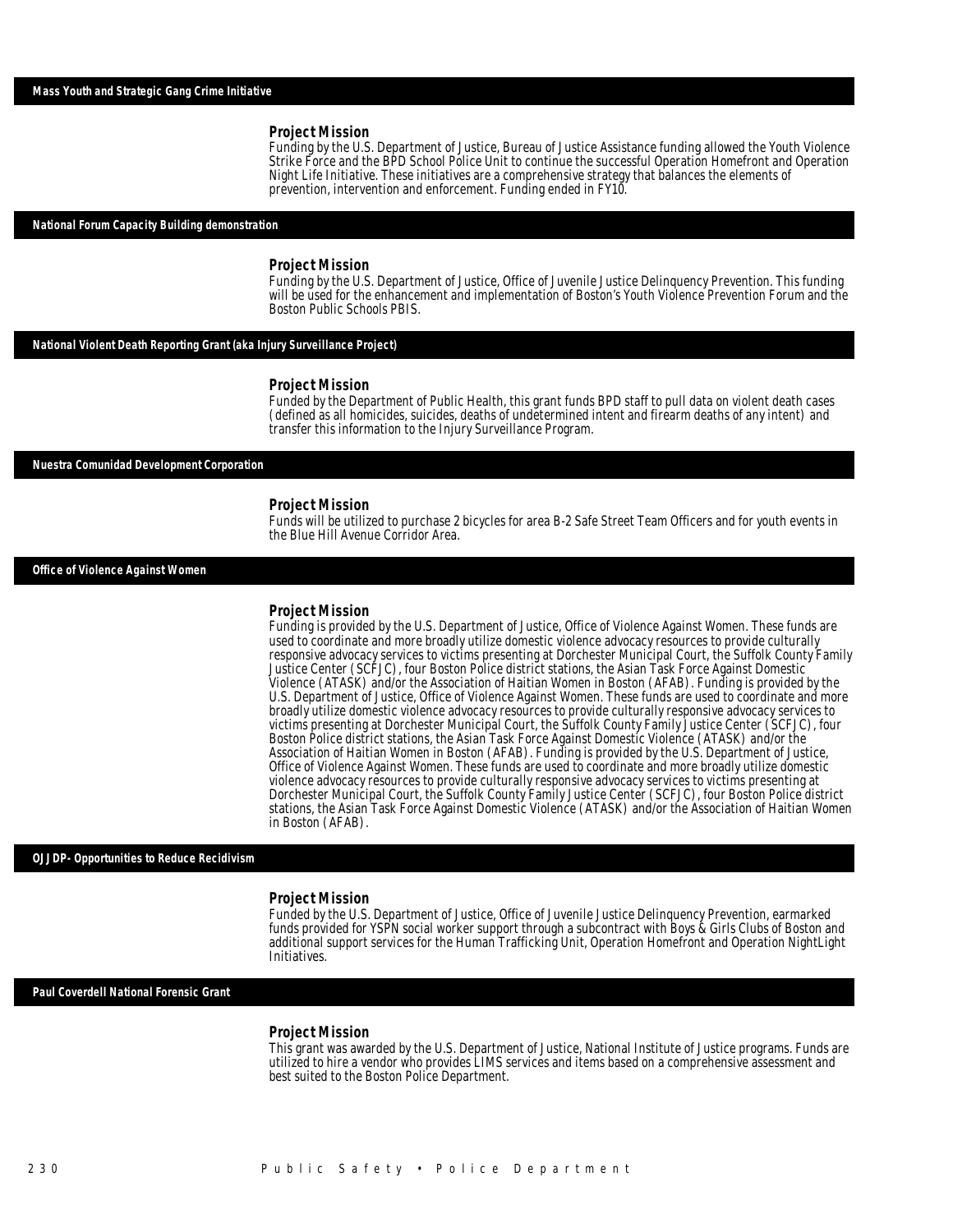Funded by the U.S. Department of Homeland Security, this grant supports the security of Boston's waterfront through the acquisition of new engines for two Boston Police Department Harbor Patrol vessels (the Guardian and the Protector) and ensure proper maintenance of these new engines as well as the Harbor Patrol's SAFE boat over the course of the grant period.

#### *Predictive Policing Program*

#### *Project Mission*

Funded by the U.S. Department of Justice, Bureau of Justice Assistance, in partnership with University of Massachusetts at Boston (UMB), funds will be utilized to support competent analytical and evaluation research support capability to design and monitor the predictive policing models as they are developed and implemented.

## *Project Safe Neighborhood Program*

#### *Project Mission*

Funded for a total of \$312,435 by the Suffolk County District Attorneys' Office in support of gang and gun reduction strategies and activities in identified hotspot areas of the city. These grants ended in FY09.

*Public Safety Answering Point (PSAP)-Emergency* 

#### *Project Mission*

Funded by the Executive Office of Public Safety and Security-State 911 Department funds will provide upgrade support to the Boston Police Department 911 Center.

*Safe and Successful Youth Initiative Grant* 

#### *Project Mission*

With funds passed on by the Boston Public Health Commission, the Safe and Successful Youth Initiative funding will support a full time PACT Crime Analyst who will work hand-in-hand with the BPHC Project Coordinator and other partners to ensure that timely information about PACT youth will be used to ensure the public's safety. The Crime Analyst will conduct extensive analyses of crime and intelligence data related to youth violence.

*SETB Training Grant* 

#### *Project Mission*

Funded by the Executive Office of Public Safety and Security-State 911 Department for the continuation of training support services for the Boston Police Department 911 Center staff, Boston Fire Department and Emergency Medical Services.

*Shannon Community Safety Initiative award* 

#### *Project Mission*

Funded by the Executive Office of Public Safety and Security in partnership with proven successful faith and community based organizations and city agencies for focused Prevention, Intervention and Suppression support services to youth at risk or involved in gang related activity in hopes of reducing gun and gang related violence in hot spot areas of city.

### *Smart Policing Evidence-Based Law Enforcement Program*

#### *Project Mission*

Funded by the U.S. Department of Justice, Bureau of Justice Assistance for the purpose of the evaluation and invigoration of people and place based initiatives through data-driven evidence-based approach to a crime problem or criminogenic circumstance in their jurisdiction.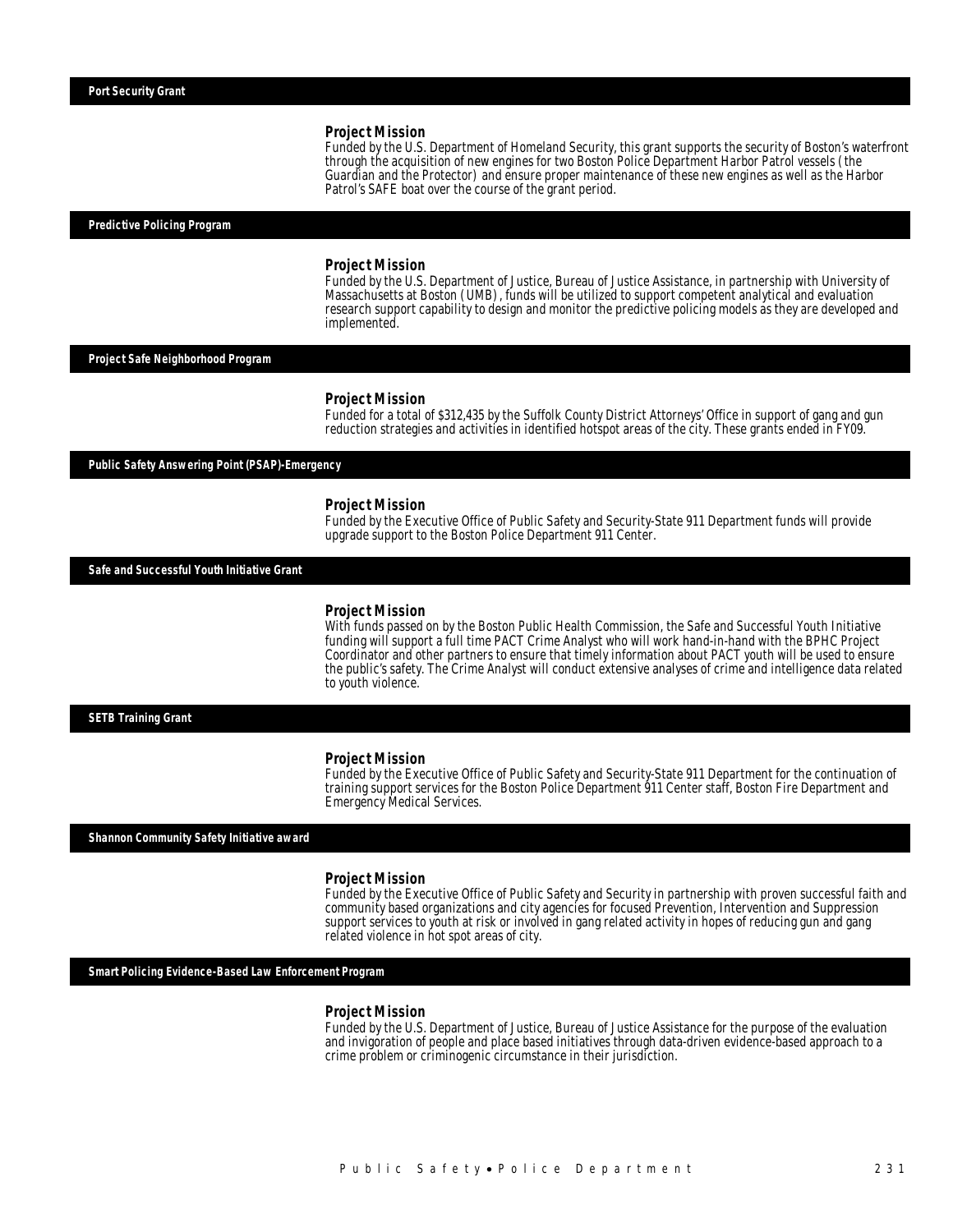Funded by the University of Illinois, the BPD will support the research project on forensic evidence in sexual assault case. BPD will contribute to the proposed research by supplying information from police incident data files. This data will be combined with data from the Provider Sexual Crime Report Database and data from the BPD Crime Laboratory to analyze the relationship of forensic evident to criminal justice evidence.

#### *Stanton Foundation*

#### *Project Mission*

The Stanton Foundation award funded walking beat officers to patrol the Ronan Dog Park providing a secure environment during the Animal Rescue League events while also addressing quality of life and crime issues while engaging in the development of relationships and interaction with residents.

### *Traffic Enforcement Safety Program*

#### *Project Mission*

Funded by the Executive Office of Public Safety and Security's Highway Safety Division. This funding allows law enforcement agencies the ability to conduct high visibility safety enforcement mobilizations and is used for the purchase of traffic enforcement-related equipment and materials.

#### *VAWA STOP Project*

#### *Project Mission*

Funded by the Office of Violence Against Women, pass thru the Executive Office of Public Safety and Security. Funds will support a Civilian Domestic Violence Advocate who will provide referrals to shelters and assistance with obtaining restraining orders, safety planning, service referral, and assistance in navigating the criminal justice process, and advocacy for victims of domestic violence.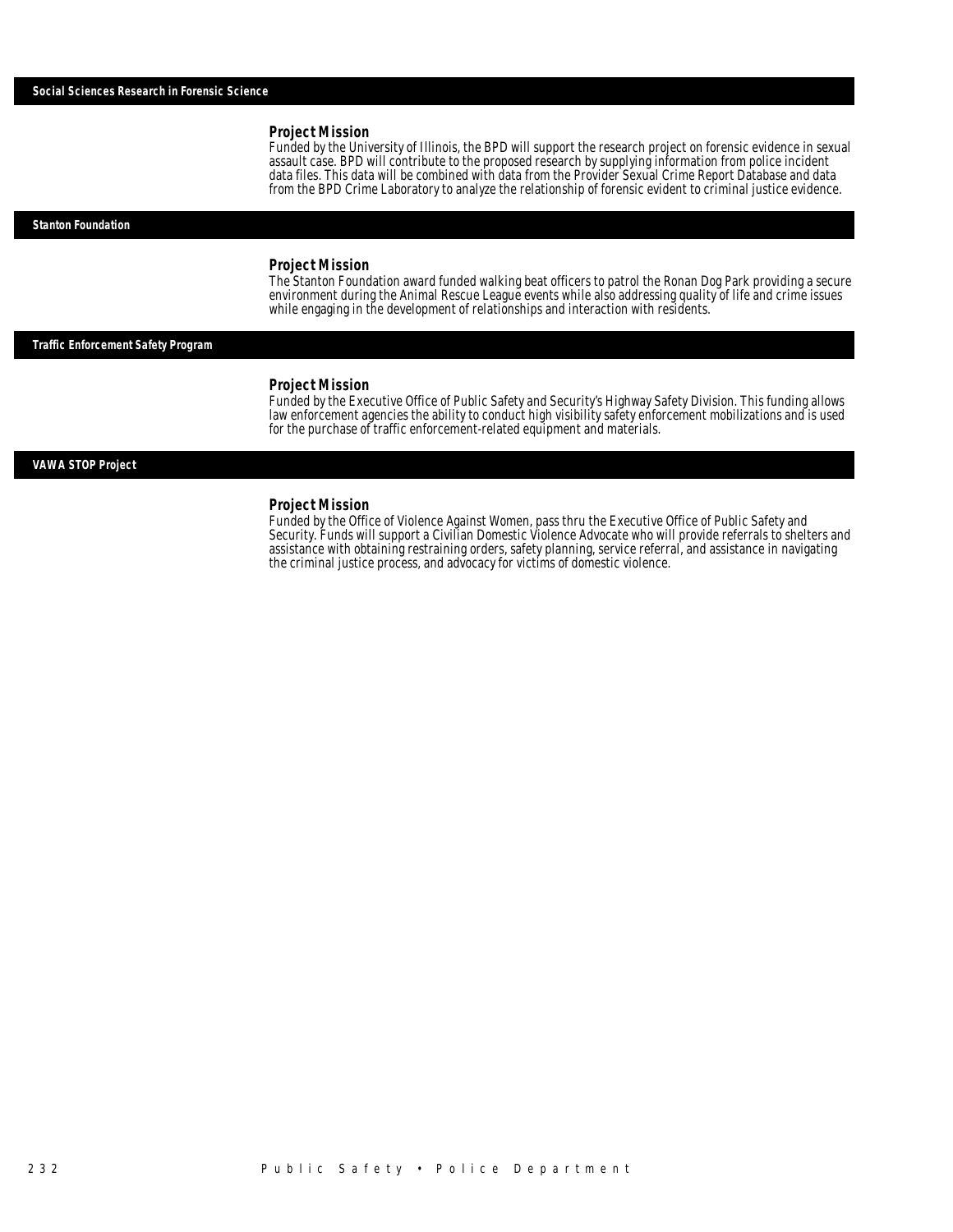# Police Department Capital Budget

## *Overview*

Capital investment in modern police facilities and information technology systems remain a priority in FY15 in order to continually enhance the Police Department's capacity to protect and serve the communities of Boston.

## *FY15 Major Initiatives*

- An upgrade of the HVAC system at Headquarters will be in construction.
- There are new upkeep projects at six district stations to address roof and building envelope issues.
- Several studies will help improve both central operations and district stations in Hyde Park, Mattapan, and East Boston.

| <b>Capital Budget Expenditures</b> | Total Actual '12 | Total Actual '13 |           | <b>Estimated '14 Total Projected '15</b> |
|------------------------------------|------------------|------------------|-----------|------------------------------------------|
| Total Department                   | 4,805,793        | 5,018,519        | 3.974.918 | 2,780,000                                |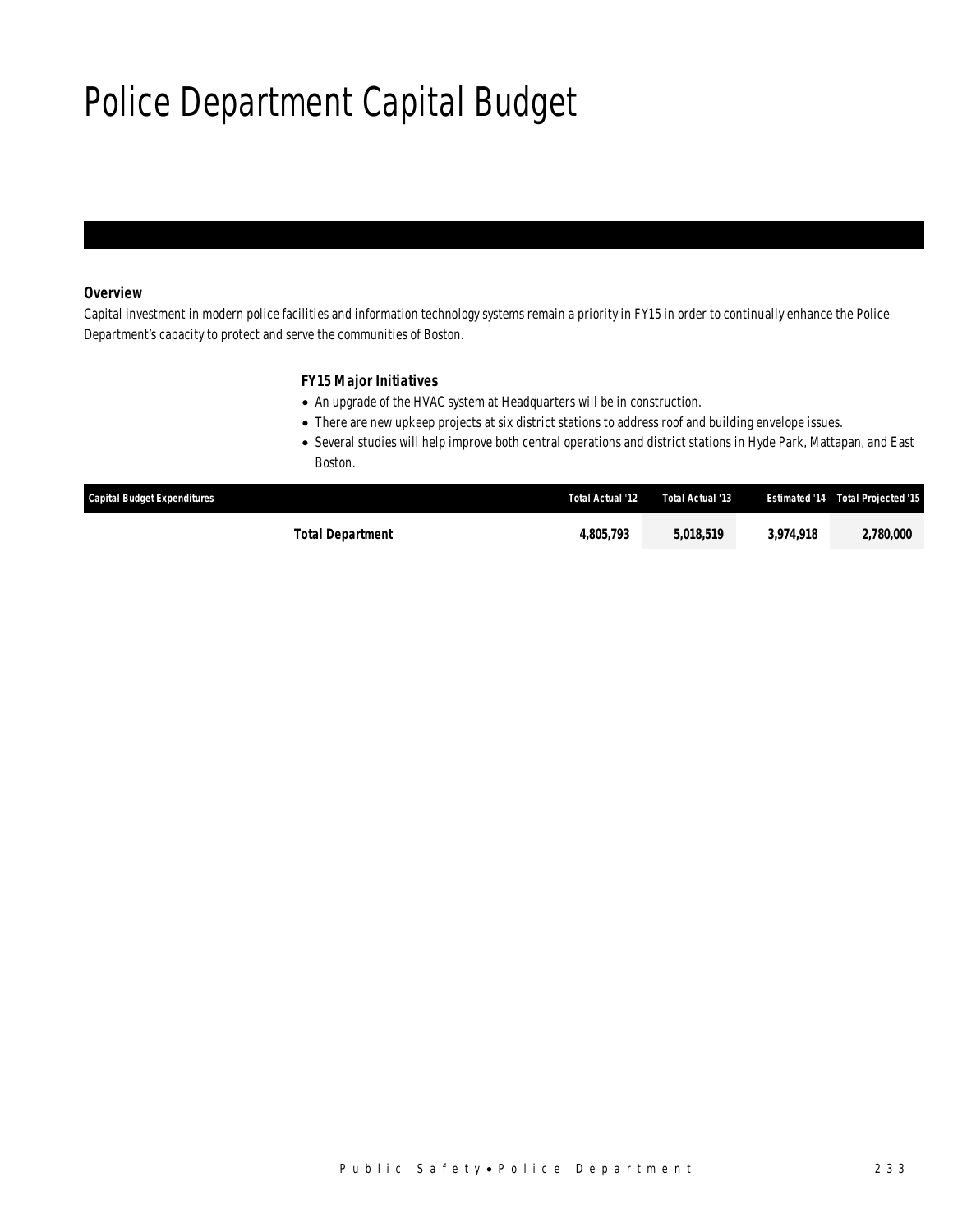## *AREA A-1 AND AREA D-4 STATIONS*

## *Project Mission*

Install new roofs at two police stations. Replace windows at Area A-1 Station. *Managing Department,* Capital Construction *Status,* To Be Scheduled *Location,* Various neighborhoods *Operating Impact,* No

| <b>Authorizations</b>                    |          |             |                  |             |           |
|------------------------------------------|----------|-------------|------------------|-------------|-----------|
|                                          |          |             |                  | Non Capital |           |
| Source                                   | Existing | <b>FY15</b> | Future           | Fund        | Total     |
| City Capital                             | 0        | 300,000     | 2.200.000        | 0           | 2.500.000 |
| Grants/Other                             | 0        |             | $\left( \right)$ |             | 0         |
| Total                                    | 0        | 300,000     | 2,200,000        | 0           | 2,500,000 |
| <b>Expenditures (Actual and Planned)</b> |          |             |                  |             |           |
|                                          | Thru     |             |                  |             |           |
| Source                                   | 6/30/13  | <b>FY14</b> | <b>FY15</b>      | FY16-19     | Total     |
| City Capital                             | 0        | 0           | 115,000          | 2,385,000   | 2,500,000 |
| Grants/Other                             | 0        | 0           |                  |             | 0         |
| Total                                    | 0        | 0           | 115,000          | 2,385,000   | 2,500,000 |

## *AREA C-6 STATION ROOF REPLACEMENT*

 *Project Mission* Replace roof, exterior wall and window sealants. *Managing Department,* Capital Construction *Status,* To Be Scheduled *Location,* South Boston *Operating Impact,* No

| <b>Authorizations</b>                    |          |             |             |             |         |
|------------------------------------------|----------|-------------|-------------|-------------|---------|
|                                          |          |             |             | Non Capital |         |
| Source                                   | Existing | <b>FY15</b> | Future      | Fund        | Total   |
| City Capital                             | 315,000  | 0           | 0           | 0           | 315,000 |
| Grants/Other                             |          | 0           | 0           | 0           |         |
| Total                                    | 315,000  | 0           | $\Omega$    | $\mathbf 0$ | 315,000 |
| <b>Expenditures (Actual and Planned)</b> |          |             |             |             |         |
|                                          | Thru     |             |             |             |         |
| Source                                   | 6/30/13  | <b>FY14</b> | <b>FY15</b> | FY16-19     | Total   |
| City Capital                             |          | 0           | 30,000      | 285,000     | 315,000 |
| Grants/Other                             |          | 0           | 0           | 0           |         |
| Total                                    | $\theta$ | $\theta$    | 30,000      | 285,000     | 315,000 |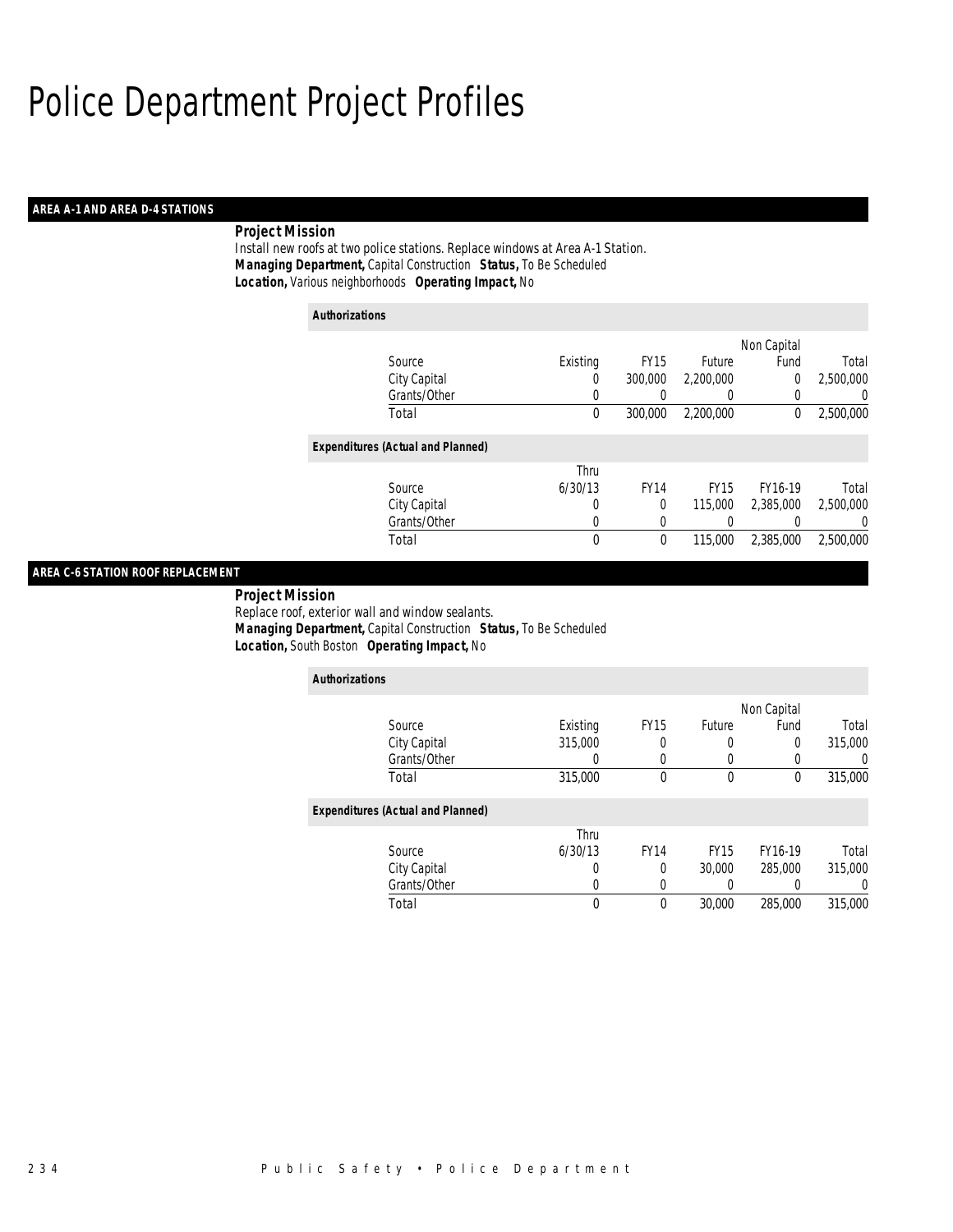## *AREA D-14 STATION*

## *Project Mission*

 Install new windows on the second floor. *Managing Department,* Capital Construction *Status,* To Be Scheduled *Location,* Allston/Brighton *Operating Impact,* No

| <b>Authorizations</b>                    |             |             |             |             |         |
|------------------------------------------|-------------|-------------|-------------|-------------|---------|
|                                          |             |             |             | Non Capital |         |
| Source                                   | Existing    | <b>FY15</b> | Future      | Fund        | Total   |
| City Capital                             | 0           | 360,000     | 0           | 0           | 360,000 |
| Grants/Other                             | 0           | 0           | 0           | 0           | 0       |
| Total                                    | 0           | 360,000     | 0           | 0           | 360,000 |
| <b>Expenditures (Actual and Planned)</b> |             |             |             |             |         |
|                                          | Thru        |             |             |             |         |
| Source                                   | 6/30/13     | <b>FY14</b> | <b>FY15</b> | FY16-19     | Total   |
| City Capital                             | 0           | 0           | 60,000      | 300,000     | 360,000 |
| Grants/Other                             | 0           |             | 0           |             | 0       |
| Total                                    | $\mathbf 0$ | 0           | 60,000      | 300,000     | 360,000 |

## *AREA E-18 STATION*

### *Project Mission*

 Programming and facility study to relocate cellblock, replace roof and address building envelope issues. *Managing Department,* Capital Construction *Status,* To Be Scheduled *Location,* Hyde Park *Operating Impact,* No

| <b>Authorizations</b>                    |          |             |             |                  |        |
|------------------------------------------|----------|-------------|-------------|------------------|--------|
|                                          |          |             |             | Non Capital      |        |
| Source                                   | Existing | <b>FY15</b> | Future      | Fund             | Total  |
| City Capital                             | 50,000   | 0           | 0           | 0                | 50,000 |
| Grants/Other                             | 0        | 0           | 0           |                  | 0      |
| Total                                    | 50,000   | 0           | 0           | $\boldsymbol{0}$ | 50,000 |
| <b>Expenditures (Actual and Planned)</b> |          |             |             |                  |        |
|                                          | Thru     |             |             |                  |        |
| Source                                   | 6/30/13  | <b>FY14</b> | <b>FY15</b> | FY16-19          | Total  |
| City Capital                             | 0        | 0           | 50,000      | 0                | 50,000 |
| Grants/Other                             | 0        | 0           | 0           | 0                | 0      |
| Total                                    | 0        | 0           | 50,000      | $\boldsymbol{0}$ | 50,000 |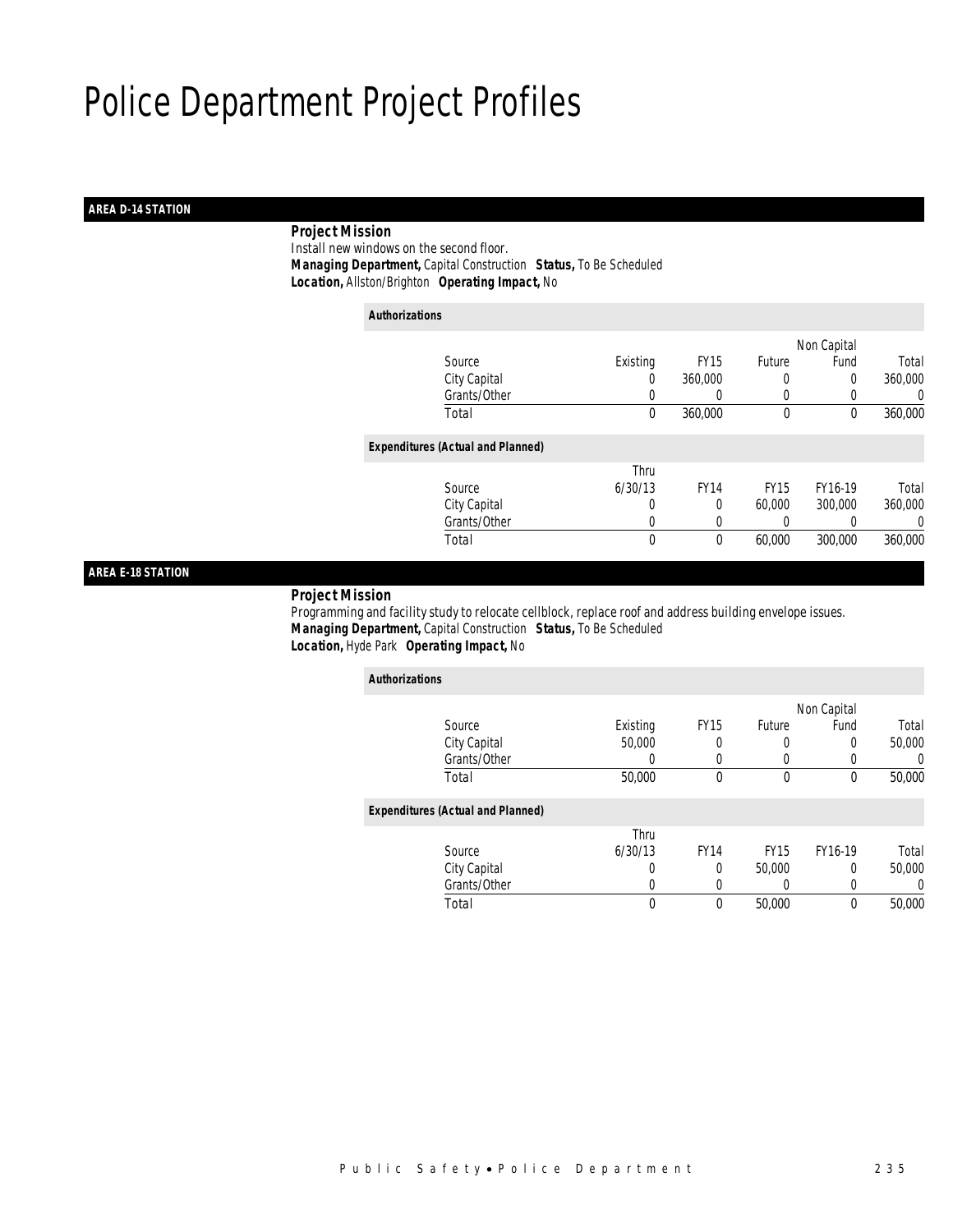## *AREA E-5 STATION*

## *Project Mission*

Replace exterior siding. *Managing Department,* Capital Construction *Status,* To Be Scheduled *Location,* West Roxbury *Operating Impact,* No

| <b>Authorizations</b>                    |          |             |             |             |                |
|------------------------------------------|----------|-------------|-------------|-------------|----------------|
|                                          |          |             |             | Non Capital |                |
| Source                                   | Existing | <b>FY15</b> | Future      | Fund        | Total          |
| City Capital                             | 0        | 150,000     | 564.000     | $\Omega$    | 714,000        |
| Grants/Other                             | 0        | 0           | 0           | 0           | $\Omega$       |
| Total                                    | 0        | 150,000     | 564,000     | 0           | 714,000        |
| <b>Expenditures (Actual and Planned)</b> |          |             |             |             |                |
|                                          | Thru     |             |             |             |                |
| Source                                   | 6/30/13  | <b>FY14</b> | <b>FY15</b> | FY16-19     | Total          |
| City Capital                             | 0        | 0           | 50,000      | 664.000     | 714,000        |
| Grants/Other                             | 0        | 0           |             | 0           | $\overline{0}$ |
| Total                                    | 0        | 0           | 50,000      | 664,000     | 714,000        |

## *CRITICAL FACILITY REPAIRS*

### *Project Mission*

A critical repair fund to be used for emergency repairs to police facilities including roofs, windows, masonry, electrical and HVAC systems.

*Managing Department,* Police Department *Status,* Annual Program *Location,* Citywide *Operating Impact,* No

| <b>Authorizations</b>                    |          |             |             |              |         |
|------------------------------------------|----------|-------------|-------------|--------------|---------|
|                                          |          |             |             | Non Capital  |         |
| Source                                   | Existing | <b>FY15</b> | Future      | Fund         | Total   |
| City Capital                             | 665,000  | 0           | 0           | 0            | 665,000 |
| Grants/Other                             | O        | $\Omega$    | 0           | 0            | 0       |
| Total                                    | 665,000  | $\theta$    | 0           | $\mathbf{0}$ | 665,000 |
| <b>Expenditures (Actual and Planned)</b> |          |             |             |              |         |
|                                          | Thru     |             |             |              |         |
| Source                                   | 6/30/13  | <b>FY14</b> | <b>FY15</b> | FY16-19      | Total   |
| City Capital                             | 325,823  | 100,000     | 100,000     | 139.177      | 665,000 |
| Grants/Other                             | 0        |             |             | 0            | 0       |
| Total                                    | 325,823  | 100,000     | 100,000     | 139.177      | 665,000 |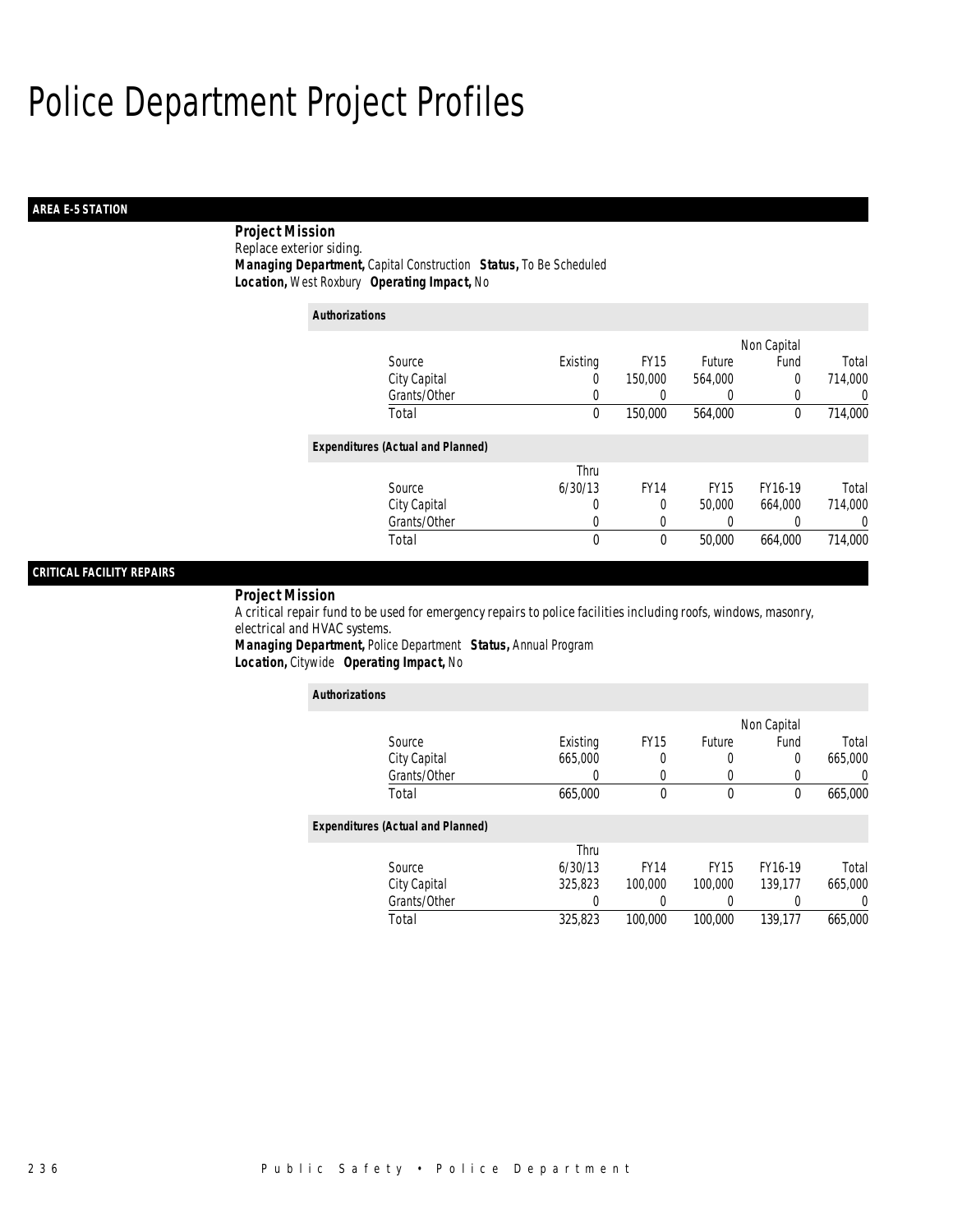## *EAST BOSTON POLICE STATION STUDY*

### *Project Mission*

 Develop building program and assess siting options in conjunction with the possible development of a City-owned property on East Eagle Street.

*Managing Department,* Capital Construction *Status,* To Be Scheduled

*Location,* East Boston *Operating Impact,* No

### *Authorizations*

|                                          |                  |             |               | Non Capital |        |
|------------------------------------------|------------------|-------------|---------------|-------------|--------|
| Source                                   | Existing         | <b>FY15</b> | <b>Future</b> | Fund        | Total  |
| City Capital                             | 75,000           | 0           |               | 0           | 75,000 |
| Grants/Other                             | $\left( \right)$ |             | $\left($      |             | 0      |
| Total                                    | 75,000           | $\theta$    | $\theta$      | 0           | 75,000 |
| <b>Expenditures (Actual and Planned)</b> |                  |             |               |             |        |
|                                          | Thru             |             |               |             |        |
| Source                                   | 6/30/13          | <b>FY14</b> | <b>FY15</b>   | FY16-19     | Total  |
| City Capital                             | 0                | 0           | 75,000        | 0           | 75,000 |
| Grants/Other                             | 0                |             |               |             | 0      |
| Total                                    | 0                | $\theta$    | 75,000        | $\theta$    | 75,000 |
|                                          |                  |             |               |             |        |

## *EVALUATE HVAC SYSTEMS AT VARIOUS LOCATIONS*

*Project Mission*

 Evaluate existing mechanical systems that may have exceeded normal life expectancy at Area B-3, Area C-6, Area E-13, Special Operations and Police Headquarters.

*Managing Department,* Capital Construction *Status,* New Project *Location,* Various neighborhoods *Operating Impact,* No

| $\checkmark$<br>ັ                        |          |             |             |             |          |
|------------------------------------------|----------|-------------|-------------|-------------|----------|
| <b>Authorizations</b>                    |          |             |             |             |          |
|                                          |          |             |             | Non Capital |          |
| Source                                   | Existing | <b>FY15</b> | Future      | Fund        | Total    |
| City Capital                             | 0        | 100,000     | 0           | $\Omega$    | 100,000  |
| Grants/Other                             | 0        | 0           | 0           | $\left($    | $\left($ |
| Total                                    | 0        | 100,000     | 0           | $\theta$    | 100,000  |
| <b>Expenditures (Actual and Planned)</b> |          |             |             |             |          |
|                                          | Thru     |             |             |             |          |
| Source                                   | 6/30/13  | <b>FY14</b> | <b>FY15</b> | FY16-19     | Total    |
| City Capital                             | 0        | $\Omega$    | 100,000     | $\Omega$    | 100,000  |
| Grants/Other                             | 0        | 0           | 0           | $\Omega$    | $\left($ |
| Total                                    | 0        | $\mathbf 0$ | 100,000     | $\theta$    | 100,000  |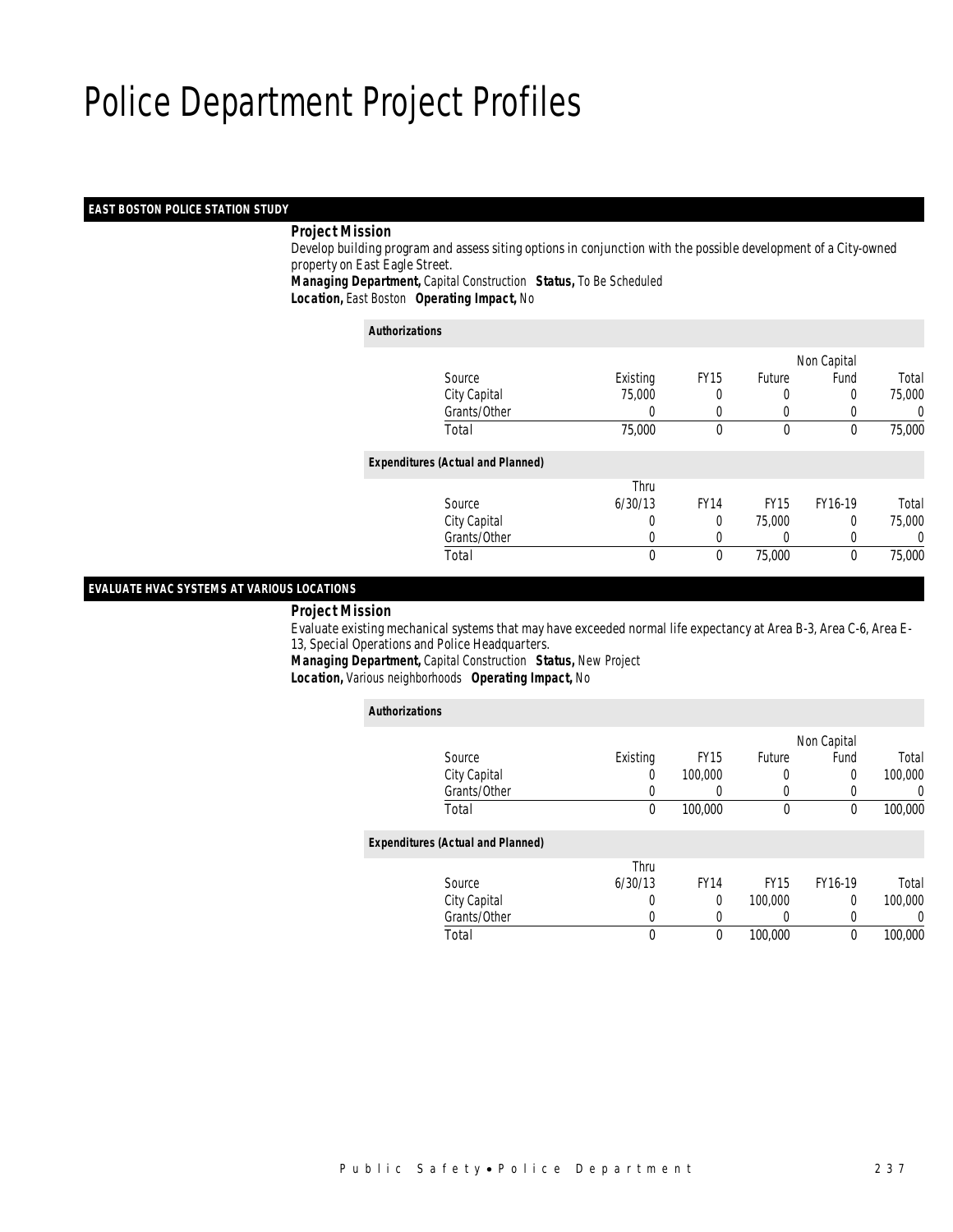### *GARAGE FOR SPECIALIZED VEHICLES*

## *Project Mission*

Study options for construction of a centrally located garage for specialized vehicles. *Managing Department,* Capital Construction *Status,* New Project *Location,* Various neighborhoods *Operating Impact,* No

| <b>Authorizations</b> |                                          |             |             |             |             |         |
|-----------------------|------------------------------------------|-------------|-------------|-------------|-------------|---------|
|                       |                                          |             |             |             | Non Capital |         |
|                       | Source                                   | Existing    | <b>FY15</b> | Future      | Fund        | Total   |
|                       | City Capital                             | 0           | 100,000     | 0           | 0           | 100,000 |
|                       | Grants/Other                             | 0           | 0           | 0           | 0           | 0       |
|                       | Total                                    | $\mathbf 0$ | 100,000     | 0           | 0           | 100,000 |
|                       | <b>Expenditures (Actual and Planned)</b> |             |             |             |             |         |
|                       |                                          | Thru        |             |             |             |         |
|                       | Source                                   | 6/30/13     | <b>FY14</b> | <b>FY15</b> | FY16-19     | Total   |
|                       | City Capital                             | 0           | 0           | 100,000     | $\Omega$    | 100,000 |
|                       | Grants/Other                             | 0           | 0           | 0           | 0           | 0       |
|                       | Total                                    | 0           | 0           | 100,000     | $\theta$    | 100,000 |

## *GUN RANGE AT MOON ISLAND*

*Project Mission* 

Design and construct a facility to support administrative and training requirements including appropriate environmental mitigation. *Managing Department,* Capital Construction *Status,* In Design

*Location,* Harbor Islands *Operating Impact,* No

| <b>Authorizations</b>                    |           |              |             |             |                  |
|------------------------------------------|-----------|--------------|-------------|-------------|------------------|
|                                          |           |              |             | Non Capital |                  |
| Source                                   | Existing  | <b>FY15</b>  | Future      | Fund        | Total            |
| City Capital                             | 2,800,000 | 0            |             | 0           | 2,800,000        |
| Grants/Other                             | 0         | $\left($     |             |             | 0                |
| Total                                    | 2,800,000 | $\mathbf{0}$ | $\theta$    | 0           | 2,800,000        |
| <b>Expenditures (Actual and Planned)</b> |           |              |             |             |                  |
|                                          | Thru      |              |             |             |                  |
| Source                                   | 6/30/13   | <b>FY14</b>  | <b>FY15</b> | FY16-19     | Total            |
| City Capital                             | 65.314    | 20,000       | 575,000     | 2.139.686   | 2,800,000        |
| Grants/Other                             | 0         | 0            |             |             | $\left( \right)$ |
| Total                                    | 65.314    | 20,000       | 575,000     | 2.139.686   | 2,800,000        |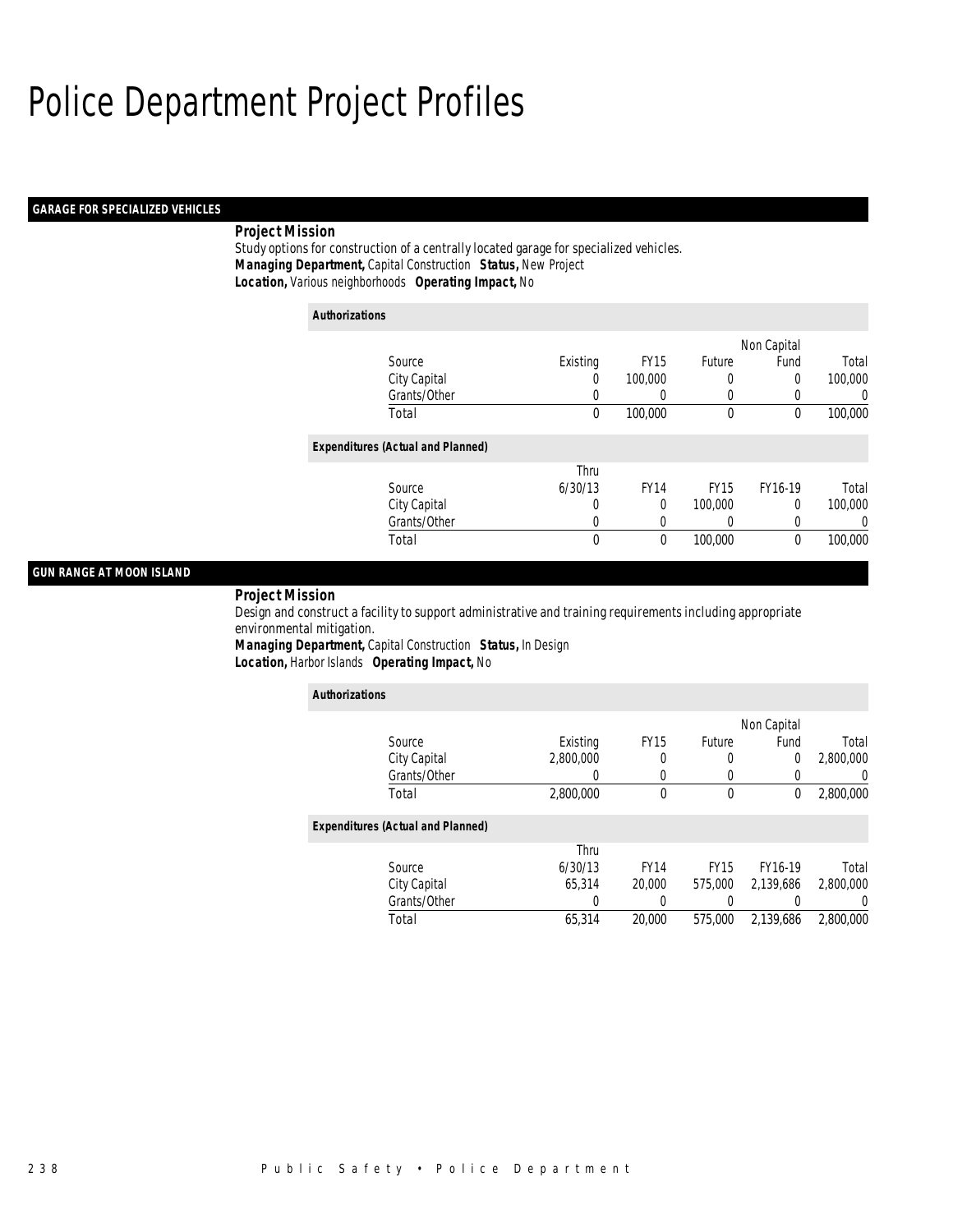## *MATTAPAN POLICE STATION STUDY*

### *Project Mission*

 Evaluate the feasibility of increasing usable building square footage internally or through an addition in order to support increasing service demands.

*Managing Department,* Capital Construction *Status,* To Be Scheduled

*Location,* Mattapan *Operating Impact,* No

### *Authorizations*

|                                          |                  |             |                  | Non Capital |        |
|------------------------------------------|------------------|-------------|------------------|-------------|--------|
| Source                                   | Existing         | <b>FY15</b> | <b>Future</b>    | Fund        | Total  |
| City Capital                             | 75,000           | 0           |                  | 0           | 75,000 |
| Grants/Other                             | $\left( \right)$ |             | $\left( \right)$ |             | 0      |
| Total                                    | 75,000           | $\theta$    | $\mathbf 0$      | 0           | 75,000 |
| <b>Expenditures (Actual and Planned)</b> |                  |             |                  |             |        |
|                                          | Thru             |             |                  |             |        |
| Source                                   | 6/30/13          | <b>FY14</b> | <b>FY15</b>      | FY16-19     | Total  |
| City Capital                             | 0                | $\Omega$    | 75,000           | 0           | 75,000 |
| Grants/Other                             | 0                |             | 0                |             | 0      |
| Total                                    | $\theta$         | $\theta$    | 75,000           | 0           | 75,000 |
|                                          |                  |             |                  |             |        |

### *POLICE HEADQUARTERS EXTERIOR WORK*

*Project Mission*

 Improve the plinth associated with the parking lot knee wall, strengthen weakened security elements and address the deteriorating condition of the rotunda.

*Managing Department,* Capital Construction *Status,* New Project *Location,* Roxbury *Operating Impact,* No

| <b>Authorizations</b> |                                          |          |             |             |                  |          |
|-----------------------|------------------------------------------|----------|-------------|-------------|------------------|----------|
|                       |                                          |          |             |             | Non Capital      |          |
|                       | Source                                   | Existing | <b>FY15</b> | Future      | Fund             | Total    |
|                       | City Capital                             | 0        | 750,000     | 0           | 0                | 750,000  |
|                       | Grants/Other                             | 0        | 0           | 0           | $\left( \right)$ | $\left($ |
|                       | Total                                    | 0        | 750,000     | $\mathbf 0$ | 0                | 750,000  |
|                       | <b>Expenditures (Actual and Planned)</b> |          |             |             |                  |          |
|                       |                                          | Thru     |             |             |                  |          |
|                       | Source                                   | 6/30/13  | <b>FY14</b> | <b>FY15</b> | FY16-19          | Total    |
|                       | City Capital                             | 0        | $\Omega$    | 350,000     | 400.000          | 750,000  |
|                       | Grants/Other                             | 0        | $\left($    | 0           | 0                | 0        |
|                       | Total                                    | 0        | 0           | 350,000     | 400,000          | 750,000  |